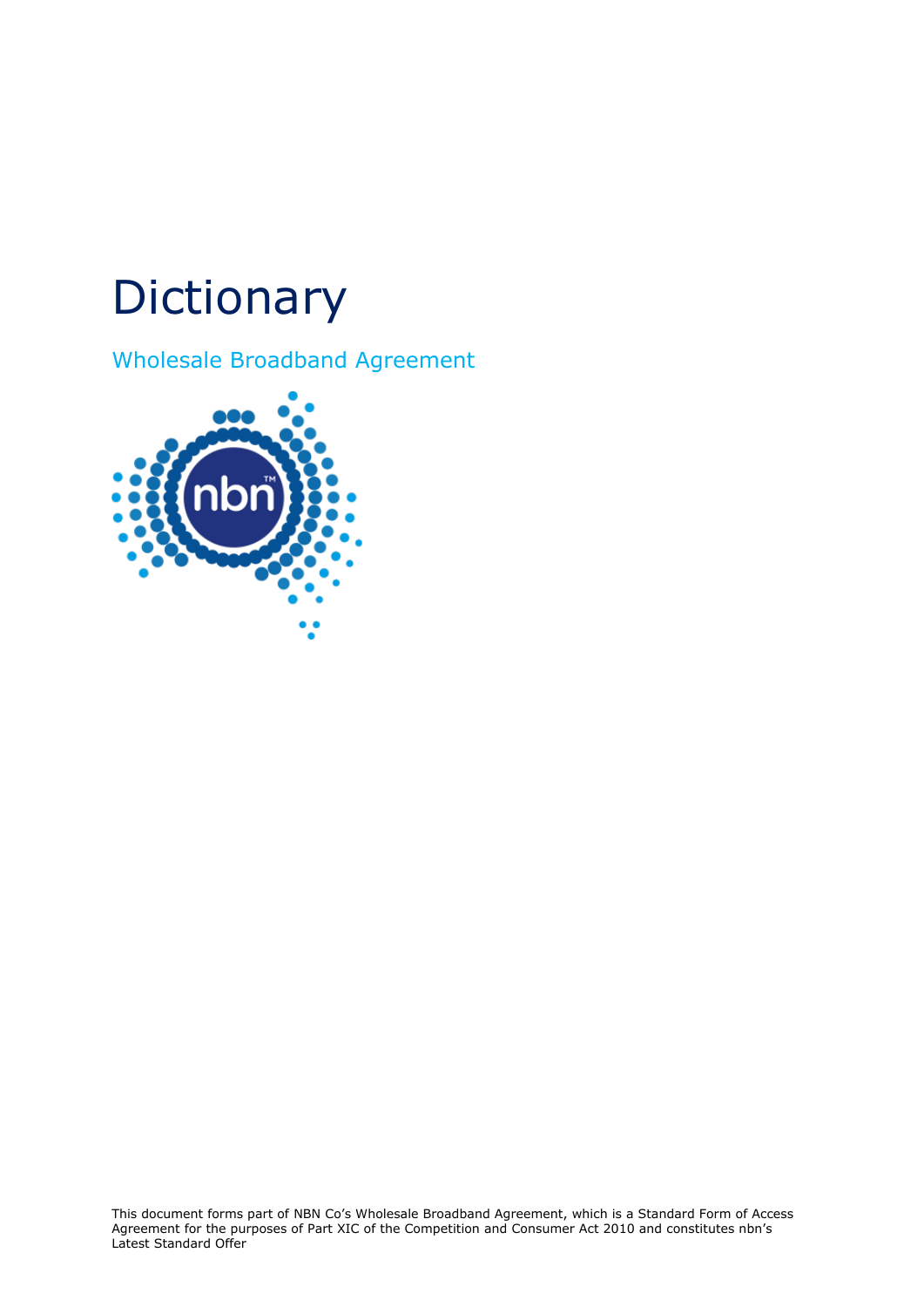

Dictionary

# **Dictionary**

### Wholesale Broadband Agreement

| <b>Version</b> | <b>Description</b>                                                                                                        | <b>Effective Date</b> |
|----------------|---------------------------------------------------------------------------------------------------------------------------|-----------------------|
| 4.0            | First issued version of WBA 4                                                                                             | 1 December 2020       |
| 4.1            | Amendments for withdrawal of Multicast (Multicast<br>Domain, Multicast AVC) for nbn™ Ethernet (Fibre)                     | 5 May 2021            |
| 4.2            | Amendments in relation to Approved Non-Premises<br>Locations                                                              | 3 June 2021           |
| 4.3            | Amendments in respect of APIs for Test & Diagnostic<br><b>Transactions for B2B Access</b>                                 | 10 June 2021          |
| 4.4            | Amendments to support updates in the aggregation<br>network                                                               | 13 September 2021     |
| 4.5            | Enterprise Ethernet Term End Discount                                                                                     | 20 September 2021     |
| 4.6            | Introduction of RSP Enguiry which includes live chat                                                                      | 6 October 2021        |
| 4.7            | Changes to support the introduction of On-Demand<br><b>Fibre Connection</b>                                               | 1 November 2021       |
| 4.x            | Amendments to support enhanced service delivery<br>and delivery of nbn™ Enterprise Ethernet Products<br>into data centres | 30 June 2022          |

#### **Copyright**

This document is subject to copyright and must not be used except as permitted below or under the Copyright Act 1968 (Cth). You must not reproduce or publish this document in whole or in part for commercial gain without the prior written consent of **nbn**. You may reproduce and publish this document in whole or in part for educational or non-commercial purposes as approved by **nbn** in writing.

Copyright © 20242 nbn co limited. All rights reserved. Not for general distribution.

#### **Disclaimer**

This document is provided for information purposes only. The recipient must not use this document other than with the consent of **nbn** and must make its own inquiries as to the currency, accuracy and completeness of this document and the information contained in it. The contents of this document should not be relied upon as representing **nbn**'s final position on the subject matter of this document, except where stated otherwise. Any requirements of **nbn** or views expressed by **nbn** in this document may change as a consequence of **nbn** finalising formal technical specifications, or legislative and regulatory developments.

#### **Environment**

**nbn** asks that you consider the environment before printing this document.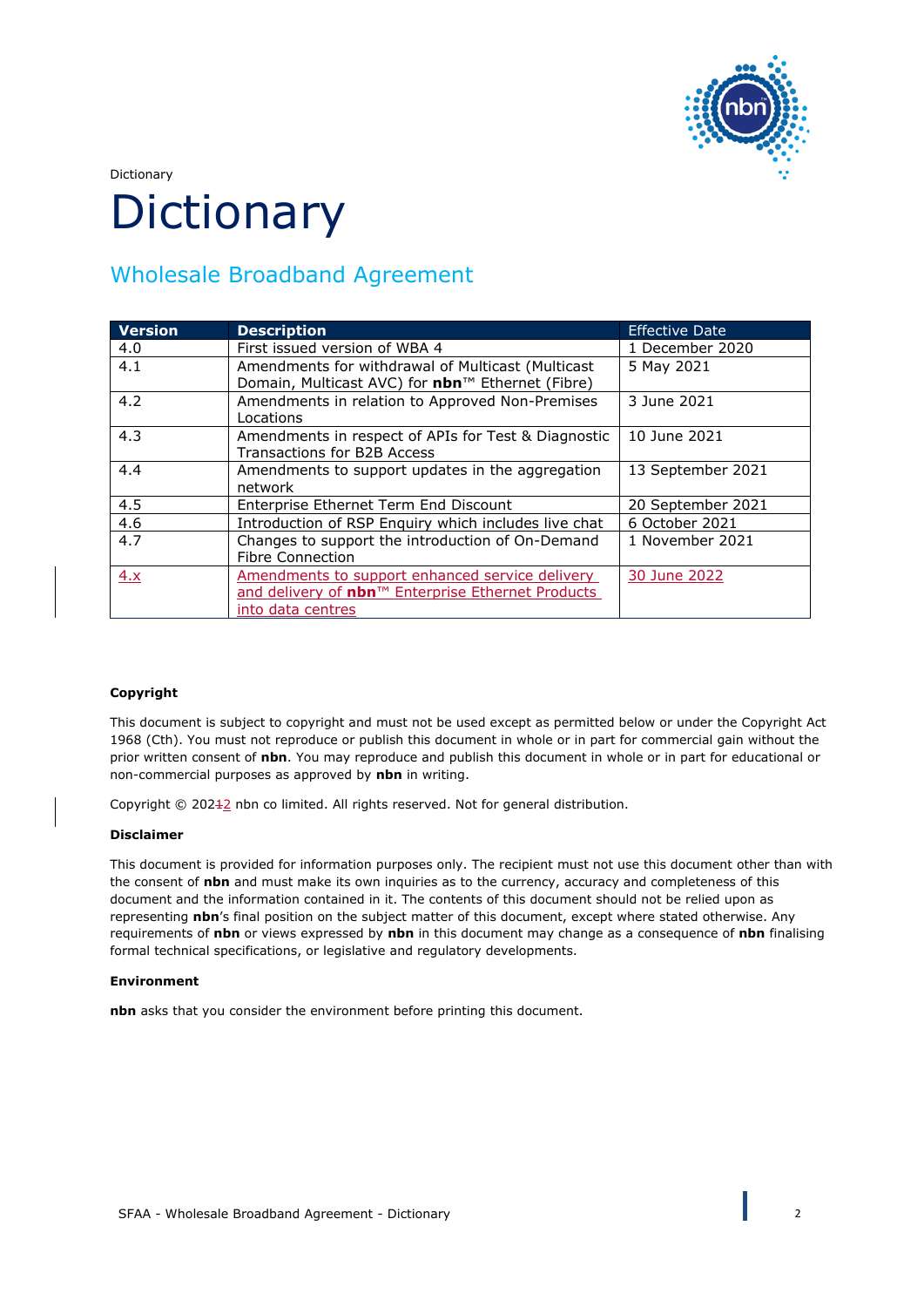## Introduction

This Dictionary contains definitions used in this Agreement.

Other documents which comprise this Agreement also contain additional definitions. Where expressly stated, such additional definitions may replace the definitions in this Dictionary.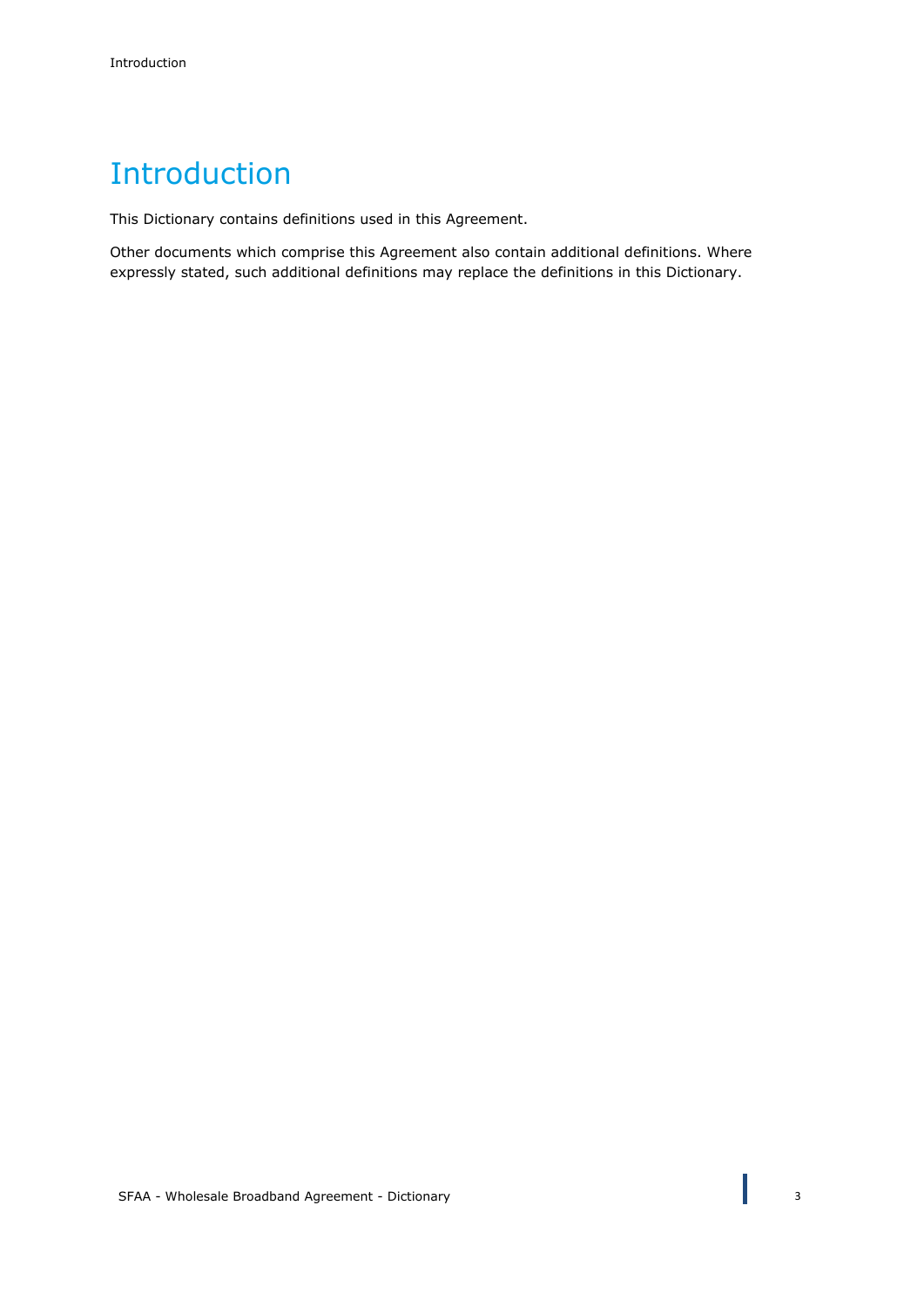## **Definitions**

**1000BaseEX** has the meaning given to that NNI Bearer profile as described in the Network Interface Specification – NNI.

**1000BaseLX** has the meaning given to that NNI Bearer profile as described in the Network Interface Specification – NNI.

**100GBaseER4** has the same meaning given to that NNI Bearer profile as described in the Network Interface Specification – NNI.

**100GBaseLR4** has the same meaning given to that NNI Bearer profile as described in the Network Interface Specification – NNI.

**10GBaseER** has the meaning given to that NNI Bearer profile as described in the Network Interface Specification – NNI.

**10GBaseLR** has the meaning given to that NNI Bearer profile as described in the Network Interface Specification – NNI.

**24/7 Priority Assistance Contact Centre** means the contact centre maintained by **nbn** for the purposes of communications with **nbn** concerning Products used or to be used as an input into the supply of Downstream Priority Assistance Services.

**90 Day Bank Bill Swap Rate** means, for any period:

- $(a)$ the rate which is the average of the bid rates shown at or about 10.30 am (Sydney time) on page "BBSY" on the Reuters Monitor System on the first day of that period for a term equal to 90 days; and
- $(b)$ if:
	- (i) the page referred to in paragraph (a) of this definition is replaced or the service referred to in paragraph (a) of this definition ceases to be available; or
	- (ii) the basis on which the rate referred to in paragraph (a) of this definition is calculated or displayed changes after the date of this Agreement and **nbn** determines that the rate ceases to reflect **nbn**'s cost of funding to the same extent as at the date of this Agreement,

the rate determined by **nbn** acting reasonably, to be the appropriate equivalent rate having regard to prevailing market conditions.

Rates will be expressed as a yield percent per annum to maturity and if necessary will be rounded up to the nearest fourth decimal place.

**AAA** means authentication, authorisation and accounting.

**ABG** means the Australian Broadband Guarantee program administered by the Commonwealth Government.

**AC** means Alternating Current.

**ACCC** means the Australian Competition and Consumer Commission.

**Accelerated Appointment** means an appointment that falls within the Service Levels for Accelerated Connections.

**Accelerated Connection** means the connection and activation of the Access Components for **nbn**™ Ethernet (Fibre), **nbn**™ Ethernet (FTTB), **nbn**™ Ethernet (FTTN), **nbn**™ Ethernet (FTTC) or **nbn**™ Ethernet (HFC):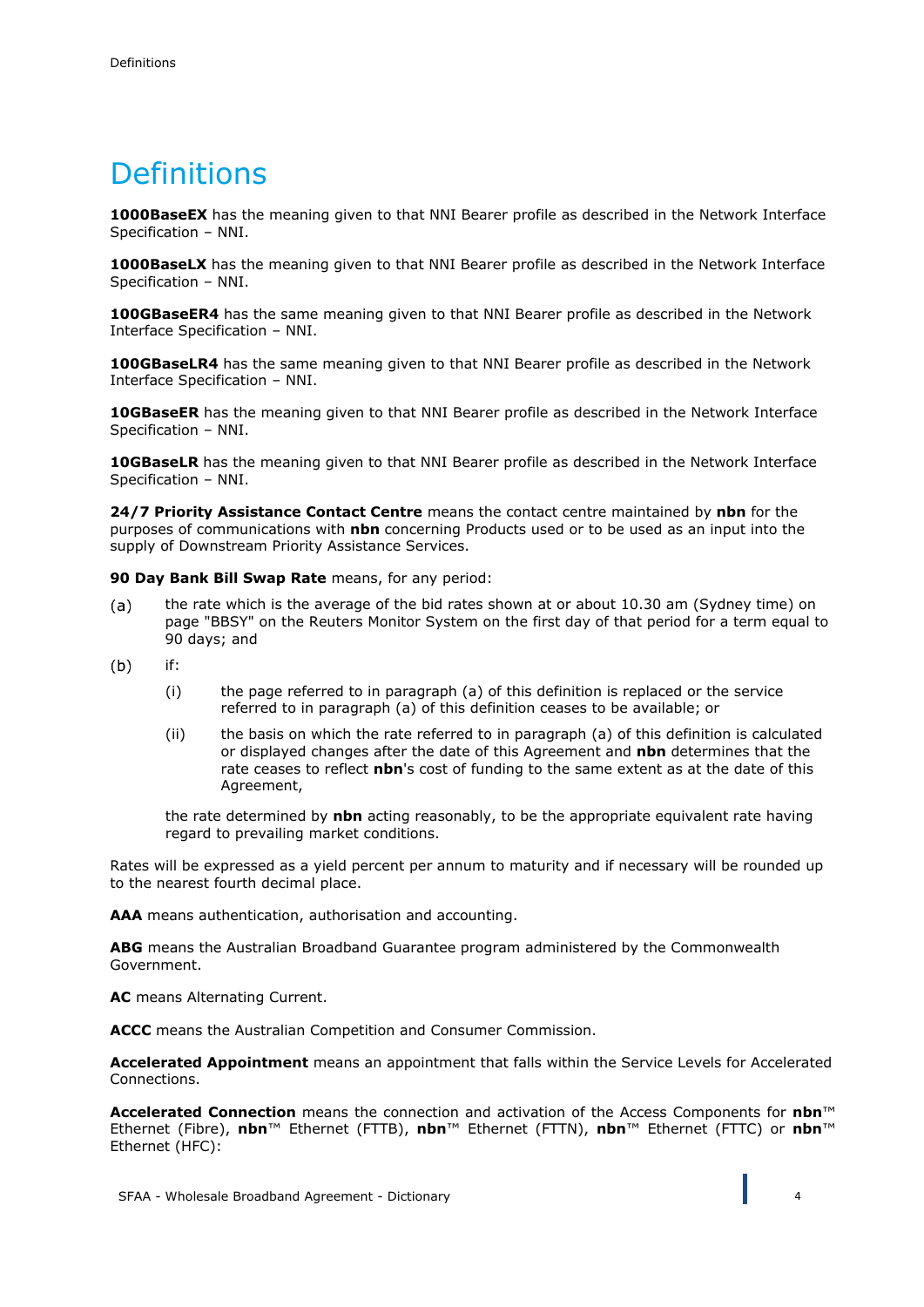- $(a)$ where RSP or a Downstream Service Provider proposes to supply a standard telephone service to an End User at a Premises that is an Inactive Premises for that End User; and
- which is ordered by RSP as an 'Accelerated Connection'.  $(b)$

**Acceptable Credit Rating** means a long term credit rating for senior unsecured indebtedness of at least BBB from Standard and Poor's Ratings Group, or an equivalent rating from a reputable international rating agency.

**Acceptable Insurer** means an insurer which is:

- $(a)$ a reputable APRA authorised insurer;
- $(b)$ APRA exempt and maintains a Standard & Poor's rating of A minus or higher (or an equivalent rating from a reputable international rating agency);
- $(c)$ in the case of workers compensation insurance, an authorised self insurer, specialist insurer or scheme agent; or
- otherwise approved in writing by **nbn** (which consent must not be unreasonably withheld).  $(d)$

**Accepted** means, in respect of a Product, the Test Status of that name described in the relevant Operations Manual, as the context requires.

**Accepted Invitee** means RSP and/or any Other RSP accepted by the Panel as a party to an Industry Relevant Dispute in accordance with clause G6.2 of the Head Terms.

**Accepted Notification** means a notification provided by **nbn** to RSP that the Trouble Ticket Status of a Trouble Ticket has been changed to In Progress.

**Access Component** means the UNI or the AVC, as the case may be.

**Access Component Disconnection** means the disconnection of a UNI or AVC supplied by **nbn** to RSP in respect of a Premises.

**Access Component Modification** means, in respect of a Premises, the modification of an Access Component including, where relevant, to:

- $(a)$ change the AVC bandwidth profile or UNI allocation;
- $(b)$ change C-VID used to identify the AVC at the NNI;
- $(c)$ associate the AVC with a different CVC supplied to RSP in the same CSA;
- $(d)$ enable or remove a UNI-V and associated AVC;
- $(e)$ enable or disable an Enhanced Fault Rectification Service; or
- $(f)$ add or remove the Battery Backup Service,

but does not include a Priority Assistance Modification.

**Access Component Reactivation** means the second or later Activation of Access Components by **nbn** (for RSP or any Other RSP) in respect of:

- a Service Class 3, Service Class 6 or Service Class 24 Premises for which **nbn** determines that  $(a)$ the Activation requires no works in respect of any Connecting Equipment, except for the replacement of a missing or damaged NTD;
- $(b)$ a Service Class 13 **nbn**™ Copper Pair at a Service Class 13 Premises for which **nbn**  determines that the Activation requires no works in respect of any Connecting Equipment, except for the reinstatement of an existing Copper Connecting Cable or the replacement of a missing or damaged Copper Connecting Cable forming part of the Service Class 13 **nbn**™ Copper Pair;
- a Service Class 34 **nbn**™ Copper Pair at a Service Class 34 Premises for which **nbn**   $(c)$ determines that the Activation requires no works in respect of any Connecting Equipment,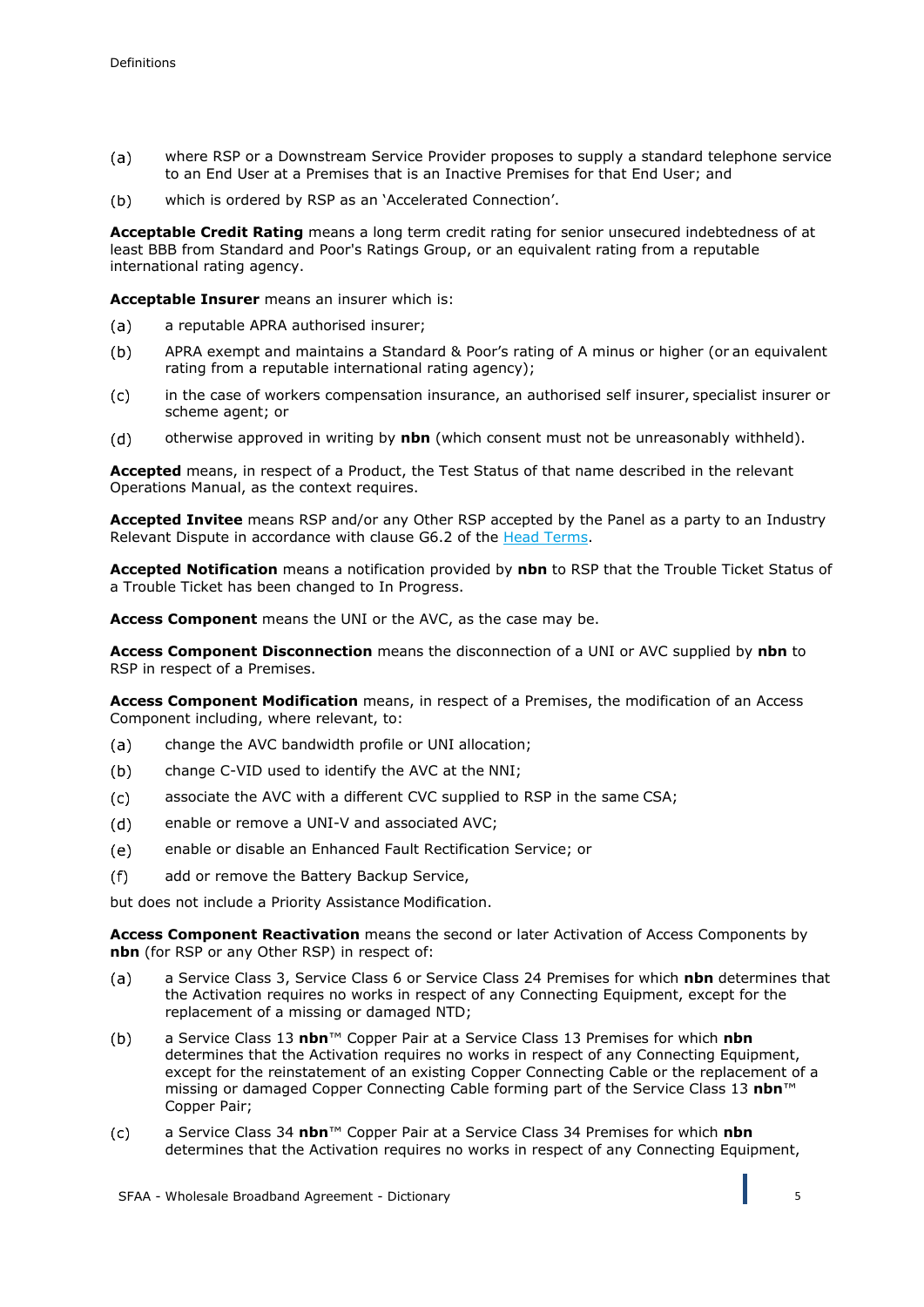except for one or both of the following:

- (i) the replacement of a missing or damaged FTTC-NCD; or
- (ii) the reinstatement of an existing Copper Connecting Cable or the replacement of a missing or damaged Copper Connecting Cable forming part of the Service Class 34 **nbn**™ Copper Pair; or
- $(d)$ a Service Class 9 Premises where Access Components were previously being provided by **nbn**  on the same NTD.

**Access EPL** or **Access Ethernet Private Line** has the meaning given to the term in section 2.1.1 of the **nbn**™ Enterprise Ethernet Product Technical Specification.

**Access EVPL** or **Access Ethernet Virtual Private Line** has the meaning given to the term in section 2.1.1 of the **nbn**™ Enterprise Ethernet Product Technical Specification.

**Access E-Line Service** has the meaning given to the term in section 2.1.1 of the **nbn**™ Enterprise Ethernet Product Technical Specification.

**Access Line Rate** means the maximum bound on the information-carrying capacity of the copper pair between the **nbn**™ Downstream Network Boundary and the **nbn**™ Node.

**Access Loop Identification** means the functionality described in section 4.1.2 of the **nbn**™ Ethernet Product Technical Specification and section 4 of the Network Interface Specification – AVC.

**Access Seeker** means a Carrier, Carriage Service Provider, Content Service Provider or Specified Utility engaged in a related Specified Activity seeking the supply of a Product from **nbn** that is not RSP or an Other RSP.

**Access Seeker Undertaking** means a deed of undertaking that is enforceable by the Underlying Facility Provider relating to the supply of the Facilities Access Service in respect of a Type 2 Facility in the form provided by **nbn** to RSP from time to time.

**Access Timetable** means the timetable of those dates and times that RSP may access and use the National Test Facility for the purpose of completing Interoperability Certification Testing or Operational Accreditation Testing (as the case may be), including any revised timetable (if applicable), as determined by **nbn**.

**Access Virtual Circuit** has the meaning given to that term in section 3 of the **nbn**™ Ethernet Product Description or, for the purposes of the Sandpit, has the meaning given to that term in the Sandpit Service Description.

**Accessible Location** has the meaning given to that term in section 10.1(b) of the Service Description for the Facilities Access Service.

**Acknowledged** means, in respect of a Product, the Order Status or Trouble Ticket Status of that name described in the relevant Operations Manual, as the context requires.

**Acknowledged – Pending** means, in respect of a Product, the Order Status or Trouble Ticket Status described in the relevant Operations Manual, as the context requires.

**Acknowledged Notification** means a notification provided by **nbn** to RSP that the Order Status of an order or the Trouble Ticket Status of a Trouble Ticket has been changed to Acknowledged, as the context requires.

**ACMA** means the Australian Communications and Media Authority.

**ACS** means Automatic Configuration Server.

**ACT Utilities Tax** means the tax imposed under the *Utilities (Network Facilities Tax) Act 2006* (ACT).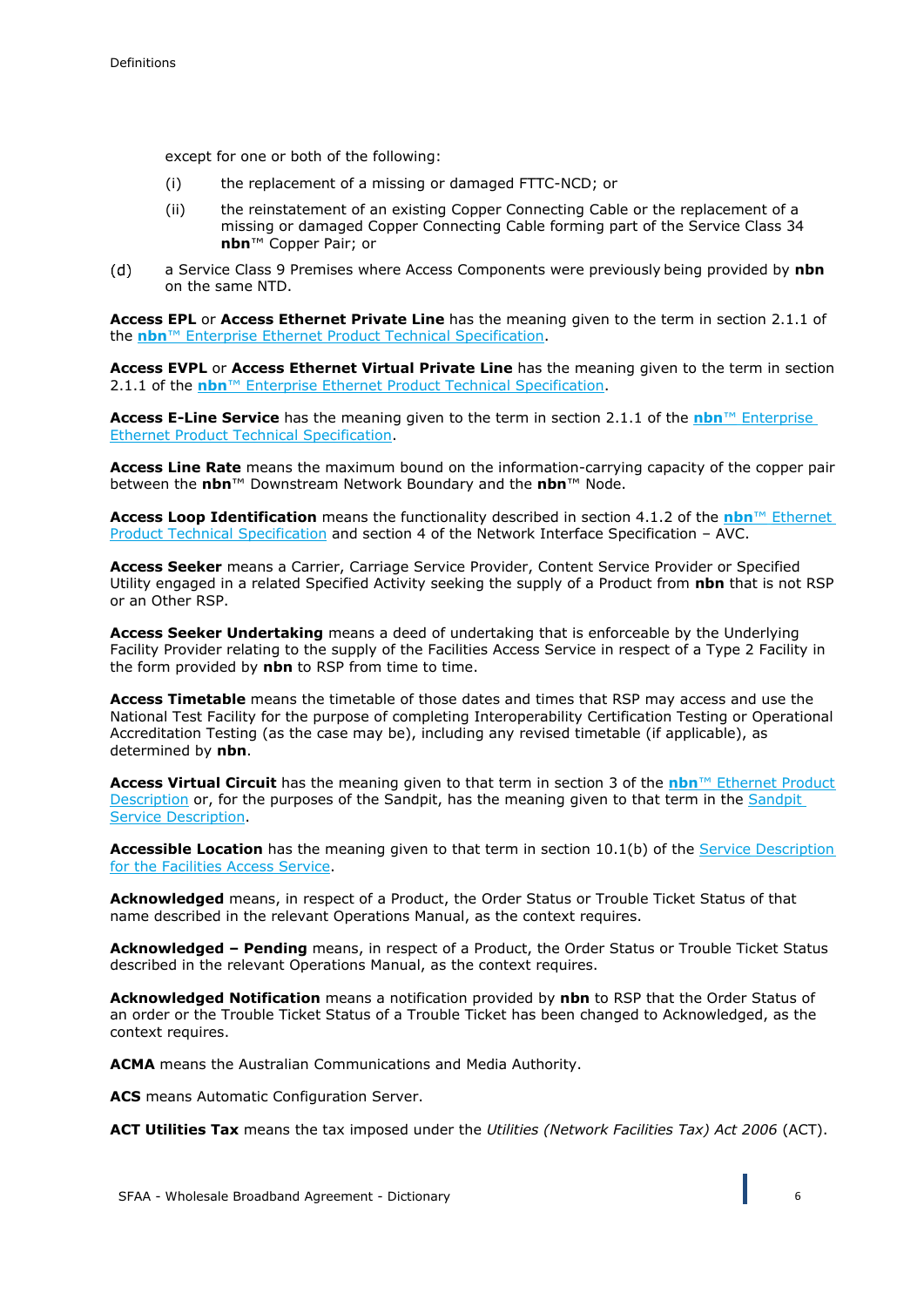**Activation** means the completion of an activation order for the setup and activation of any Product, Product Component or Product Feature.

**Activity** means those activities of **nbn** that are the subject of Service Levels, Performance Objectives or Operational Targets in any Service Levels Schedule.

#### **Actual Appointment** means:

- $(a)$ in respect of the Satellite Network, an Appointment which has been scheduled by **nbn** with the Appointment Representative after RSP has reserved installation capacity in accordance with the WBA Operations Manual; or
- $(b)$ in respect of any other **nbn**™ Network, an Appointment.

#### **Actual Trouble Ticket Appointment** means:

- in respect of the Satellite Network, a Trouble Ticket Appointment which has been scheduled by  $(a)$ **nbn** with the Appointment Representative after RSP has reserved assurance capacity in accordance with the WBA Operations Manual; or
- $(b)$ in respect of any other **nbn**™ Network, a Trouble Ticket Appointment.

**ADA** or **Access Distribution Area** means a geographical region within a SAM which includes Premises served by the Fibre Network, FTTB Network, FTTN Network, FTTC Network, HFC Network or Enterprise Ethernet Network.

**Additional / Replacement Access Card** means an additional or replacement Electronic Access Card provided by **nbn** to RSP in respect of a Type 1 Facility or Type 2 Facility.

**Address Enquiry** means an enquiry that is made through the **nbn**™ Platform Interfacing Service as to whether a service delivery location is known to **nbn**.

**Address Query** has the meaning given to that term in section 4.2.2 of the WBA Operations Manual.

**Address Search** has the meaning given to that term in the "B2B Interaction Business Process Technical Specification".

**Addressing Mode A** means the AVC and CVC addressing mode described in section 3.1.2 of the **nbn**™ Ethernet Product Technical Specification, section 2.3 of the Network Interface Specification – AVC and section 2.3 of the Network Interface Specification – CVC.

**Addressing Mode C** means the AVC and CVC addressing mode described in section 3.1.2 of the **nbn**™ Ethernet Product Technical Specification, section 2.3 of the Network Interface Specification – AVC and section 2.3 of the Network Interface Specification – CVC.

**Addressing Mode D** means the AVC and CVC addressing mode described in section 3.1.2 of the **nbn**™ Ethernet Product Technical Specification, section 2.3 of the Network Interface Specification – AVC and section 2.3 of the Network Interface Specification – CVC.

**Adjustment Event** has the meaning given to that term in the GST Law.

**ADSL Service** means a Carriage Service supplied by means of asymmetric digital subscriber line technology.

**Adverse Network Impact** means any event or series of events which:

- $(a)$ endangers the health or safety of any person;
- $(b)$ damages, threatens, interferes with, prejudices the integrity of, degrades or results in the deterioration of the operation or performance of any other party's network, systems, equipment, property, infrastructure or facilities;
- in the case of RSP, causes a nuisance in or while accessing **nbn**™ Infrastructure; or $(c)$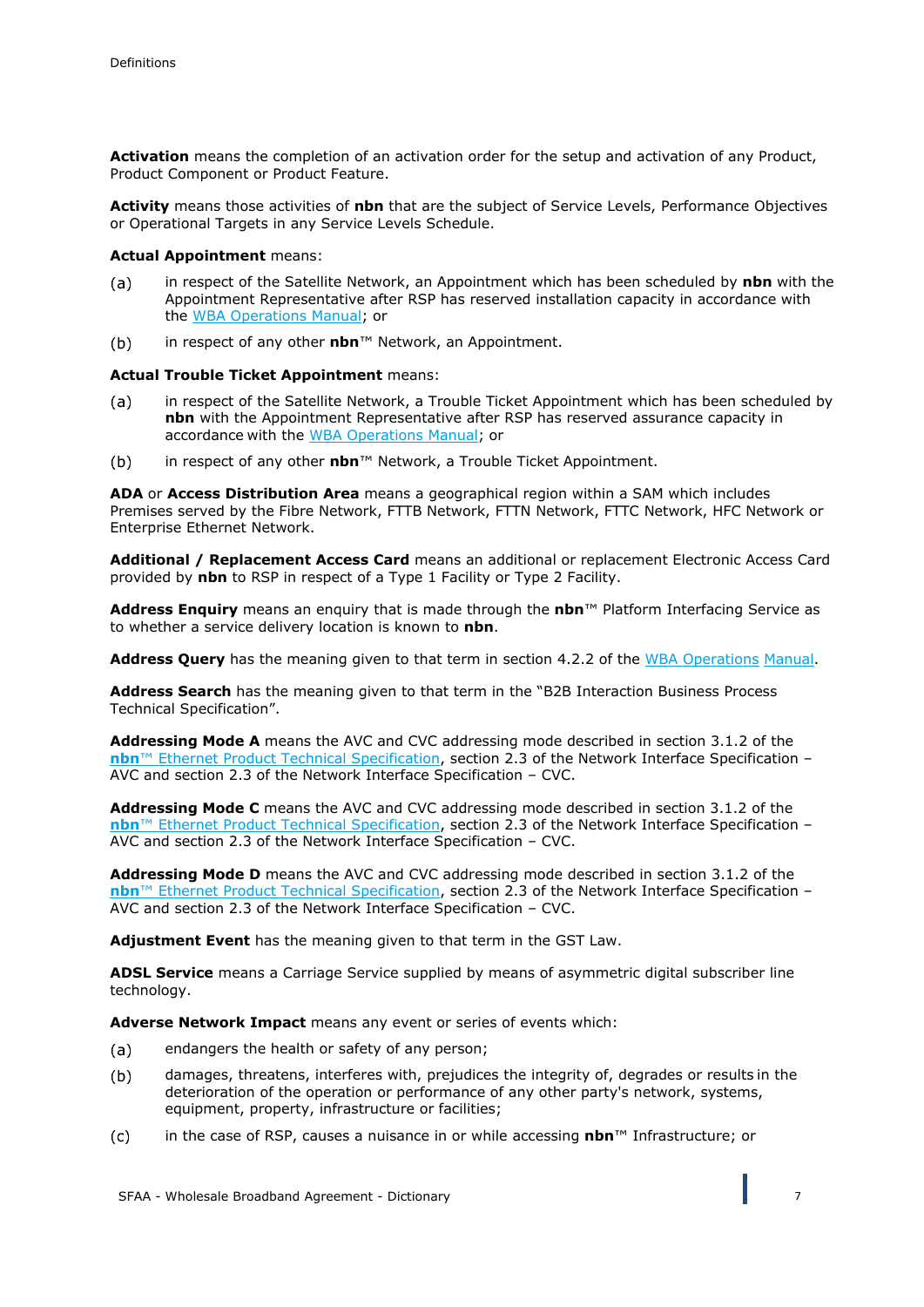- $(d)$ in the case of RSP, damages, threatens, interferes with, prejudices the integrity of, degrades or causes the deterioration of the operation or performance of:
	- (i) **nbn**™ Infrastructure;
	- (ii) communications within **nbn**™ Infrastructure (including Carriage Services and Content Services provided over the **nbn**™ Infrastructure);
	- (iii) any Other RSP's network, systems, equipment, property, infrastructure or facilities used in connection with the **nbn**™ Network or at the National Test Facility;
	- (iv) the Products or the supply of any other products or services to RSP or any Other RSP; or
	- (v) other property or facilities of any third party.

**Advisory Notice** has the meaning given to that term in section 151AQB of the Competition and Consumer Act.

**Affected End User** means, in respect of a Rebate, a Contracted End User adversely affected by the matters giving rise to **nbn**'s liability to pay the Rebate.

**Affected Party** has the meaning given to that term in the definition of "Force Majeure Event".

**After Hours Installation** means any Installation in respect of **nbn**™ Ethernet (Fibre), **nbn**™ Ethernet (FTTB), **nbn**™ Ethernet (FTTN) or **nbn**™ Ethernet (FTTC), that:

- $(a)$ is a Standard Installation (except regarding the requirements of section 29.1(a)(ii) of the **nbn**™ Ethernet Product Terms); and
- occurs during an After Hours Installation Appointment.  $(b)$

**After Hours Installation Appointment** means an Appointment identified as an "After Hours Installation Appointment" in the **nbn**™ Service Portal or B2B Access and is set for a period between:

- $(a)$ 5:00pm to 9:00pm on a Business Day;
- 8:00am to 12:00pm on a Saturday or Sunday; or  $(b)$
- $(c)$ 1:00pm to 5:00pm on a Saturday or Sunday.

**After Hours Site Visit** means a site visit in connection with the Delivery of an **nbn**™ Enterprise Ethernet Ordered Product which occurs outside of 9:00am to 5:00pm on a Business Day at RSP's request.

**Aggregation Node Site** means, collectively, those parts of a building within the Site Boundary in respect of an Established POI, at which:

- **nbn** presents the NNI;  $(a)$
- $(b)$ **nbn** supplies Co-location; or
- **nbn** supplies Cross Connect.  $(c)$

**Agreement** means the agreement comprising the documents referred to in the "Agreement" provision of the Agreement Execution Document.

**Amendment Order** has the meaning given to that term in section 4.5.1.2 of the WBA Operations Manual.

**Annexed Aggregation Node Site** means, in respect of an Established POI, an Aggregation Node Site that is located at a different address to the relevant POI Site.

**API** means an application programming interface, using the REST protocol, made available by **nbn** for the purpose of enabling B2B Access.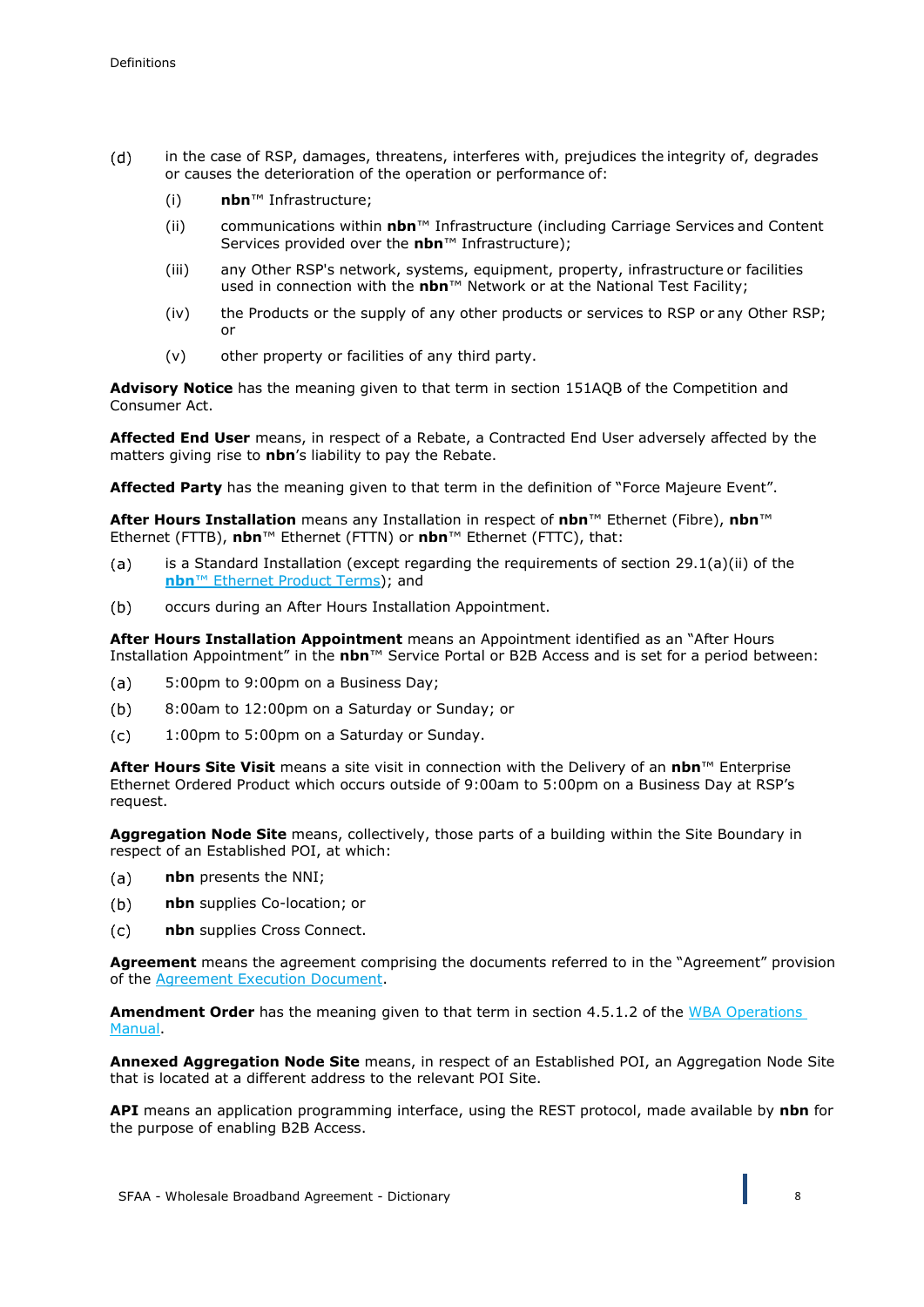**API Credentials** means a client key and a client secret issued by **nbn** to enable authentication of messages sent to or from an RSP B2B Application.

**API Quota** means the maximum number of Monitored Transactions that are Test & Diagnostic Transactions that can be performed by RSP through B2B Access using APIs as set out in the Test & Diagnostic Checklist.

**Appointment** means an appointment period in, or an appointment time from, which **nbn** (or the Installer) performs activities in respect of a Premises in connection with the supply of an Ordered Product.

**Appointment Enquiry** has the meaning given to that term in section 6.2.7 of the WBA Operations Manual.

**Appointment ID** means a unique identifier which identifies a timeslot assigned to RSP for the purposes of organising and managing an Appointment or Trouble Ticket Appointment at a Premises.

**Appointment Representative** means the Contracted End User (or their authorised representative aged 18 or over) or the Multi-Premises Site representative (as applicable).

**Appointment Status** means the status of an Appointment as Reserved, Booked, In Progress, Complete, Incomplete and Cancelled as described in section 6.2.1 of the WBA Operations Manual.

**Approved De-identification Process** has the meaning set out in clause D1.10(e) of the Head Terms.

**Approved Dispute Guidelines** means the guidelines for Disputes approved under an SAU.

**Approved Non-Premises List** means a document entitled "Approved Non-Premises List" that **nbn** provides to RSP from time to time.

**Approved Non-Premises Location** means a location in respect of which section 40(b) of the **nbn**™ Ethernet Product Terms or section 16(b) of the nbn™ Enterprise Ethernet Product Terms applies.

**Approved Panel Terms** means the standard terms of appointment of Panel Members approved by the ACCC from time to time pursuant to an SAU and published on **nbn**'s Website.

**Approved Purpose** has the meaning given to that term in clause D3.2(a) of the Head Terms.

**As Built Drawings** means drawings which show the state of the installation of RSP's lead-in or backhaul transmission cables in their 'as built' form.

**Assurance Enquiry** means in relation to **nbn**™ Ethernet, an enquiry submitted by RSP through the **nbn**™ Service Portal, B2B Access or in accordance with section 1.4.3 of the WBA Operations Manual, in respect of a Trouble Ticket, where such enquiry relates to a request for additional information about a Trouble Ticket, request in relation to a Trouble Ticket or an enquiry about the action being taken or taken by **nbn** in relation to a Trouble Ticket.

**ATA** means Analogue Telephony Adaptor.

**Australian Consumer Law** means the provisions set out in Schedule 2 to the Competition and Consumer Act.

**Authorised Account Holder** means a person acquiring, under contract from a service provider, a product or service which is supplied to a Premises using Existing Infrastructure, or that person's authorised representative.

**Authorised Contact** means a person authorised to raise a Billing Enquiry or Billing Dispute or to lodge a Credit/Rebate Claim Form on behalf of RSP.

**Authorised Person** means a person who has successfully completed and continues to maintain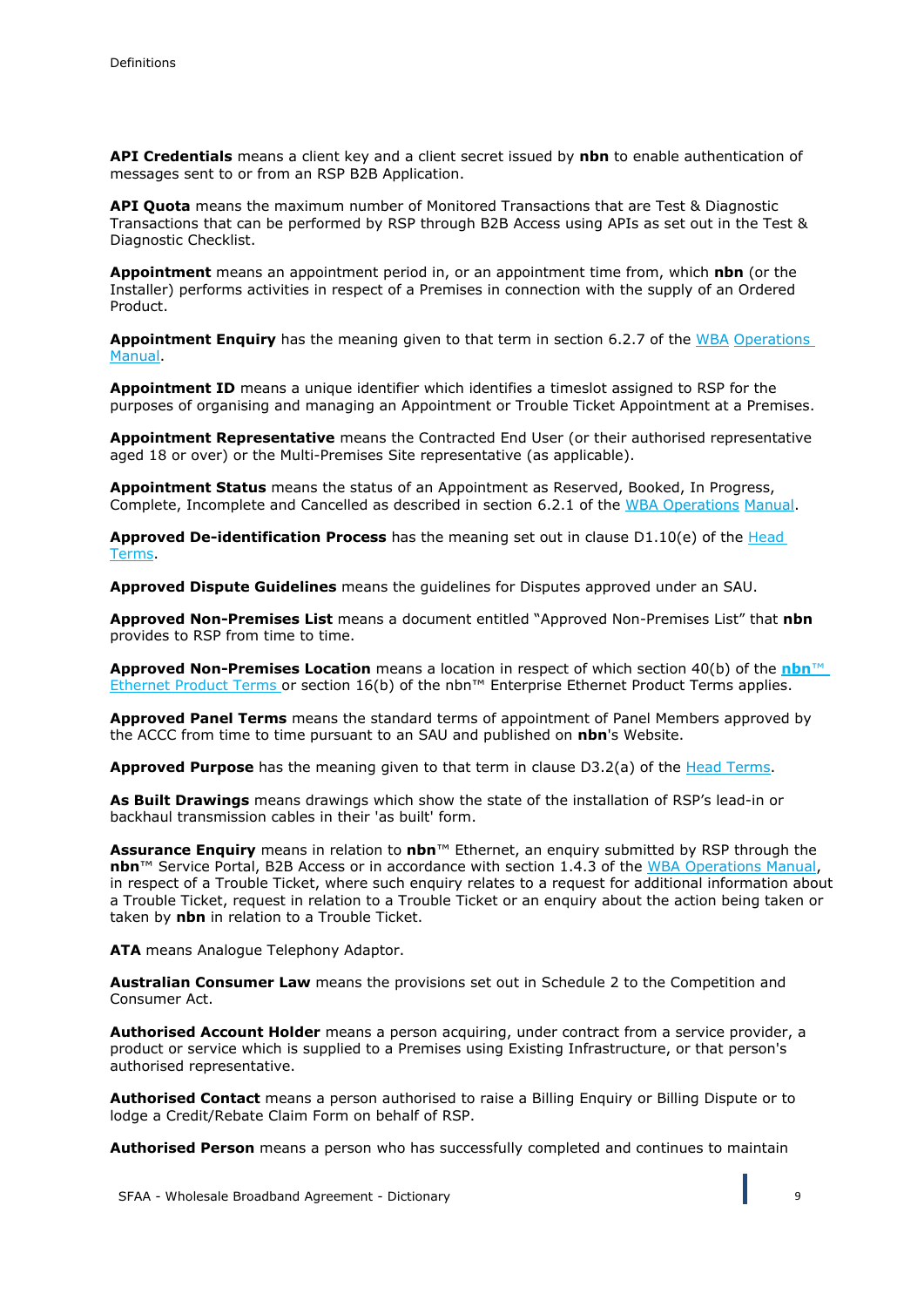relevant Site Induction Courses and has taken all steps and fulfilled all conditions as specified in the WBA Operations Manual in relation to entry into Type 1 Facilities and/or Type 2 Facilities, as applicable.

**Authorised User** has the meaning given to that term in section 2.2.4.2 of the WBA Operations Manual.

**Authorisation to Alter Document** means any document published by **nbn** from time to time authorising registered cabling providers to move, remove or alter any part of the **nbn**™ Network.

**Authority to Leave** means the authorisation (either provided directly to RSP or via a Downstream Service Provider) of a Contracted End User for **nbn** to leave the **nbn**™ Equipment at the Premises if the Appointment Representative is not present at the Premises at the time of the delivery.

**Auto-Closure Rules** means the rules, as notified to RSP from time to time, for **nbn** automatically closing battery alarms.

**AVC** has the meaning given to the term Access Virtual Circuit.

**AVC Service ID** has the meaning given to that term in section 4.1.2 of the **nbn**™ Ethernet Product Technical Specification.

**AVC TC-1** has the meaning given to that term in section 3.1(c) of the **nbn**™ Ethernet Product Description.

**AVC TC-2** has the meaning given to that term in section 3.1(c) of the **nbn**™ Ethernet Product Description.

**AVC TC-4** has the meaning given to that term in section 3.1(c) of the **nbn**™ Ethernet Product Description.

**AVC Traffic Flow** means, in respect of an **nbn**™ Ethernet Ordered Product, the transmission of traffic on **nbn**™ Ethernet in respect of that Ordered Product.

**Average Achievable PIR** means, in respect of an AVC TC-4 Product Component during a month, the average maximum downstream PIR that **nbn** estimates the AVC TC-4 Product Component is capable of achieving during that month, based on at least 21 point-in-time measurements during that month.

**Average Busy Hour Link Packet Loss** means, in respect of a Transmission Backhaul Link, the average rate of packet loss during the Backhaul Link Busy Hour for that Transmission Backhaul Link in each day of the relevant Backhaul Link Packet Loss Reporting Period (excluding performance that **nbn** disregards, acting reasonably, on the basis that it is non-representative, such as non-representative performance due to faults, Planned Outages, testing and maintenance activities, and equipment configuration changes affecting that Transmission Backhaul Link).

**Average Downlink Throughput** means, in respect of a Wireless Network cell in a week, the average downlink throughput performance of active **nbn**™ Ethernet (Wireless) Ordered Products during the Downlink Throughput Busy Hour for that cell in each day of the relevant Downlink Throughput Reporting Period, calculated as follows:

- (a) dividing the total volume of the data downloaded by each Ordered Product during the Downlink Throughput Busy Hour by the time elapsed on the radio interface between the UNI and NNI for transmission of that volume of data (measured at the NNI); and
- (b) excluding performance that **nbn** disregards, acting reasonably, on the basis that it is nonrepresentative (excluding performance that **nbn** disregards, acting reasonably, on the basis that it is non-representative, such as non-representative performance due to faults, Planned Outages, testing and maintenance activities, and equipment configuration changes affecting that Wireless Network cell).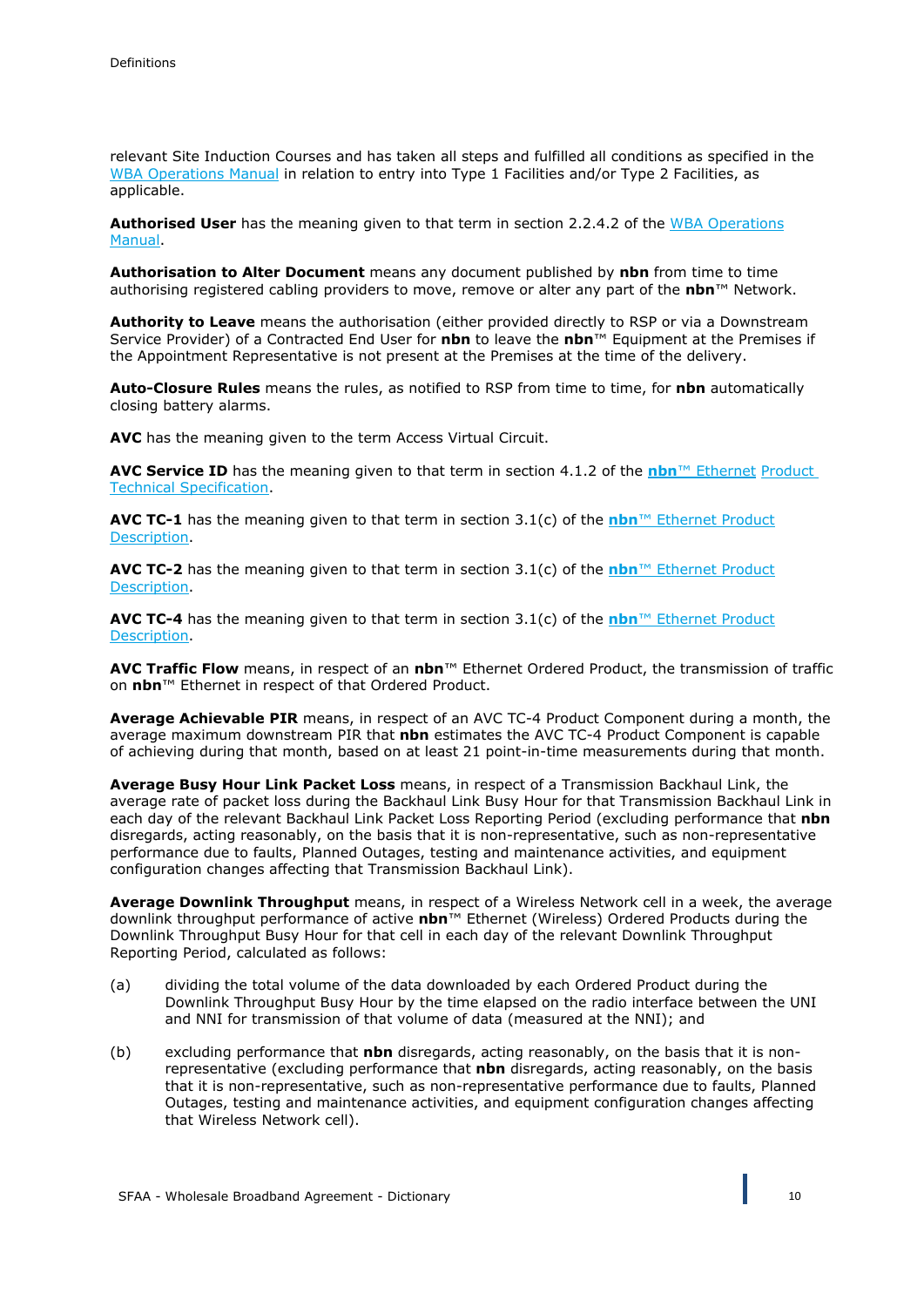**AVF** or **Access Verification Form** means the electronic form to be completed and submitted by RSP in accordance with the requirements set out in sections 3.4.2 and 3.5.5 of the WBA Operations Manual.

**Award** means a Panel's final decision in respect of a Dispute.

**B-NTD** or **Business – Network Termination Device** means the NTD which is used to supply **nbn**™ Enterprise Ethernet as described in the Network Interface Specification – Premises Network Devices.

**B2B Access** has the meaning given to that term in:

- in respect of **nbn**™ Enterprise Ethernet, section 2.2 of the Service Terms (**nbn**™ Enterprise  $(a)$ Ethernet – Portal & B2B Access); and
- otherwise, section 2 of the Service Description for the **nbn**™ Platform Interfacing Service.  $(b)$

**B2B Forum** means the forum of that name established by **nbn** under clause F3 of the Head Terms for the purposes of the development of the B2B Specifications.

**B2B Gateway Interoperability Change** means a change in the **nbn**™ B2B Gateway which introduces a new:

- $(a)$ ebMS version that is not backwards compatible with the ebMS version implemented immediately prior to the change;
- ebcpp version that is not backwards compatible with the ebcpp version implemented  $(b)$ immediately prior to the change; or
- authentication mechanism that is not backwards compatible with the authentication  $(c)$ mechanism implemented immediately prior to the change.

**B2B Interface Version** means B2B specifications that are described in an '**nbn**™ Platform Interfacing Service B2B Access Release Note'.

**B2B Sandpit ebXML Collaboration Protocol Agreement** means the latest version of the document entitled 'B2B Sandpit ebXML Collaboration Protocol Agreement' that has been provided by **nbn** to RSP from time to time.

**B2B Specifications** means the latest version of the set of documents that **nbn** identifies as being the B2B Specifications and which **nbn** provides to RSP from time to time in accordance with this Agreement.

**Backhaul Link Busy Hour** means, for a Transmission Backhaul Link in a day, the hour in that day during which that Transmission Backhaul Link transmits, or attempts to transmit, the highest volume of data for that day, as calculated by **nbn**.

#### **Backhaul Link Packet Loss Reporting Period** means:

- (a) subject to paragraph (b), a 28-day period the subject of a packet loss measurement set out in a Wireless Performance Report; or
- (b) where the Transmission Backhaul Link is being upgraded or commissioned during the relevant 28-day period, such shorter period as is the subject of the packet loss measurement for the Transmission Backhaul Link set out in that Wireless Performance Report.

**BAF** or **Billing Adjustment File** means the document described in, and containing the details set out in, section 8.4.1.5 of the WBA Operations Manual.

**Basic CVC** means a CVC Ordered Product Component that is not a Bundled CVC.

**Battery Backup Service** comprises, in respect of a UNI port at a Premises:

a Power Supply with Battery Backup; and(a)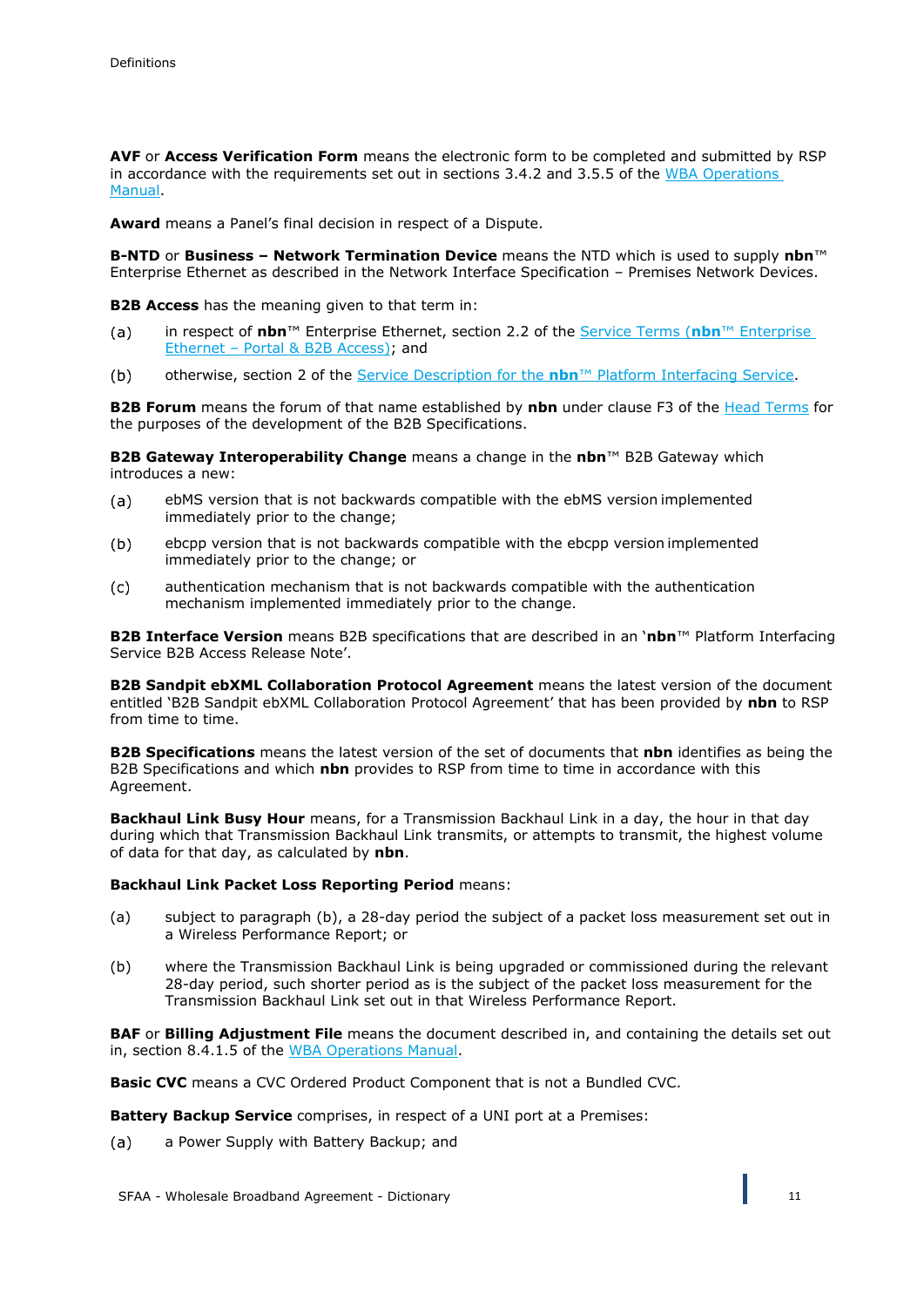$(b)$ Battery Missing Alarm and Replace Battery Alarm notifications.

**Battery Missing Alarm** means an alarm generated by an NTD powered by the Power Supply with Battery Backup when no battery is detected in the Power Supply with Battery Backup.

**Beam** means a beam that forms part of the Satellite Network from a satellite to a particular geographical area determined by **nbn**.

**BEF** or **Billing Event File** means, in respect of a Product, the document of that name described in, and containing the details set out in, the relevant Operations Manual, as the context requires.

**Best Efforts Business Product** means an RSP Product or Downstream Product that is designed to support non-critical applications that tolerate variable levels of frame delay, frame delay variation and frame loss throughout the day.

**BGP** means border gateway protocol.

**BIF** or **Billing Invoice File** means the document described in, and containing the details set out in, section 8.4.1.3 of the WBA Operations Manual.

**Bilateral Dispute** means a dispute that is classified as a bilateral dispute by a Panel in accordance with the Dispute Management Rules.

**Billing Account Request Form** has the meaning given to that term in section 2.2.1.2 of the WBA Operations Manual.

**Billing Dispute** has the meaning given to that term in clause B5.2 of the Head Terms.

**Billing Dispute Escalation Notice** means a notice given by RSP to **nbn** which specifies:

- that RSP wishes to escalate the Billing Dispute; and  $(a)$
- $(b)$ the reasons why RSP does not agree with a Billing Dispute Resolution Notice given by **nbn**.

#### **Billing Dispute Form** means:

- $(a)$ the document by that name which is published by **nbn** from time to time; or
- an online form referred to as such by **nbn**.  $(b)$

**Billing Dispute Resolution Notice** means a notice given by **nbn** to RSP which sets out:

- $(a)$ **nbn**'s proposed resolution of a Billing Dispute; and
- $(b)$ the proposed actions to be taken by **nbn** and RSP to settle a Billing Dispute.

**Billing Enquiry** means an enquiry raised by RSP regarding a matter set out in section 8.8.2.1 of the WBA Operations Manual.

**Billing Expert** means a person who is an auditor qualified under Australian law and appointed under clause B5.7 of the **Head Terms** to determine a Billing Dispute.

**Billing Period** means each period of one calendar month starting on the day selected or determined in accordance with clause B2.2 of the Head Terms or section 2 of the **nbn**™ Enterprise Ethernet Product Terms, as the context requires.

**Billing Period Options** has the meaning given to that term in clause B2.2(a) of the Head Terms or section 2 of the **nbn**<sup>™</sup> Enterprise Ethernet Product Terms, as the context requires.

**Blocked Service Transfer** means an order for a Service Transfer that has been rejected because it was placed in respect of a Premises flagged as requiring Transfer Validation.

**Block-Out Period** means, in respect of a Temporary POI CSA, the period described in section 4.5.8 of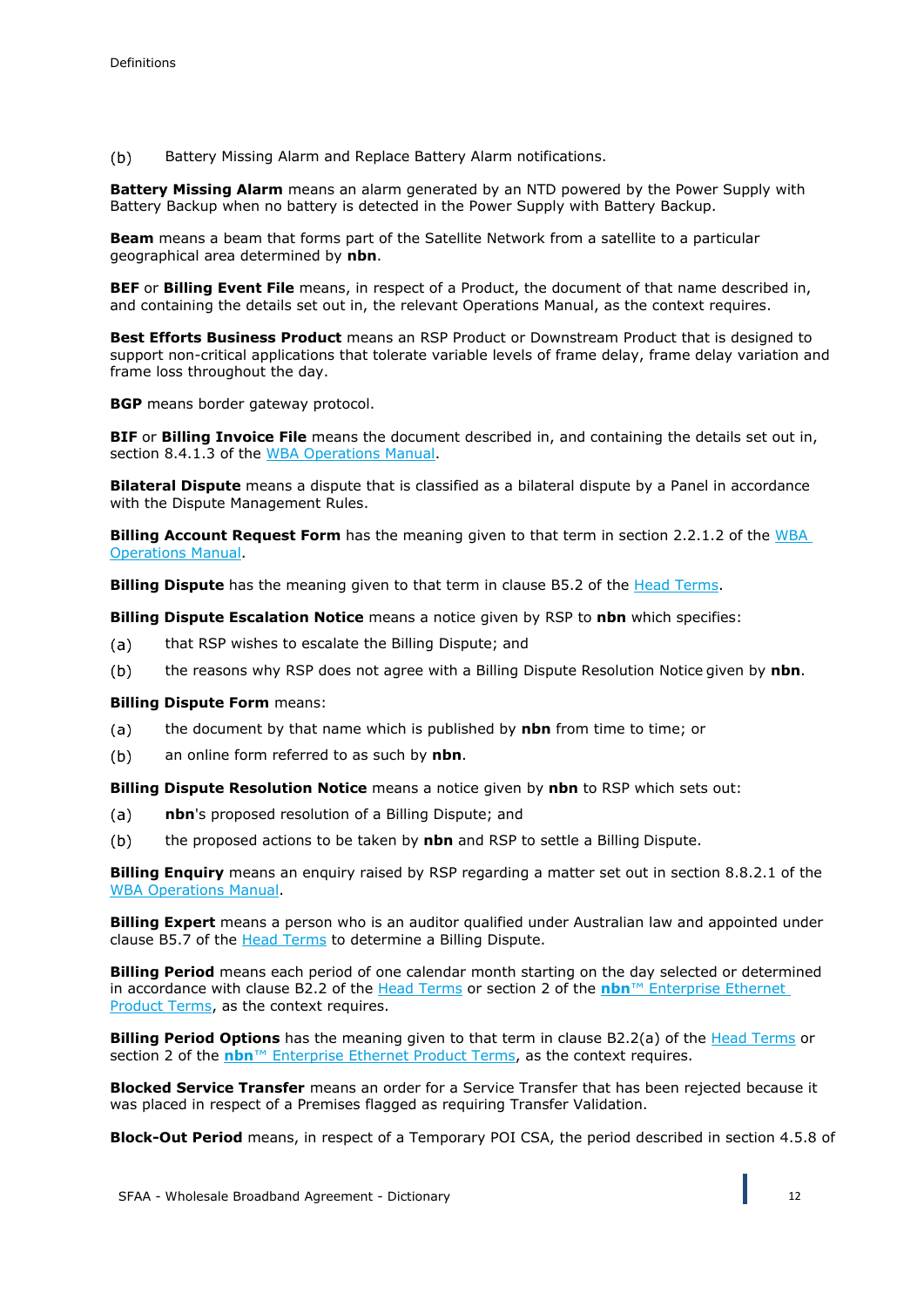the WBA Operations Manual during which it will not be possible for RSP to submit Connect Orders in respect of a Premises in the Temporary POI CSA.

**Booked** means the Appointment Status described in section 6.2.1 of the WBA Operations Manual.

**Brownfields Connection** means an End User Connection in respect of a Brownfields Premises.

**Brownfields Premises** means a Premises that is identified as Brownfields in the applicable Ready for Service Rollout Plan provided by **nbn**.

**Build Activities** means construction, configuration, extension and upgrade activities by **nbn** which are ancillary or incidental to the supply of an **nbn**™ Enterprise Ethernet Ordered Product under this Agreement.

**Build Agreement** means an agreement between **nbn** and RSP, or between **nbn** and an End User, pursuant to which **nbn** undertakes Build Activities.

**Building** means a permanent structure, equipment or a building in respect of which an NTD is able to be installed.

**Building Entry Rights** has the meaning given to that term in section 8 of the Service Description for the Facilities Access Service.

**Bundled AVC TC-4** means an AVC TC-4 Product Component that is associated with a Bundled CVC.

**Bundled Components** has the meaning given to that term in section 11.1(a) of the **nbn**™ Ethernet Price List.

#### **Bundled CVC** means:

- (a) a CVC Ordered Product Component that RSP has designated as a "Bundled CVC" during an applicable ordering process; or
- (b) a CVC Ordered Product Component to which a Bundles Discount otherwise applies on its terms.

**Bundled CVC TC-4** means a CVC TC-4 Product Component that is a Bundled CVC.

**Bundles Discount** means a Discount that is made available to RSP for an AVC Product Component and CVC Product Component bundle (whether or not other Product Components or Product Features are also included in the bundle).

**Business Day** means any day other than a Saturday, Sunday or public holiday in the States or Territories where the relevant works or tasks are being carried out.

**Business Hours** means between 9:00am and 5:00pm on a Business Day in the place where the relevant works or tasks with respect to the relevant POI Site or Aggregation Node Site are being carried out.

**Business Rules** means any instructions, policies or procedures issued by **nbn** pursuant to clause C4.2 of the Head Terms and each Fair Use Policy.

**C-TAG** has the meaning given to that term in the Network Interface Specification - AVC.

**C-VID** means Customer Edge (CE)-VLAN Identifier.

**CAA** means the *Commercial Arbitration Act 2010* (NSW).

**Cable Rectification** has the meaning given to that term in the Telstra Migration Plan.

**Cancelled** means, in respect of a Product, the Order Status, Appointment Status, Trouble Ticket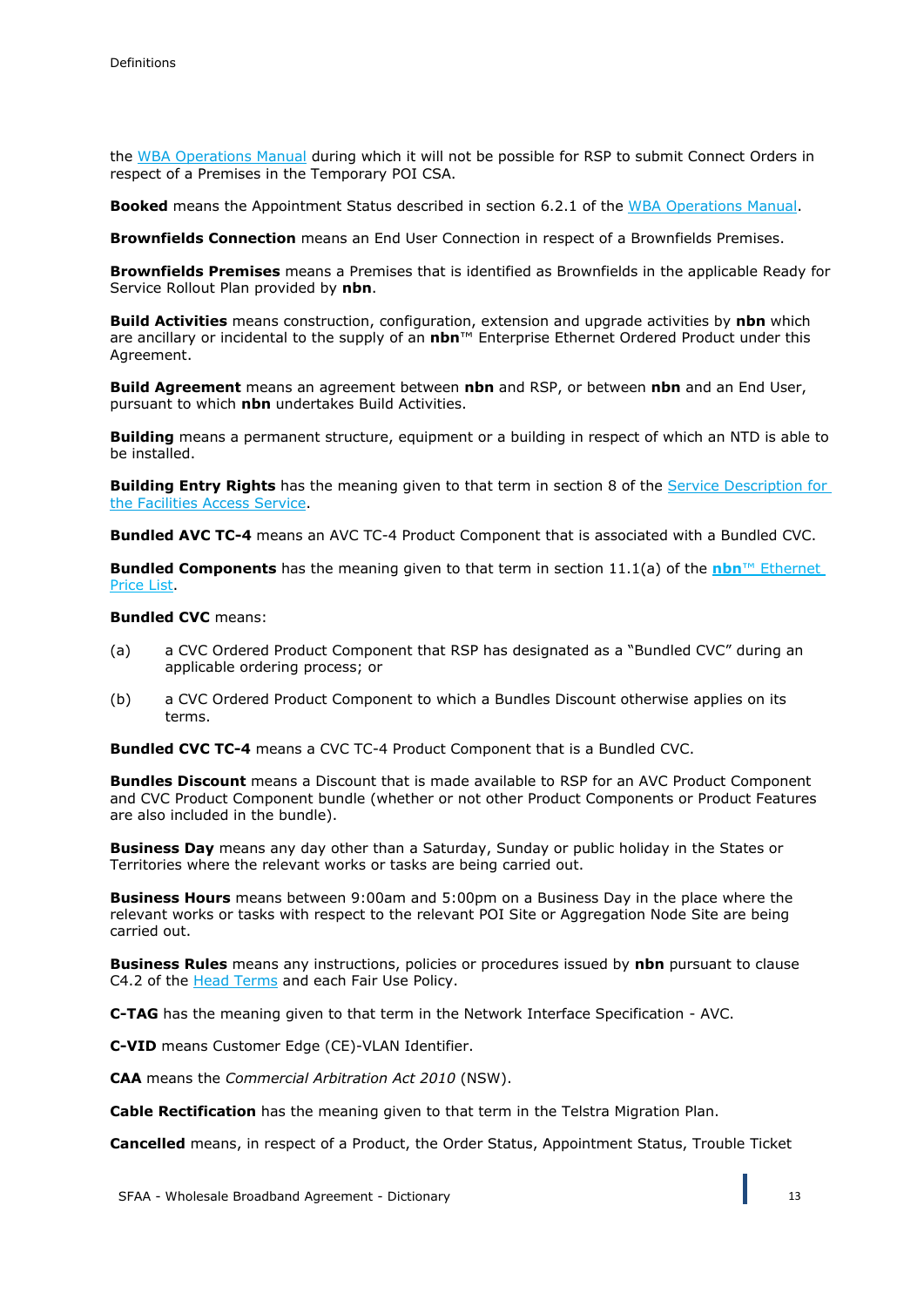Status or Trouble Ticket Appointment Status described in the relevant Operations Manual, as the context requires.

**Cancelled Notification** means a notification provided by **nbn** to RSP that the Order Status of an order, or Test Status of a Network Test, has been changed to Cancelled, as the case may be.

**Capacity Management Policy** means the policy of that name published from time to time by **nbn**  which specifies how **nbn** will manage capacity in relation to the supply of the Service Elements of the Facilities Access Service.

**Capacity Utilisation** means the utilisation of a network resource, expressed as a ratio of actual utilisation compared with installed capacity.

**Carriage Service** has the meaning given to that term in section 7 of the Telecommunications Act.

**Carriage Service Provider** has the meaning given to that term in section 87 of the Telecommunications Act.

**Carrier** has the meaning given to that term in section 7 of the Telecommunications Act.

#### **CBS or Committed Burst Size** means:

- in relation to **nbn**™ Ethernet, the length of a burst of Layer 2 traffic (either in bytes or milli- $(a)$ seconds as set out in section 3 of the Network Interface Specification – AVC and section 3 of the Network Interface Specification – CVC) that may be received at ingress to the **nbn**™ Network, for a traffic class which is subject to a CIR before traffic is discarded by the **nbn**™ Network; or
- $(b)$ in relation to **nbn**™ Enterprise Ethernet, the length of a burst of Layer 2 traffic (either in bytes or milli-seconds as set out in section 3 of the Network Interface Specification – OVC) that may be received at ingress to the **nbn**™ Network, for a Class of Service which is subject to a CIR before traffic is discarded by the **nbn**™ Network.

**Centralised Deployment** means the deployment of Fibre Network or HFC Network infrastructure, including an F-NTD or an HFC-NTD, by **nbn** to a centralised location in the Multi-Premises Site (such as a communications room or utility closet) to allow RSP to supply RSP Products (or support the supply of Downstream Products) to Non-Addressable Objects in the Multi-Premises Site.

**Central Splitter** means a central splitter installed in connection with the supply of a Product, RSP Product or Downstream Product, located at a Premises, whether or not located within the **nbn**™ Network Boundary.

**Central Splitter Fault** means a fault or a failure in a Central Splitter installed as a Professional Wiring Service in connection with **nbn**™ Ethernet (FTTB) or **nbn**™ Ethernet (FTTN) that:

- occurs within 2 years following the first date of installation by **nbn**; and  $(a)$
- $(b)$ arises as a result of the Central Splitter having a defect, not being fit for purpose or as a result of a failure by Personnel of **nbn** to exercise due care and skill in the installation of the Central Splitter.

**Chair of the Resolution Institute** means the Chair, from time to time, of the Resolution Institute.

**Change in Control** means, in relation to a party, a change of the entity which Controls the party or, if no entity Controls the party, the assumption of Control of the party by an entity.

**Change of Access Technology (COAT)** means the activities that **nbn** performs in accordance with section 4.8 of the WBA Operations Manual to make a Premises Serviceable by a Subsequent Access Technology.

**Changeover Period End Date** means, in respect of a particular Premises, the "changeover period end date" specified by nbn in the Historical Footprint List for that Premises.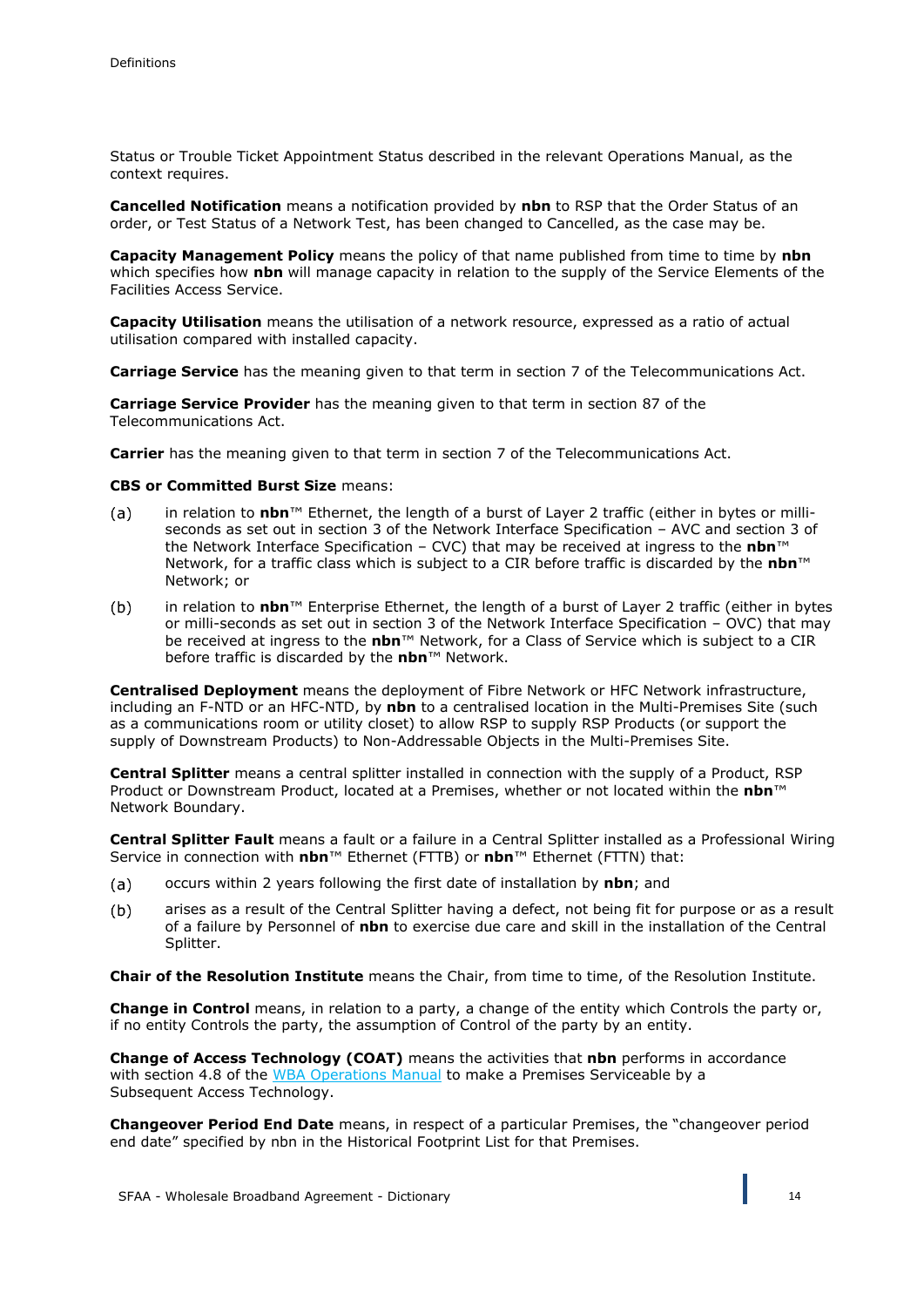**Charges** means the charges (including any Taxes) set out in a Price List or a Price Confirmation, without the application of any Discount, Credit, Rebate or Waiver.

**CIR** or **Committed Information Rate** means, in respect of a Product, the Information Rate which the **nbn**™ Network is committed to transfer for a particular link under normal conditions, as further described in the relevant Product Technical Specification, as the context requires.

**CIR Objective** means, for an **nbn**™ Ethernet (FTTB) Ordered Product or **nbn**™ Ethernet (FTTN) Ordered Product, that the Line Rate at the **nbn**™ Downstream Network Boundary in respect of the relevant Premises is capable of achieving a TC-2 CIR of at least:

- in the case of an **nbn**™ Ethernet (FTTB) Ordered Product or **nbn**™ Ethernet (FTTN) Ordered  $(a)$ Product supplied using a Transitioning Special Service Line in respect of which the Designated Special Service is:
	- (i) Telstra's Frame Relay "Direct Special Service", as defined in the Telstra Migration Plan;
	- (ii) Telstra's ISDN10/20/30 "Direct Special Service", as defined in the Telstra Migration Plan;
	- (iii) Telstra's ISDN2 "Direct Special Service", as defined in the Telstra Migration Plan; or
	- (iv) a service that is certified as a "Special Service Input" in accordance with the Telstra Migration Plan as a service equivalent to a "Direct Special Service" listed in paragraph (b)(i) to (iii) above, supplied by means of a ULLS supplied by Telstra,

5Mbps (CIR) for all TC-2 bandwidth profiles ordered;

- in the case of any other **nbn**™ Ethernet (FTTB) Ordered Product or **nbn**™ Ethernet (FTTN)  $(b)$ Ordered Product supplied using a Transitioning Special Service Line:
	- (i) 5 Mbps (CIR) if that TC-2 bandwidth profile is ordered; or
	- (ii) 10 Mbps (CIR) if that TC-2 bandwidth profile or the 20 Mbps (CIR) TC-2 bandwidth profile, is ordered; and
- $(c)$ otherwise, for an **nbn**™ Ethernet (FTTB) Ordered Product or **nbn**™ Ethernet (FTTN) Ordered Product which is not being supplied on a Transitioning Special Service Line and to which a CIR Objective applies in accordance with the Product Description and WBA Operations Manual:
	- (i) 5 Mbps (CIR) if that TC-2 bandwidth profile is ordered; or
	- (ii) 10 Mbps (CIR) if that TC-2 bandwidth profile, or the 20 Mbps (CIR) TC-2 bandwidth profile, is ordered.

**Claim** means any and all claims, alleged claims, actions, suits or proceedings by any person of any nature or kind, whether in contract, tort (including negligence) at common law, in equity, under statute or otherwise however arising.

**Closed** means, in respect of a Product, the Trouble Ticket Status of that name described in the relevant Operations Manual, as the context requires.

**Closed Notification** means a notification provided by **nbn** to RSP that the Trouble Ticket Status of a Trouble Ticket has been changed to Closed.

**Co-existence Period** means, in respect of an **nbn**™ Node, the period during which **nbn**™ Ethernet (FTTB), **nbn**™ Ethernet (FTTN) or **nbn**™ Ethernet (FTTC), as applicable, co-exists with any Coexisting Services.

**Co-existing Services** means the following services:

- ADSL (asymmetric digital subscriber line);  $(a)$
- $(b)$ ADSL2;
- ADSL2+; $(c)$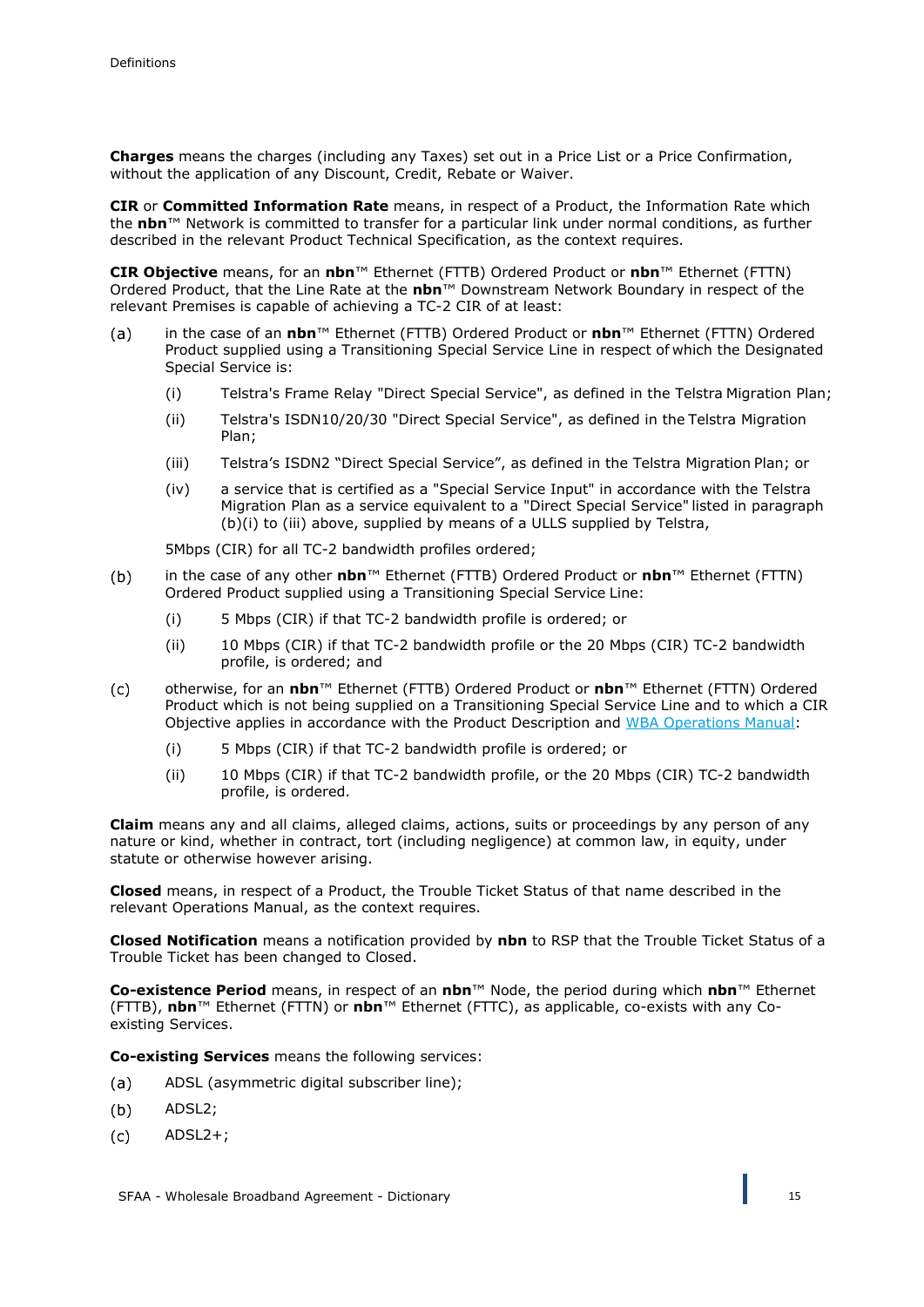- $(d)$ SHDSL (single pair high-speed digital subscriber line);
- ISDN (integrated services digital network); and  $(e)$
- $(f)$ any other service (other than VDSL (very high-speed digital subscriber line)) covered by the CommsAlliance Industry Code C559:2012 "Unconditioned Local Loop Service (ULLS) Network Deployment", as registered by the ACMA on 16 May 2012.

**Co-location** means the Service Element of that name described in the Service Description for the Facilities Access Service and the Service Technical Specification for the Facilities Access Service.

**Co-location Connection Point** means the designated point on an **nbn**™ ODF at which **nbn** presents the RSP Active Equipment hosted by **nbn** as part of Co-location, via cross-connections supplied by **nbn** as part of Co-location.

**Co-ordinated Appointment** means an Appointment identified as a "Co-ordinated Appointment" in the **nbn**™ Service Portal or B2B Access made available in respect of Premises served by the Fibre Network, FTTB Network, FTTN Network, FTTC Network or the HFC Network and as described in section 6.3.3 of the WBA Operations Manual.

**Co-ordinated Appointment (Day)** means a Co-ordinated Appointment with an appointment time on the hour between 8:00am and 8:00pm.

**Co-ordinated Appointment (Night)** means a Co-ordinated Appointment with an appointment time on the hour between 9:00pm and 7:00am.

**Co-ordinated Appointment Rebate** means the rebate in respect of **nbn**'s failure to achieve the Service Level for a Co-ordinated Appointment determined in accordance with section 2.5 of the **nbn**™ Ethernet Service Levels Schedule.

**Collaboration Protocol Agreement** means the agreement, described in accordance with the Organization for the Advancement of Structured Information Standards (OASIS) Collaboration-Protocol Profile and Agreement Specification v2.0 for the purpose of defining the business services exposed by both the **nbn**™ B2B Gateway and RSP B2B Gateway, and notified by **nbn** to RSP from time to time.

**Combiner** means a facility installed at an **nbn**™ Node where, and for so long as, it is required for the purposes of Voiceband Continuity, which is owned, operated or controlled by **nbn** (or any Related Body Corporate of **nbn**) and used by **nbn** to combine **nbn**™ Ethernet (FTTB) or **nbn**™ Ethernet (FTTN) (as applicable) with a Voiceband Service supplied by a party other than **nbn**.

**Commercial Launch Date** means, in relation to a Product, Product Component, Product Feature or access technology, the date notified by **nbn** as the date on which **nbn** will commercially launch the Product, Product Component, Product Feature or access technology.

**Commercial Rebate** means a Connection Rebate, Failed Connection Rebate, Missed Connection Appointment Rebate, Service Fault Rebate, Enhanced Fault Rectification Rebate, Missed Trouble Ticket Appointment Rebate, PIR Objective Rebate, FTTB/N/C Connection Performance Rebate, Wireless Speed Performance Rebate, Enterprise Ethernet Delivery Rebate, Enterprise Ethernet Fault Rebate or any other Rebate specified by **nbn** as a "Commercial Rebate" from time to time.

**Committed Delivery Date** means the target date by which **nbn** proposes to complete Delivery, as notified by **nbn** to RSP in accordance with section 4.3.1 of the **nbn**™ Enterprise Ethernet Operations Manual.

**Commitment** means the process for **nbn** to progress a Trouble Ticket that does not require an Appointment.

**Common MDU Site Equipment** means any equipment (including any in-building cabling and Inbuilding Wiring) at an MDU Site that is: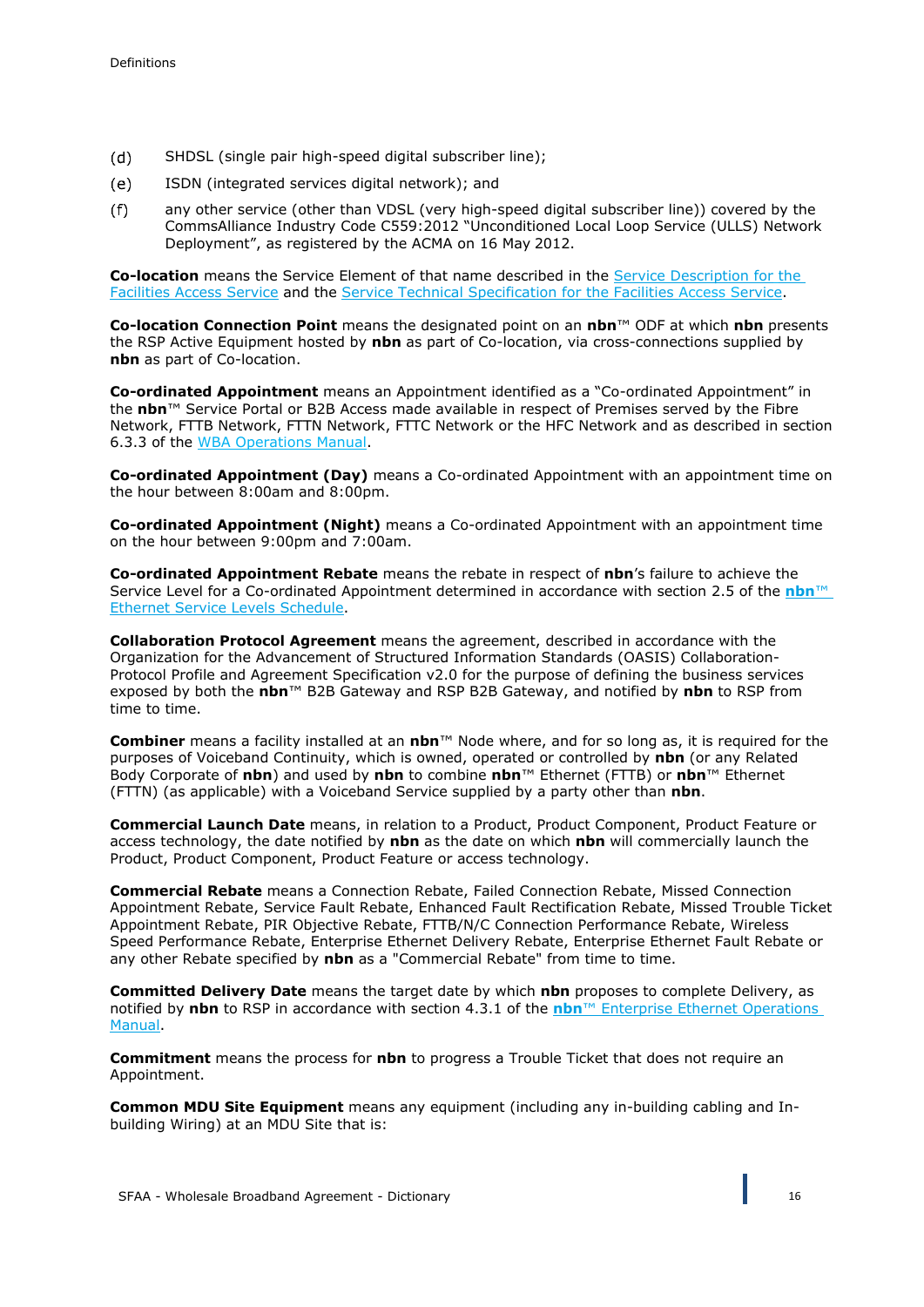- $(a)$ part of any Common Property or otherwise common to, accessible or used by, or shared between, two or more separately owned or occupied Premises;
- not owned by, or operated or controlled by or in accordance with the directions of, RSP or any  $(b)$ of its Related Bodies Corporate; and
- $(c)$ not **nbn**™ Equipment.

**Common Property** means any real property or part thereof which is owned or managed by a third party strata body, managing corporation or other similar entity, or which is otherwise common to, accessible by, or shared between, two or more separately owned or occupied Premises to which **nbn**  may require access, including to perform any installation, activation, assurance or testing activity of Connecting Equipment at a Premises in connection with the supply of a Product.

**Commonwealth** means the Commonwealth of Australia.

**CommsAlliance** means Communications Alliance Ltd.

**Compatible** means capable of integration and operation with the **nbn**™ Infrastructure with no modification or conversion required to the **nbn**™ Infrastructure, including having regard to the compatibility requirements notified by **nbn** under clause C5.1(a) of the Head Terms or otherwise under this Agreement.

**Competition and Consumer Act** means the *Competition and Consumer Act 2010* (Cth).

**Competition Notice** has the meaning given to that term in section 151AB of the Competition and Consumer Act.

**Complete** means, in respect of a Product, the Order Status, Appointment Status, Trouble Ticket Appointment Status or Test Status described in the relevant Operations Manual, as the context requires.

**Completed Notification** means a notification provided by **nbn** to RSP that the Order Status of an order or the Test Status of a Network Test has been changed to Complete, as the case may be.

**Completion Advice** means a Completed Notification in respect of an End User Connect Order.

**Completion Notification** means a notice of completion of a Planned Outage.

**Component Failure** means either of the following, unless it is caused by, or part of, a General Failure:

- $(a)$ a Software Failure; or
- $(b)$ a Hardware Failure.

**Confidential Information** means all information, know-how, ideas, concepts, technology, marketing, product, operational, financial and other industrial or commercial knowledge and data of a confidential nature (whether in tangible or intangible form and whether coming into existence before or after the commencement of this Agreement) of a party or any of its Related Bodies Corporate relating to or developed in connection with this Agreement (the "first mentioned party"), and includes, in the case of **nbn**, Confidential Marketing Information, but does not, in the case of either party, include:

- $(a)$ information which is or becomes part of the public domain (other than through any breach of this Agreement);
- $(b)$ information rightfully received by the other party from a third person without a duty of confidentiality being owed by the other party to the third person, except where the other party has knowledge that the third person has obtained that information either directly or indirectly as a result of a breach of any duty of confidence owed to the first mentioned party;
- $(c)$ information which has been independently developed by the other party;
- Product Development Confidential Information; or $(d)$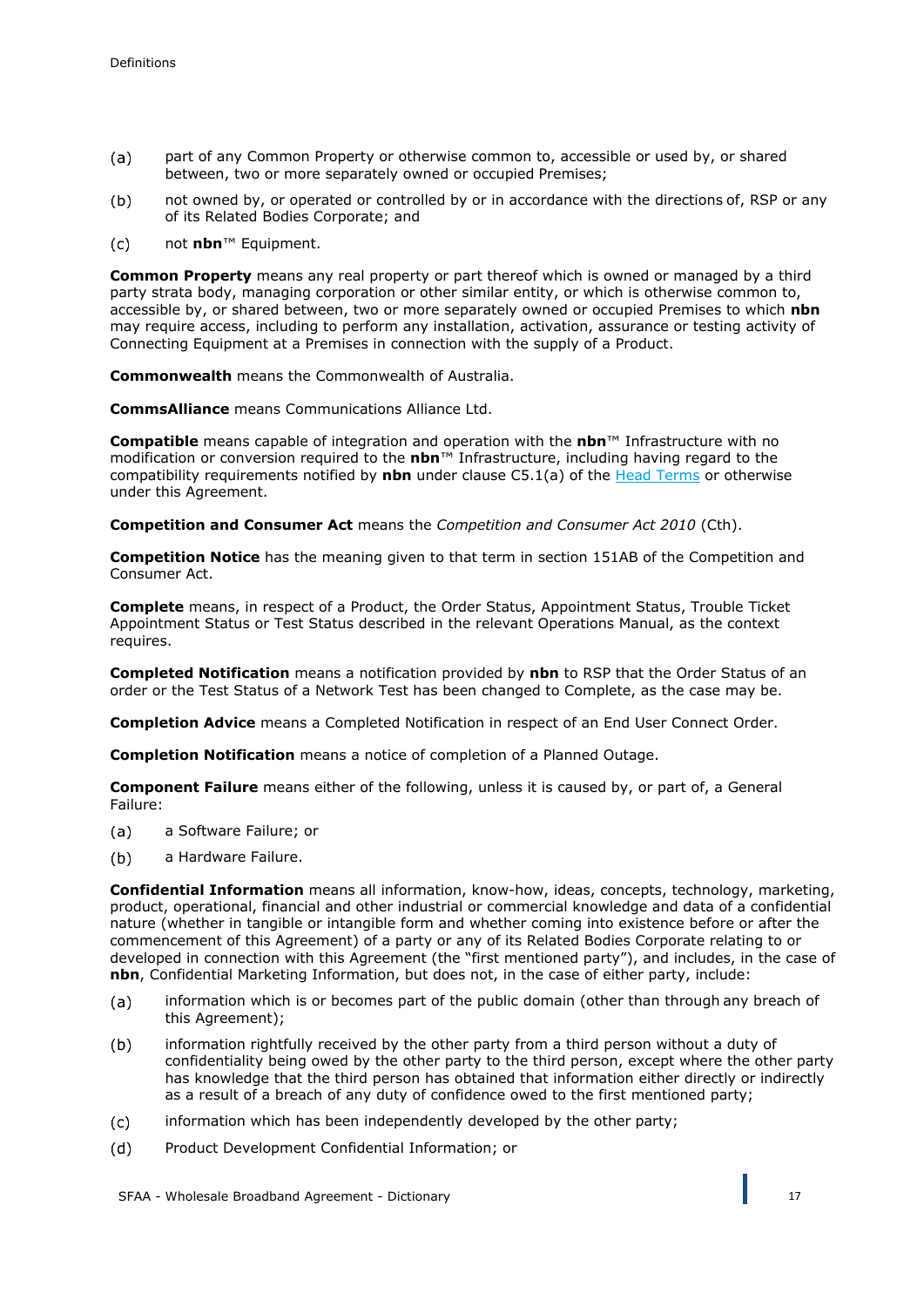- $(e)$ information about Products supplied by **nbn** (including where that information is generated by **nbn**) that has been:
	- (i) aggregated with other information of a similar or related nature, such that RSP, Downstream Service Providers or End Users cannot be identified by the information or any part of it; or
	- (ii) created or processed using an Approved De-Identification Process.

**Confidential Marketing Information** means the following documents, information and data, which may be notified or made available by **nbn** to RSP from time to time:

- $(a)$ Construction Rollout Plans;
- $(b)$ Ready for Service Rollout Plans;
- $(c)$ Historical Rollout Region Lists;
- $(d)$ Point of Interconnect Rollout Plans;
- $(e)$ Rollout boundary data;
- Proposed Footprint Lists;  $(f)$
- $(g)$ Historical Footprint Lists;
- data and information derived from Historical Footprint Lists;  $(h)$
- $(i)$ Greenfield Supplement Updates;
- $(i)$ Service Class information;
- $(k)$ **nbn**™ Network Boundaries Maps and Polygons;
- coverage maps of brownfield, greenfield and fixed wireless areas;  $(1)$
- $(m)$ the **nbn**™ Marketing Handbook;
- $(n)$ Operational Bulletins;
- $(o)$ the **nbn**™ Power Resiliency Policy;
- details of UNI Zones and Route Types;  $(p)$
- $(a)$ information or data relating to the Charges for **nbn**™ Enterprise Ethernet Ordered Products, Product Components, or Product Features that **nbn** has confirmed as being general pricing information; and
- any other information that **nbn** notifies to RSP is "Confidential Marketing Information",  $(r)$

but does not include:

- $(a)$ information or data generated from the **nbn**™ Service Portal or B2B Access;
- information or data generated from the **nbn**™ Enterprise Ethernet Portal or B2B Access, such  $(b)$ as an Enterprise Ethernet Quote or Price Confirmation;
- $(c)$ information or data generated from the "Check your address" tool on **nbn**'s Website; or
- $(d)$ the Take Up Rate & Forecasting Tool made available by **nbn** to RSP.

**Confirmed Award** has the meaning given to that term in clause G7.3(b)(iii) of the Head Terms.

**Connect Order** has the meaning, in respect of a Product, given to that term in the relevant Operations Manual, as the context requires.

**Connect Outstanding Code** means the Connect Outstanding Industry Code C617:2017.

**Connect Outstanding Transfer** has the meaning given in section 4.5.2.6 of the WBA Operations Manual.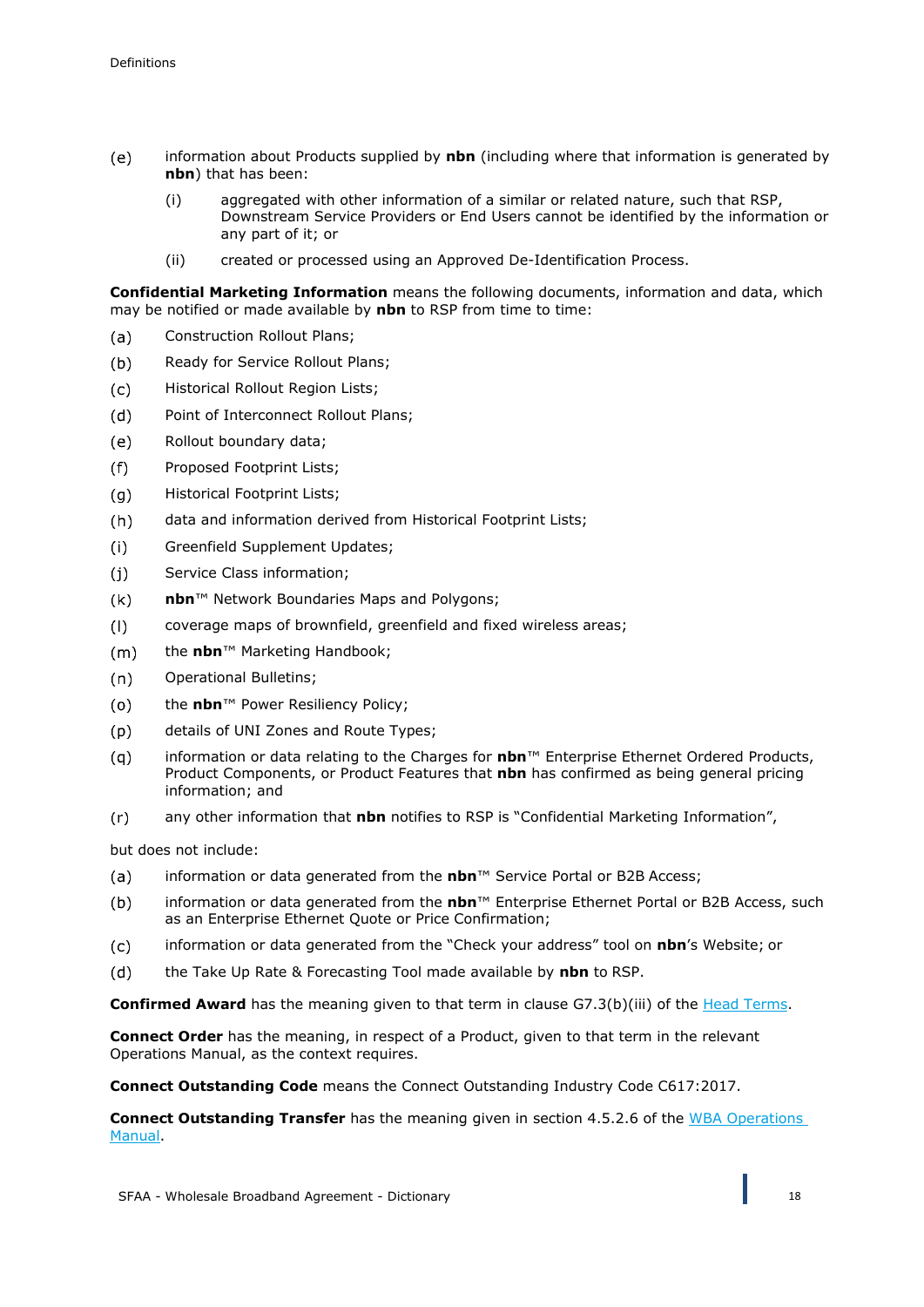**Connect Outstanding Transition Date** means the date notified by **nbn** to RSP as the "Connect Outstanding Transition Date".

**Connect Outstanding Transition Order** has the meaning given to that term in section 4.5.2.3 of the WBA Operations Manual.

#### **Connecting Equipment** means:

- in respect of **nbn**™ Ethernet (Fibre), any or all (as the context requires) of:  $(a)$ 
	- (i) a Drop Fibre;
	- (ii) a PCD;
	- (iii) a Connecting Fibre;
	- (iv) an NTD (and any installation and provision of an associated battery back-up unit and First Battery); and
	- (v) any ancillary equipment, facilities, lines or network owned or controlled by, or operated by or on behalf of **nbn** between, and including, the NAP and the NTD;
- $(b)$ in respect of **nbn**™ Ethernet (FTTB):
	- (i) a Jumper Cable; and
	- (ii) any other equipment which **nbn** considers is required to transition the service to **nbn**;
- $(c)$ in respect of **nbn**™ Ethernet (FTTN) supplied to a Premises at an MDU Site:
	- (i) a Jumper Cable; and
	- (ii) any other equipment which **nbn** considers is required to transition the service to **nbn**;
- $(d)$ in respect of **nbn**™ Ethernet (FTTN) supplied to a Premises which is not at an MDU Site, any or all (as the context requires) of:
	- (i) a Lead-In Cable;
	- (ii) a PCD;
	- (iii) a Copper Connecting Cable;
	- (iv) a Passive NTD;
	- (v) a Telecommunications Outlet; and
	- (vi) any other equipment which **nbn** considers is required to transition the service to **nbn**;
- $(e)$ in respect of **nbn**™ Ethernet (HFC):
	- (i) HFC Wall Outlet Connecting Equipment; and
	- (ii) HFC-NTD Connecting Equipment;
- $(f)$ in respect of **nbn**™ Ethernet (Wireless), any or all (as the context requires) of:
	- (i) an outdoor NTD component;
	- (ii) a connecting cable;
	- (iii) an indoor NTD component; and
	- (iv) any ancillary equipment, facilities, lines or network owned or controlled by, or operated by or on behalf of **nbn** between, and including, the indoor component of the NTD and the outdoor component of the NTD;
- $(g)$ in respect of **nbn**™ Ethernet (Satellite):
	- (i) an outdoor NTD component;
	- (ii) a connecting cable;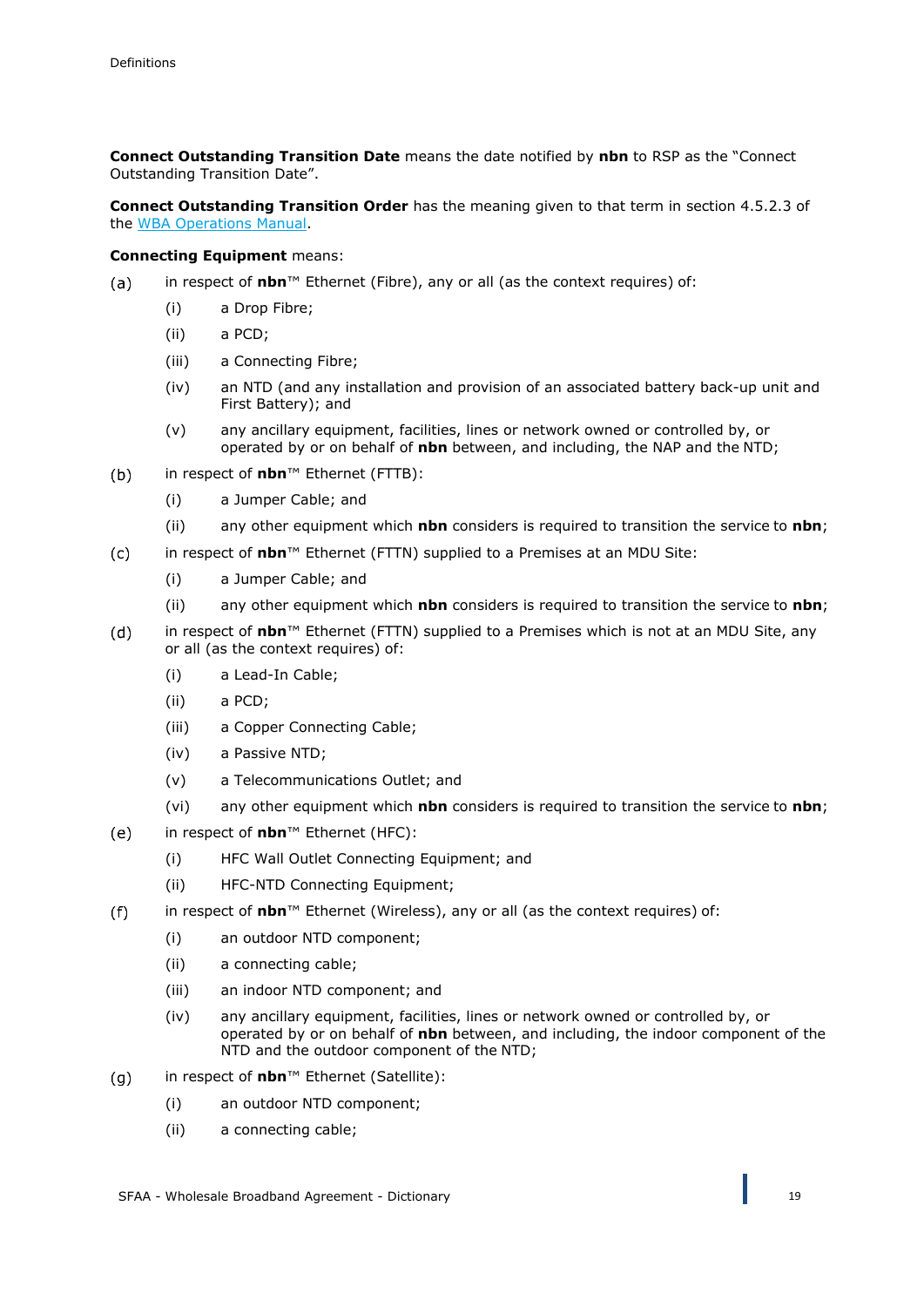- (iii) an indoor NTD component; and
- (iv) any ancillary equipment, facilities, lines or network owned or controlled by, or operated by or on behalf of **nbn** between, and including, the indoor component of the NTD and the outdoor component of the NTD;
- $(h)$ in respect of **nbn**™ Ethernet (FTTC) supplied to a Premises at an MDU Site:
	- (i) a Jumper Cable;
	- (ii) FTTC-NCD Connecting Equipment; and
	- (iii) any other equipment which **nbn** considers is required to transition the service to **nbn**;
- in respect of **nbn**™ Ethernet (FTTC) supplied to a Premises which is not at an MDU Site, any or  $(i)$ all (as the context requires):
	- (i) a Lead-In Cable;
	- (ii) a PCD;
	- (iii) a Copper Connecting Cable;
	- (iv) a Passive NTD;
	- (v) a Telecommunications Outlet;
	- (vi) FTTC-NCD Connecting Equipment; and
	- (vii) any other equipment which **nbn** considers is required to transition the service to **nbn**; or
- $(i)$ in respect of **nbn**™ Enterprise Ethernet:
	- (i) a Drop Fibre;
	- (ii) a PCD (or SFPDH);
	- (iii) a Connecting Fibre;
	- (iv) a B-NTD; and
	- (v) any ancillary equipment, facilities, lines or network owned or controlled by, or operated by or on behalf of **nbn** between, and including, the NAP and the B-NTD.

**Connecting Fibre** means the fibre optic line which connects from a PCD to an NTD.

**Connection Assured Rate** means, in respect of a Connect Order for a TC-4 Ordered Product to be supplied using an **nbn**™ Copper Pair, the speed that **nbn** determines, acting reasonably, was specified by **nbn** as the "Assured Rate" for that **nbn**™ Copper Pair in the information that was available to RSP via the Site Qualification System at the SQ Enquiry Time.

**Connection Performance Measurement Date** means, in respect of a TC-4 Ordered Product, the date that is 31 days after Completion of the Connect Order for that TC-4 Ordered Product.

**Connection Rebate** means the rebate for **nbn**'s failure to achieve the Service Level for an End User Connection for an **nbn**™ Ethernet Ordered Product, payable under section 1.4(a) of the **nbn**™ Ethernet Service Levels Schedule.

**Connectivity Component** means the NNI or CVC, as the case may be.

**Connectivity Virtual Circuit** has the meaning given to that term in section 2 of the **nbn**™ Ethernet Product Description or, for the purposes of the Sandpit, has the meaning given to that term in the Sandpit Service Description.

**Contact Details** has the meaning given to that term in clause H1.3 of the **Head Terms**.

**Contact Matrix** means, in respect of a Product, the matrix of Contact Details created in accordance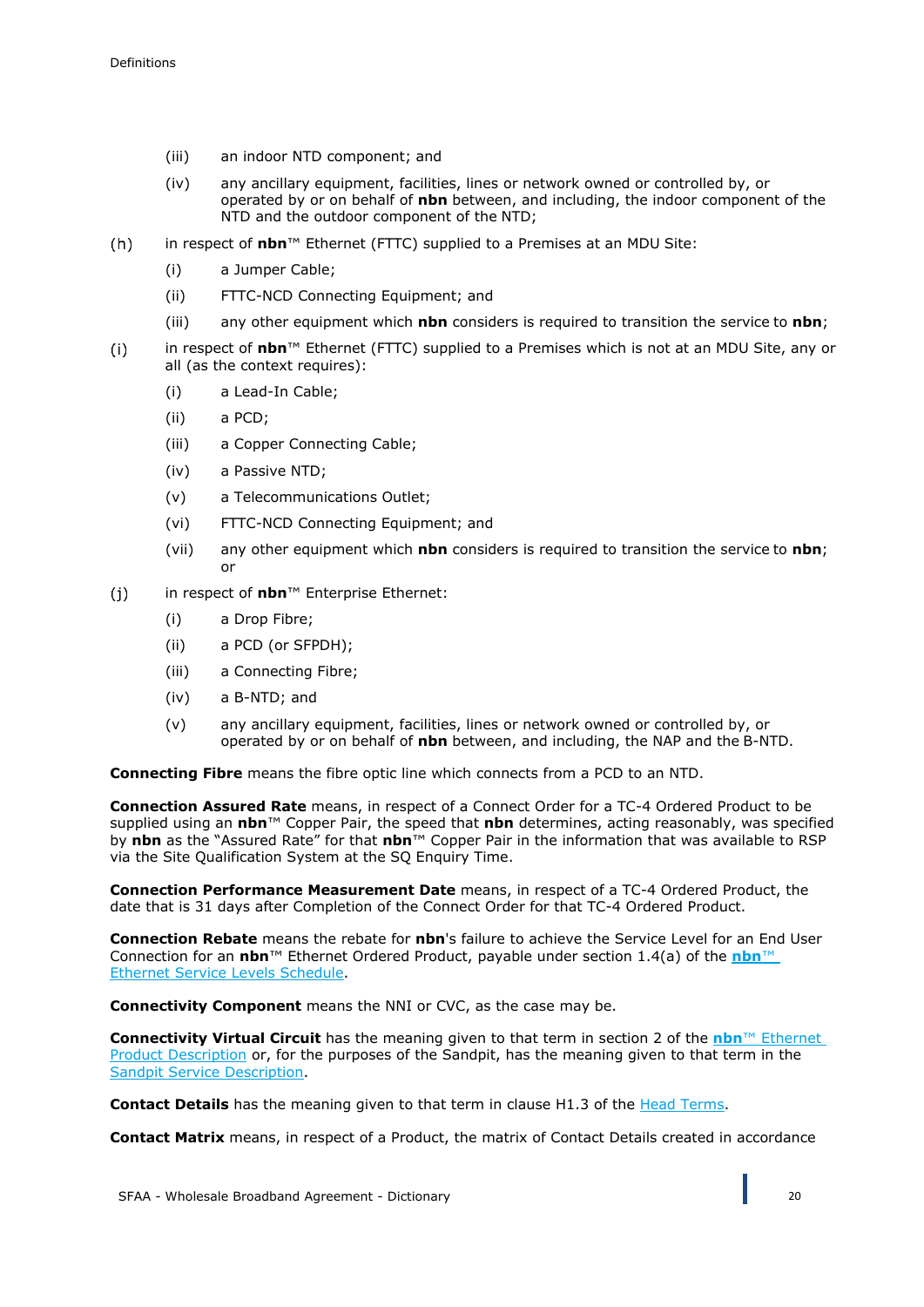with the relevant Operations Manual, as the context requires.

**Contamination** means the presence in, on, under or emanating from land or groundwater of a solid, liquid, gas, odour, heat or substance at a concentration above the concentration at which the substance is normally present in, on or under (respectively) land or groundwater in the same locality, being a presence that fails to comply with any Environmental Law or that presents a risk of harm to human health or any other aspect of the Environment.

**Content Service** has the meaning given to that term in section 15 of the Telecommunications Act.

**Content Service Provider** has the meaning given to that term in section 97 of the Telecommunications Act.

**Continued Ordering Period** has the meaning, in respect of a Product, Product Component, Product Feature or access technology being withdrawn, given to that term in the relevant Product Terms.

**Contracted End User** means an End User acquiring an RSP Product or Downstream Product under a contract with RSP, a Downstream Service Provider or another Contracted End User (as the case may be).

**Contracted End User Details** means any information about any Contracted End User that is required by **nbn** to exercise its rights or perform its obligations under this Agreement or by law.

**Contracted End User Equipment** means any equipment that is used by any Contracted End User in connection with the **nbn**™ Network or any RSP Product or Downstream Product, including Central Splitters, residential gateways, routers and personal computers.

**Control** has the meaning set out in section 50AA of the Corporations Act.

**Copper Connecting Cable** means, in respect of **nbn**™ Ethernet (FTTN) or **nbn**™ Ethernet (FTTC) supplied to a Premises which is not at an MDU Site, the copper or aluminium based Line which connects from a PCD or building entry point to the Telecommunications Outlet.

**Corporations Act** means the *Corporations Act 2001* (Cth).

**Corrective Action** means all steps that are reasonably practicable in the circumstances that **nbn** will undertake to address the non-achievement of a Performance Objective.

**CoS** or **Class of Service** has the meaning given to that term in section 2.2 of the **nbn**™ Enterprise Ethernet Product Technical Specification.

**CoS-H** has the meaning given to that term in section 2.2.1.1 of the **nbn**™ Enterprise Ethernet Product Technical Specification.

**CoS-L** has the meaning given to that term in section 2.2.1.3 of the **nbn**™ Enterprise Ethernet Product Technical Specification.

**CoS-M** has the meaning given to that term in section 2.2.1.2 of the **nbn**™ Enterprise Ethernet Product Technical Specification.

**Credit** means a credit made available by **nbn** to RSP under this Agreement.

**Credit Review** means a review conducted in accordance with section 3 of the Credit Policy.

**Credit Review Date** means the date on which an assessment is to be conducted to determine whether RSP is a Credit Risk as notified by **nbn** to RSP under the Credit Policy.

**Credit Review Event** means the occurrence of any of the following:

- any amount due under this Agreement becomes an Overdue Amount;  $(a)$
- $(b)$ **nbn** has reasonable grounds to believe that the Credit Risk posed by RSP is materially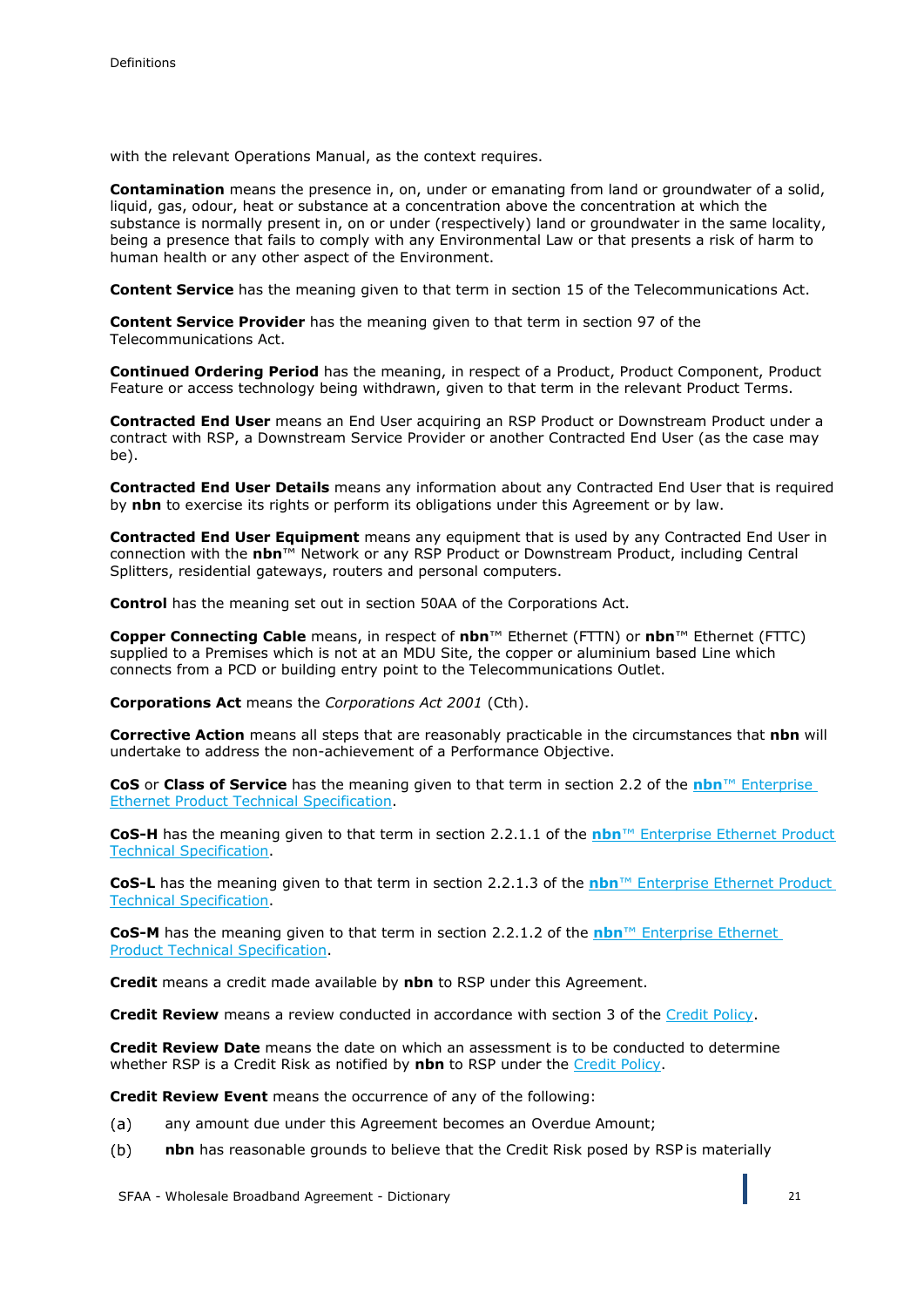increased, or will materially increase;

- **nbn** has reasonable grounds to believe that RSP is likely to be subject to an Insolvency Event;  $(c)$
- $(d)$ there is, or in **nbn**'s reasonable opinion is likely to be, a substantial increase in the amount of Charges payable by RSP under this Agreement;
- $(e)$ **nbn** has issued a Default Notice to RSP under this Agreement; or
- $(f)$ there is a Change in Control of RSP.

**Credit Risk** means an unacceptable risk for **nbn** that RSP is unable to pay all Charges and other amounts payable under this Agreement to **nbn** in full and promptly as they fall due.

**Credit/Rebate Claim Form** means:

- the document by that name which is published by **nbn** from time to time; or  $(a)$
- an online form referred to as such by **nbn**.  $(b)$

**Critical Services Industry Guideline** means the industry guideline developed by Communications Alliance to supplement to the NBN Access Transfer Code (C647:2017) in respect of service transfers at Premises receiving "critical services".

**Cross Connect** means the Service Element of the Facilities Access Service described in the Service Description for the Facilities Access Service and the Service Technical Specification for Facilities Access Service.

**Cross Connect Authorisation Form** has the meaning given to that term in section 4.5.2.2 of the WBA Operations Manual.

**Cross Connection** means the connection made by **nbn** between specified pairs of locations within the relevant POI Site or Aggregation Node Site by way of a Cross Connect.

**CSA** or **Connectivity Serving Area** means a geographical region that is addressable using a single CVC.

**CSG** means a performance standard that applies pursuant to the CSG Standard.

**CSG Auditor** means the person appointed by **nbn** to audit any CSG Compensation claims made by RSP under section 20.4 of the **nbn**™ Ethernet Service Levels Schedule.

**CSG Compensation** means a Credit claimed by RSP and calculated in accordance with section 20 of the **nbn**™ Ethernet Service Levels Schedule.

**CSG Standard** means the Telecommunications (Customer Service Guarantee) Standard 2011.

**Customer Authority** means the authorisation (either provided directly to RSP or via a Downstream Service Provider) of a Contracted End User for RSP to commence the process of placing or fulfilling an order for the supply to the Contracted End User of an RSP Product or Downstream Product (as the case may be) at a Premises or other location that is the subject of the authorisation and to use information relating to the Contracted End User's personal particulars and affairs for that purpose.

**Customer Authority Date** means the date RSP certifies to **nbn** that RSP obtained Customer Authority applicable to the Premises or other location that is the subject of an Enhanced Site Qualification Enquiry.

**Customer Impact Statement** means the document described in section 5.3.10 of the **nbn**™ Enterprise Ethernet Operations Manual.

**Customer Impact Statement Report** means the document described in section 5.4.2 of the WBA Operations Manual.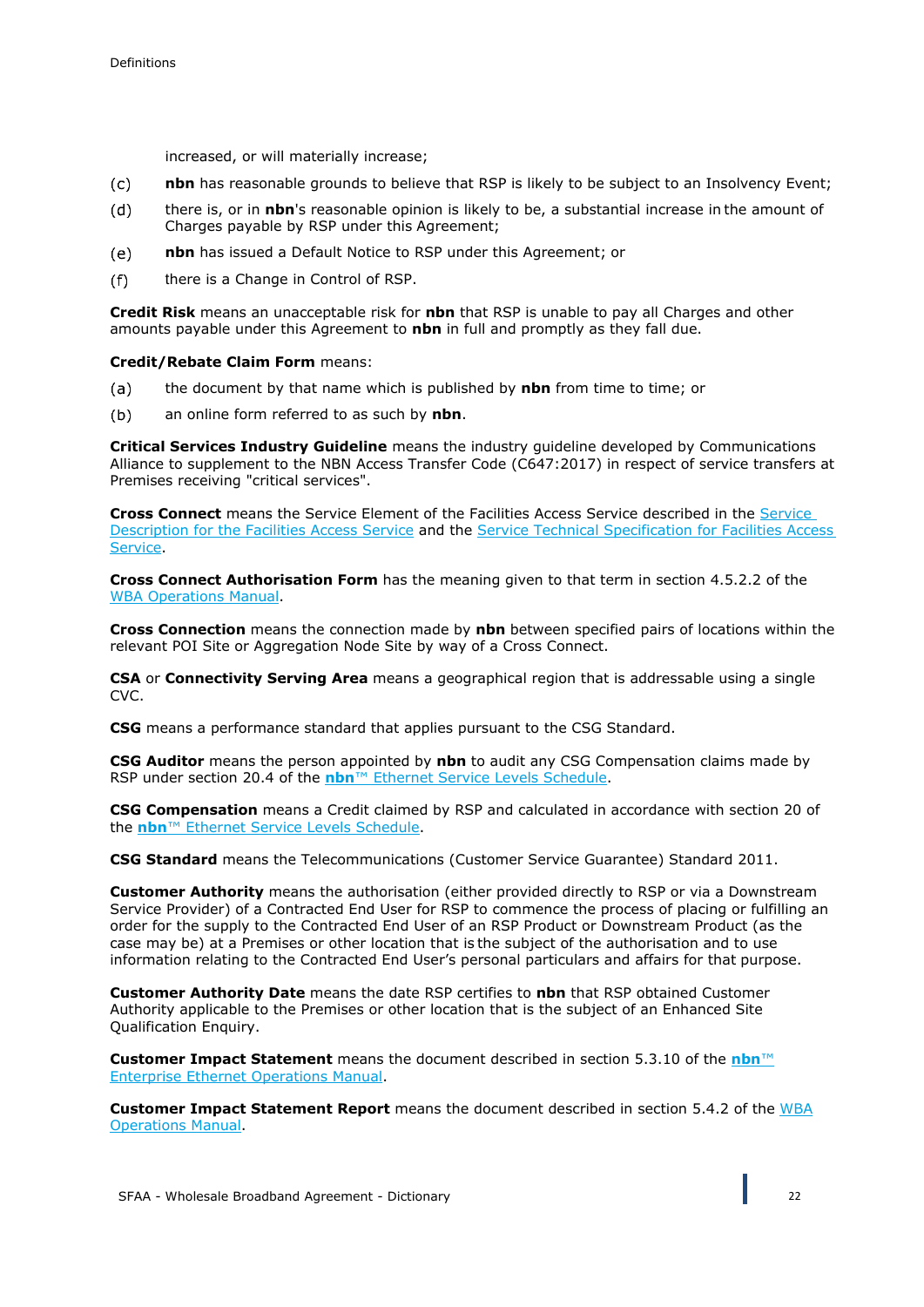**Customer Required Date** means, in respect of an order, the requested activation date for the **nbn**™ Ethernet Ordered Product, the **nbn**™ Ethernet Product Component, the **nbn**™ Enterprise Ethernet Ordered Product or the **nbn**™ Enterprise Ethernet Product Component the subject of that order.

**Customer Side MDF** means a distributor at an MDU Site that terminates the Internal Copper Pairs and/or **nbn**™ Copper Pairs at a common point.

**CVC** has the meaning given to the term Connectivity Virtual Circuit.

**CVC Class** means, in relation to **nbn**™ Ethernet (Satellite), a class of CVC TC-4 as set out in section 2.2(d) of the **nbn**™ Ethernet Product Description.

**CVC Class 0** means a CVC Class of that name set out in section 2.2(d) of the **nbn**™ Ethernet Product Description.

**CVC Class 1** means a CVC Class of that name set out in section 2.2(d) of the **nbn**™ Ethernet Product Description.

**CVC Class 2** means a CVC Class of that name set out in section 2.2(d) of the **nbn**™ Ethernet Product Description.

**CVC Class Adjustment Charge** means a Charge calculated in accordance with section 6 of the **nbn**™ Ethernet Price List.

**CVC Inclusion** means a CVC capacity Inclusion.

**CVC Modification** means the modification of the bandwidth of a CVC supplied by **nbn** to RSP in a CSA.

**CVC TC-1** has the meaning given to that term in section 2.1(b) of the **nbn**™ Ethernet Product Description.

**CVC TC-2** has the meaning given to that term in section 2.1(b) of the **nbn**™ Ethernet Product Description.

**CVC TC-4** has the meaning given to that term in section 2.1(b) of the **nbn**™ Ethernet Product Description.

**Cyber Attack** means any of the following actual, attempted or threatened acts by any person (including any **nbn** Personnel):

- $(a)$ a malicious act in connection with any information or communications system or platform, including a cyber extortion, denial of service attack, or transmission or execution of malicious code; or
- $(b)$ any unauthorised access or use in connection with any information or communications system or platform.

**Data Aggregation** means any use of an Ordered Product:

- $(a)$ for the collection or aggregation of traffic from, or distribution of traffic to, networking devices that are downstream of the UNI and are outside the Premises served by that Ordered Product; or
- which constitutes backhaul for a mobile base station or backhaul for a Public HetNet access  $(b)$ point,

but excluding any uses permitted under a Permitted Fair Use Policy Exemptions document.

#### **Data Enquiry** means:

 $(a)$ an enquiry in relation to the accuracy of measurement and monitoring information on which a Performance Report is based; or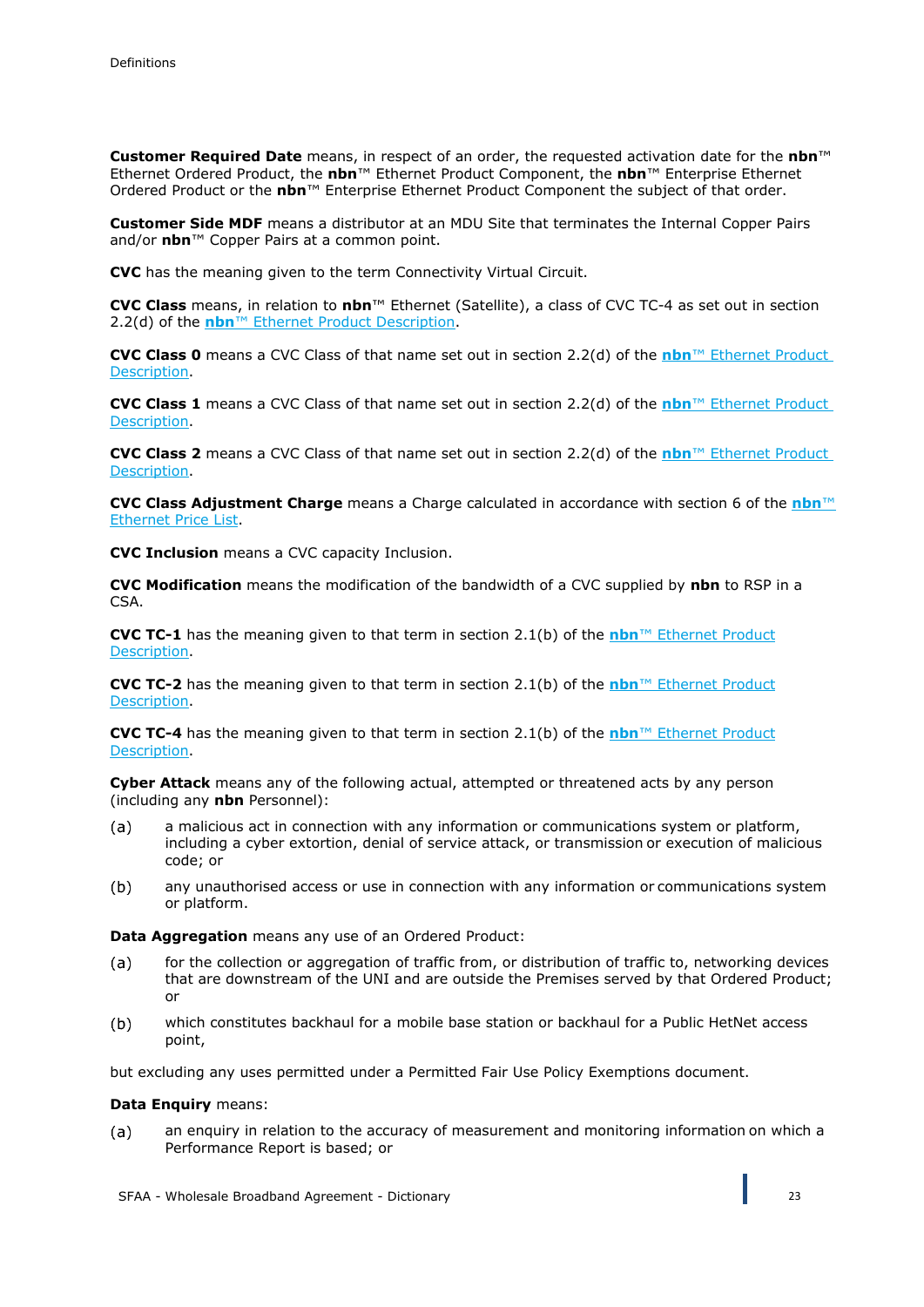- $(b)$ a request for an additional performance report detailing, in respect of each order and Trouble Ticket the subject of the request, the following (as the context requires):
	- (i) in relation to **nbn**™ Ethernet:
		- Α. the total duration from the start of the measurement of the End User Connection or End User Fault rectification Service Level (as applicable) to the end of the measurement of that Service Level; and
		- **B.** the total time for which the measurement of **nbn**'s Service Levels was suspended in accordance with sections 23, 25(b)(i) and 25(b)(iii) of the **nbn**™ Ethernet Service Levels Schedule; or
	- (ii) in relation to **nbn**™ Enterprise Ethernet:
		- Α. the total duration from the start of the measurement of the Delivery or Premium Assurance Service Level (as applicable) to the end of the measurement of that Service Level; and
		- **B**. the total time for which the measurement of **nbn**'s Service Levels was suspended in accordance with section 6 of the **nbn**™ Enterprise Ethernet Service Levels Schedule.

**Data Transfer Rate** means the average number of bits per second transferred from a data source to a data destination.

**DC** means Direct Current.

**DCD** has the meaning given to that term in section 4.3.7.3 of the Service Technical Specification for the Facilities Access Service.

**Default** means a failure, inability or refusal by a party to comply with the terms of this Agreement.

**Default Notice** has the meaning given to that term in clause F6.1(a) of the Head Terms.

**Delegated Administrator** has the meaning given to that term in section 2.2.4.2 of the WBA Operations Manual.

**Delivery** means the Installation and Activation of an **nbn**™ Enterprise Ethernet Ordered Product.

**Delivery Prerequisites** means activities, as notified by **nbn** to RSP from time to time, which RSP or End User is required to organise and complete ahead of the Committed Delivery Date. These activities do not form part of a Standard Installation or a Non-Standard Installation for **nbn**™ Enterprise Ethernet.

#### **Designated Special Service means:**

- Telstra's Ethernet Lite BDSL "Direct Special Service", as defined in the Telstra Migration Plan;  $(a)$
- $(b)$ Telstra's Wholesale Business DSL (W-BDSL) "Direct Special Service", as defined in the Telstra Migration Plan;
- Telstra's DDS Fastway "Direct Special Service", as defined in the Telstra Migration Plan;  $(c)$
- Telstra's Data Access Radial "Direct Special Service", as defined in the Telstra Migration Plan;  $(d)$
- Telstra's Megalink "Direct Special Service", as defined in the Telstra Migration Plan;  $(e)$
- Telstra's Wholesale Transmission CRA163 Telstra domestic tail transmission capacity  $(f)$ service "Direct Special Service", as defined in the Telstra Migration Plan;
- Telstra's Frame Relay "Direct Special Service", as defined in the Telstra Migration Plan;  $(g)$
- Telstra's ISDN10/20/30 "Direct Special Service", as defined in the Telstra Migration Plan;  $(h)$
- Telstra's ISDN2 "Direct Special Service", as defined in the Telstra Migration Plan; or $(i)$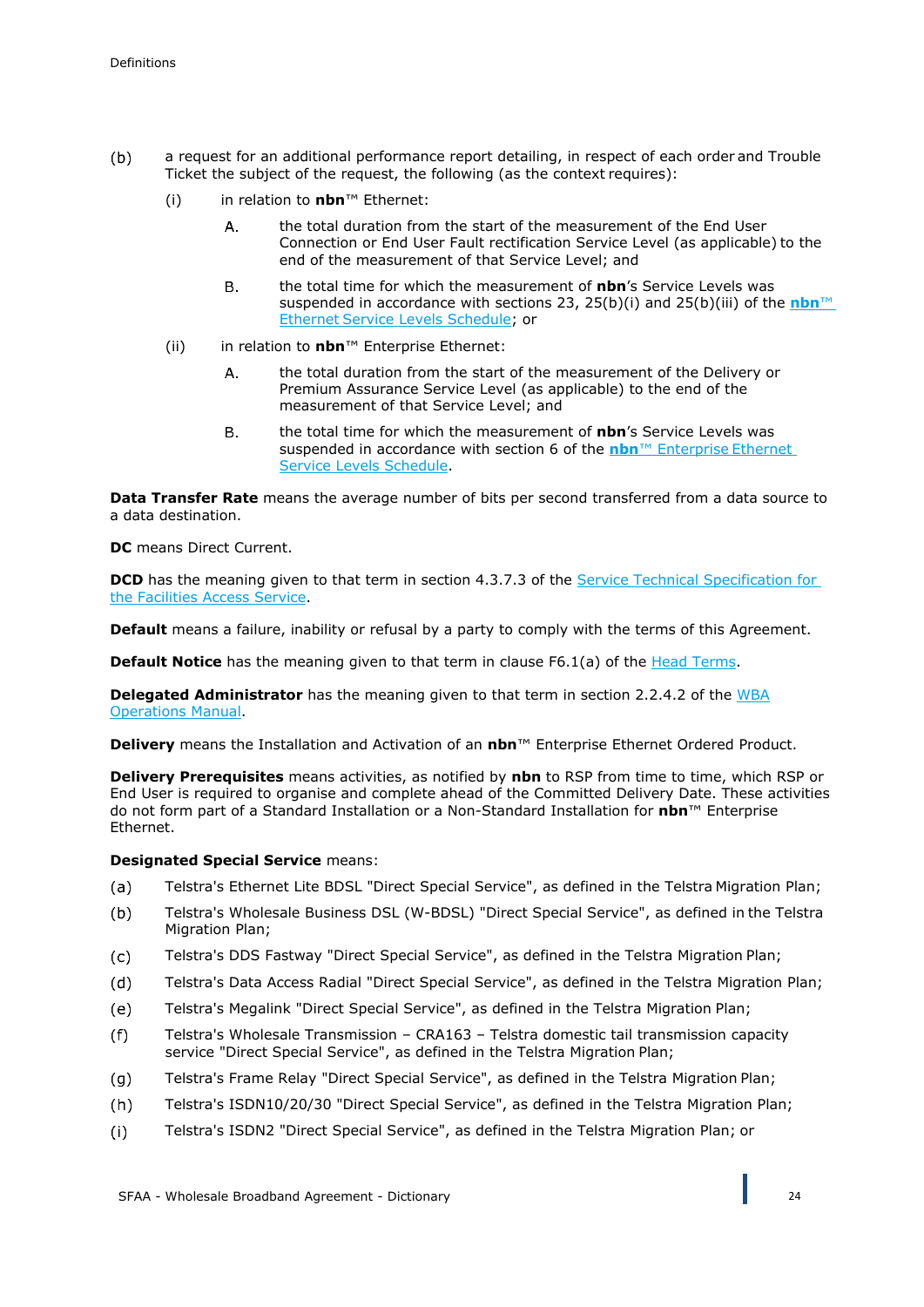$(i)$ a service, that is certified as a "Special Service Input" in accordance with the Telstra Migration Plan as a service equivalent to a "Direct Special Service" listed in paragraphs (a) to (i) above, supplied by means of a ULLS supplied by Telstra.

**Design Site Qualification** means the validation and identification of TC-2 bandwidth profiles expected to be available at the UNI for an **nbn**™ Copper Pair served by means of the **nbn**™ FTTB Network or **nbn**™ FTTN Network.

**DHCP** means Dynamic Host Configuration Protocol.

**Diagnostic Status Test** means a simple enquiry of the type detailed in the Test & Diagnostics Guide relating to the operational status of RSP's Ordered Products and associated **nbn**™ Equipment.

**Directory Assistance Services** has the meaning given to that term in the Telecommunications Act.

**Discloser** means a party which discloses its Confidential Information to the other party.

**Disconnect Order** has the meaning, in respect of a Product, given to that term in the relevant Operations Manual, as the context requires.

**Disconnection Right** means an express right under this Agreement or at law to:

- $(a)$ remove or disconnect any RSP Equipment or other items owned or controlled by RSP from the **nbn**™ Infrastructure;
- disconnect, remove and/or recover from RSP any **nbn**™ Equipment supplied by **nbn** to RSP;  $(b)$
- $(c)$ disconnect any connections made by or on behalf of RSP from the RSP Network to the **nbn**™ Infrastructure; or
- $(d)$ disconnect any connections made by or on behalf of any Downstream Service Provider or Contracted End User to the **nbn**™ Infrastructure in connection with RSP's supply of RSP Products.

**Discount** means any discount, allowance, rebate, waiver or credit made available by **nbn** to RSP under this Agreement.

**Discounts, Credits and Rebates Annexure** means the Discounts, Credits and Rebates Annexure to a Price List.

**Discount Freeze** means **nbn** ceasing to provide one or more Discounts, Credits, Rebates or Waivers to RSP (in whole or in part), on a pro rata basis where applicable.

**Dispute** means a dispute that arises between **nbn** and RSP under or in relation to this Agreement.

**Dispute Management Rules** means the provisions in relation to dispute resolution in Module G of the Head Terms.

**Dispute Validation** means the process that **nbn** undertakes to validate a dispute raised by RSP in accordance with the WBA Operations Manual in relation to Service Health Summary Information.

**Dispute Validation Availability Date** means the date notified by **nbn** to RSP as the "Dispute Validation Availability Date".

**Diverse Chassis** has the meaning, in respect of a Product, given to that term in the relevant Product Technical Specification, as the context requires.

**Downlink Throughput Busy Hour** means, for a Wireless Network cell in a day, the hour in that day with the highest number of **nbn**™ Ethernet (Wireless) Ordered Products concurrently transferring data, as calculated by **nbn**.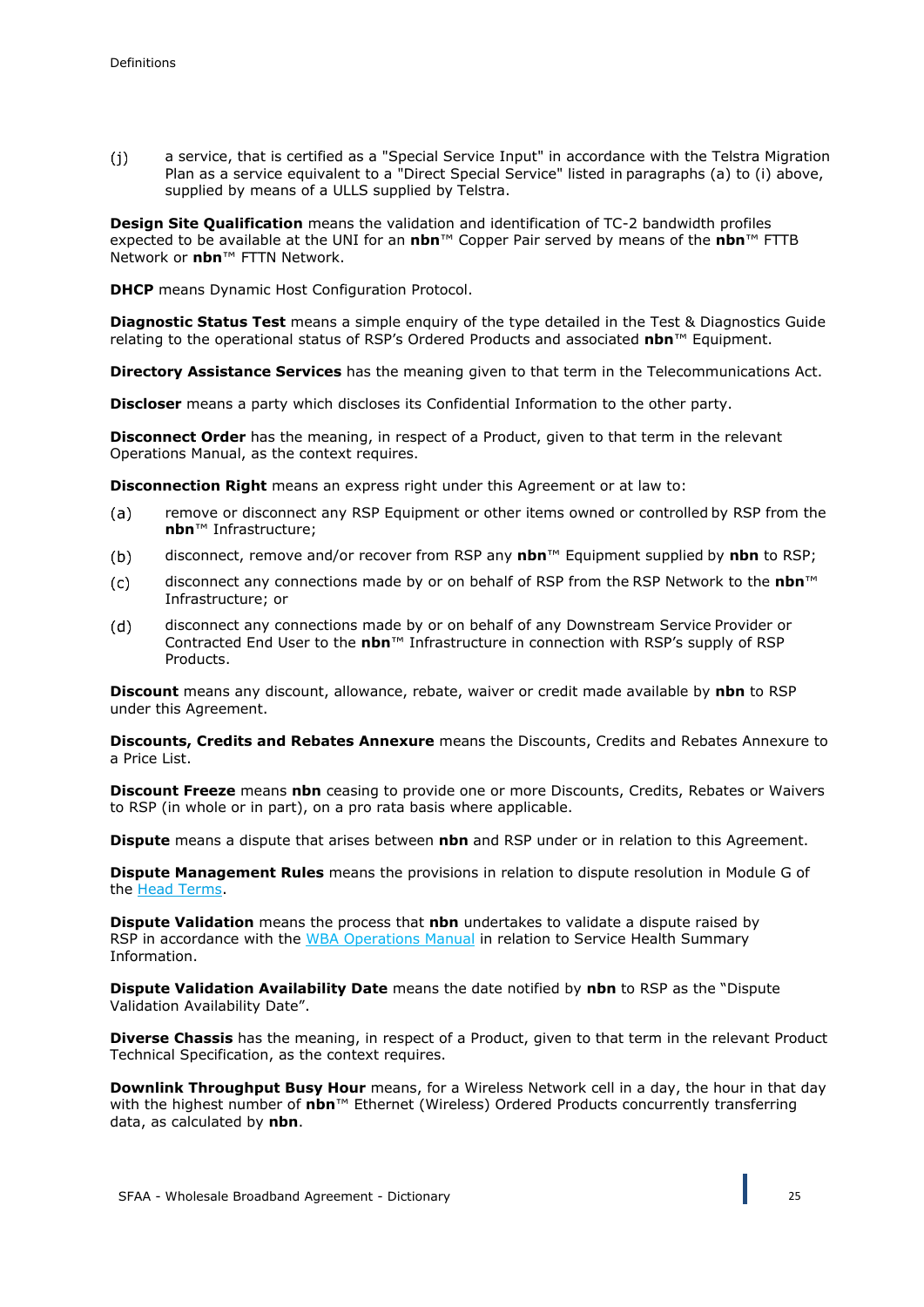#### **Downlink Throughput Reporting Period** means:

- (a) subject to paragraph (b), a 30-day period the subject of a downlink throughput measurement set out in a Wireless Performance Report; or
- (b) where a Wireless Network cell is being upgraded or commissioned during the relevant 30-day period, such shorter period as is the subject of the downlink throughput measurement for that Wireless Network cell set out in that Wireless Performance Report.

**Downstream Backhaul** means, in respect of the RSP-hosted variant of the Fibre Sandpit, VDSL Sandpit, FTTC Sandpit, HFC Sandpit or **nbn**™ Enterprise Ethernet Sandpit, the backhaul transmission shown as "Downstream Backhaul" in the diagram illustrating that Sandpit in the Sandpit Service Description.

**Downstream Claim** means a Claim against **nbn,** any of its Related Bodies Corporate or any of their respective Personnel by a Downstream Service Provider or End User or any of their respective Related Bodies Corporate in connection with this Agreement.

**Downstream Claimant** means a person who makes a Downstream Claim.

**Downstream Contract** means an agreement pursuant to which a Downstream Service Provider or Contracted End User acquires (or another End User is the ultimate recipient of) an RSP Product or Downstream Product.

**Downstream CSG Claim** means a claim for CSG Compensation by RSP in relation to a Downstream Service Provider's liability to a Contracted End User for Primary Damages.

**Downstream CSG Service** means an RSP Product or Downstream Product supplied in respect of a Premises that:

- is subject to a performance standard that applies pursuant to the CSG Standard; and  $(a)$
- relies on the Access Components of **nbn**™ Ethernet (Fibre), **nbn**™ Ethernet (FTTB), **nbn**™  $(b)$ Ethernet (FTTN), **nbn**™ Ethernet (FTTC) or **nbn**™ Ethernet (HFC) supplied by **nbn** to RSP in respect of that Premises as inputs to the supply of that RSP Product or Downstream Product.

**Downstream Minimum Modem Quality Standards Date** means 1 September 2021.

**Downstream Performance Threshold** has the meaning, in respect of each relevant bandwidth profile, as set out in section 16(c) of the **nbn**™ Ethernet Service Levels Schedule.

**Downstream Power Back-off** means the technique used to reduce power spectral density for signal transmission from the **nbn**™ Node to the **nbn**™ Downstream Network Boundary.

**Downstream Priority Assistance Service** means an RSP Product or Downstream Product that relies on **nbn**™ Ethernet (Fibre), **nbn**™ Ethernet (FTTB), **nbn**™ Ethernet (FTTN), **nbn**™ Ethernet (FTTC) or **nbn**™ Ethernet (HFC) as an input and is being used to provide Priority Assistance at a Premises.

**Downstream Product** means a retail or wholesale product or service supplied by a Downstream Service Provider to a third party, which relies on an RSP Product as an input.

**Downstream Service Provider** means any Carrier, Carriage Service Provider or Content Service Provider acquiring a wholesale RSP Product or wholesale Downstream Product.

**Downstream Service Provider Details** means any information about any Downstream Service Provider that is required by **nbn** to exercise its rights or perform its obligations under this Agreement or by law.

**Downstream Service Provider Equipment** means any equipment that is used by any Downstream Service Provider in connection with the **nbn**™ Network or any RSP Product or Downstream Product.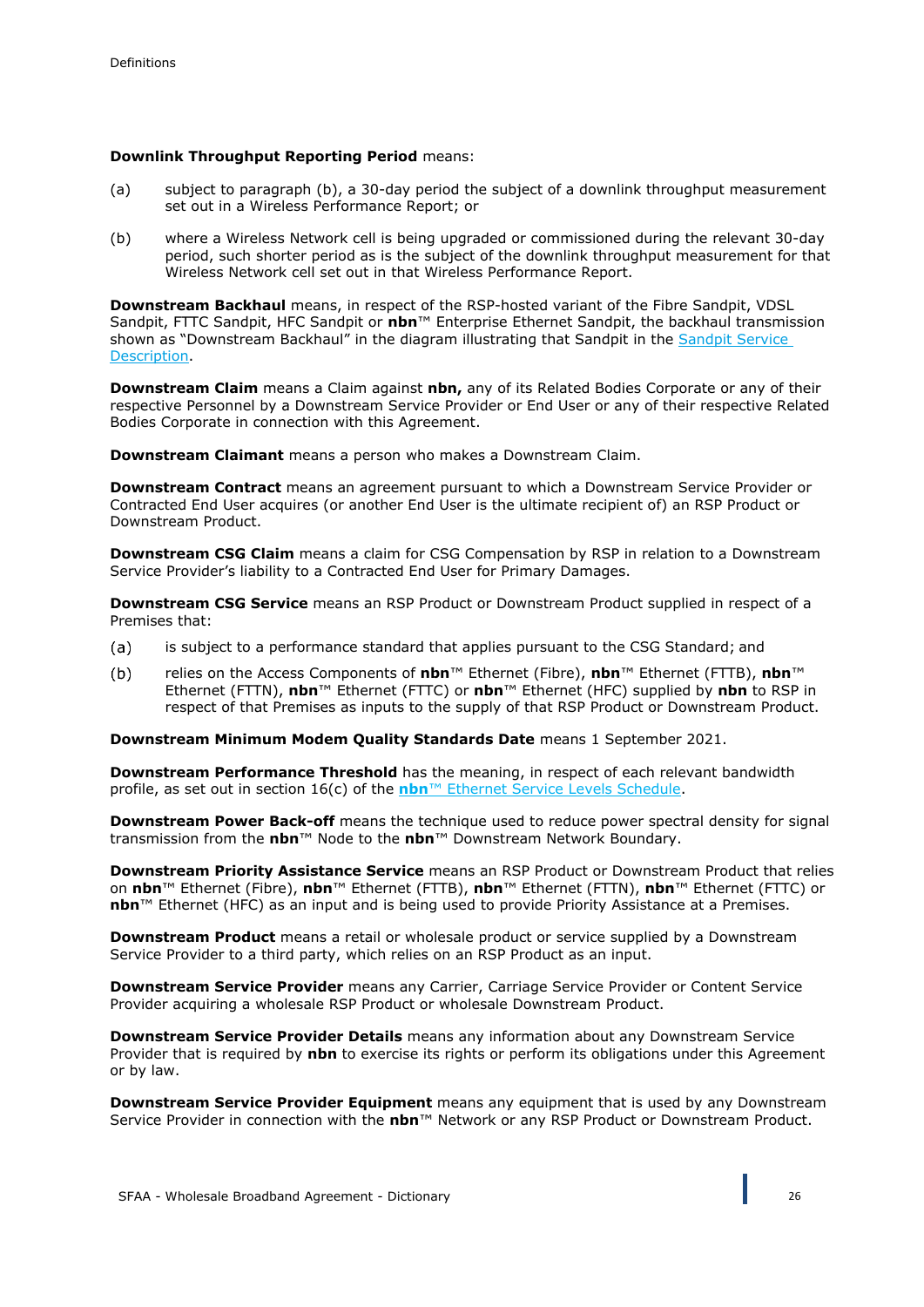**Downstream V-NNI** means a V-NNI acquired by a V-NNI RSP.

**Drop Fibre** means the fibre optic Line which connects from a NAP to a PCD.

**DSLAM** means a digital subscriber line access multiplexer that is owned, operated or controlled by **nbn** (or any Related Body Corporate of **nbn**).

**Duct Allocation Design** means one or more design documents relating to cable installation, which provide information on which ducts and/or starter pipes to use, and the cable route from the external cable chamber to the internal cable chamber, including distances, and also contains floor plans of the relevant site and modules.

**Duct ID** means a unique identifier assigned to an entry point to identify ducts.

**Due Date** has the meaning given to that term in clause B3.1(a) of the Head Terms.

**Early Termination Payment** has the meaning given to that term in section 1.1 of the **nbn**™ Enterprise Ethernet Price List.

**ebMS** means ebXML messaging service.

**EBS** or **Excess Burst Size** has the meaning given to that term in section 2.2.2.5 of the **nbn**™ Enterprise Ethernet Product Technical Specification.

**ebXML** means extensible business message markup language as described in the OASIS ebXML Message Service Specification (version 2.0) issued 1 April 2002.

**ECS** means ethernet combined switch.

**EE Test & Diagnostic Checklist** means the checklist made available by **nbn** from time to time to assist RSP to identify Enterprise Ethernet Faults prior to reporting them to **nbn**.

**EE Price Transition Date** means the earlier of:

- $(a)$ if RSP has executed a version of a Prior WBA, or a variation to a Prior WBA, which includes this definition, the effective date of that execution or variation; and
- $(b)$ the date specified by **nbn** as the "EE Price Transition Date".

**EE Term Simplification Date** means 20 September 2021

**Effective Disconnection Date** means, following **nbn**'s acknowledgement of a valid Disconnect Order, the date on which an Ordered Product should have been disconnected in accordance with the disconnection lead time for that Ordered Product specified in this Agreement. Where there is no disconnection lead time specified for an Ordered Product, the Effective Disconnection Date will be the date on which a Disconnect Order in respect of the Ordered Product is effective pursuant to the Operations Manual or the Product Description for the Ordered Product (as the case may be).

**EIR** or **Excess Information Rate** has the meaning given to that term in section 2.2.2.4 of the **nbn**™ Enterprise Ethernet Product Technical Specification.

**ELB Additional Amount** has the meaning given to that term in section 11.4 of the **nbn**™ Ethernet Price List.

**Electronic Access Cards** means electronic access cards provided to RSP to enable access to buildings (or certain parts of buildings).

**Electronic Notice Platform** means an electronic platform as notified by **nbn** from time to time that is designed to allow RSP to access and retrieve notices made available by **nbn** in connection with this Agreement as well as to perform such other functions as notified by **nbn** from time to time.

**Electronic Notice Platform Communication** means any communication described in clause H1.1(a)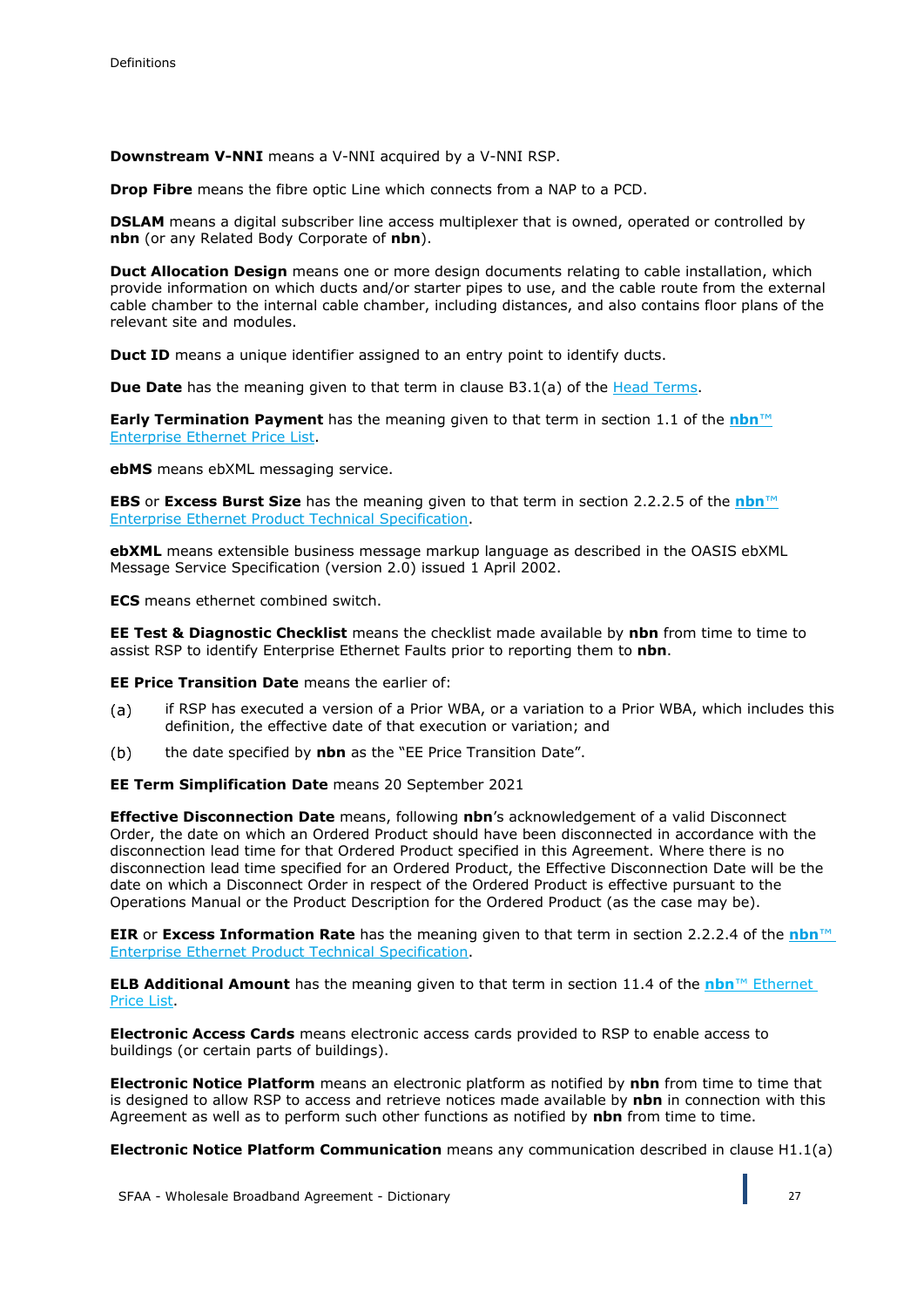of the Head Terms made available by **nbn** to RSP on the Electronic Notice Platform, which may include any:

- notice under clause F4 of the Head Terms;  $(a)$
- $(b)$ notice regarding any Upgrade;
- $(c)$ Force Majeure Event Notice; and
- any other communication that is notified by **nbn** to RSP to be an "Electronic Notice Platform  $(d)$ Communication" from time to time,

but does not include any:

- notice generated by the **nbn**™ Platform Interfacing Service; or  $(e)$
- notice described in clause  $H1.1(c)$  of the **Head Terms** or related to any multiparty forum  $(f)$ described in clause F3.1 of the Head Terms.

**Eligible Charges** means, in respect of an **nbn**™ Ethernet Ordered Product:

- $(a)$ the recurring Charges for the AVC and UNI Product Components; and
- $(b)$ any recurring Charges payable in respect of any associated Product Features supplied by **nbn**.

**Eligible Data Breach** means, in respect of a party, the meaning given to that term in the *Privacy Act 1988* (Cth) in respect of that party.

**Eligible Ordered Product** means each of an **nbn**™ Ethernet Ordered Product and an **nbn**™ Enterprise Ethernet Ordered Product.

**Embargo Period** means, in respect of a Product, a period of anticipated high End User activity notified by **nbn** to RSP in accordance with the relevant Operations Manual.

**Emergency** means an imminent actual or potential risk to the safety of persons or property or the integrity of a telecommunications network requiring immediate action to avoid or mitigate any loss, damage or personal injury.

**Emergency Access** means physical access to an Accessible Location permitted in accordance with section 10.2 of the Service Description for the Facilities Access Service.

**Emergency Access Request** means a request for Emergency Access made in accordance with section 10.2 of the Service Description for the Facilities Access Service.

**Emergency Call Services** has the meaning given to that term in the Telecommunications Act.

**Emergency Outage** means an Outage which **nbn** reasonably determines to be necessary to respond to the occurrence of:

- an Emergency, a Service Fault, a Performance Incident or an Enterprise Ethernet Fault;  $(a)$
- $(b)$ an emergency, a service fault, a performance incident or an enterprise ethernet fault under an Other Wholesale Broadband Agreement; or
- $(c)$ any circumstance that is likely to give rise to an event set out in paragraphs (a) or (b).

**Emergency Outage Notice** has the meaning, in respect of a Product, given to that term in the relevant Operations Manual, as the context requires.

**Emergency POI Notice** means a notice of an Emergency POI Relocation/Closure which must include:

- a description of the Emergency giving rise to the necessity to implement that Emergency POI  $(a)$ Relocation/Closure;
- $(b)$ the original location of the POI being closed or relocated during the Emergency; and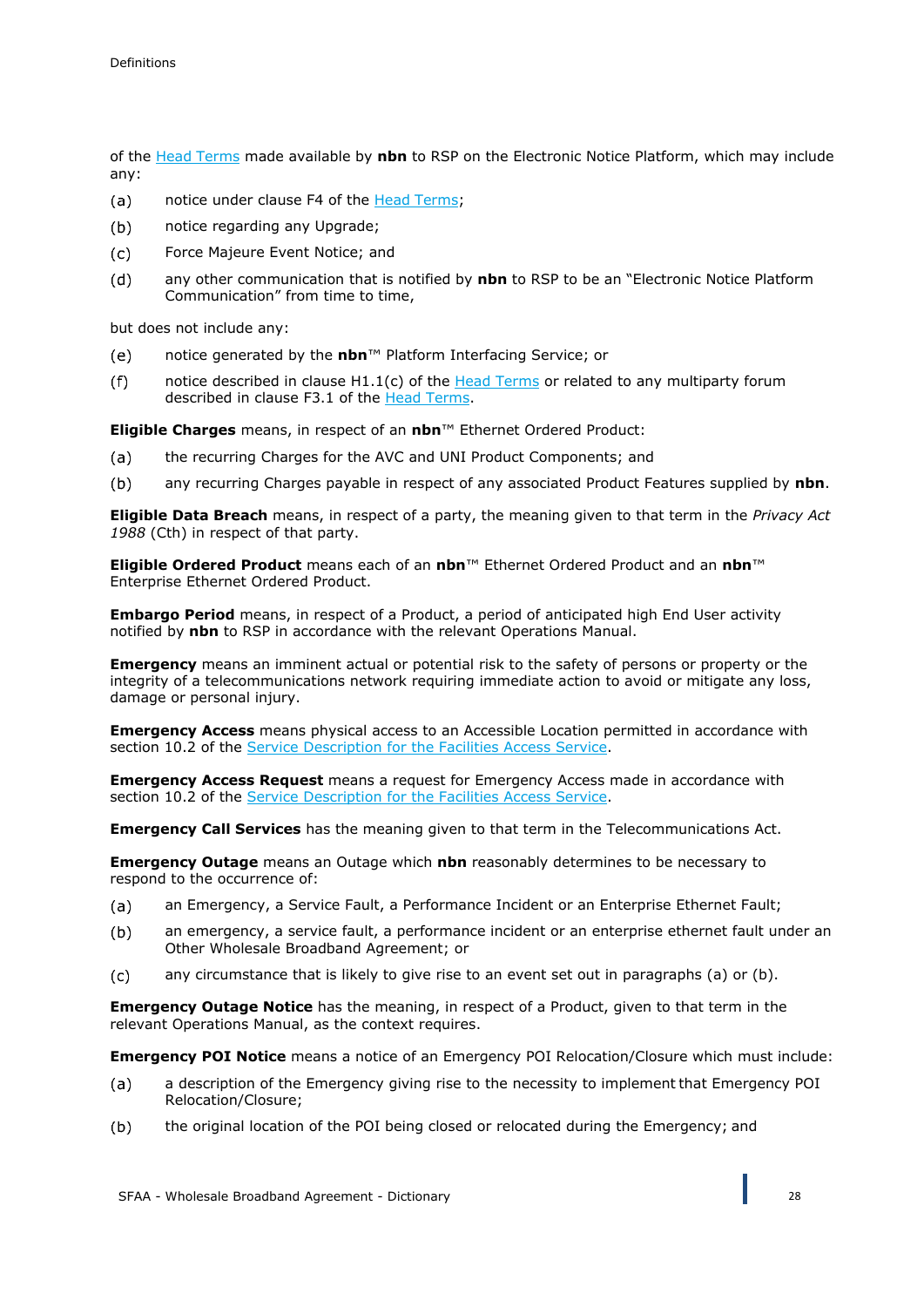$(c)$ the location of the POI which will serve the Premises previously served by the original location of the POI during the Emergency.

**Emergency POI Relocation/Closure** means the relocation or closure of a POI performed by **nbn** in response to an Emergency.

**Emergency Upgrade** means an Upgrade performed by **nbn** in response to an Emergency.

**Emergency Upgrade Notice** means the notice to be given by **nbn** to retail service providers of an Emergency Upgrade which, at a minimum, comprises a description of the Emergency giving rise to the implementation of that upgrade and, where feasible, the nature and scope of the Emergency Upgrade.

**End User** means a person who is the ultimate recipient or user of an RSP Product or Downstream Product.

**End User Availability Time** means the time at which an End User has committed to being available from for a site visit in respect of a Trouble Ticket, as described in section 5.4.1 of the **nbn**™ Enterprise Ethernet Operations Manual.

**End User Connection** means a Standard Connection, Priority Assistance Connection or an Accelerated Connection.

**End User Contact Event** means, in respect of a Contracted End User, an occasion on which RSP or a Downstream Service Provider contacts, or is contacted by, that Contracted End User (other than by way of a bulk communication) in relation to:

- any issue affecting the performance of any relevant Ordered Product, RSP Product or  $(a)$ Downstream Product; or
- $(b)$ any enquiry, request or proposal relating to any:
	- (i) modification of the bandwidth profile of any relevant Ordered Product; or
	- (ii) the connection and activation of any relevant Product.

**End User Equipment** means any equipment that is used by any End User in connection with the **nbn**™ Network or any RSP Product or Downstream Product, including Central Splitters, residential gateways, routers and personal computers.

**End User Fault** means a Service Fault affecting a single **nbn**™ Ethernet Ordered Product.

**End User Fault Response** means a response sent by **nbn** to RSP for a Trouble Ticket raised by RSP in respect of an End User Fault.

**End User Incident** means a Performance Incident affecting a single **nbn**™ Ethernet Ordered Product.

**End User Installation – FTTC** means an End User Installation – FTTC (RSP Dispatched) and/or an End User Installation – FTTC (**nbn** Dispatched).

**End User Installation – FTTC (nbn Dispatched)** means the installation by an End User of the FTTC-NCD Connecting Equipment where **nbn** sends the Self-Install Kit – FTTC to the Contracted End User in accordance with the process set out in section 4.6.7.2 of the WBA Operations Manual.

**End User Installation – FTTC (RSP Dispatched)** means the installation by an End User of the FTTC-NCD Connecting Equipment where RSP or Downstream Service Provider sends the Self-Install Kit – FTTC to the Contracted End User in accordance with the process set out in section 4.6.7.2 of the WBA Operations Manual.

**End User Installation – HFC** means an End User Installation – HFC (RSP Dispatched) or an End User Installation – HFC (**nbn** Dispatched).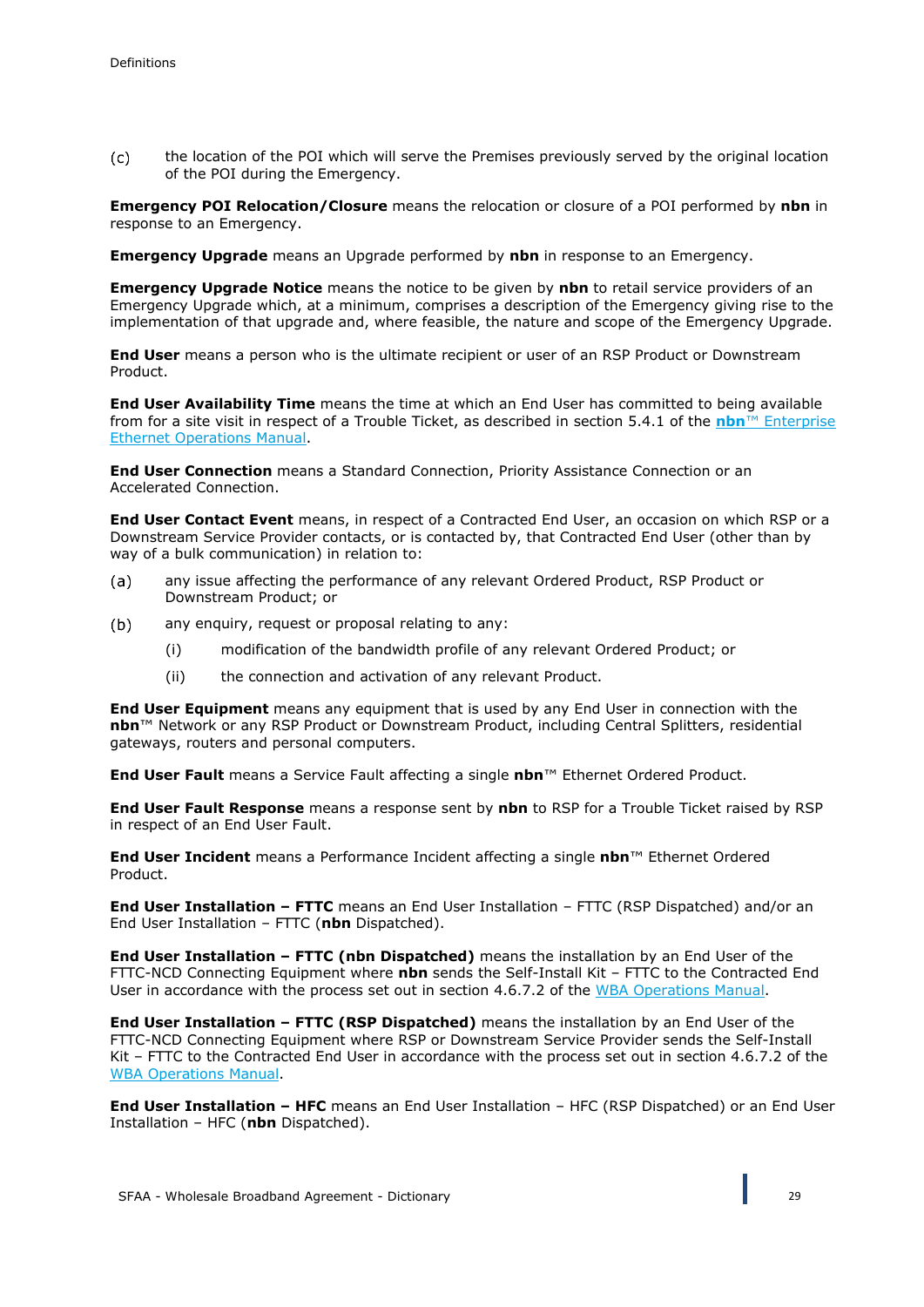**End User Installation – HFC (nbn Dispatched)** means the installation by an End User of the HFC-NTD Connecting Equipment where **nbn** sends the Self-Install Kit – HFC to the Contracted End User in accordance with the process set out in section 4.6.6.7 of the WBA Operations Manual.

**End User Installation – HFC (RSP Dispatched)** means the installation by an End User of the HFC-NTD Connecting Equipment where RSP or Downstream Service Provider sends the Self-Install Kit – HFC to the Contracted End User in accordance with the process set out in section 4.6.6.6 of the WBA Operations Manual.

**End User-Supplied Modem** means a Modem that was not supplied by or on behalf of RSP or any Downstream Service Provider.

**Enhanced Fault** means, in respect of an Ordered Product for which **nbn** supplies an Enhanced Fault Rectification Service, an End User Fault affecting that Ordered Product.

**Enhanced Fault Rectification Rebate** means the rebate in respect of **nbn**'s failure to achieve a Service Level for an Enhanced Fault calculated in accordance with the **nbn**™ Ethernet Service Levels Schedule.

**Enhanced Fault Rectification Service** has the meaning given to that term in section 6 of the **nbn**™ Ethernet Product Description.

**Enhanced Site Qualification Enquiry** means a Site Qualification Enquiry in relation to which RSP has a Customer Authority.

**Enhancement** means changes which, when considered as a whole, are an enhancement to a Product, Product Component or Product Feature.

**Enterprise Ethernet Delivery Rebate** means the rebate in respect of **nbn**'s failure to achieve a Service Level for Delivery calculated in accordance with section 1 of the **nbn**™ Enterprise Ethernet Service Levels Schedule.

**Enterprise Ethernet Fault** means a failure of an Enterprise Ethernet Ordered Product to perform substantially in accordance with the **nbn**™ Enterprise Ethernet Product Description or the **nbn**™ Enterprise Ethernet Product Technical Specification where the failure is contributed to by:

- a fault or failure of **nbn**™ Infrastructure;  $(a)$
- $(b)$ any other matter or thing for which **nbn** is responsible,

except where the failure:

is an Outage (other than a failure contributed to by an Emergency Outage performed in  $(c)$ response to an existing Enterprise Ethernet Fault where an End User has reported the failure to RSP and RSP has raised a Trouble Ticket in respect of that failure).

**Enterprise Ethernet Fault Rebate** means the rebate in respect of **nbn**'s failure to achieve a Service Level for the Premium Assurance Service calculated in accordance with the **nbn**™ Enterprise Ethernet Service Levels Schedule.

**Enterprise Ethernet Network** means the fibre network, comprising solely fibre lines between the **nbn**™ Network Boundaries including only point-to-point fibre between a fibre access node and a Premises, that is owned or controlled by, or operated by or on behalf of, **nbn** (or any Related Body Corporate of **nbn**), excluding the Fibre Network.

**Enterprise Ethernet Quote** means the document of that name provided by **nbn** in accordance with the **nbn**™ Enterprise Ethernet Operations Manual.

**Enterprise Ethernet Quote ID** means a unique identifier assigned to a premises following completion of a Service Feasibility Assessment where **nbn**™ Enterprise Ethernet is available.

**Entry Level AVC** has the meaning given to that term in section 11.4(c)(i) of the of the **nbn**™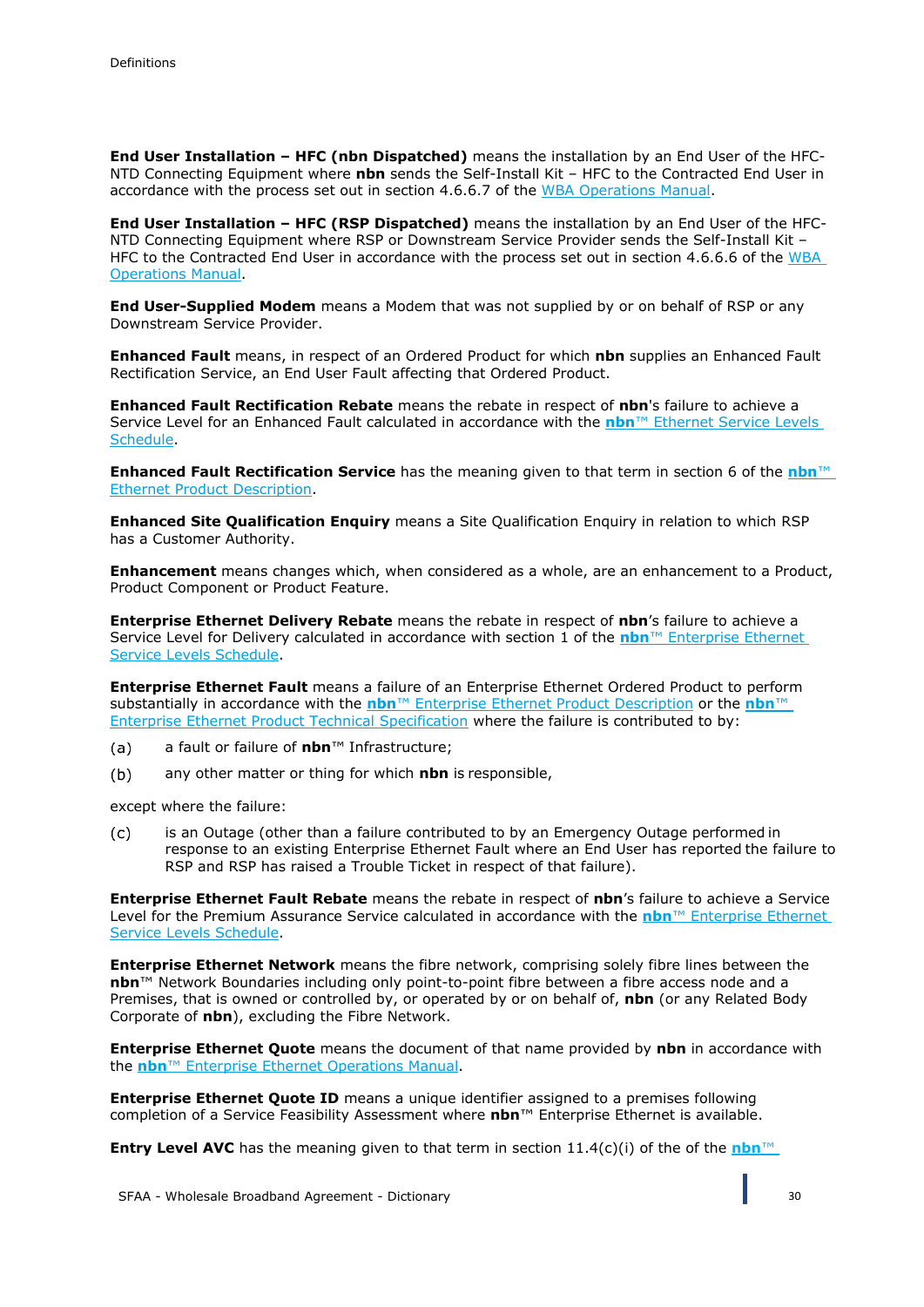#### Ethernet Price List.

**Entry Level Bundles Element** means any of the following elements of the TC-4 Bundles Discount as it applies to Entry Level AVCs:

- (a) the effective discounted charge;
- (b) the ELB Additional Amount;
- (c) the amount of CVC Inclusion; and
- (d) the Overage Amount.

**Environment** means the physical factors of the surroundings of human beings including the land, waters, atmosphere, climate, sound, odours, the biological factors of animals and plants and the social factor of aesthetics.

**Environmental Hazard** means any material adverse impact on the Environment, including Contamination.

**Environmental Law** means a law relating to the Environment or the health or safety of persons, including laws relating to Contamination, vegetation, land use management and heritage.

**EPID Code** means an Eligible Party Identification Code provided to a Carriage Service Provider pursuant to an application under G600:2010 Industry Guideline Allocation of Eligible Party Identification Codes (as amended from time to time) published by the CommsAlliance.

**Equipment Modification** means the rearrangement or modification of any **nbn**™ Equipment that is installed or located at a Premises where RSP has validly requested that **nbn** rearrange or modify that **nbn**™ Equipment in accordance with the WBA Operations Manual.

**Equipment Rack** means an equipment rack for housing RSP Active Equipment of a type described in section 7.2(a)(i) of the Service Description for the Facilities Access Service.

**Equipment Removal** means the removal of any **nbn**™ Equipment that is installed or located at a Premises where RSP has validly requested that **nbn** remove that **nbn**™ Equipment in accordance with the WBA Operations Manual.

**Equipment Repair** means the repair or replacement of any **nbn**™ Equipment that is installed or located at a Premises where an act or omission of RSP (or any Downstream Service Provider or End User) has caused or contributed to the need to perform the repair or replacement.

**Equivalent Replacement Proposition** means, for a bandwidth profile being withdrawn from the TC-4 Bundles Discount, a replacement or alternative bandwidth profile and related terms which, considered as a whole, are capable of offering at least equivalent value to the bandwidth profile being withdrawn.

**Escorted Physical Access** means physical access to an Accessible Location where RSP Personnel are escorted by Personnel of **nbn**.

**Established POI** means a POI in the POI List but excluding any Temporary POI.

**Estimated Interference Mitigation Date** means the target date by which **nbn** proposes to implement an Interference Mitigation Solution, as notified by **nbn** to RSP in accordance with section 5.2.9.3 of the WBA Operations Manual.

**Estimated Network Activity Date** means the calendar month by which **nbn** estimates that it will be able to complete a Network Activity in respect of an Ordered Product, as notified by **nbn** in accordance with section 5.2.8.3 of the WBA Operations Manual.

**Estimated Speed** means an indicative estimate of the peak Line Rate or Information Rate at the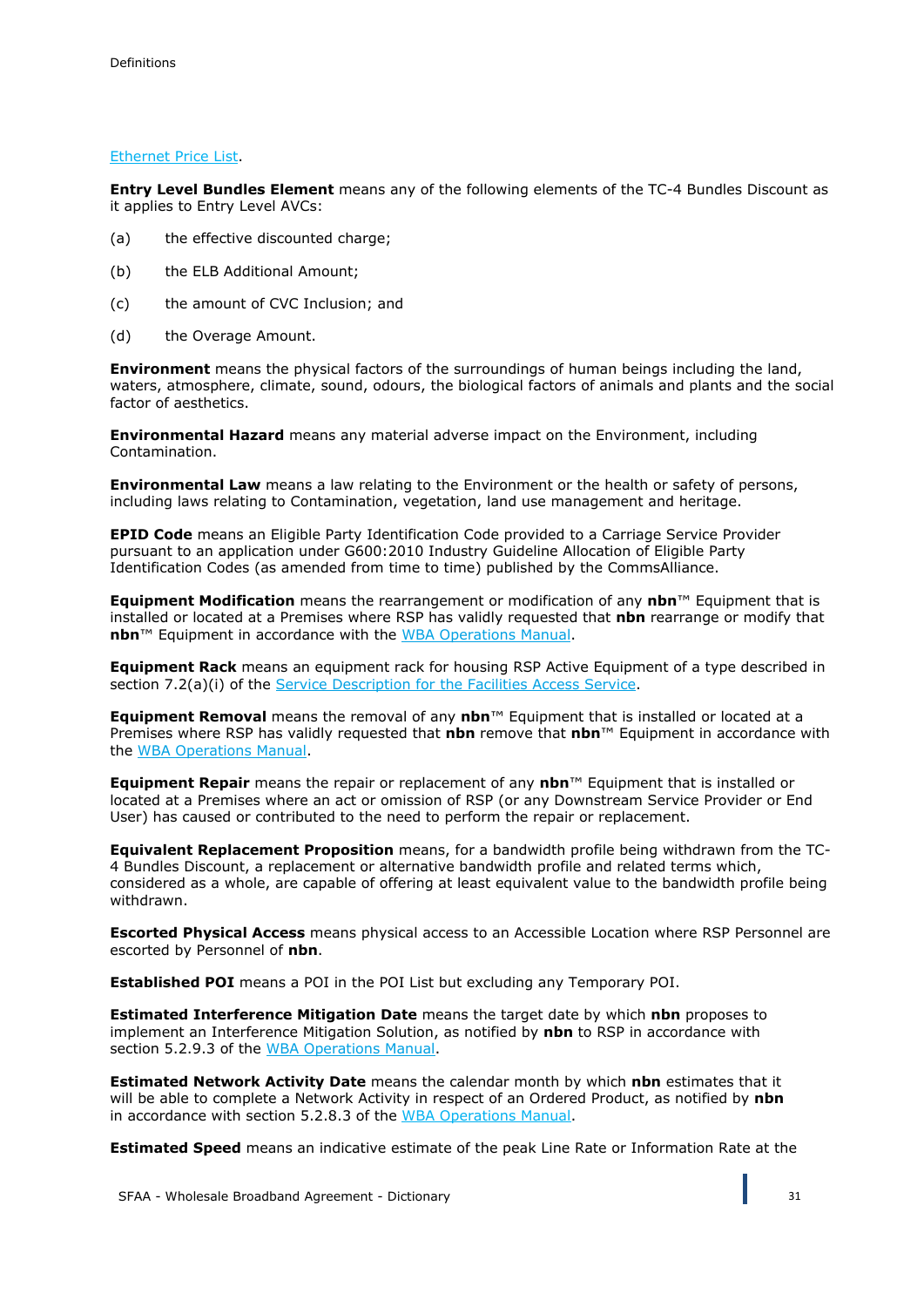**nbn**™ Downstream Network Boundary in respect of a Premises, and may be expressed as a range.

**EUAP Terms and Conditions** means the terms and conditions governing the use of the External User Administration Portal provided by **nbn** to RSP from time to time.

**Exceeded Configured Peak Bandwidth Event** occurs where the peak bandwidth for an individual Media Stream exceeds the configured peak bandwidths.

**Excluded Event** means:

- any Force Majeure Event; (a)
- $(b)$ the implementation of any Upgrade or relocation or replacement of any POI or Temporary POI in accordance with Module C of the Head Terms performed in accordance with the terms of this Agreement;
- any Ordering Freeze, Service Reduction or Suspension that has been validly imposed in  $(c)$ accordance with Module F of the Head Terms;
- $(d)$ any failure of, or inability to supply products, services, facilities or infrastructure by a third party, where the third party is unable to perform its obligations to **nbn** as a result of an event that would have otherwise constituted a Force Majeure Event if the obligations to be performed by the third party had arisen under this Agreement;
- $(e)$ any de-prioritisation, delay, limitation or rejection of Monitored Transactions or responses to them due to the activation of the Transaction Manager or use in excess of the API Quota in accordance with the Service Description for the **nbn**™ Platform Interfacing Service;
- $(f)$ any issues in connection with In-building Wiring; or
- $(g)$ in relation to **nbn**™ Ethernet (Satellite), any deprioritisation, reduction of maximum data transfer rate, rejection of order, rejection of modification or suspension that has been validly applied in accordance with the **nbn**™ Ethernet Fair Use Policy or the **nbn**™ Ethernet Product Description.

**Execution Date** means the date that this Agreement is executed by the last party to sign this Agreement, as specified in the Agreement Execution Document.

**Exempt Modem** means a Modem that is not a Quality-Controlled Modem, and includes an End-User Supplied Modem.

**Existing Infrastructure** means Copper Lines or HFC Lines, as those terms are defined in the Telstra Migration Plan.

**Expert** means an expert appointed by **nbn** and RSP to determine a Dispute in accordance with clause G3 of the Head Terms.

**Expert Determination** means the determination of a Dispute by the Expert.

**Expert Shortlist** has the meaning given to that term in clause G3.2(b) of the Head Terms.

**Expiry Date** means 30 November 2022 (subject to change in accordance with clause F2.2 of the Head Terms) or such other date as the parties may agree in writing.

**Extension Notice** has the meaning given to that term in clause F2.2(a) of the Head Terms.

**External Fault** means a fault or incident which is not a Service Fault, Performance Incident or an Enterprise Ethernet Fault.

**External User Administration Portal** means the application provided to RSP to enable RSP to control its Personnel's access to permitted **nbn** systems and facilities, including to:

 $(a)$ add or suspend the user account of an Authorised User;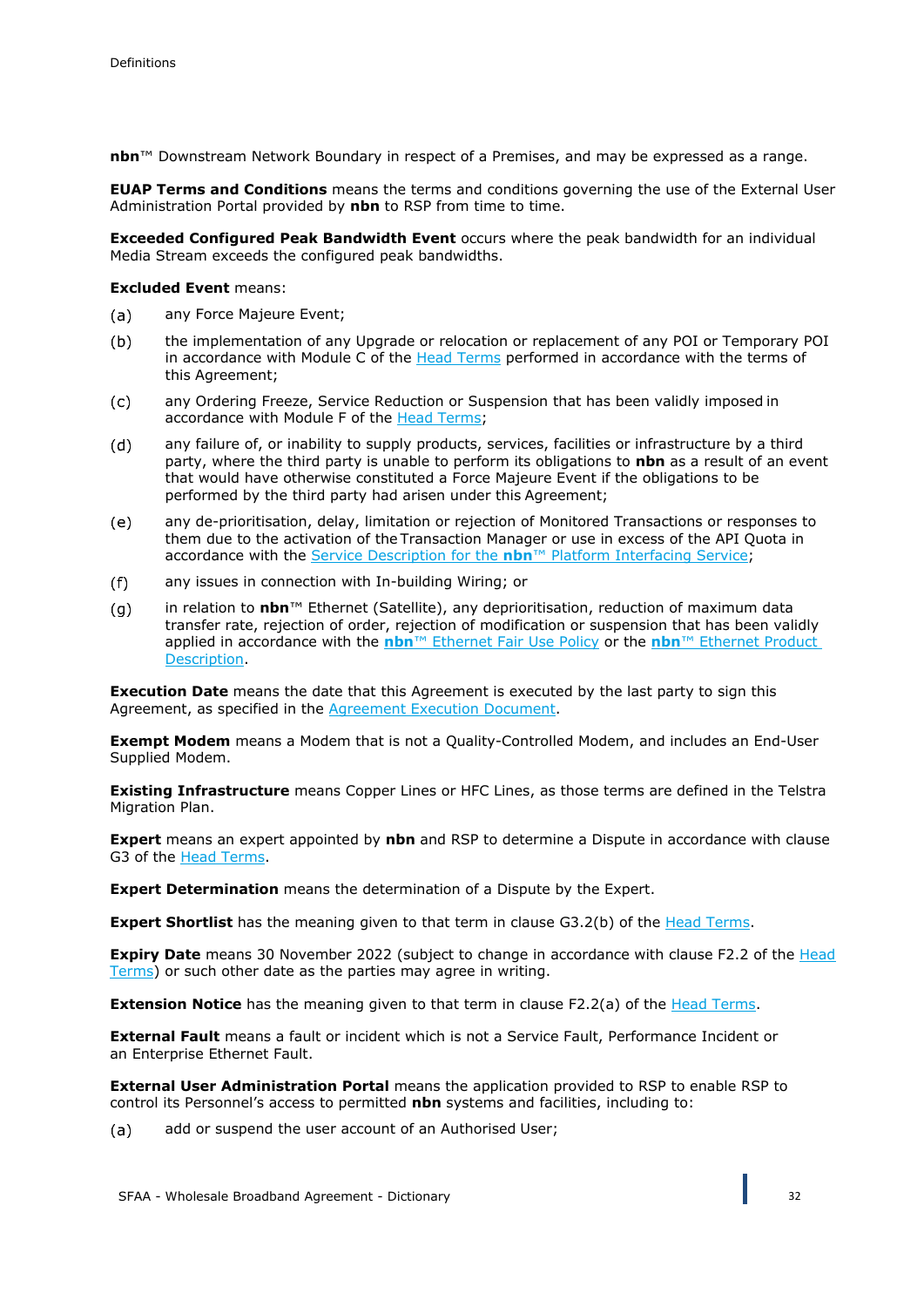- $(b)$ change Authorised User details;
- $(c)$ add or suspend physical access provided to Authorised Persons; and
- $(d)$ change Authorised Person details.

**F-NTD** or **Fibre Network Termination Device** means the NTD which is used to supply **nbn**™ Ethernet (Fibre) as described in the Network Interface Specification - Premises Network Devices.

**Facilities Access Missed Appointment (During Business Hours)** means where **nbn** and RSP have agreed to meet onsite at the building in which an Aggregation Node Site is located during Business Hours and RSP is more than 1 hour late to that appointment.

**Facilities Access Missed Appointment (Outside Business Hours)** means where **nbn** and RSP have agreed to meet onsite at the building in which an Aggregation Node Site is located at any time other than during Business Hours, and RSP is more than 1 hour late to that appointment.

**Facilities Access Service** means the service described in the Service Description for the Facilities Access Service.

**Facilities Access Service Order Completion** means the completion of a Facilities Access Service order.

**Facilities Access Service Order Processing** means the acceptance or rejection of an RSP order for a type of Facilities Access Service.

**Failed Connection Rebate** means the rebate in connection with an End User Fault with an **nbn**™ Ethernet Ordered Product for which a Trouble Ticket is accepted within 20 Business Days of **nbn** Completing the End User Connection for the Ordered Product, payable under section 1.5(a) of the **nbn**™ Ethernet Service Levels Schedule.

**Fair Use Policy** means each document entitled "Fair Use Policy" that forms part of a Product Module.

**Fault Location** means the location of a suspected fault (or other matter requiring attention).

**Feasibility Study** has the meaning given to that term in section 4.5.2.7 of the WBA Operations Manual.

**Fibre Build Contribution** means any 'fibre build contribution' or corresponding amount specified by **nbn** in any Build Agreement.

**Fibre Network** means the fibre network, comprising fibre lines between **nbn**™ Network Boundaries, that is owned or controlled by, or operated by or on behalf of, **nbn** or any Related Body Corporate of **nbn**, excluding the FTTB Network, FTTN Network, FTTC Network, HFC Network and Enterprise Ethernet Network.

Fibre Sandpit means the elements of the Sandpit described in the Sandpit Service Description that enable RSP to conduct **nbn**™ Ethernet Testing and Development Activities relevant to **nbn**™ Ethernet (Fibre).

**Fibre TV** means the product called "Fibre TV" which is offered by **nbn** under the agreement with the title "Fibre TV Agreement", published on **nbn**'s Website.

#### **Financial Security** means either:

- an unconditional guarantee, including in the form of an unconditional bank guarantee or  $(a)$ insurance bond, from either an entity registered as an Authorised Deposit-taking Institution by the Australian Prudential Regulation Authority, or an insurer regulated by the Australian Prudential Regulation Authority under the *Insurance Act 1973* (Cth) (as applicable) which, in either case, has an Acceptable Credit Rating; or
- $(b)$ any other form of security acceptable to **nbn** (in its absolute discretion).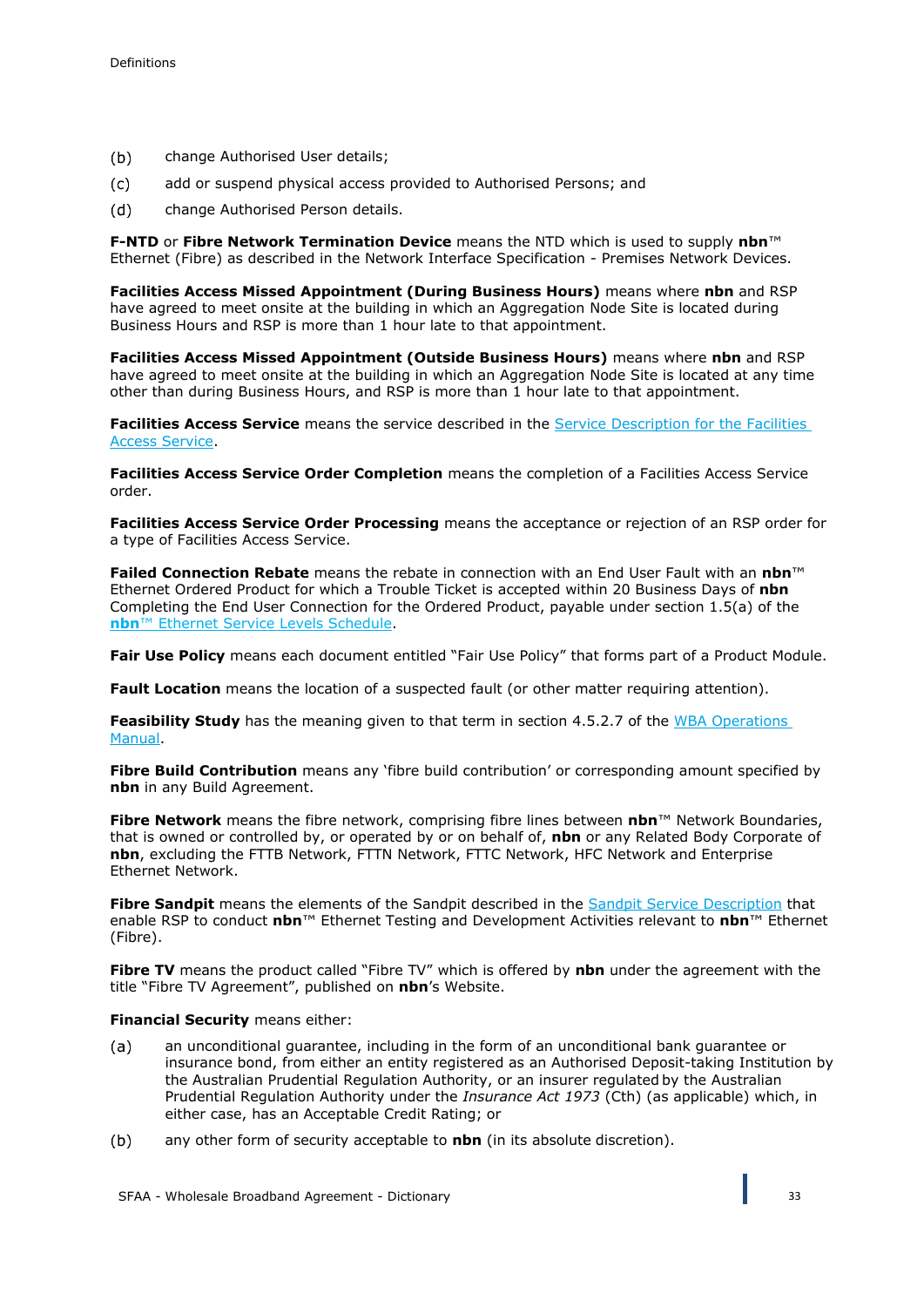**First Access Card** means the first Electronic Access Card that **nbn** provides to RSP in respect of a Type 1 Facility or Type 2 Facility.

**First Available Time** means the earliest time at which the Appointment Representative is available at the Premises for a site visit.

**First Battery** means the first battery installed by or on behalf of **nbn** in a Power Supply with Battery Backup at a Premises.

**First Battery Credit** has the meaning given to that term in the **nbn**™ Ethernet Discounts, Credits and Rebates Annexure.

First Battery Warranty Period means a period of 2 years starting from (and including) the date on which the First Battery is installed.

**FNN** or **Full National Number** means the telephone number which is an alpha numeric number that uniquely identifies a service provided over the **nbn**™ Copper Network or Other Copper Network.

**FNN/ULL Data** means the ULL ID, FNN/ULL Match Data, FNN/ULL Provider ID, Service Type, Special Service Flag, Line Status and Last Active Date information disclosed by **nbn** to RSP in response to a Site Oualification Enquiry.

**FNN/ULL Database** means the database containing Confidential Information owned by Telstra including certain FNN/ULL Data or other details relating to the services supplied to its retail customers and end users of wholesale customers.

**FNN/ULL Match Data** means the information provided by **nbn** to RSP following an Enhanced Site Qualification Enquiry, indicating whether an FNN or ULL ID matches an **nbn**™ Copper Pair ID corresponding to a Premises or other location that is the subject of an Enhanced Site Qualification Enquiry.

**FNN/ULL Provider** means the Carrier or Carriage Service Provider providing a Carriage Service over a copper line by means of an FNN or ULLS.

**FNN/ULL Provider ID** means the EPID Code that identifies the FNN/ULL Provider in relation to a Premises or other location, that is obtained (if available) from the FNN/ULL Database.

**Force Majeure Event** means any event or circumstance that:

- is not within the reasonable control of a person (the **Affected Party**) or any of its Related  $(a)$ Bodies Corporate or any of their Personnel;
- $(b)$ the Affected Party or any of its Related Bodies Corporate or any of their Personnel is not reasonably able to prevent or overcome by the exercise of reasonable care, such as by having in place or implementing a disaster recovery plan or complying with an **nbn**™ Power Resiliency Policy; and
- $(c)$ causes the Affected Party to fail to perform any of its obligations under this Agreement,

but does not include:

- $(d)$ any event or circumstance that arises as a result of any lack of funds for any reason or any other inability to pay; or
- any event or circumstance that arises as a result of any negligent act or omission of the  $(e)$ Affected Party.

**Force Majeure Event Notice** means a notice of a Force Majeure Event which comprises:

- a description of the nature of the Force Majeure Event;  $(a)$
- $(b)$ details of the extent to which the Affected Party is unable to perform its obligations because of that Force Majeure Event; and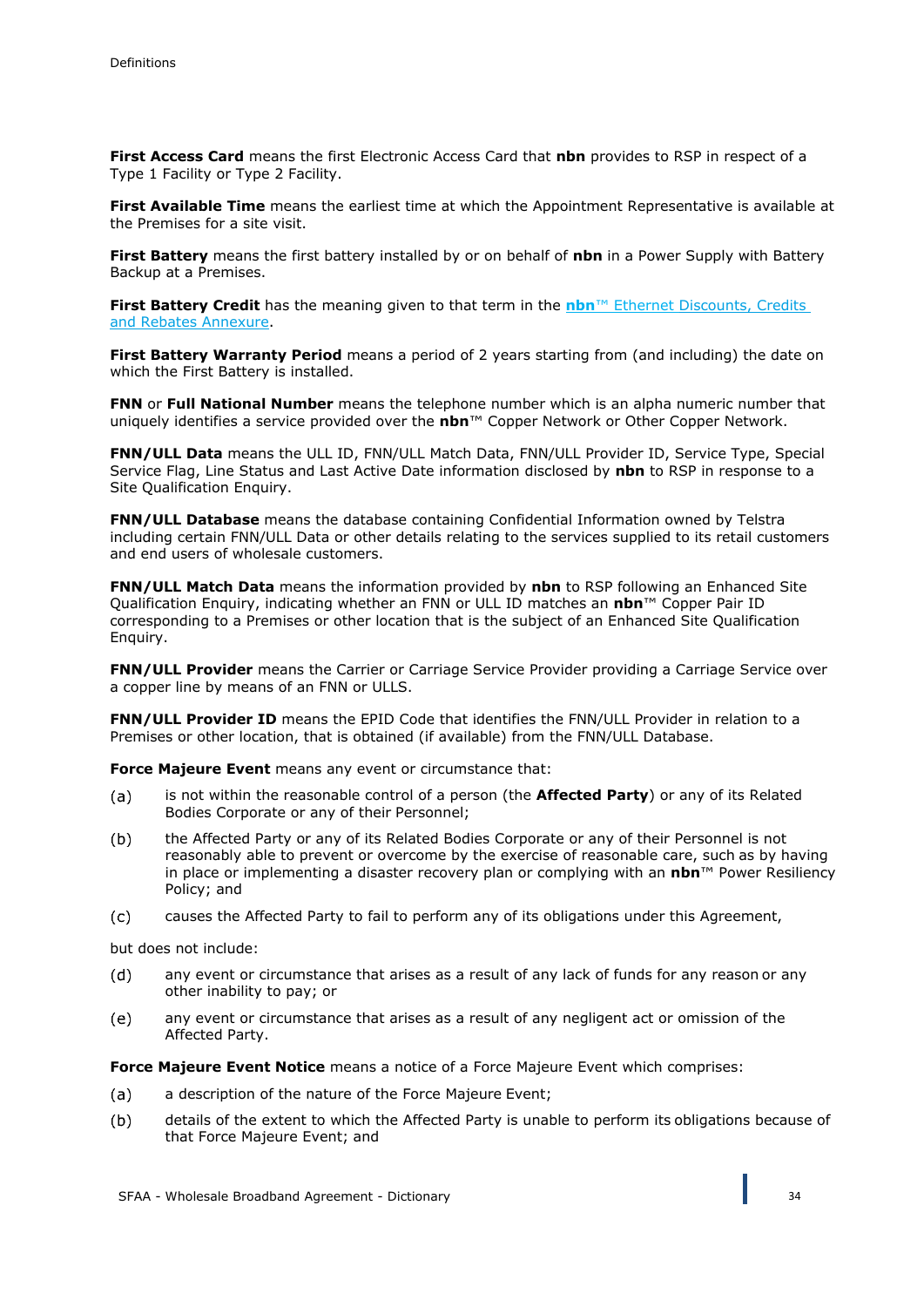$(c)$ an estimate of the duration that the Affected Party expects that it will be unable to perform those obligations because of that Force Majeure Event.

**Frame Delay** means the average, one-way propagation delay for a frame from UNI to NNI, where the delay is defined as the time elapsed since the start of transmission of the first bit of the frame at the frame source until the reception of the last bit of the frame at its destination.

**Frame Delay Variation** means a measure of the average variation in delay between the arrival of a pair of service frames, where the service frames belong to the same traffic class or class of service instance or grouping.

**Frame Loss** means a ratio of the number of service frames not delivered, divided by the total number of service frames transmitted.

**Frame Rate** means the arrival frequency of Ethernet frames per time interval.

**Frame Size** means the size, measured in bytes, of an Ethernet frame as measured from the first bit of the destination MAC address through the last bit of the frame check sequence.

**FSA** or **Fixed-Line Serving Area** means a geographical region within a CSA which includes Premises served by one or more of the Fibre Network, FTTB Network, FTTN Network, FTTC Network, HFC Network and Enterprise Ethernet Network.

**FTTB Network** means the fibre to the building network, comprising fibre and copper or aluminium lines (excluding coaxial cable) between the **nbn**™ Network Boundaries, that is owned or controlled by, or operated by or on behalf of **nbn** (or any Related Body Corporate of **nbn**), including the **nbn**™ FTTB Node, **nbn**™ Side MDF and any Jumper Cables but not including any Common MDU Site Equipment, Pre-existing Carrier Side MDFs, Customer Side MDFs, Voiceband Continuity Cables or Central Splitters.

**FTTB/FTTN Installation Activity** means each of the following activities:

- temporarily interrupting and/or disconnecting any Voiceband Service supplied to the Premises (a) in respect of which Voiceband Continuity will be installed;
- $(b)$ permanently disconnecting and discontinuing the supply of:
	- (i) any Voiceband Service supplied to the Premises in respect of which Voiceband Continuity will not be installed; or
	- (ii) any product or service supplied to the Premises (including a Non-Voiceband Service) using a Line forming part of the Other Copper Network or **nbn**™ Copper Network, other than a Voiceband Service described in paragraph (a) above;
- $(c)$ performing any activities reasonably incidental to the activities described in paragraphs (a) and (b) above; and
- $(d)$ use and disclosure of the personal information of the Authorised Account Holder for any of the above purposes.

**FTTB/FTTN Installation Consent** means consent for an FTTB/FTTN Installer to carry out any relevant FTTB/FTTN Installation Activities.

#### **FTTB/FTTN Installer** means, as applicable:

- $(a)$ **nbn**, its Related Bodies Corporate and their respective Personnel; or
- $(b)$ RSP, its Related Bodies Corporate and their respective Personnel.

**FTTB/FTTN Subsequent Installation** means an Installation in respect of a:

Service Class 13 Premises, where RSP requests or **nbn** considers it is necessary to install a  $(a)$ new **nbn**™ Copper Pair, or connect or reactivate an inactive Service Class 11 or Service Class 12 **nbn**™ Copper Pair to complete the Installation; or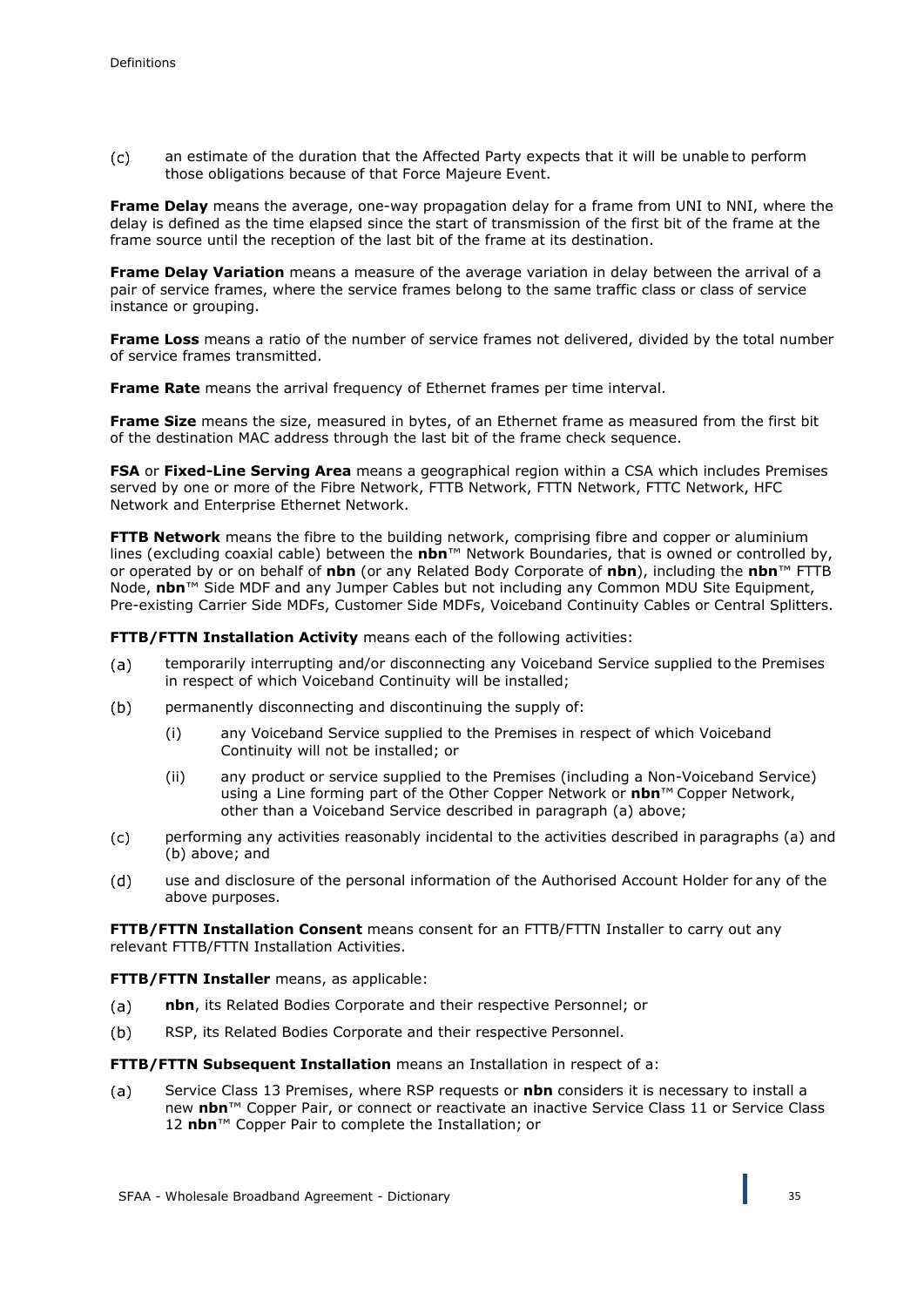- $(b)$ Service Class 12 Premises where:
	- (i) a Voiceband Service or Non-Voiceband Service which will not be transitioned to an Ordered Product, is supplied in respect of an existing active **nbn**™ Copper Pair used to serve that Premises; and
	- (ii) RSP requests or **nbn** considers it is necessary to install a new **nbn**™ Copper Pair, or connect or reactivate an inactive Service Class 11 or Service Class 12 **nbn**™ Copper Pair to complete the Installation.

**FTTB/N/C Connection Performance Rebate** means the rebate in respect of a Connect Order for an **nbn**™ Ethernet (FTTB), **nbn**™ Ethernet (FTTN) or **nbn**™ Ethernet (FTTC) TC-4 Ordered Product that is not capable of achieving specified rate(s) for the relevant **nbn**™ Copper Pair, as calculated in accordance with section 16 of the **nbn**™ Ethernet Service Levels Schedule.

**FTTC Equipment** means the **nbn**™ DPU, FTTC-NCD Connecting Equipment and any other **nbn**™ Equipment specifically required to support the supply of **nbn**™ Ethernet (FTTC).

**FTTC Installation Activity** means each of the following activities:

- disconnecting and/or discontinuing any Voiceband Service supplied to the Premises during the  $(a)$ Installation Appointment and in the period prior to Activation;
- upon Activation, permanently disconnecting and discontinuing the supply of:  $(b)$ 
	- (i) any Voiceband Service supplied to the Premises; or
	- (ii) any product or service supplied to the Premises (including a Non-Voiceband Service) using a Line forming part of the Other Copper Network or **nbn**™ Copper Network;
- $(c)$ performing any activities reasonably incidental to the activities described in paragraph (a) above; and
- $(d)$ use and disclosure of the personal information of the Authorised Account Holder for any of the above purposes.

**FTTC Installation Consent** means consent for an FTTC Installer to carry out any relevant FTTC Installation Activities.

**FTTC Installer** means, as applicable:

- $(a)$ **nbn**, its Related Bodies Corporate and their respective Personnel;
- $(b)$ RSP, its Related Bodies Corporate and their respective Personnel; and
- any other person permitted to undertake FTTC Installation Activities in accordance with this  $(c)$ Agreement.

**FTTC-NCD** has the meaning given to the term FTTC-Network Connection Device.

**FTTC-NCD Connecting Equipment** means one FTTC-NCD with power lead and FTTC Patch Lead.

**FTTC-NCD Shortfall** means where FTTC-NCD Connecting Equipment has been installed in respect of a Service Class 34 Premises or a Service Class 34 **nbn**™ Copper Pair and:

- the FTTC-NCD is missing; or  $(a)$
- $(b)$ no UNI-D port is available on the existing FTTC-NCD.

**FTTC-Network Connection Device** means an active or powered network connection device that is owned, operated or controlled by **nbn** (or any Related Body Corporate) that must be used to access **nbn**™ Ethernet (FTTC) and to provide the Reverse Power Feed.

**FTTC Network** means the fibre to the curb network, comprising fibre and copper or aluminium lines (excluding coaxial cable) between the **nbn**™ Network Boundaries, that is owned or controlled by, or operated by or on behalf of **nbn** (or any Related Body Corporate of **nbn**) including the **nbn**™ DPU and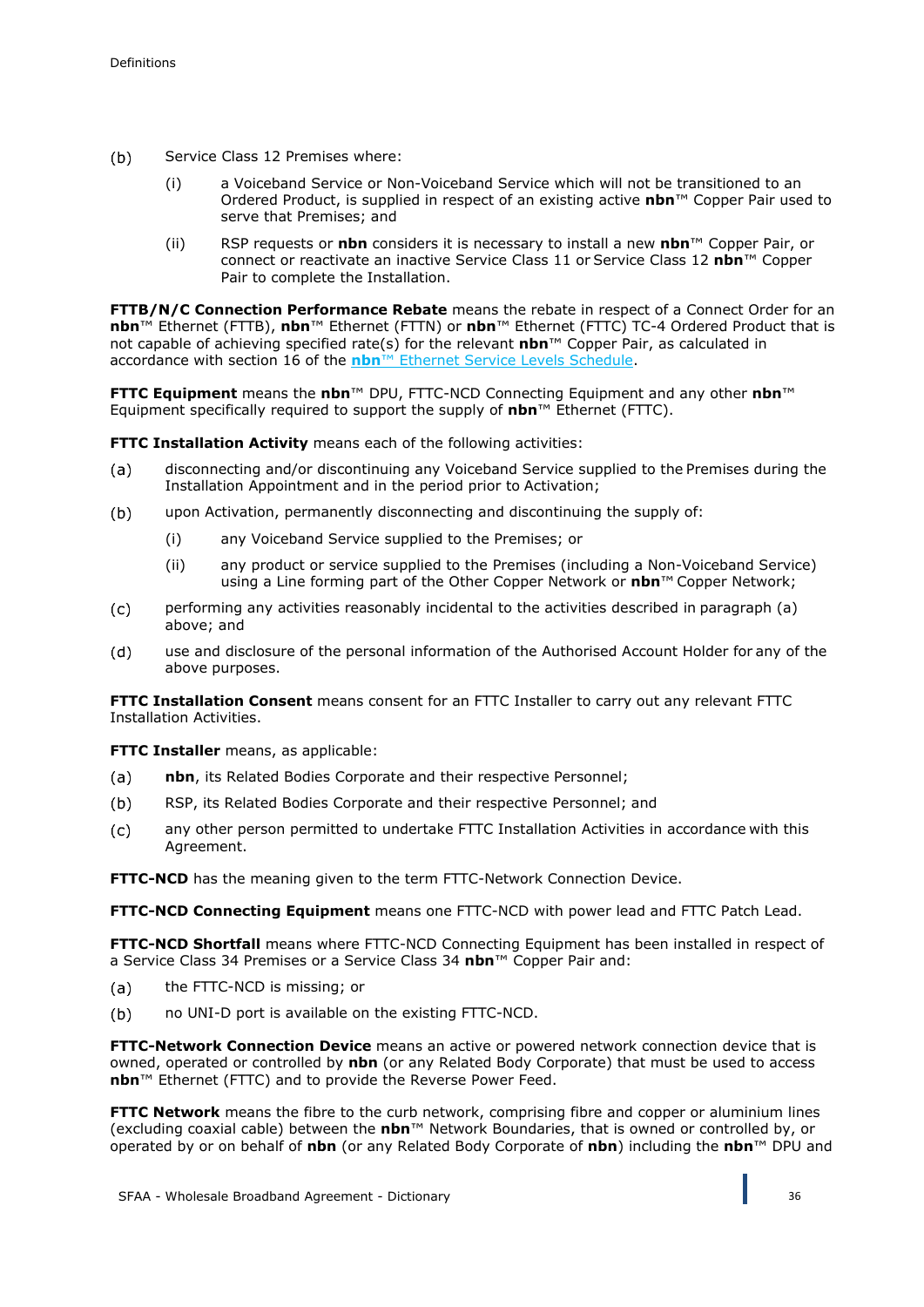**nbn**™ Copper Pairs but not including any Common MDU Site Equipment, In-building Wiring, Preexisting Carrier Side MDFs or Customer Side MDFs.

**FTTC Patch Lead** means the Line which connects from a Telecommunications Outlet to the FTTC-NCD.

**FTTC Rollout Planned Outage** has the meaning given in section 10(a) of the **nbn**™ Ethernet Product Terms.

**FTTC Sandpit** means the elements of the Sandpit described in the Sandpit Service Description that enable RSP to conduct **nbn**™ Ethernet Testing and Development Activities relevant to **nbn**™ Ethernet (FTTC).

**FTTC Subsequent Installation** means an Installation in respect of a:

- Service Class 34 Premises, where RSP requests or **nbn** considers it is necessary to:  $(a)$ 
	- (i) install a new **nbn**™ Copper Pair; or
	- (ii) connect or reactivate an inactive Service Class 31, Service Class 32 or Service Class 33 **nbn**™ Copper Pair,

to complete the Installation; or

- $(b)$ Service Class 33 or Service Class 32 Premises where:
	- (i) a Voiceband Service or Non-Voiceband Service which will not be transitioned to an Ordered Product, is supplied in respect of an existing active **nbn**™ Copper Pair used to serve that Premises; and
	- (ii) RSP requests or **nbn** considers it is necessary to install a new **nbn**™ Copper Pair, or connect or reactivate an inactive Service Class 31, Service Class 32 **nbn**™ Copper Pair to complete the Installation.

**FTTN Network** means the fibre to the node network, comprising fibre and copper or aluminium lines (excluding coaxial cable) between the **nbn**™ Network Boundaries, that is owned or controlled by, or operated by or on behalf of **nbn** (or any Related Body Corporate of **nbn**) including the **nbn**™ FTTN Node and **nbn**™ Copper Pairs but not including any Common MDU Site Equipment, Pre-existing Carrier Side MDFs, Customer Side MDFs, Voiceband Continuity Cables or Central Splitters.

**Gaining RSP** means RSP where RSP has placed, or commenced the process to place, a Service Transfer Order.

**General Failure** means any one or more of the following:

- a combination of a Software Failure and a Hardware Failure;  $(a)$
- $(b)$ a Hardware Failure in respect of more than one item of physical equipment, infrastructure or hardware;
- the destruction or significant impairment of any building, structure, erection or site:  $(c)$ 
	- (i) that is owned or operated by **nbn**; or
	- (ii) in which hardware or other equipment is located that either forms part of the **nbn**™ Network or is used to support the supply of Products; or
- $(d)$ a Component Failure in respect of which **nbn** is unable to gain safe and timely access to equipment, infrastructure or hardware to rectify the relevant Service Faults or Enterprise Ethernet Faults.

**Governance Action Items** means the items identified by the parties during a Governance Meeting held in accordance with section 9.2.5 of the WBA Operations Manual.

**Governance Meetings** mean the meetings held each Governance Period to discuss **nbn**'s operational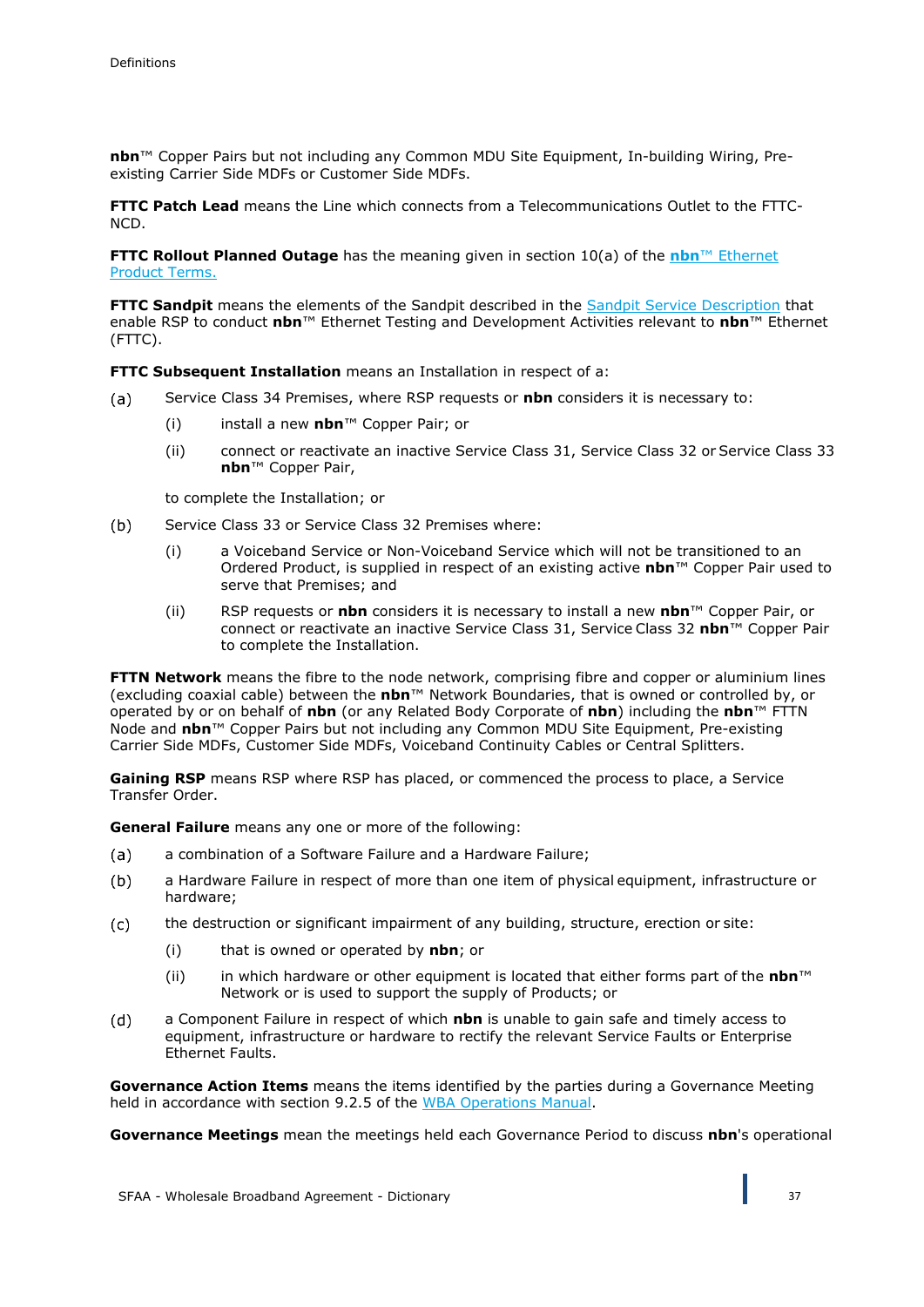performance described in the Governance Report applicable to that Governance Period.

**Governance Period** means a period of no less than a 1 month during the Term during which the operational performance of **nbn** is to be assessed.

**Governance Processes** means collectively the Governance Action Items, the Governance Meetings and the Governance Reports.

**Governance Reports** means the reports prepared by each of **nbn** and RSP, in a form determined by **nbn**, which relate to the immediately prior Governance Period and comprise relevant data and graphs (but not lengthy narratives) about their respective operational performance, including:

- in the case of **nbn**, the Performance Reports and the Transaction Manager Reports;  $(a)$
- in the case of RSP, information about any orders RSP is holding and cannot place on **nbn**   $(b)$ within the current and proposed footprint of the **nbn**™ Network; and
- in respect of both parties, RSP's performance with regard to events which have an adverse  $(c)$ operational impact on the supply of Ordered Products.

**Government Agency** means any court or tribunal of competent jurisdiction or any agency, authority, board, department, government, instrumentality, ministry, official or public or statutory person of the Commonwealth or of any State or Territory of Australia, and any local or municipal government or governmental bodies.

**GPO** means General Purpose Outlet.

**GST** means a goods and services tax or similar value added tax levied or imposed under the GST Law.

**GST Law** has the meaning given to it in the *A New Tax System (Goods and Services Tax) Act 1999* (Cth).

**Hardware Failure** means a failure of a single item of physical equipment, infrastructure or hardware, which is used by **nbn** to supply Eligible Ordered Products.

**Hazardous Material** means any material or substance which, because it possesses some dangerous characteristic, would or might reasonably be expected to cause damage or injury to any person, any property or the Environment.

**Held** means the Order Status described in section 4.5.1.6 of the WBA Operations Manual.

**Held Order Notification** means a notification provided by **nbn** to RSP that the Order Status of an order has been changed to Held.

**Heritage Item** means any fossil, bone or other object, location or area of scientific, geological, historical, cultural or archaeological significance, including:

- any item listed on a Commonwealth, State, Territory or local government register relating to  $(a)$ Aboriginal, Torres Strait Islander or non-indigenous heritage; and
- $(b)$ any item or area which is protected or otherwise recognised under a law of the Commonwealth, a State or Territory which makes provision for the protection or preservation of places, areas, sites and objects of significance to Aboriginal or Torres Strait Islanders.

**HFC Connecting Cable** means the coaxial Line which connects from a PCD to the HFC Wall Outlet.

**HFC Fly Lead** means the coaxial Line which connects from an HFC Wall Outlet or the HFC RF Splitter (where required) to the HFC-NTD.

**HFC Installation Activity** means each of the following activities in relation to the installation or activation of **nbn**™ Ethernet (HFC):

temporarily interrupting any existing Carriage Service delivered over an Other HFC Network  $(a)$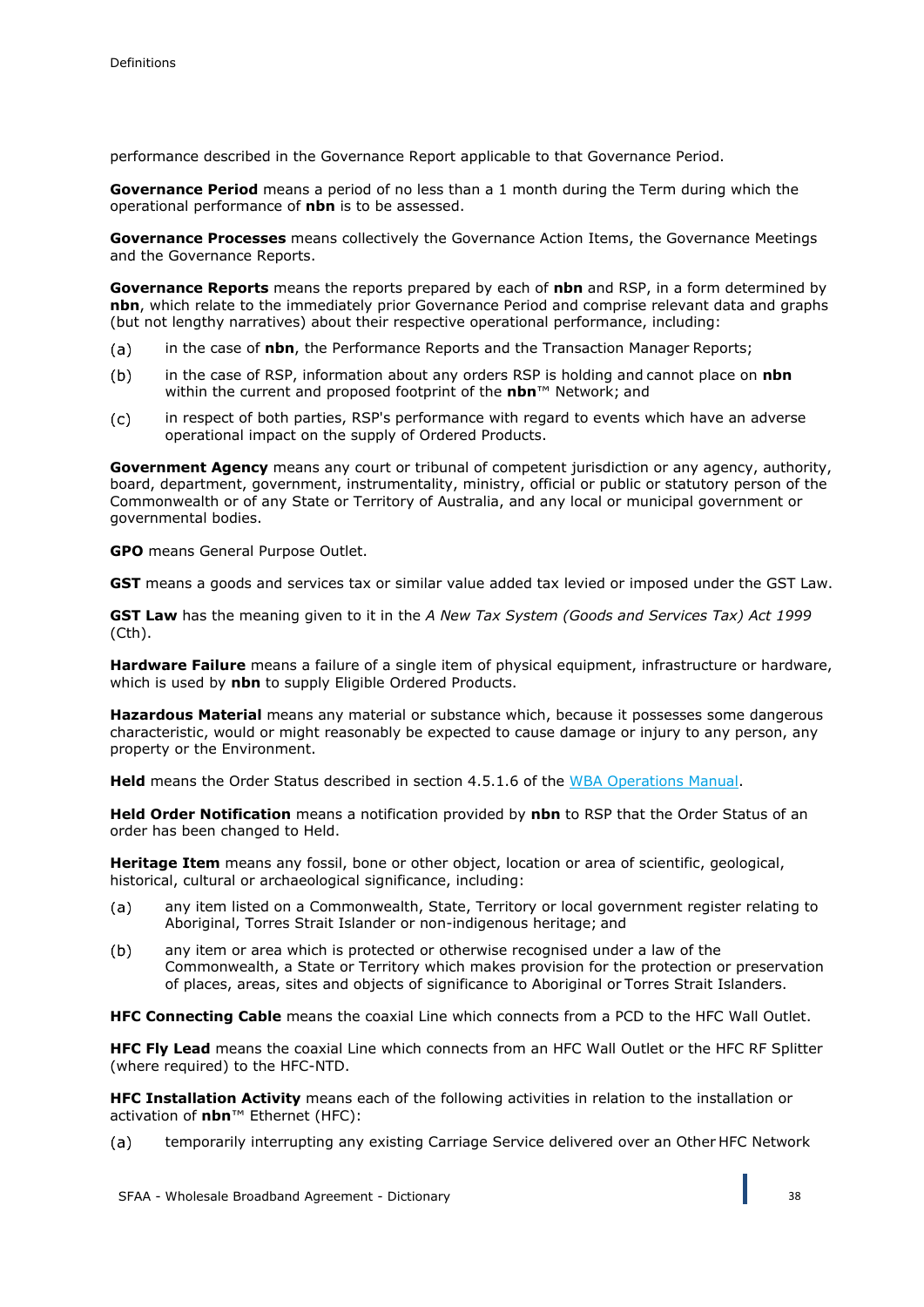and/or the HFC Network supplied to:

- (i) the Premises in respect of which the **nbn**™ Ethernet Product will be installed or activated; or
- (ii) any Premises that shares a PCD or an HFC Lead-in Cable with the first Premises;
- adding, removing or relocating **nbn**™ Equipment;  $(b)$
- relocating End User Equipment, RSP Equipment or Downstream Service Provider Equipment;  $(c)$
- $(d)$ performing any activities reasonably incidental to the activities described in paragraphs (a) to (c) above (including installing an HFC Premises Amplifier); or
- use and disclosure of the personal information of the Authorised Account Holder for any of the  $(e)$ above purposes.

**HFC Installation Consent** means consent for an HFC Installer to carry out any relevant HFC Installation Activities.

**HFC Installer** means, as applicable:

- $(a)$ **nbn**, its Related Bodies Corporate and their respective Personnel;
- RSP, its Related Bodies Corporate and their respective Personnel where permitted to undertake  $(b)$ HFC Installation Activities in accordance with this Agreement; and
- any other person permitted to undertake HFC Installation Activities in accordance with this  $(c)$ Agreement.

**HFC Lead-In Cable** means the coaxial Line which connects from an HFC Tap to a PCD.

**HFC-NTD** or **HFC Network Termination Device** means the NTD which is used to supply **nbn**™ Ethernet (HFC) as described in the Network Interface Specification - Premises Network Devices.

**HFC-NTD Connecting Equipment** means one HFC Fly Lead, one HFC RF Splitter (where applicable) and one NTD with power lead.

**HFC-NTD MAC Address** means the unique identifier for the HFC-NTD in communications between the HFC-NTD and the HFC Network, which identifier is labelled "HFC MAC ID" and located on both the packaging of the Self-Install Kit - HFC and on the HFC-NTD supplied in the Self-Install Kit - HFC.

**HFC-NTD Serial Number** means the unique hardware serial number of the HFC-NTD, which is labelled "S/N" and located on both the packaging of the Self-Install Kit - HFC and on the HFC- NTD inside the Self-Install Kit - HFC.

**HFC Network** means the hybrid fibre coaxial cable network that is owned or controlled by, or operated by or on behalf of, or under contract to, **nbn** (or any Related Body Corporate of **nbn**).

**HFC Premises Amplifier** means an active element installed inside, or within close proximity to, the PCD which boosts the RF signal strength to active elements connected to the HFC Network inside the Premises.

**HFC Premises Amplifier Power Supply** means an active element consisting of power cord, transformer, connecting cable and F Connector power injector (supplied as a single unit with the HFC Premises Amplifier), which is used to supply power to the HFC Premises Amplifier.

**HFC RF Splitter** means a 2-way or 3-way low-loss radio frequency cable splitter approved by **nbn**  and installed in connection with the supply of a Product, RSP Product or Downstream Product supplied by means of the HFC Network, located at a Premises.

**HFC Rollout Planned Outage** has the meaning given to that term in section 9 of the **nbn**™ Ethernet Product Terms.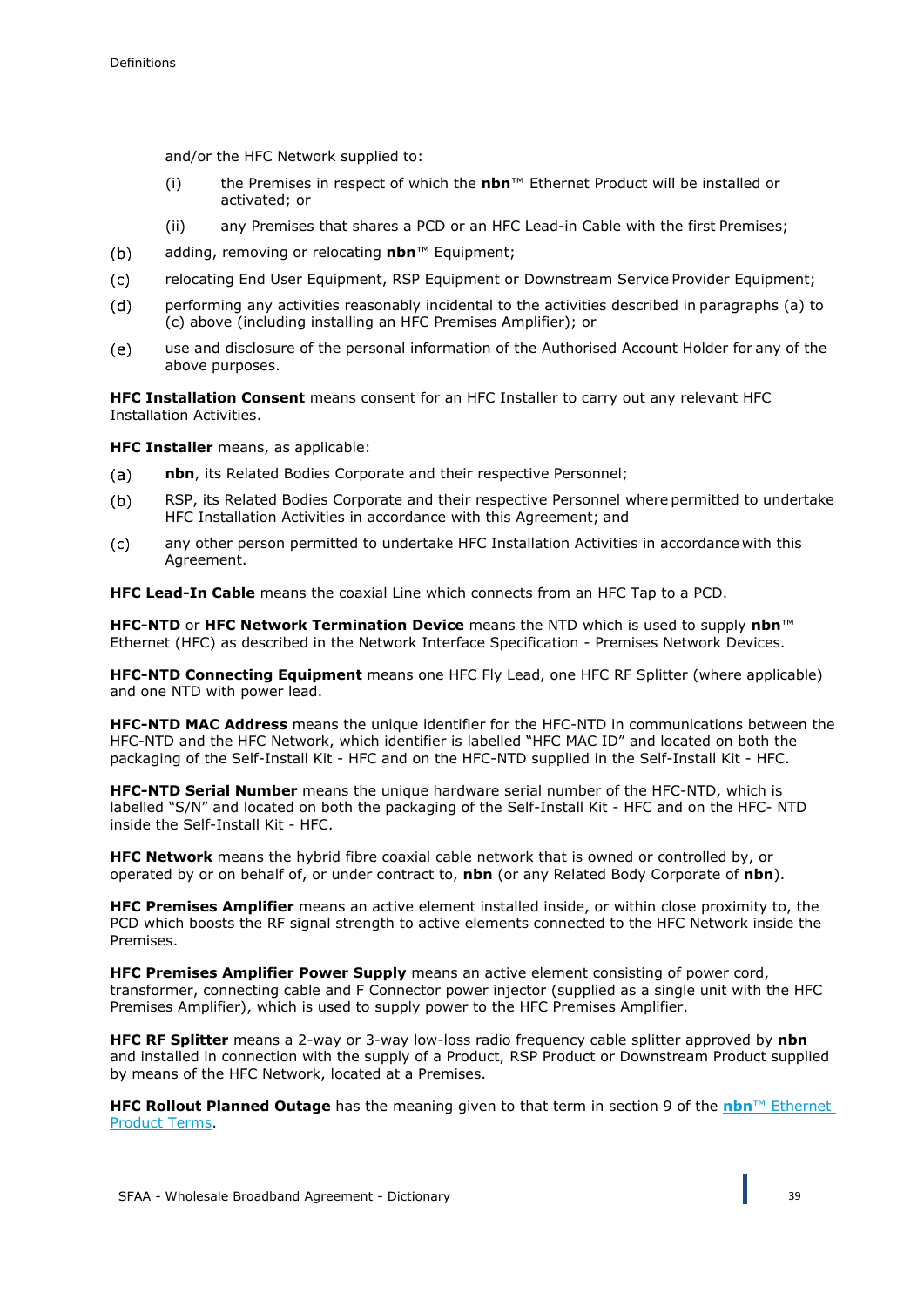**HFC Sandpit** means the elements of the Sandpit described in the Sandpit Service Description that enable RSP to conduct **nbn**™ Ethernet Testing and Development Activities relevant to **nbn**™ Ethernet (HFC).

**HFC Tap** means an access point on coaxial cable in the HFC Network to which another coaxial cable (that connects or is capable of connecting to a PCD) connects or is capable of connecting.

**HFC Transmission Equipment** means the exchange-based, rack mountable, optical transmit and receive equipment, the platform that supports it, and supporting passive and active equipment such as RF/optical amplifiers, AB switches, Optical Node, passive splitters and multiplexer devices, that are specifically required to support a hybrid fibre coaxial broadband delivery solution and includes RF Passive Equipment.

**HFC Wall Outlet** means a hybrid fibre coaxial wall connection point consisting of an F Connector socket mounted on a wall plate that terminates the connecting coaxial cable from the PCD.

**HFC Wall Outlet Connecting Equipment** means one HFC Lead-In Cable, one PCD, one HFC Connecting Cable, one HFC Wall Outlet and one HFC Premises Amplifier and associated HFC Premises Amplifier Power Supply.

**Historical Footprint List** means an address list provided by **nbn** to RSP that details the then current Rollout Regions, including the address information and the Service Class for each Premises included in that list.

**Historical Rollout Region List** means the list containing the live Fibre Network, FTTB Network, FTTN Network, FTTC Network, HFC Network and Wireless Network footprints.

**Home Fast** means the **nbn**™ Ethernet AVC TC-4 bandwidth profile described as such in section 3.2(a) of the **nbn**™ Ethernet Product Description.

**Home Superfast** means the **nbn**™ Ethernet AVC TC-4 bandwidth profile described as such in section 3.2(a) of the **nbn**™ Ethernet Product Description.

**Home Ultrafast** means the **nbn**™ Ethernet AVC TC-4 bandwidth profile described as such in section 3.2(a) of the **nbn**™ Ethernet Product Description.

**HSE** means health, safety and environment.

**ICT Documentation** means the documentation required by an ICT Program.

**ICT Program** has the meaning given in section 2.2.3 of the WBA Operations Manual.

**In Progress** means, in respect of a Product, the Appointment Status, Trouble Ticket Appointment Status or Test Status described in the relevant Operations Manual, as the context requires.

**In Progress - Held** means, in respect of a Product, the Trouble Ticket Status of that name described in the relevant Operations Manual, as the context requires.

**In Progress – Monitoring** means the Trouble Ticket Status of that name described in the WBA Operations Manual.

**In Progress - Pending** means, in respect of a Product, the Trouble Ticket Status of that name described in the relevant Operations Manual, as the context requires.

**In-building Wiring** means any in-premises or in-building wiring or cabling that is installed between the **nbn™** Downstream Network Boundary in respect of a Premises and any internal wall plate within that Premises.

**In-building Wiring Consent** means consent for **nbn**, its Related Bodies Corporate and their respective Personnel to use any In-building Wiring or Common MDU Site Equipment to supply **nbn**™ Ethernet (FTTC) in respect of a Premises.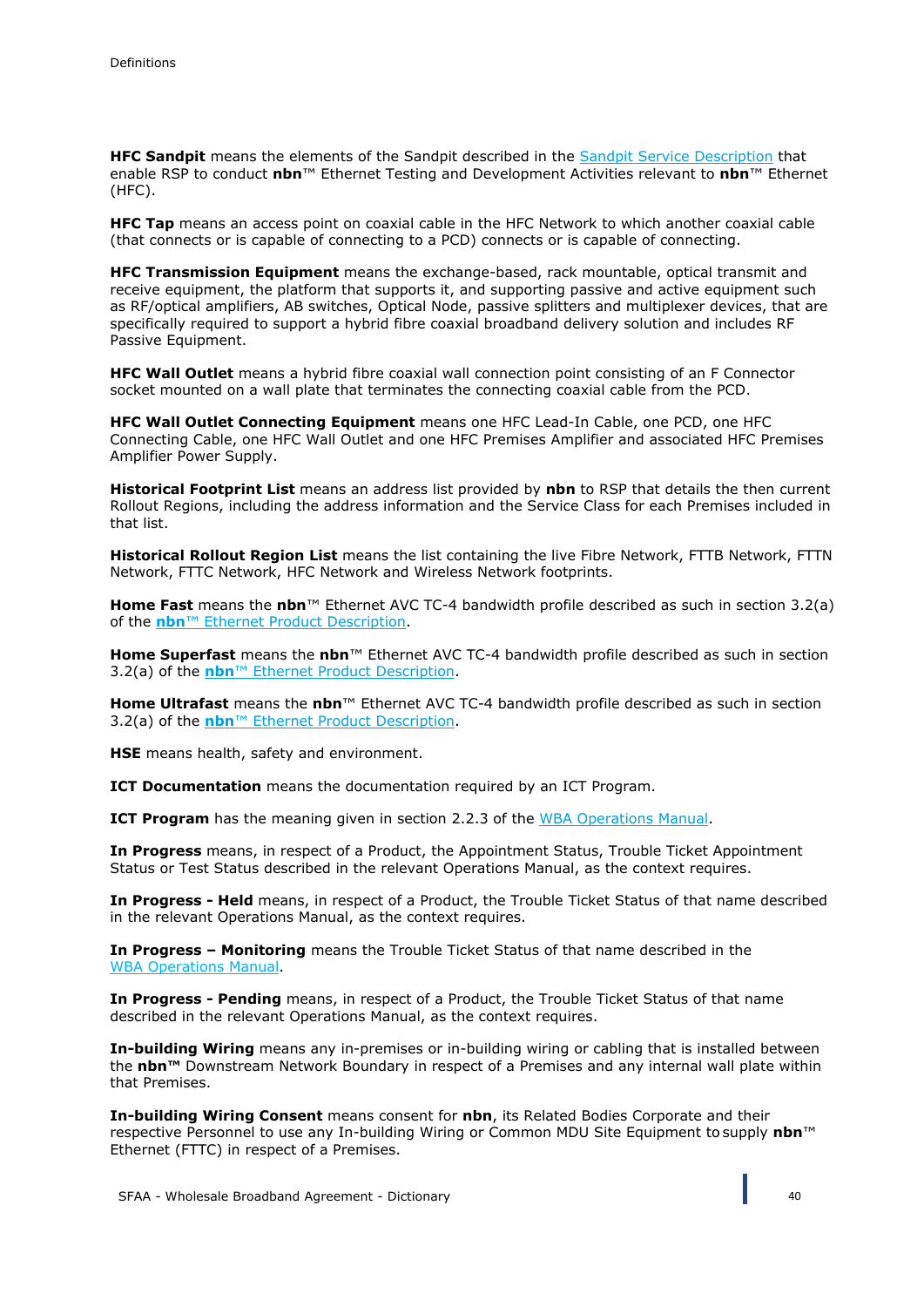**Inactive Premises** means, with respect to a particular End User, a Premises that, at the time RSP performs a Site Qualification Enquiry in respect of the Premises:

- is a Service Class 1, Service Class 2, Service Class 21, Service Class 22 or Service Class 23  $(a)$ Premises, and does not have an existing telecommunications service that is being used to supply a standard telephone service to the End User (whether or not that Premises is connected to the **nbn**™ Copper Network, Other Copper Network, HFC Network, Other HFC Network or any other fibre network, including by operation of the Telstra Migration Plan); or
- $(b)$ is a Service Class 11, Service Class 12, Service Class 31, Service Class 32 or Service Class 33 Premises, and does not have any **nbn**™ Copper Pairs that are being used to supply a standard telephone service to the End User over the **nbn**™ Copper Network or Other Copper Network.

**Inclusion** means, in respect of any AVC Product Component to which a Bundles Discount applies, any "Required Product Feature" or "inclusion" specified for that AVC Product Component under the terms of the Bundles Discount.

**Incomplete** means, in respect of a Product, the Appointment Status, Trouble Ticket Appointment Status or Test Status described in the relevant Operations Manual, as the context requires.

**Incorporated Aggregation Node Site** means, in respect of an Established POI, an Aggregation Node Site that is located at the same address as the relevant POI Site.

**Incorrect Callout** means the attendance of Personnel of **nbn** at a Premises for the purpose of performing an Installation activity where the pre-requisites for Installation are incomplete.

**Indemnified Party** means the party receiving the benefit of an indemnity under this Agreement.

**Indemnifying Party** means the party giving an indemnity under this Agreement.

**Indirect Loss** means Loss which:

- does not arise directly, or naturally in the usual course of things, from the breach, action or  $(a)$ inaction in question; or
- $(b)$ constitutes loss of profit, loss of anticipated profit, loss of opportunity or anticipated savings, loss of revenue, loss or impairment of credit rating, loss of data, loss of business opportunities and loss of or damage to reputation or goodwill even if such loss arises directly or naturally in the usual course of things from that breach, action or inaction,

but does not include the following Losses to the extent that they arise directly, or naturally in the usual course of things, from the breach, action or inaction in question:

- $(c)$ reasonable costs incurred in remedying the impact of the breach, action or inaction in question;
- reasonable overtime and related expenses (including travel, lodging and wages); and  $(d)$
- payments or penalties imposed by any Government Agency.  $(e)$

**Industry Code** means an industry code developed and registered with the ACMA under Part 6 of the Telecommunications Act.

**Industry Relevant Dispute** means a dispute that is classified as an Industry Relevant Dispute by a Panel in accordance with the Dispute Management Rules.

**Industry Standard** means an industry standard determined by the ACMA under Part 6 of the Telecommunications Act.

**Information Agreement** means an agreement entitled "Information Agreement", which relates to the supply of confidential information by **nbn** to RSP.

**Information Rate** means the rate (in bits per second) of transfer of Layer 2 Ethernet service frames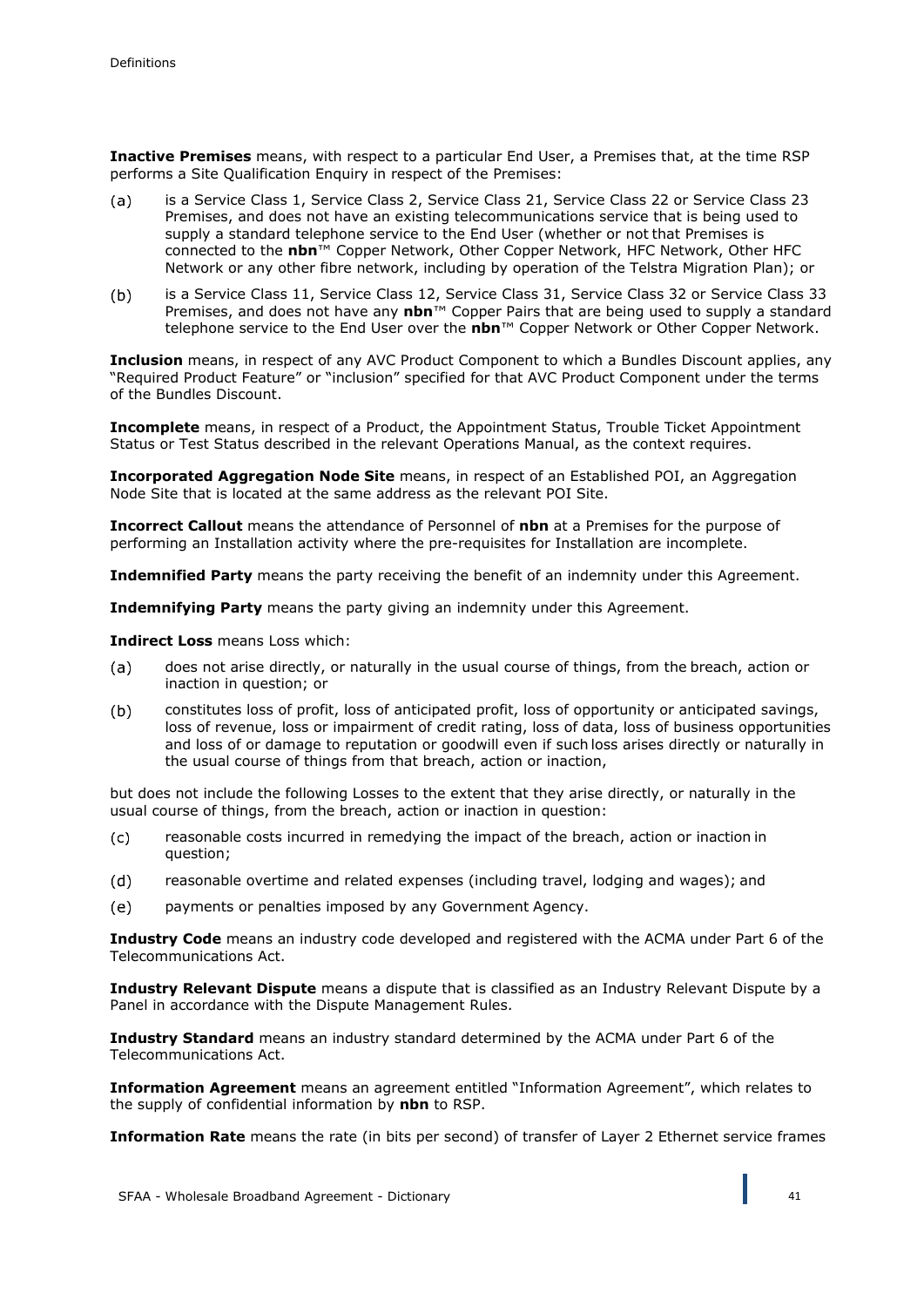by the **nbn**™ Network measured over the series of bytes from the first bit of the destination MAC address through the last bit of the frame check sequence.

**Informed Consent** means, in respect of **nbn**™ Ethernet (Fibre) Ordered Products:

- RSP has informed and made a Contracted End User aware of the effect on the RSP Product or  $(a)$ Downstream Product if **nbn** supplies or does not supply the Battery Backup Service in respect of the corresponding Ordered Product; and
- $(b)$ that Contracted End User has provided consent to RSP placing a Connect Order or a Modify Order requesting that **nbn** does or does not supply Battery Backup Service in respect of that corresponding Ordered Product.

**Infrastructure Component** means **nbn**™ Building Entry Service, ODF Termination, Co- Location or Cross Connect, as the case may be.

**Infrastructure Restoration Trouble Ticket** means, in respect of a Product, a trouble ticket of that name raised in accordance with the processes described in the relevant Operations Manual, as the context requires.

**Initial Network Activity Update** means the initial update provided by **nbn** in accordance with section 5.2.8.3 of the WBA Operations Manual for a Network Activity in respect of an Ordered Product.

**Initial Non Standard Installation** means a Non Standard Installation that is the first Installation performed by **nbn** (or an Installer) in respect of a Premises but does not include any FTTB/FTTN Subsequent Installation or FTTC Subsequent Installation.

**Initial Standard Installation** means a Standard Installation that is:

- $(a)$ the first Installation performed by **nbn** (or an Installer) in respect of a Premises; or
- $(b)$ performed by **nbn** (or an Installer) in respect of an existing active **nbn**™ Copper Pair that is being used to supply a Voiceband Service or Non-Voiceband Service to a Service Class 12, Service Class 13, Service Class 32 or Service Class 33 Premises, that will be transitioned to an Ordered Product,

but does not include any FTTB/FTTN Subsequent Installation or FTTC Subsequent Installation.

**Initial TC-4 Bundles Discount Roadmap** means the TC-4 Bundles Discount Roadmap provided to RSP on or before the Start Date.

**In-Premises Wiring Activities** means any or all of the following activities which **nbn** may elect to perform at an End User Premises (as the context requires):

- isolation of the Lead-In Cable from other internal copper wiring within the Premises by  $(a)$ disconnecting second or subsequent telecommunications outlet(s) from the **nbn**™ Copper Pair at the Telecommunications Outlet;
- re-use of secondary cabling by terminating the remaining cabling to telecommunications  $(b)$ outlet(s);
- installation of new internal copper wiring;  $(c)$
- installation, relocation or replacement of telecommunication outlet(s);  $(d)$
- installation of a Central Splitter which will comply with AS/CA S041.3:2015; and/or  $(e)$
- $(f)$ removal of a Central Splitter.

**Input Tax Credit** has the meaning given to that term in the GST Law.

**Insolvency Event** means the occurrence of any one or more of the following events in relation to a party: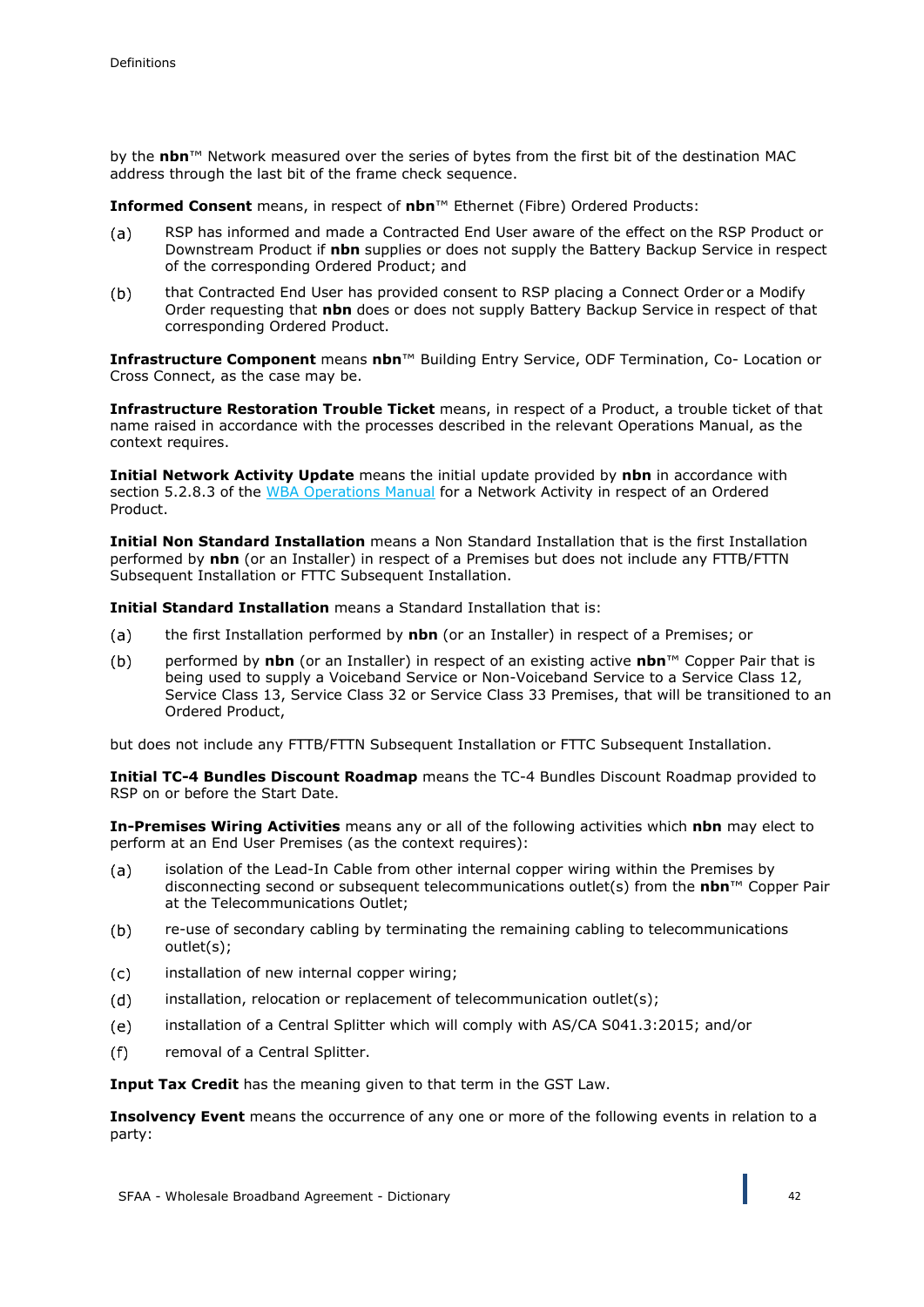- $(a)$ an order is made that it be wound up, declared bankrupt or that a provisional liquidator or receiver or receiver and manager be appointed;
- a liquidator or provisional liquidator is appointed:  $(b)$
- $(c)$ an administrator is appointed to it under sections 436A, 436B or 436C of the Corporations Act;
- $(d)$ a Controller (as defined in section 9 of the Corporations Act) is appointed to it or any of its assets;
- it enters into an arrangement or composition with one or more of its creditors (in their  $(e)$ capacities as creditors) and that arrangement or composition is not terminated within 10 Business Days, or an assignment for the benefit of one or more of its creditors (in their capacities as creditors), in each case other than to carry out a reconstruction or amalgamation while solvent;
- $(f)$ it proposes a winding-up, dissolution or reorganisation, moratorium, deed of company arrangement or other administration involving one or more of its creditors (in their capacities as creditors), or it proposes a standstill arrangement or composition with one or more of its creditors (in their capacities as creditors) and that standstill, arrangement or composition is not terminated within 10 Business Days;
- it is insolvent as disclosed in its accounts or otherwise, states that it is insolvent, is presumed  $(g)$ to be insolvent under an applicable law (including under sections 459C(2) or 585 of the Corporations Act) or otherwise is, or states that it is, unable to pay all its debts as and when they become due and payable;
- $(h)$ it is taken to have failed to comply with a statutory demand as a result of section 459F(1) of the Corporations Act;
- $(i)$ a notice is issued under sections 601AA or 601AB of the Corporations Act and not withdrawn or dismissed within 21 days;
- a writ of execution is levied against it or a material part of its property which is not dismissed  $(i)$ within 21 days;
- it ceases to carry on business or threatens to do so; or  $(k)$
- $(1)$ anything occurs under the law of the Commonwealth or any Australian State or Territory which has a substantially similar effect to any of the events set out in the above paragraphs of this definition.

**Installation** means the installation and make ready for service of Connecting Equipment by **nbn** (or an Installer, FTTB/FTTN Installer or FTTC Installer) at a Premises and may include the activation of that Connecting Equipment by **nbn**.

**Installer** means a person authorised by, or on behalf of, **nbn** to install and make the Connecting Equipment at a Premises ready for service.

**Insurance Policies** has the meaning given to that term in clause E5.1 of the Head Terms.

**Integrated Public Number Database** has the meaning given to that term in the Telecommunications Act.

**Intellectual Property Rights** means any patent, copyright, design right, trade name, trade mark, service mark, domain name right, semiconductor or circuit layout right or any other form of protection of a similar nature to any of these, anywhere in the world (whether registered or not and including applications for any such right).

**Interception Act** means the *Telecommunications (Interception and Access) Act 1979* (Cth).

**Interference Event** means, in relation to an **nbn**™ Ethernet (FTTB) Ordered Product, **nbn**™ Ethernet (FTTN) Ordered Product or **nbn**™ Ethernet (FTTC) Ordered Product, an adverse impact on:

another Carriage Service caused by the supply of the Ordered Product; or $(a)$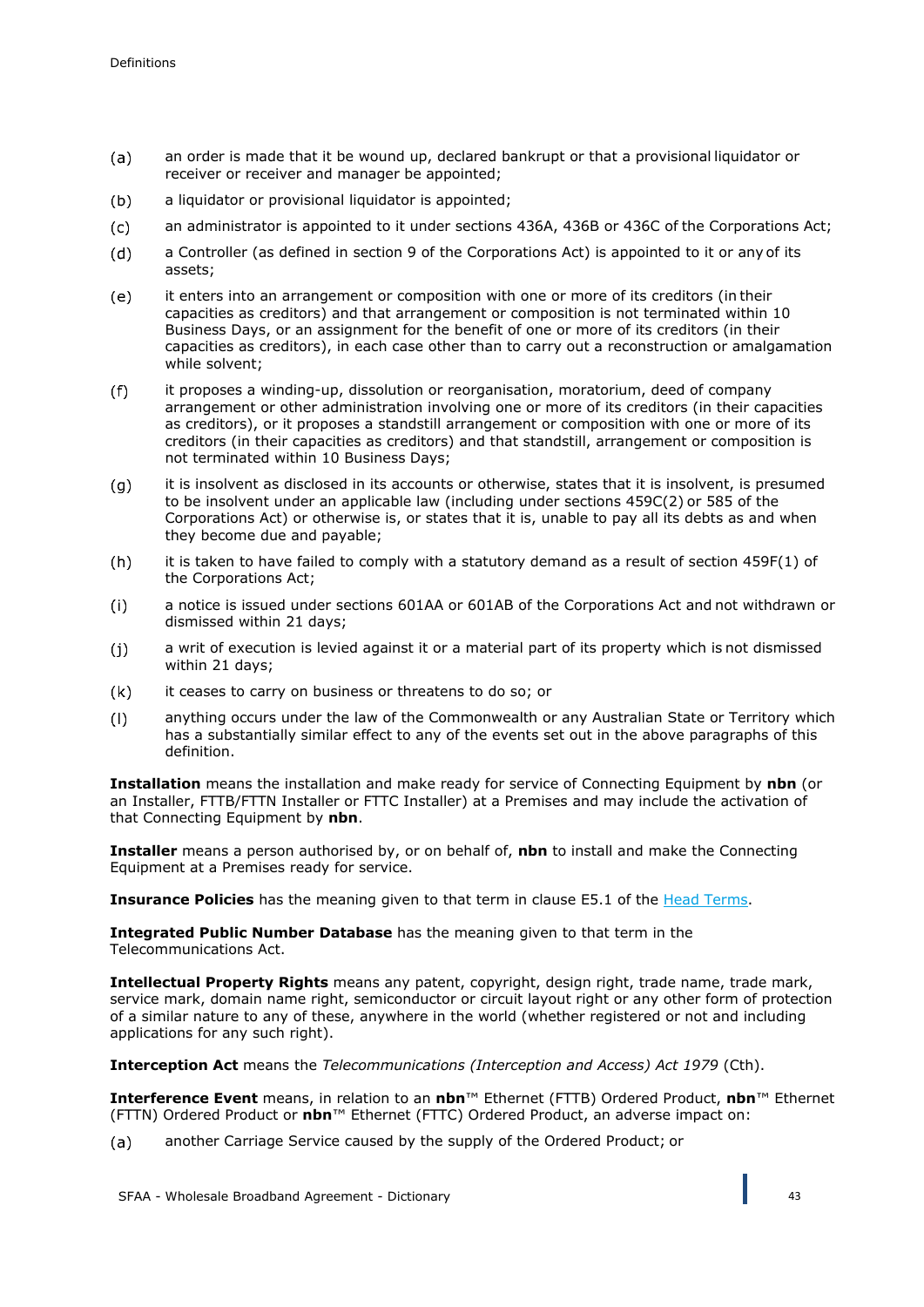$(b)$ the Ordered Product caused by the equipment or network of a third party.

**Interference Mitigation** means, in relation to an **nbn**™ Ethernet (FTTB) Ordered Product, **nbn**™ Ethernet (FTTN) Ordered Product or **nbn**™ Ethernet (FTTC) Ordered Product, such action (if any) as **nbn** determines is reasonably practicable in the circumstances to reduce or avoid an Interference Event in accordance with any process described in the WBA Operations Manual.

**Interference Mitigation Solution** means the performance of any necessary activities within **nbn**'s control in accordance with any of **nbn**'s policies or procedures which prevent or mitigate an Interference Event, but does not include activities that require consent of any third party (other than third party consents necessary to access Common Property or MDU Sites).

**Internal Copper Pair** means, in respect of a Premises at an MDU Site, a copper Line or aluminium Line which connects from the Customer Side MDF to the Telecommunications Outlet, but does not include the Jumper Cable.

**Interoperability Certification Testing** means, in respect of a Product Testing Module, the interoperability certification testing that is set out in that Product Testing Module.

**Invitation** means an invitation issued by a Resolution Advisor to RSP or an Other RSP to apply to join as a party to an Industry Relevant Dispute.

**Invitee** means a person who receives an Invitation.

**iSafe** means the *iSafe* application made available to RSP during On-boarding.

**Isolated Area** means any area within the footprint of the Satellite Network which is defined as a 'Very Remote' or 'Remote' geographical area in the most recent 'Accessibility Remoteness Index of Australia plus (ARIA+)' published by the Australian Population and Migration Research Centre of the University of Adelaide as at 26 April 2016.

**ISS** or **Interim Satellite Service** means the service of that name which was previously offered by **nbn** under the Satellite Wholesale Broadband Agreement published on **nbn**'s Website from time to time.

**Jumper Cable** means a Line that is used, or capable of being used, to supply a Carriage Service from the **nbn**™ Side MDF to the Customer Side MDF.

**Jumpering** means:

- installing a Jumper Cable; and/or  $(a)$
- otherwise, in respect of a Premises, the physical completion of an electrical circuit between the  $(b)$ **nbn**™ Network Boundaries.

**Key Business Transactions** has the meaning given to that term in section 1 of the Service Description for the **nbn**™ Platform Interfacing Service or section 1 of the Service Terms (**nbn**™ Enterprise Ethernet Portal & B2B Access), as the context requires.

**Key** means a mechanical or electro-mechanical key provided to RSP to enable access to buildings or areas and objects within buildings such as Equipment Racks.

**Last Active Date** means the indicative date sourced from the FNN/ULL Database or other data source to identify the last change to the Line Status of an inactive **nbn**™ Copper Pair at a Premises or other location.

**Late Cancellation (After Hours Installation Appointment)** means the cancellation of an After Hours Installation Appointment where **nbn** receives the request to cancel the activity with less than the required notice period set out in the WBA Operations Manual.

**Late Cancellation (Co-ordinated Appointment)** means the cancellation of a Co-ordinated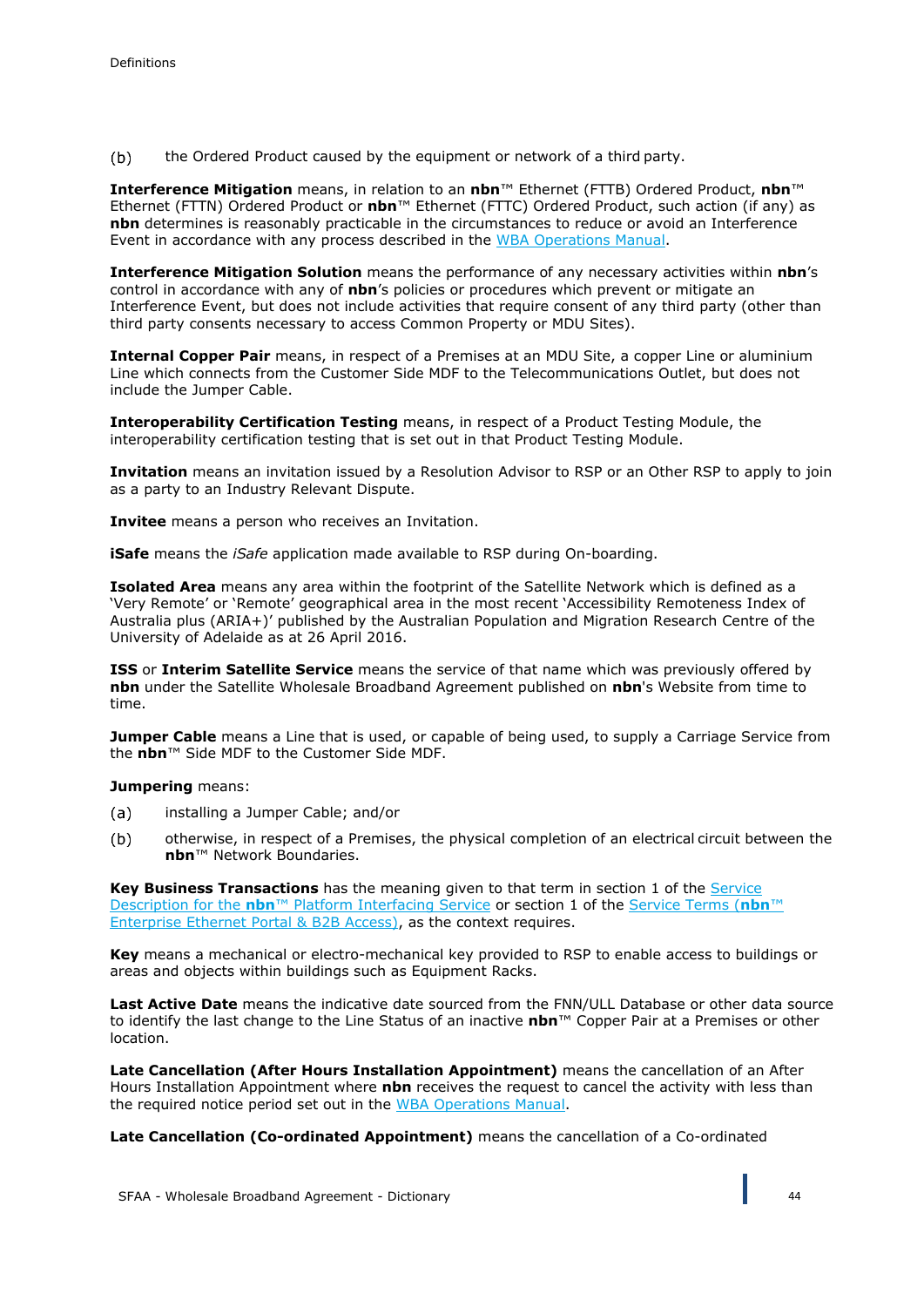Appointment where **nbn** receives the request to cancel the activity with less than the required notice period set out in the WBA Operations Manual.

**Late Cancellation (Site Visit Required)** means the cancellation of an activity that requires **nbn** to attend the Premises where **nbn** receives the request to cancel the activity with less than the required notice period set out in the WBA Operations Manual.

**Late Rescheduling (Co-ordinated Appointment)** means the rescheduling of a Co-ordinated Appointment where **nbn** receives the request to reschedule the activity with less than the required notice period set out in the WBA Operations Manual.

**Latest Commercial Offer** means at any point in time, the complete set of terms and conditions which **nbn** designates as the 'latest commercial offer' for the continued supply of Ordered Products and acceptance of orders in respect of Products, Product Components and Product Features after the Expiry Date.

**Latest Standard Offer** means the Standard Offer available on **nbn**'s Website on the Expiry Date.

**Layer 2** means the 'data link' layer of the Open System Interconnection (OSI) model.

**Lead-In Cable** means a Line that connects, or is intended to connect, a network connection point to the PCD or a building entry point (as applicable) in respect of a Premises.

**Liability** means any legal liability, whether arising in contract, tort (including negligence), at common law, in equity, under statute, under an indemnity or otherwise.

**Limited Access Area** means any area within the footprint of the Satellite Network that cannot reasonably be accessed by road and would require some element of air or water transportation, including where the area would otherwise be an Urban Area, Major Rural Area, Minor Rural Area, Remote Area or Isolated Area.

**Line** means:

- a wire, cable, optical fibre, tube, conduit, waveguide or other physical medium used, or for  $(a)$ use, as a continuous artificial guide for or in connection with carrying communications by means of guided electromagnetic energy;
- $(b)$ a "line" as defined in the Telecommunications Act if that definition differs from paragraph (a); or
- any other media of a similar nature to any one or more of the media under paragraphs (a) or  $(c)$  $(h)$ .

**Line Rate** means, in respect of a Product, the Layer 1 information-carrying capacity of a link, as further described in the relevant Product Technical Specification.

Line Rate and Information Rate Report means the report described in section 9.3.3 of the WBA Operations Manual.

**Line Status** means an indicator as to whether there is an existing active telecommunications service over an **nbn**™ Copper Pair.

**Linked NNI** means an NNI in respect of which one or more NNI Links have been configured.

**Local POI** means the POI which serves the CSA in which the relevant Premises is located.

**Local/State POI Migration Order** has the meaning given to that term in section 4.8.5 of the **nbn**™ Enterprise Ethernet Operations Manual.

Lock-in nbn Forecast has the meaning given to that term in section 4.2.1.3 of the WBA Operations Manual.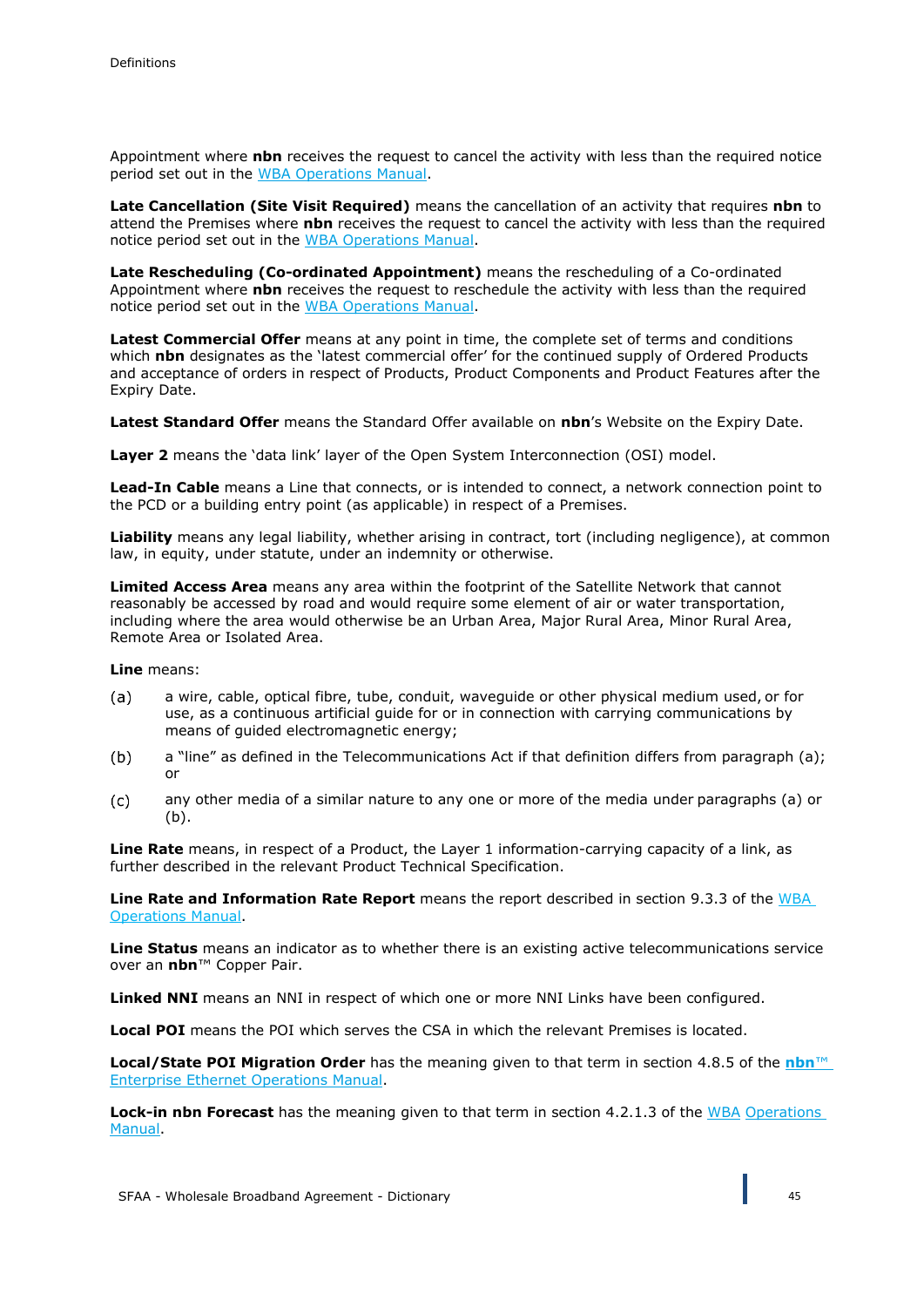**Long-term Discount, Credit, Rebate or Waiver** means a Discount, Credit, Rebate or Waiver with an initial duration, at the time it is first made available, of greater than 6 months.

Losing RSP means RSP where an Other Gaining RSP has placed, or commenced the process to place, a service transfer order under an Other Wholesale Broadband Agreement which will result in **nbn**  ceasing to supply an Ordered Product to RSP under this Agreement.

**Loss** means losses, damages, liabilities, charges, expenses, compensation, fine, penalty, payment outgoings or costs and all related costs and expenses (including reasonable legal fees and reasonable costs of investigation, litigation, settlement, judgment, appeal, interest and penalties) of any nature or kind, however it arises and whether it is present or future, fixed or unascertained, actual or contingent.

**M Pair Frame** means a distributor at an **nbn**™ Pillar that terminates, at a common point, cabling from an exchange on an Other Copper Network.

**Major Attribute** means an attribute of the **nbn**™ Network identified as a Major Attribute in any Network Interface Specification.

**Major B2B Interface Change** means a change:

- which introduces a new B2B Interface Version that is not backwards compatible with the B2B  $(a)$ Interface Version implemented immediately prior to the change; or
- $(b)$ in respect of which **nbn** will require RSP to perform "B2B Access Interoperability Certification Testing".

**Major B2B Interface Version** means a B2B Interface Version to which **nbn** has assigned an incremental major version number as described in an '**nbn**™ Platform Interfacing Service B2B Access Release Note'.

**Major Rural Area** means an urban centre or other recognised community grouping with a population greater than 2,500 but less than 10,000 people.

**Major Upgrade** means an Upgrade to one or more Major Attributes, but which is not an Emergency Upgrade.

**Major Upgrade Plan** means a plan for the implementation of a Major Upgrade, containing, at a minimum, the following information (as applicable):

- the nature and scope of the Major Upgrade;  $(a)$
- $(b)$ the date or dates, manner, locations and/or Products in whole or in part that will be affected by the Major Upgrade;
- whether alternative Products will be offered to RSP on a temporary or permanent basis,  $(c)$ including essential details of those alternative Products such as the date of supply, cost and connection requirements;
- $(d)$ the steps that **nbn** is taking to minimise disruption to RSP that may result from the Major Upgrade;
- the actions that RSP can take to minimise disruption to Downstream Service Providers or  $(e)$ Contracted End Users that may result from the Major Upgrade; and
- details of the **nbn** representative whom RSP may contact to obtain further information about  $(f)$ the Major Upgrade.

**Management Escalation** means a request submitted by RSP through the **nbn**™ Service Portal or B2B Access with respect to an Order Enquiry to escalate **nbn**'s response to RSP's Transactional Enquiry, where such a response remains outstanding after the period specified in section 4.5.1.5 of the WBA Operations Manual.

**Mass Market Retail Product** means an RSP Product or Downstream Product that: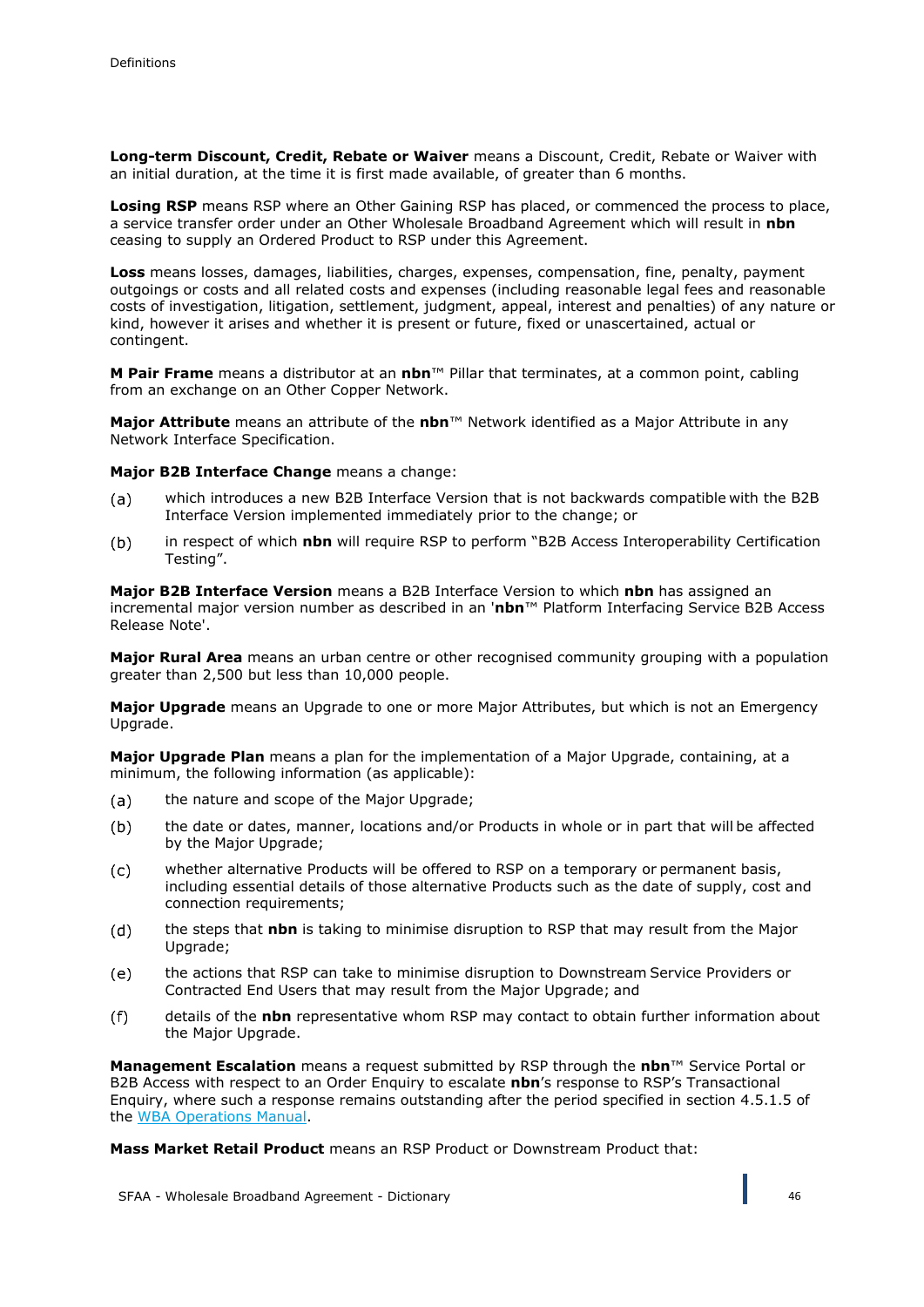- $(a)$ has an asymmetric bandwidth profile (with downstream bandwidth being greater than upstream bandwidth); and
- is designed to support applications that tolerate variable levels of frame delay, frame delay  $(b)$ variation and frame loss throughout the day as characterised by the 'DSCP Default Forwarding' per-hop behaviour described in RFC4594.

### **Material Default** means:

- $(a)$ a Default which:
	- (i) itself, or when combined with other Defaults, is a material breach of this Agreement; or
	- (ii) is expressly specified to be a Material Default in this Agreement; or
- $(b)$ any other Default, the occurrence of which means that **nbn** ceases to be under an obligation under section 152AXB of the Competition and Consumer Act (or any other law) to supply Products to RSP.

**Material Product Feature** means a Product Feature, the withdrawal of which will have a material adverse impact on the functionality or performance of a Product or Product Component with which that Product Feature is associated.

**Material Service Failure**, in relation to a Product, has the meaning (if any) given to that term in the Product Terms for that Product.

**Material Service Failure Cap** means an amount that is equal to 25% of the Nominated Billings Amount for that Year, up to a maximum of \$50 million.

**Maximum Sustained Information Rate** has meaning given to the term in section 2.2.2.5 of the **nbn**™ Ethernet Product Technical Specification.

**MDF** or **Main Distribution Frame** means the **nbn**™ Side MDF and the Customer Side MDF at an MDU Site, but does not include a 10 pair termination/connection box.

**MDU Site** means a site with an MDF which comprises one or more Premises in a single location, whether those Premises are used for business, residential or other purposes.

**Measured Connection Rate** means, in respect of a TC-4 Ordered Product, the average maximum downstream PIR that **nbn** estimates the AVC TC-4 Product Component is capable of achieving, based on at least 7 point-in-time measurements, with such estimate occurring on the Connection Performance Measurement Date.

**Metropolitan Area** means an area within an Urban Area which is:

- $(a)$ within a capital city metropolitan boundary; or
- $(b)$ specified as a "Metropolitan Area" by **nbn** from time to time.

**Medium/Large Business Premises** means a Premises that:

- is not a Public Interest Premises;  $(a)$
- $(b)$ is "Serviceable" for the purposes of the **nbn**™ Business Satellite Service (under the terms of any standard form of access agreement under which **nbn** supplies the **nbn**™ Business Satellite Service); and
- $(c)$ is used or occupied by an End User that:
	- (i) is a body corporate, or has a Related Body Corporate, with its shares listed on any stock exchange;
	- (ii) is a person or entity that **nbn** determines to have had, together with its Related Bodies Corporate (if any), an aggregated turnover in the previous financial year of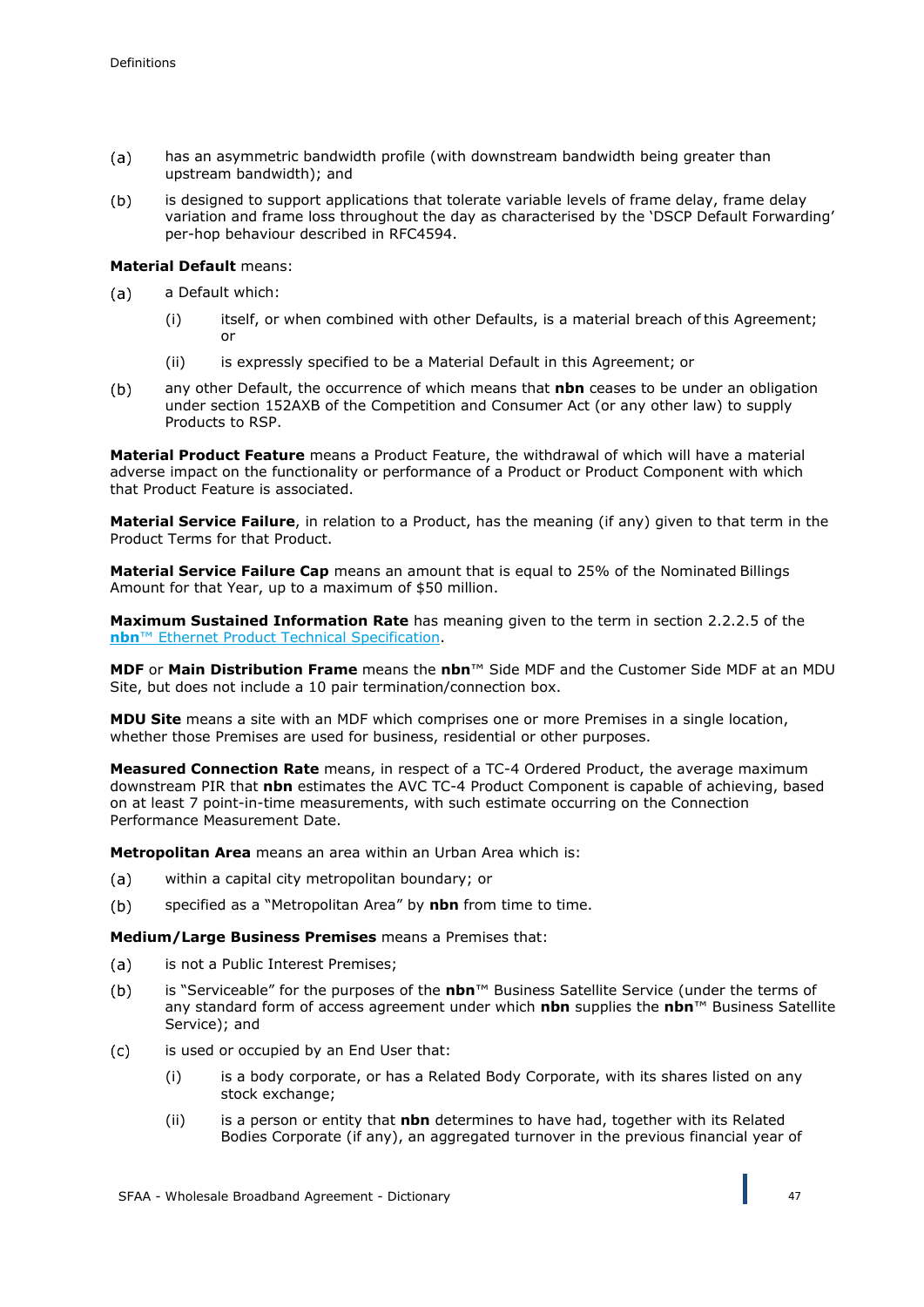more than \$10 million; or

(iii) is a Government Agency.

**Migration Connection** means an End User Connection in respect of a Premises:

- that is Service Class 1, Service Class 2, Service Class 11, Service Class 12, Service Class 21,  $(a)$ Service Class 22, Service Class 23, Service Class 31, Service Class 32 or Service Class 33 and is supplied with a working standard telephone service at the time at which RSP places the order for the End User Connection; and
- $(b)$ for which **nbn** needs to perform an Initial Standard Installation, an Initial Non Standard Installation, FTTB/FTTN Subsequent Installation or FTTC Subsequent Installation.

**Minimum Modem Quality Standards** means, in respect of a Modem, the minimum Modem quality standards, as set out in the Network Interface Specifications, that **nbn** considers are necessary for a Modem to meet in order to avoid the Modem unacceptably affecting the performance of an RSP Product or Downstream Product.

**Minimum Modem Quality Standards Date** means 1 March 2021.

**Minimum Term** has the meaning given to that term in section 1.1(h) of the **nbn**™ Enterprise Ethernet Price List.

**Minor Attribute** means an attribute of the **nbn**™ Network identified as a Minor Attribute in any Network Interface Specification.

**Minor B2B Interface Change** means a change:

- which introduces a new B2B Interface Version that is backwards compatible with the related  $(a)$ Major B2B Interface Version; and
- in respect of which **nbn** will not require RSP to perform "B2B Access Interoperability  $(b)$ Certification Testing".

**Minor Rural Area** means an urban centre, locality or recognised community grouping with a population greater than 200 but not more than 2,500 people.

**Minor Upgrade** means an Upgrade to one or more Minor Attributes, but which is not a Major Upgrade or an Emergency Upgrade.

**Missed Appointment** means the failure of the Appointment Representative to be present from the beginning of an applicable Appointment window (under the **nbn**™ Ethernet Service Levels Schedule) during the attendance by Personnel of **nbn** at a Premises.

**Missed Connection Appointment Rebate** means the rebate in respect of **nbn**'s failure to achieve Service Levels for specified Actual Appointments calculated in accordance with section 2.4 of the **nbn**™ Ethernet Service Levels Schedule.

**Missed Trouble Ticket Appointment Rebate** means the rebate in respect of **nbn**'s failure to achieve Service Levels for Actual Trouble Ticket Appointments calculated in accordance with section 11.4 of the **nbn**™ Ethernet Service Levels Schedule.

**Model Undertaking** has the meaning given to that term in clause E2.5(b) of the Head Terms.

**Modem** means any RSP Equipment, Downstream Service Provider Equipment or End User Equipment that receives VDSL2 services or operates on a VDSL2 system and is used in respect of an **nbn**™ Ethernet (FTTB) Ordered Product or **nbn**™ Ethernet (FTTN) Ordered Product.

**Modem Provisioning Window** means, with respect to a Modem supplied to an End User, a period of 30 calendar days from the date of that supply.

**Modify Order** has the meaning, in respect of a Product, given to that term in the relevant Operations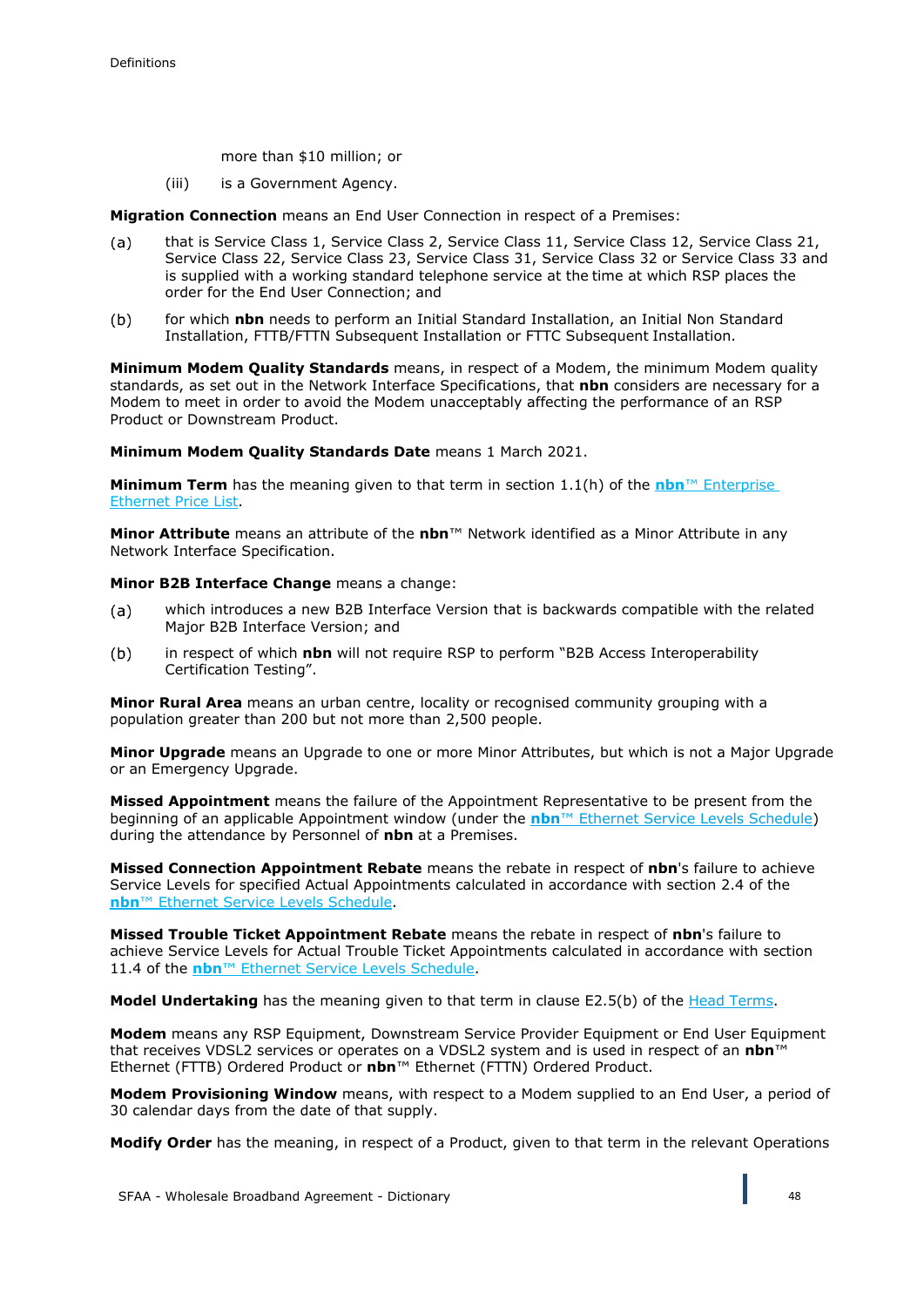Manual, as the context requires.

**Monitored Transaction** means any type of transaction identified as such in section 1 of the Service Description for the **nbn**™ Platform Interfacing Service.

**Monitoring Period** means the period described in the WBA Operations Manual over which **nbn** will review the performance of an Ordered Product following the performance of a Network Activity or the resolution of a Performance Incident Trouble Ticket.

**Monthly Recurring Charge** means, in respect of an **nbn**™ Enterprise Ethernet Ordered Product:

- the UNI and OVC monthly recurring Charges; and  $(a)$
- $(b)$ any recurring Charges payable in respect of all associated Product Features.

**More Information Required Notification** means, in respect of a Product, the notification of that name described in the relevant Operations Manual.

**Multilateral SFAA Forum** has the meaning given to that term in an SAU.

**Multiple RF Device Premises** means a Premises that has multiple RF Signal Terminating Devices installed and actively operating.

**Multi-Premises Site** means a Premises, which may contain one or more other Premises, which has been designated by **nbn** as a Multi-Premises Site for the purpose of **nbn** conducting one or more Centralised Deployment(s).

**NAP** means:

- in respect of a Premises, the network access point for the Premises for the purposes of the  $(a)$ Fibre Network or the Enterprise Ethernet Network; and
- $(b)$ in respect of a Non-Addressable Object, the network access point for the Premises in which the Non-Addressable Object is located for the purposes of the Fibre Network.

**National Test Facility** means **nbn**'s test environment at a location notified by **nbn** to RSP from time to time, including all **nbn**™ Equipment located at that site.

**nbn** has the meaning given to that term in the "Parties" provision of the Agreement Execution Document.

**nbn**™ **B2B Gateway** means the ebMS 2.0 compliant gateway that is hosted by **nbn** as further described in the Service Description for the **nbn**™ Platform Interfacing Service.

**nbn**™ **Billing Contact** means the person designated as such in the Contact Matrix.

**nbn**™ **Billing Escalation Contact** means the person designated as such in the Contact Matrix.

**nbn**™ **Billing Team** means the division of **nbn** designated as such in the Contact Matrix.

**nbn**™ **Building Entry Service** means the Service Element of that name described in the Service Description for the Facilities Access Service and the Service Technical Specification for the Facilities Access Service.

**nbn**™ **Copper Network** means the network in Australia comprising copper and aluminium wire lines (as augmented or modified from time to time) that is owned, controlled or operated by, or on behalf of, **nbn** or any Related Body Corporate of **nbn**.

**nbn**™ **Copper Pair** means, in respect of a Premises served by means of the FTTB Network, the FTTN Network or the FTTC Network, a copper or aluminium Line which, once all necessary Jumpering has been completed, connects the relevant **nbn**™ Node to:

 $(a)$ where the Premises is not at an MDU Site: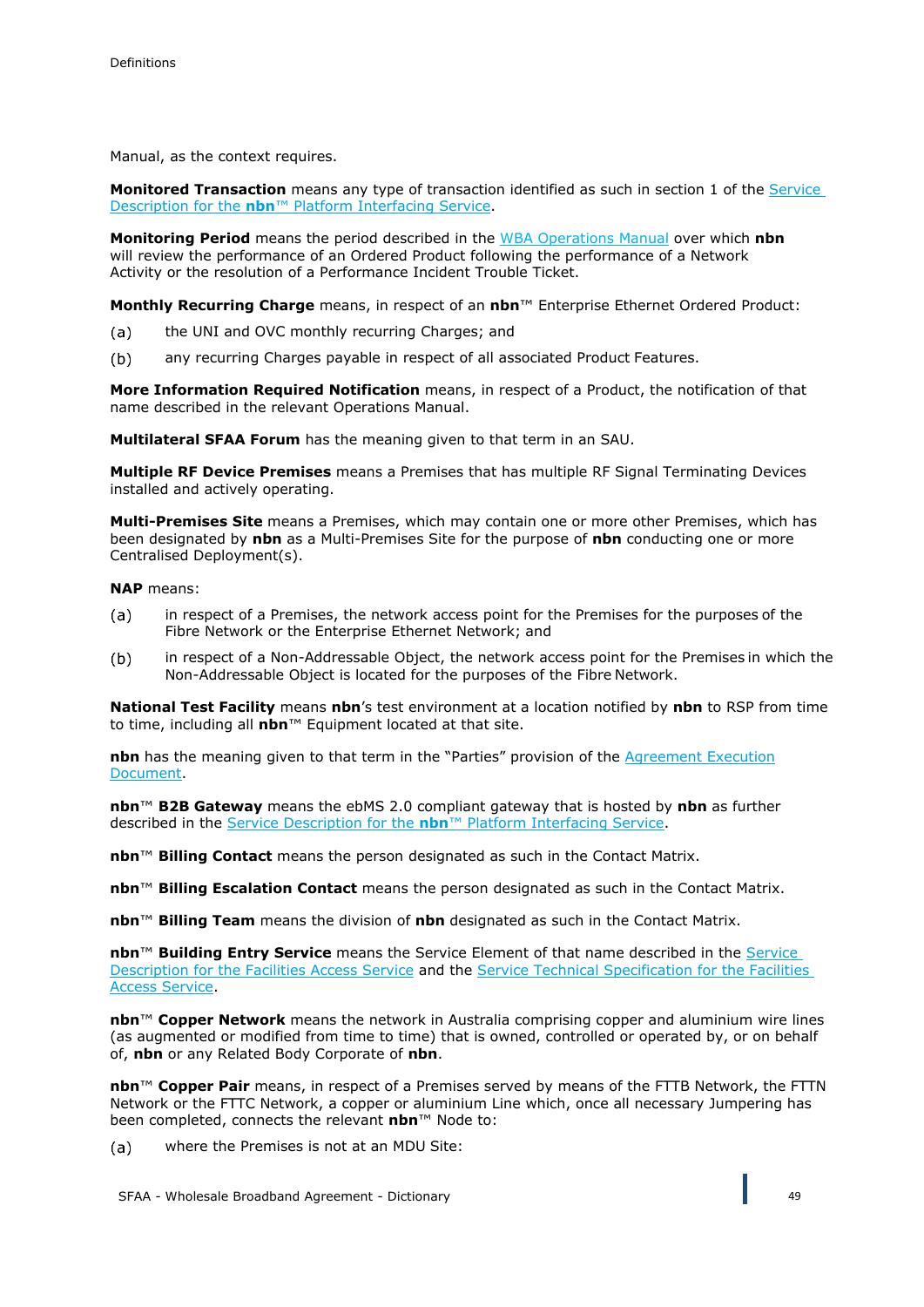- (i) the Passive NTD if present; or
- (ii) the Telecommunications Outlet if no Passive NTD is present, and includes the Copper Connecting Cable; or
- $(b)$ where the Premises is at an MDU Site, the Customer Side MDF, and includes the Jumper Cable.

**nbn**™ **Copper Pair ID** means the numeric reference generated by **nbn** that identifies an **nbn**™ Copper Pair.

**nbn**™ **Developer Portal** means a web portal made available by **nbn** to RSP for accessing B2B Access-related resources and documentation.

**nbn**™ **Downstream Network Boundary** has the meaning given to that term in section 4.1 of the **nbn**™ Ethernet Product Description and section 2.1 of the **nbn**™ Enterprise Ethernet Product Description (as applicable).

**nbn**™ **DPU** means a piece of network equipment used by **nbn** for the purposes of supplying **nbn**™ Ethernet (FTTC) that:

- utilises the **nbn**™ Copper Network to supply that service; and  $(a)$
- is dependent on power supplied from the Reverse Power Feed.  $(b)$

**nbn**™ **Enterprise Ethernet** means the service described in the **nbn**™ Enterprise Ethernet Product Description.

**nbn™ Enterprise Ethernet Discounts, Credits and Rebates Annexure** means the Discounts, Credits and Rebates Annexure to the **nbn**™ Enterprise Ethernet Price List.

**nbn**™ **Enterprise Ethernet Portal** means the service portal which enables RSP and **nbn** to perform supported business transactions for **nbn**™ Enterprise Ethernet over the Internet using a web-based portal provided by **nbn**.

**nbn™ Enterprise Ethernet Sandpit** means the elements of the Sandpit described in the Sandpit Service Description that enable RSP to conduct **nbn**™ Enterprise Ethernet Testing and Development Activities relevant to **nbn**™ Enterprise Ethernet.

**nbn**™ **Enterprise Ethernet Testing and Development Activities** means the testing and development activities permitted under the Sandpit Service Description in relation to **nbn**™ Enterprise Ethernet.

**nbn**™ **Equipment** means any equipment that is owned, operated or controlled by **nbn** (or any Related Body Corporate of **nbn**):

- that is provided by **nbn** (or any Related Body Corporate of **nbn**) to RSP for use as part of, or  $(a)$ in connection with, any Product; or
- $(b)$ which **nbn** (or any Related Body Corporate of **nbn**) permits RSP to access (or on-grant such access to any Downstream Service Providers or any End Users) as part of, or in connection with, any Product, including FTTC-NCDs, NTDs and Passive NTDs,

but does not include any Central Splitter, Pre-existing Carrier Side MDF, Customer Side MDF or Common MDU Site Equipment.

**nbn**™ **Ethernet** means the service described in the **nbn**™ Ethernet Product Description.

**nbn™ Ethernet Discounts, Credits and Rebates Annexure** means the Discounts, Credits and Rebates Annexure to the **nbn**™ Ethernet Price List.

**nbn**™ **Ethernet (Fibre)** means **nbn**™ Ethernet supplied by means of the Fibre Network.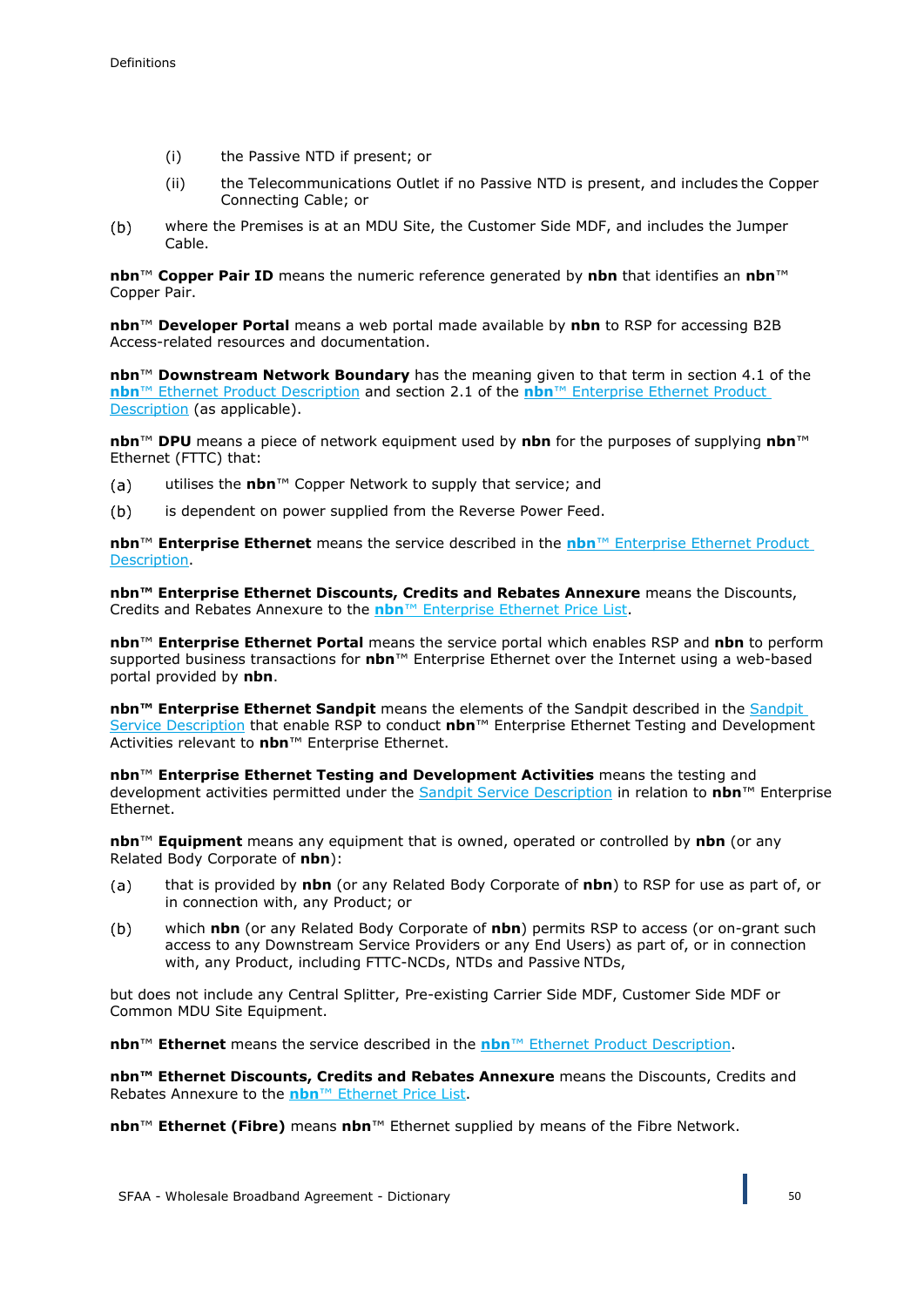**nbn**™ **Ethernet (FTTB)** means **nbn**™ Ethernet supplied by means of the FTTB Network.

**nbn**™ **Ethernet (FTTC)** means **nbn**™ Ethernet supplied by means of the FTTC Network.

**nbn**™ **Ethernet (FTTN)** means **nbn**™ Ethernet supplied by means of the FTTN Network.

**nbn**™ **Ethernet (HFC)** means **nbn**™ Ethernet supplied by means of the HFC Network.

**nbn**™ **Ethernet (Satellite)** means **nbn**™ Ethernet supplied by means of the Satellite Network.

**nbn™ Ethernet Testing and Development Activities** means the testing and development activities permitted under the Sandpit Service Description in relation to:

- $(a)$ **nbn**™ Ethernet (Fibre);
- **nbn**™ Ethernet (FTTB) and **nbn**™ Ethernet (FTTN);  $(b)$
- **nbn**™ Ethernet (FTTC); or  $(c)$
- $(d)$ **nbn**™ Ethernet (HFC),

as applicable.

**nbn**™ **Ethernet (Wireless)** means **nbn**™ Ethernet supplied by means of the Wireless Network.

**nbn**™ **Frame** means a distributor at an **nbn**™ FTTN Node that terminates at a common point **nbn**'s cabling for cross connection by means of a Pillar Jumper Cable to the O Pair Frame.

**nbn**™ **FTTB Node** means a DSLAM (or equipment having similar functionality) used by **nbn** for the purposes of supplying **nbn**™ Ethernet (FTTB) that:

- $(a)$ utilises the **nbn**™ Copper Network to supply that service;
- $(b)$ is installed in, or in proximity to, an MDU Site and associated with at least one MDF;
- is dedicated in the supply of **nbn**™ Ethernet to those Premises served by that MDF or the  $(c)$ relevant MDFs (as applicable); and
- is not dependent on power supplied from the Premises and then through the **nbn**™ Copper  $(d)$ Network.

**nbn**™ **FTTN Node** means a DSLAM (or equipment having similar functionality) used by **nbn** for the purposes of supplying **nbn**™ Ethernet (FTTN) that:

- $(a)$ utilises the **nbn**™ Copper Network to supply that service; and
- $(b)$ is not dependent on power supplied from the Premises and then through the **nbn**™ Copper Network.

**nbn**™ **Infrastructure** means the **nbn**™ Network, the **nbn**™ Platform, the National Test Facility, any Other **nbn**™ Networks and any other network, systems, equipment and facilities used by **nbn** in connection with the supply of Products, excluding any Central Splitter.

**nbn**™ **IPRs** means any Intellectual Property Rights owned by **nbn** or a Related Body Corporate of **nbn**, whether coming into existence before or after the Execution Date, including any Intellectual Property Rights in:

- $(a)$ existing or new Products;
- $(b)$ the development of new products or services which **nbn** may supply; or
- the **nbn**™ Network, including the **nbn**™ Equipment, the **nbn**™ Platform and the National Test  $(c)$ Facility,

but excluding any Third Party IPR.

**nbn**™ **Location ID** means an identifier allocated by **nbn** that is functionally equivalent to the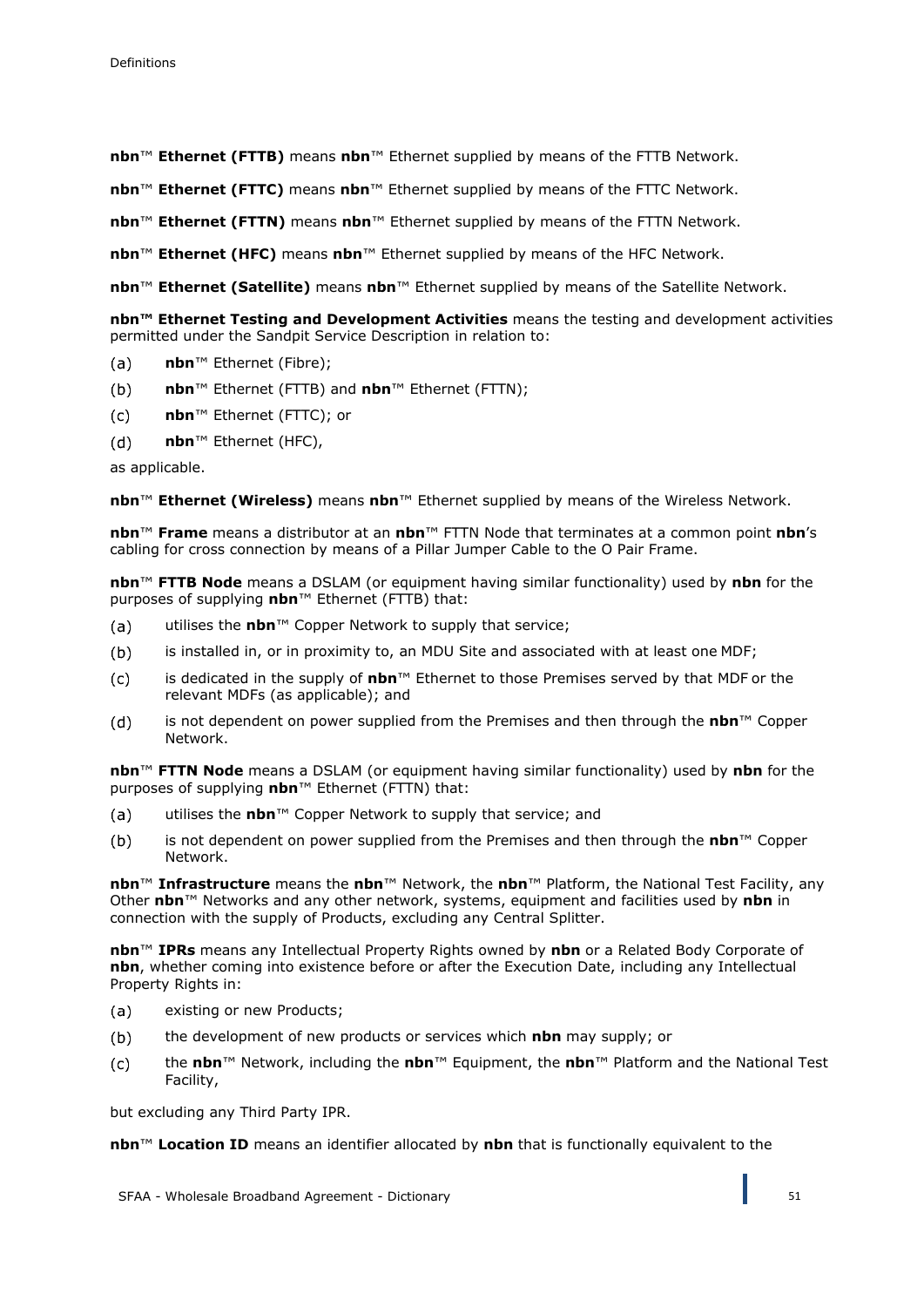Australian standard AS4819:2003 definition of an "Address" site.

**nbn**™ **Material** means all material (including technical and marketing material) provided or otherwise made available by or on behalf of **nbn** to RSP under this Agreement in connection with an Ordered Product or a Product.

**nbn**™ **Network** means the Fibre Network, the FTTB Network, the FTTN Network, the FTTC Network, the HFC Network, the Wireless Network, the Satellite Network, the Enterprise Ethernet Network and the **nbn**™ Equipment.

**nbn™ Network Boundaries** means:

- the **nbn**™ Downstream Network Boundary in respect of a Premises; and  $(a)$
- if the Premises is associated with:  $(b)$ 
	- (i) a Temporary POI, the NNI serving the CSA in which that Premises is located; or
	- (ii) a POI (other than a Temporary POI), either:
		- the NNI, where RSP does not acquire any Service Element of the Facilities A. Access Service; or
		- subject to section 12(a) of the Service Description for the Facilities Access В. Service:
			- 1. **nbn**'s side of the ODF Termination Point, where RSP acquires ODF Termination;
			- 2. **nbn**'s side of the points at which the pre-cabled and pre-terminated single mode fibre tie cables are terminated on the fibre patch panel in the relevant Equipment Rack (as further described in the Service Description for the Facilities Access Service), where RSP acquires Co-location;
			- 3. **nbn**'s side of the designated point at which any other connection located within the building in which an Aggregation Node Site is located is presented on the **nbn**™ ODF at that Aggregation Node Site, where RSP acquires Cross Connect in respect of that designated point; or
			- 4. the external end point of the "starter duct" (as that term is described in the Service Technical Specification for the Facilities Access Service), where RSP acquires the **nbn**™ Building Entry Service.

**nbn**™ **Node** means an **nbn**™ FTTB Node, **nbn**™ FTTN Node or **nbn**™ DPU (as applicable).

**nbn**™ **ODF** means an optical distribution frame that is owned or operated by **nbn** at a POI Site or an Aggregation Node Site.

**nbn**™ **Optical Splitter** means an optical splitter that is provided by **nbn** to enable the use of an FTTC Sandpit in conjunction with a Fibre Sandpit.

**nbn**™ **Pillar** means a distribution frame installed in, or in proximity to, an **nbn**™ FTTN Node and used by **nbn** for the purposes of supplying an Ordered Product.

**nbn**™ **Pit** means an underground vault not large enough for a person to fully enter and work within that is owned by **nbn** (or its Related Body Corporate) or over which **nbn** (or its Related Body Corporate) is in a position to exercise control.

**nbn**™ **Platform** means **nbn**'s operational support systems and billing support systems for the purpose of ordering and tracking Products, billing, payment and fault reporting and detection and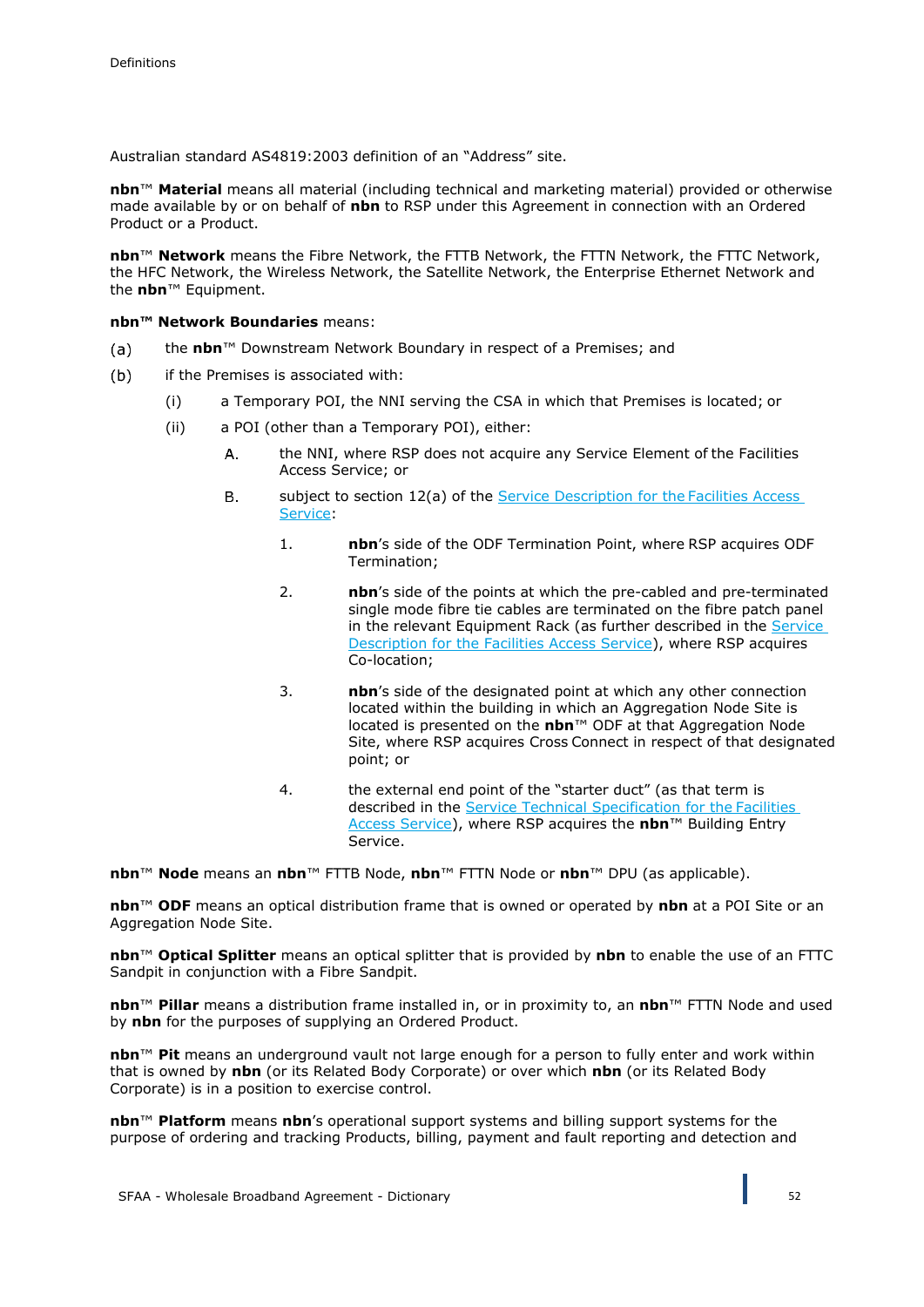restoration, where **nbn** provides access to those systems and any functionality of those systems in accordance with this Agreement, but excludes access to **nbn**'s core systems or any functionality of those core systems.

**nbn**™ **Platform Interfacing Service** means the service described in the Service Description for the **nbn**™ Platform Interfacing Service.

**nbn**™ **Platform Workarounds** has the meaning given to that term in the Service Terms for the **nbn**™ Platform Interfacing Service or the Service Terms (**nbn**™ Enterprise Ethernet Portal & B2B Access), as the context requires.

**nbn**™ **Platform-Related Software** means any interfaces, software or systems provided or made available by **nbn** to RSP as part of the **nbn**™ Platform Interfacing Service.

**nbn**™ **Power Resiliency Policy** means the policy of that name notified by **nbn** to RSP from time to time for the purposes of this Agreement which describes the power resiliency system (if any) which **nbn** utilises in respect of the FTTB Network and FTTN Network.

**nbn Professional Installation – FTTC** means the installation by **nbn** of the FTTC-NCD Connecting Equipment in accordance with the process set out in section 4.6.7.2 of the WBA Operations Manual.

**nbn Professional Installation – HFC** means the installation by **nbn** of the HFC-NTD Connecting Equipment, in accordance with the process set out in section 4.6.6.8 of the WBA Operations Manual.

**nbn**™ **Program of Works** means any program of works issued by **nbn** and published on **nbn**'s Website from time to time.

**nbn Rollout Forecast** has the meaning given to that term in section 4.2.1.3 of the WBA Operations Manual.

**nbn™ RSP Centre** means the online portal referred to as such by **nbn**.

**nbn**™ **RSP Solutions Centre** means the call centre established by **nbn** from time to time to provide retail service provider solutions, the details of which are set out in the Contact Matrix.

**nbn™ Service Portal** has the meaning given to that term in section 3 of the Service Description for the **nbn**™ Platform Interfacing Service.

**nbn**™ **Service Portal Request Form** has the meaning given to that term in section 2.2.4.2 of the WBA Operations Manual.

**nbn**™ **Service Portal Terms and Conditions** means the terms and conditions governing the use of the **nbn**™ Service Portal provided by **nbn** to RSP from time to time.

**nbn**™ **Side MDF** means a distributor at an MDU Site that terminates at a common point **nbn**'s cabling for cross-connection by means of Jumper Cables to the Customer Side MDF.

Note: In respect of the FTTN Network or FTTC Network, a Pre-existing Carrier Side MDF may become an **nbn**™ Side MDF on and from the date that the lead-in cabling which is terminated at that MDF becomes part of the **nbn**™ Copper Network.

**nbn**™ **Sydney Test Facility** means the Type 1 Facility in Sydney, New South Wales at which **nbn**  nominates to supply an **nbn**-hosted variant of the HFC Sandpit and the **nbn**™ Enterprise Ethernet Sandpit.

**nbn's Website** means **nbn**'s website, with the URL [www.nbnco.com.au](http://www.nbnco.com.au/) or such other URL as **nbn**  may notify to RSP from time to time.

**NBN Companies Act** means the *National Broadband Network Companies Act 2011* (Cth).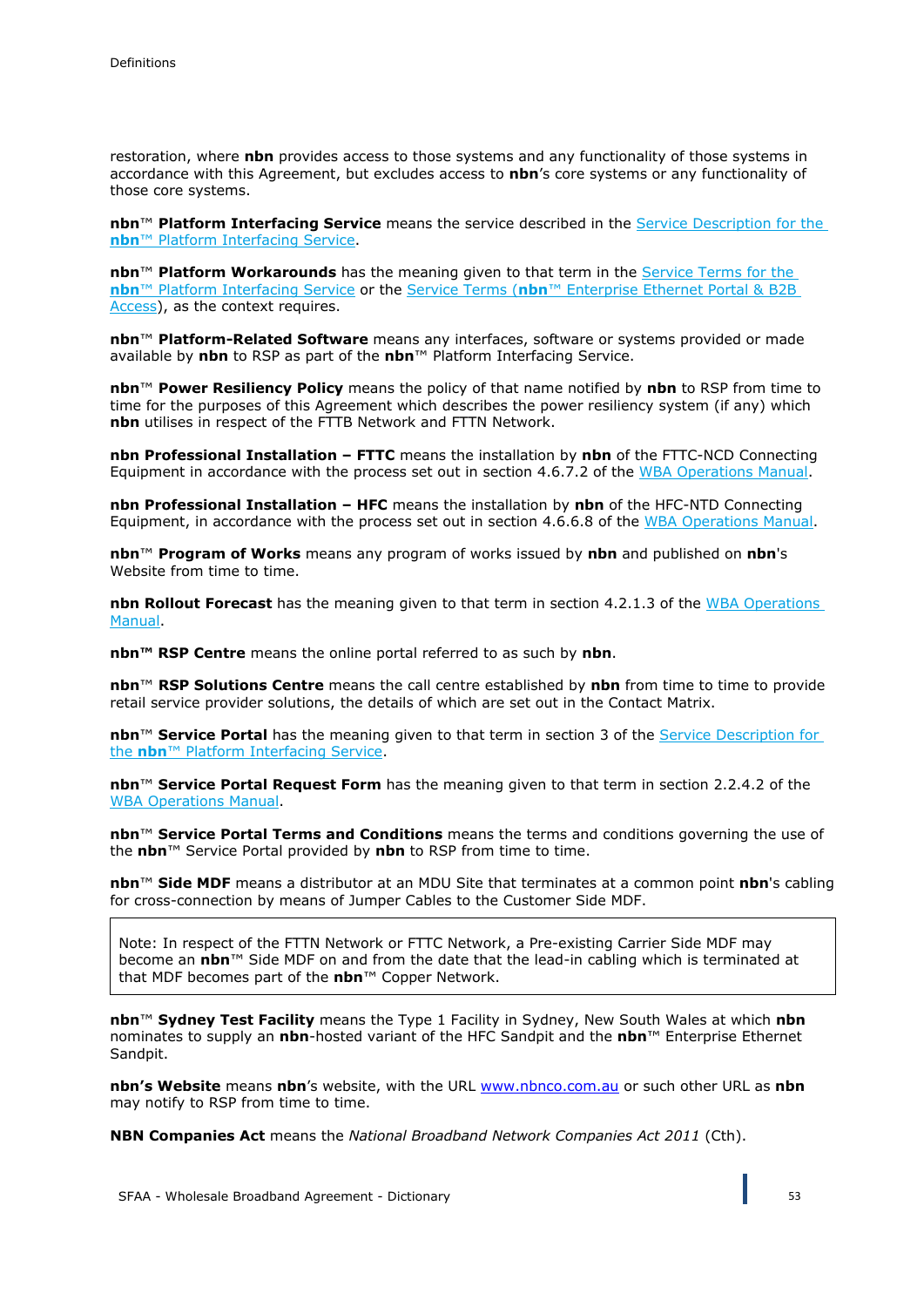**Network Activity** means, in relation to an **nbn**™ Ethernet Ordered Product, any action determined by **nbn** as reasonable to:

- ameliorate the Line Rate at the **nbn**™ Downstream Network Boundary in respect of the  $(a)$ Premises so that it is capable of achieving the PIR Objective or CIR Objective (as relevant); or
- $(b)$ rectify a Performance Incident that **nbn** has determined, acting reasonably, is unlikely to be rectified by means of the standard Performance Incident rectification activities.

**Network Activity (COAT)** means a Change of Access Technology performed as part of a Network Activity.

**Network Activity Designation Date** means, in respect of an Ordered Product, the date **nbn** designates that the Ordered Product requires a Network Activity in accordance with section 5.2.8 of the WBA Operations Manual.

**Network Activity (Rehabilitation)** means any Network Activities other than a Change of Access Technology that may be performed by **nbn** and may include the following network maintenance activities:

- replacement of copper cable runs and related joints;  $(a)$
- $(b)$ construction work;
- $(c)$ network equipment installation; and
- distribution cable replacement. (d)

**Network Availability** means, for either **nbn**™ Ethernet or **nbn**™ Enterprise Ethernet as the context requires, the combined availability of each relevant ordered product (between the NNI and the **nbn**™ Downstream Network Boundary) supplied by **nbn** to all **nbn**'s retail service providers.

**Network Fault** means a Service Fault or Enterprise Ethernet Fault affecting multiple Ordered Products.

**Network Fault Response** means a response by **nbn** to a Network Fault in accordance with the WBA Operations Manual.

**Network Fault Update** means, in respect of a Network Fault where **nbn** has issued a unique Trouble Ticket ID, an update provided by **nbn** to RSP of **nbn**'s progress in rectifying the Network Fault.

**Network Interface Specification** means a document identified as a 'Network Interface Specification' provided by **nbn** to RSP from time to time and describing the attributes of the **nbn**™ Network.

**Network-Network Interface** has the meaning, in respect of a Product, given to that term in the relevant Product Description, as the context requires.

**Network Termination Device** means an active or powered network termination device that is owned, operated or controlled by **nbn** (or any Related Body Corporate of **nbn**) but does not include a Passive NTD or FTTC-NCD.

**Network Test** means a complex or long-running enquiry of the type detailed in the Test & Diagnostics Guide relating to the performance of the **nbn**™ Network associated with RSP's Ordered Products.

**New** means, in respect of a Product, the Order Status, Trouble Ticket Status or Test Status described in the relevant Operations Manual, as the context requires.

**New Development Location** means a Serviceable location which is identified by **nbn** as being within the site boundary of a new development, for which **nbn** creates a new **nbn**™ Location ID that is identified in the 'Historical Footprint List' notified by **nbn** to RSP from time to time or the Service Qualification System as being subject to the new developments Charge specified in the **nbn**™ Ethernet Price List.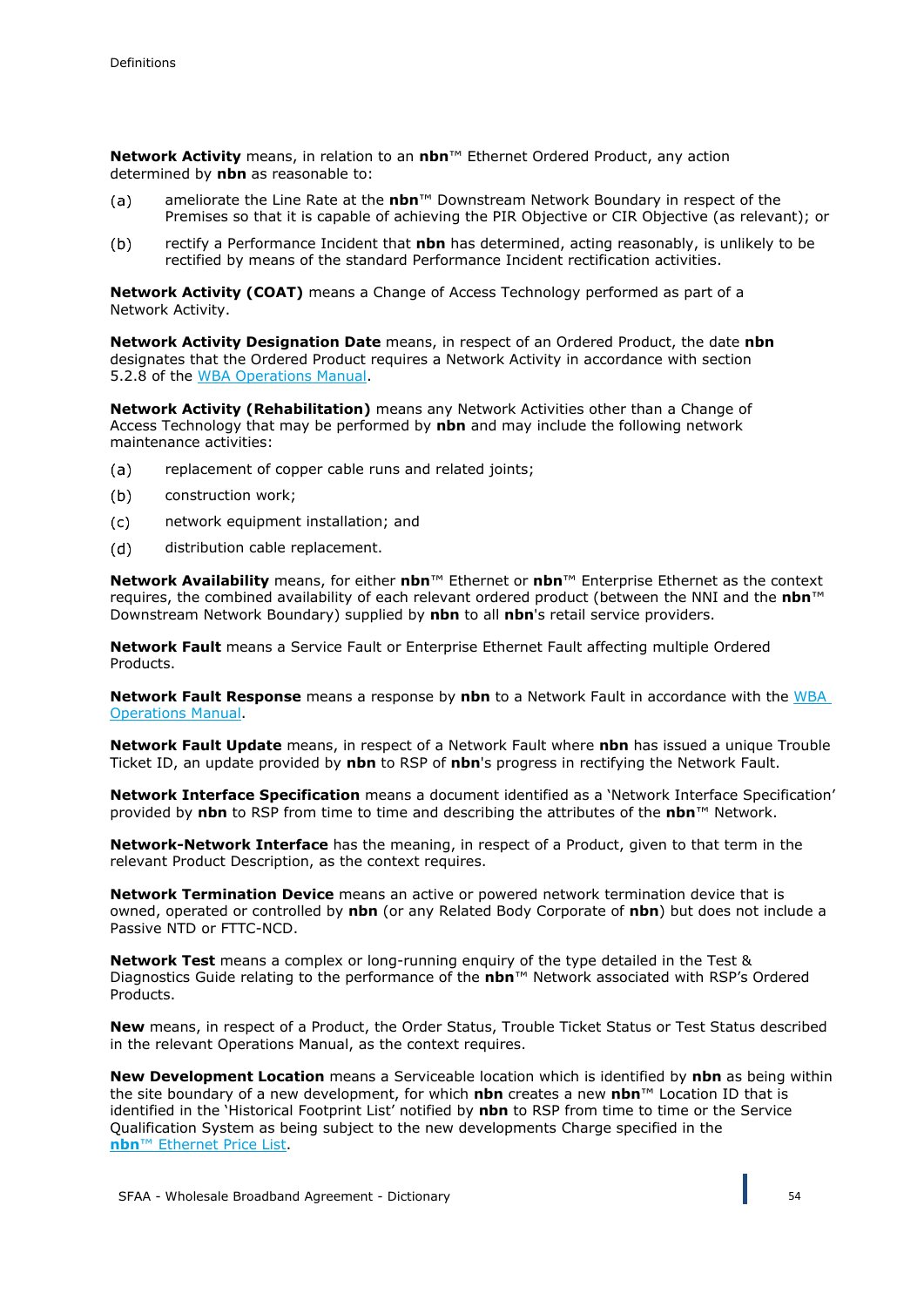**NNI** has the meaning given to the term Network-Network Interface.

**NNI Bearer** has the meaning, in respect of a Product, given to that term in the relevant Product Description, as the context requires.

**NNI Group** has the meaning, in respect of a Product, given to that term in section in the relevant Product Description, as the context requires.

**NNI Link** is a logical connection between a V-NNI and an NNI.

**NNI Link Parameters** has the meaning, in respect of a Product, given to that term in the relevant Product Description, as the context requires.

**NNI Link RSP** means an Other RSP who has acquired an NNI Link under an Other Wholesale Broadband Agreement.

**NNI Modification** means, in respect of a Product, the modification of the configuration of an NNI which **nbn** supplies to RSP in accordance with the relevant Operations Manual.

**No Fault Found (No Truck Roll Required)** means no attendance at a Premises or other suspected location of a fault or incident has been required for **nbn** to determine that a fault or incident reported by RSP as a Service Fault, Performance Incident or Enterprise Ethernet Fault is an External Fault.

**No Fault Found (Truck Roll Required)** means that an attendance at a Premises or other suspected location of a fault or incident has been required for **nbn** to determine that a fault or incident reported by RSP as a Service Fault, Performance Incident or Enterprise Ethernet Fault is an External Fault.

**Nominated Billings Amount** means, in any Year:

- $(a)$ the Average Monthly Billings Amount; or
- the Annual Billings Amount, if so agreed in this Agreement or any RSP Group WBA or in any  $(b)$ written variation to this Agreement or any RSP Group WBA from time to time,

where:

| Average Monthly Billings Amount $=$ | Annual Billings Amount | 365 |
|-------------------------------------|------------------------|-----|
|                                     | davs in Year           |     |

Annual Billings Amount  $=$  the total amount of Charges (excluding GST) paid or payable by RSP and each RSP Group Member (if any) in connection with either of:

- (a) the supply of an ordered product in any period from the first day of the relevant Year to the last day of that Year (inclusive), pro-rated as required; or
- (b) the performance of an activity under this Agreement or any RSP Group WBA in any period from the first day of the relevant Year to the last day of that Year (inclusive).

**Non-Addressable Object** means End User Equipment located in a Multi-Premises Site to which a dedicated RSP Product or Downstream Product is supplied or may be supplied.

**Non-Discrimination Obligations** means the obligations applying to an NBN corporation (as that term is defined in section 5 of the NBN Companies Act) under section 152AXC and section 152AXD of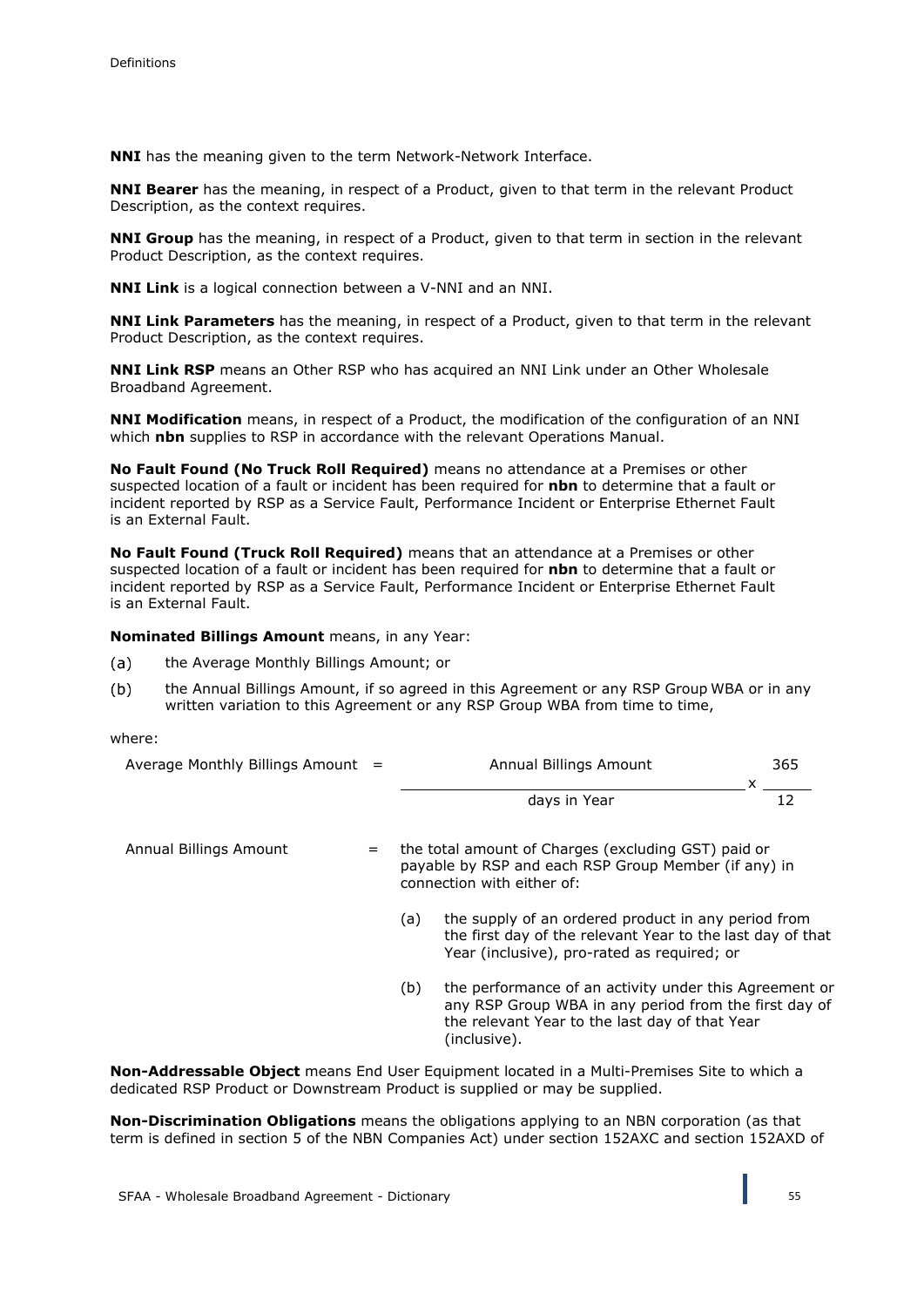the Competition and Consumer Act.

**Non-Infrastructure Type Transfer** means a bulk order of more than 100 Service Transfers within a single transaction that:

- relates to the transfer of services from an Other RSP to RSP as a result of a commercial  $(a)$ arrangement (including an acquisition or similar transaction); and
- is approved as a "Non-infrastructure Type Transfer" by **nbn**.  $(b)$

**Non-Material Product Feature** means a Product Feature that is not a Material Product Feature.

**Non Standard Installation** has the meaning, in respect of a Product, given to that term in the relevant Product Terms, as the context requires.

**Non-Voiceband Service** means a Carriage Service (including an ADSL Service) that is supplied by means of the **nbn**™ Copper Network or Other Copper Network and is not a Voiceband Service or an Ordered Product.

**Not In Attendance** means the failure of the Appointment Representative to be present for a site visit other than an After Hours Site Visit.

**Not In Attendance (After Hours Site Visit)** means the failure of the Appointment Representative to be present for an After Hours Site Visit.

**NPIS Preventative Maintenance Outage** has the meaning given to that term in the Service Terms for the **nbn**™ Platform Interfacing Service, or the Service Terms (**nbn**™ Enterprise Ethernet Portal & B2B Access), as the context requires.

**NPIS Sandpit** means the elements of the Sandpit described in the Sandpit Service Description that enable RSP to conduct NPIS Testing and Development Activities.

**NPIS Testing and Development Activities** means the activities described in section 16.2 of the Sandpit Service Description.

**NSS** or **nbn**™ **Satellite Support Scheme** means the subsidy scheme of that name administered by **nbn** to assist eligible end users to obtain access to a commercial broadband satellite service.

**NTD** has the meaning given to the term Network Termination Device.

**O Pair Frame** means a distributor at an **nbn**™ Pillar that terminates, at a common point, the **nbn**™ Copper Pairs.

**OAT Plan** means a document provided by **nbn** to RSP setting out the plan for Operational Accreditation Testing of a Product Testing Module.

**ODF** means optical distribution frame.

**ODF Termination** means the Service Element of that name described in the Service Description for the Facilities Access Service and the Service Technical Specification for the Facilities Access Service.

**ODF Termination Point** means, in respect of each POI for which RSP orders ODF Termination, the point designated by **nbn** in its discretion (and notified to RSP) on the **nbn**™ ODF to which **nbn** will connect RSP's lead-in or backhaul transmission cables.

**Off-peak Period** means any period that is not a Peak Period.

**OH&S** means occupational health and safety.

**OH&S Laws** means all laws and legislative requirements relating to OH&S.

**OLT** means optical line terminal.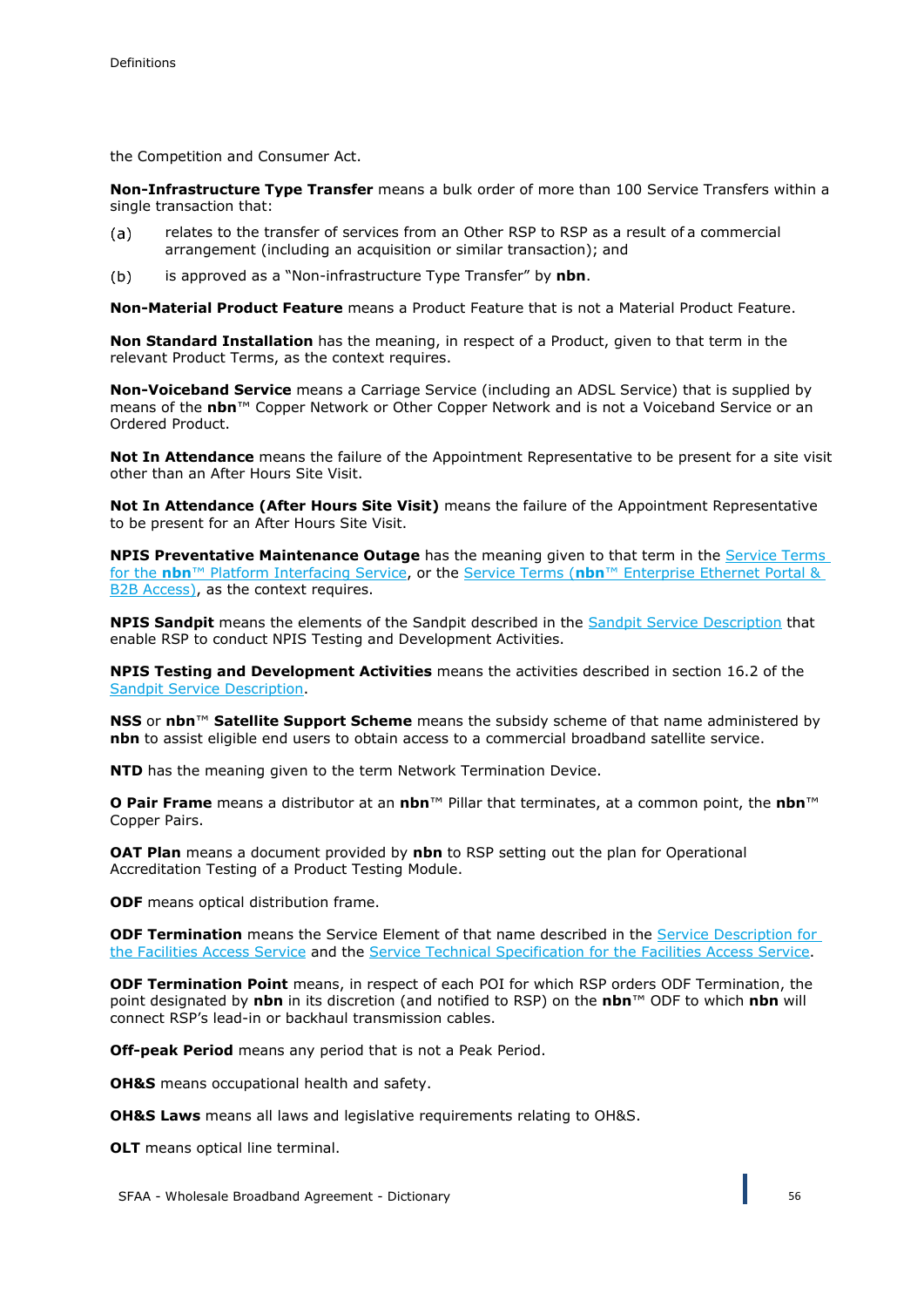**On-boarding** means the processes and activities described in Module 2 of the relevant Operations Manual including all required test activities in respect of each type of Product or new, modified or enhanced Product to be acquired by RSP.

**On-Demand Fibre Connection** means a Change of Access Technology performed in accordance with section 4.8.2.2 of the WBA Operations Manual.

**On-Demand Fibre Connection Eligible Order** has the meaning given to that term in section 4.8.2.2 of the WBA Operations Manual.

**On-Demand Fibre Connection Outage** means a Planned Outage affecting an **nbn**™ Ethernet (FTTC) Ordered Product, as described in further detail in section 5.5.5 of the WBA Operations Manual.

**On-Demand Fibre Connection Supply Terms** means the terms and conditions on which **nbn** offers to perform On-Demand Fibre Connections.

**On Site Maintenance Call Out** means the performance of works by Personnel of **nbn** to rectify a Service Fault or Performance Incident that requires Personnel of **nbn** to attend the location of the cause of that Service Fault or Performance Incident for the purposes of rectifying that Service Fault or Performance Incident.

**Operational** means, in respect of the **nbn**™ Platform Interfacing Service, where the **nbn**™ Platform Interfacing Service performs in accordance with the following documents as the context requires:

- the Service Description for the **nbn**™ Platform Interfacing Service, the relevant Operations  $(a)$ Manual and the applicable B2B Specifications; or
- $(b)$ Part A of the Service Terms (**nbn**™ Enterprise Ethernet Portal & B2B Access) and the relevant Operations Manual.

**Operational Accreditation Testing** means, in respect of a Product Testing Module, the operational accreditation testing that is set out in that Product Testing Module.

**Operational Hours**, in respect of each Service Level, Performance Objective or Operational Target relating to a Product, has the meaning given to that term in the Service Levels Schedule applicable to that Product.

**Operational Issues** means issues that may arise between the parties in relation to this Agreement that are principally operational or technical in nature.

**Operational Point of Contact** has the meaning given to that term in clause F1.1(a)(ii) of the Head Terms.

**Operational Report** means a report to be provided by **nbn** to RSP in accordance with section 9.3 of the WBA Operations Manual, and for clarity does not include Performance Reports.

**Operational Target** means an operational target set out in any Service Levels Schedule.

**Operational Terms** means:

- the Fair Use Policies;  $(a)$
- the Product Descriptions and Service Descriptions;  $(b)$
- the Product Technical Specifications and Service Technical Specifications;  $(c)$
- the Product Terms and Service Terms other than the Special Terms; and  $(d)$
- $(e)$ the Operations Manuals.

**Operational Workshop** has the meaning, in respect of a Product, given to that term in the relevant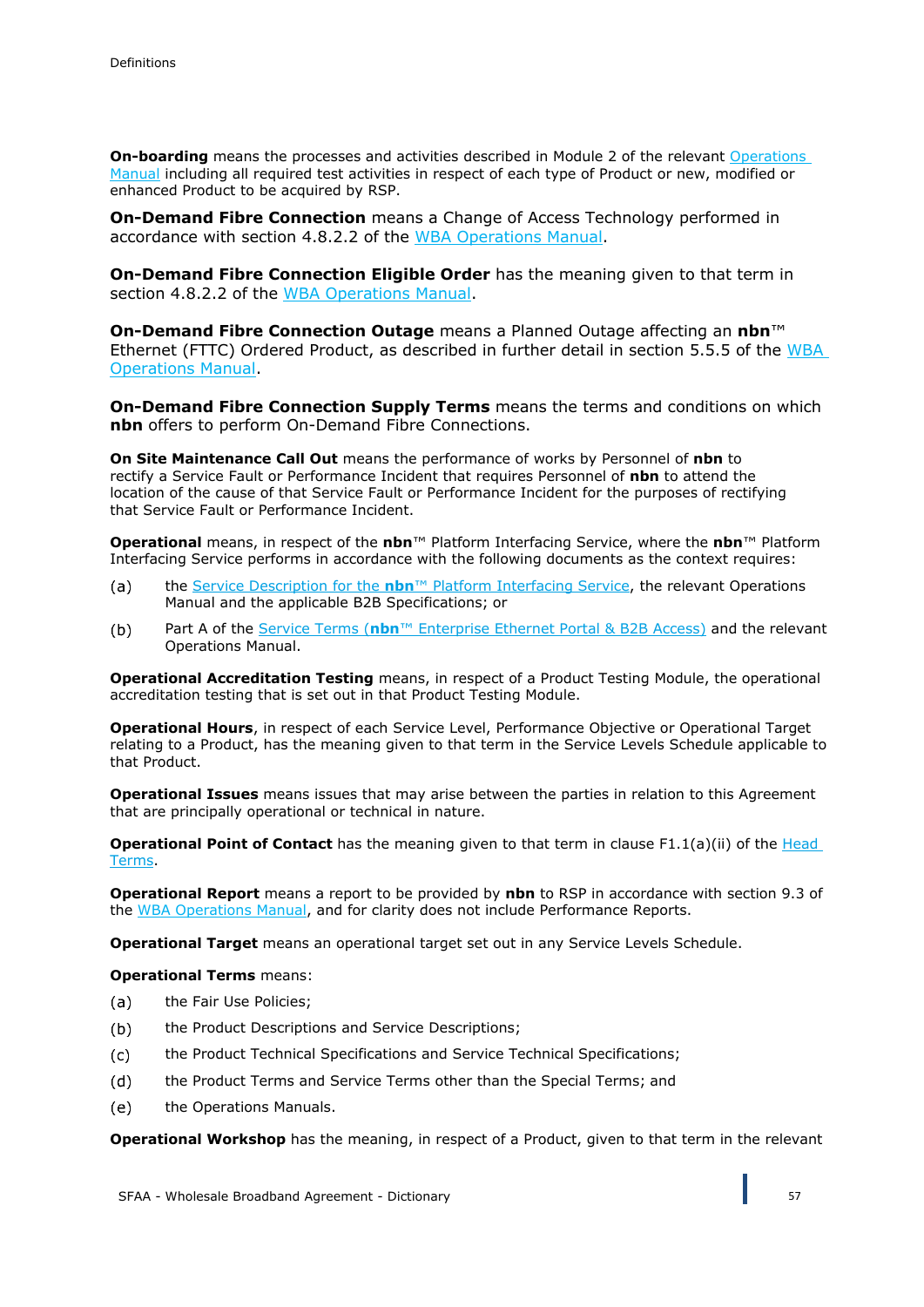Operations Manual, as the context requires.

**Operations Manual** means each document entitled "Operations Manual" that forms part of this Agreement.

**Operator Services** has the meaning given to that term in the Telecommunications Act.

**Operator Virtual Connection** has the meaning given to that term in section 3 of the **nbn**™ Enterprise Ethernet Product Description or, for the purposes of the Sandpit, has the meaning given to that term in the Sandpit Service Description.

**Optical Node** means equipment that converts communications on fibre to communications on coaxial cable in the forward path (and vice versa in the return path).

**Order Accepted Notification** means a notification provided by **nbn** to RSP that the Order Status of an order has been changed to In Progress.

**Order Acknowledgement** means the time at which **nbn** assigns an Order Status of Acknowledged to an order in accordance with the relevant Operations Manual.

### **Order Enquiry** means:

- in relation to **nbn**™ Ethernet, an enquiry submitted by RSP through the **nbn**™ Service Portal,  $(a)$ B2B Access or in accordance with sections 1.4.3 and 4.5.1.5 of the WBA Operations Manual; or
- in relation to **nbn**™ Enterprise Ethernet, an enquiry submitted by RSP through the **nbn**™  $(b)$ Enterprise Ethernet Portal or B2B Access in accordance with section 4.8.1.4 of the **nbn**™ Enterprise Ethernet Operations Manual,

in respect of an order with an Order ID, a request for additional information about an order, request in relation to an order, or an enquiry about the action being taken or taken by **nbn** in relation to an order.

**Order Feasibility Check** means an enquiry that is made through the **nbn**™ Platform Interfacing Service as to whether a particular order that RSP intends to place is capable of being placed in accordance with the terms of this Agreement.

**Order Feasibility Information** means information provided through the **nbn**™ Platform in connection with an Order Feasibility Check.

**Order ID** means a unique identifier allocated by **nbn** to identify an order placed by RSP for a Product under this Agreement.

**Order Lead Time** means the minimum amount of time required by **nbn** between the date that RSP associates an Appointment with an Access Component order, and the date of the Appointment, as specified in section 6.7.2 of the WBA Operations Manual.

**Order Status** means, in respect of a Product, the status of an order being one of the order status types specified in the relevant Operations Manual, as the context requires.

**Ordered Product** means a Product that:

- has been validly ordered by RSP and for which **nbn** has accepted an order; or  $(a)$
- $(b)$ in the case of the **nbn**™ Platform Interfacing Service and the Sandpit, is supplied by **nbn** to RSP in accordance with the WBA Operations Manual.

**Ordered Product Component** means a Product Component that has been validly ordered by RSP and for which **nbn** has accepted an order.

#### **Ordering Freeze** means **nbn**:

 $(a)$ ceasing to process any orders for Products already made by RSP which have not yet been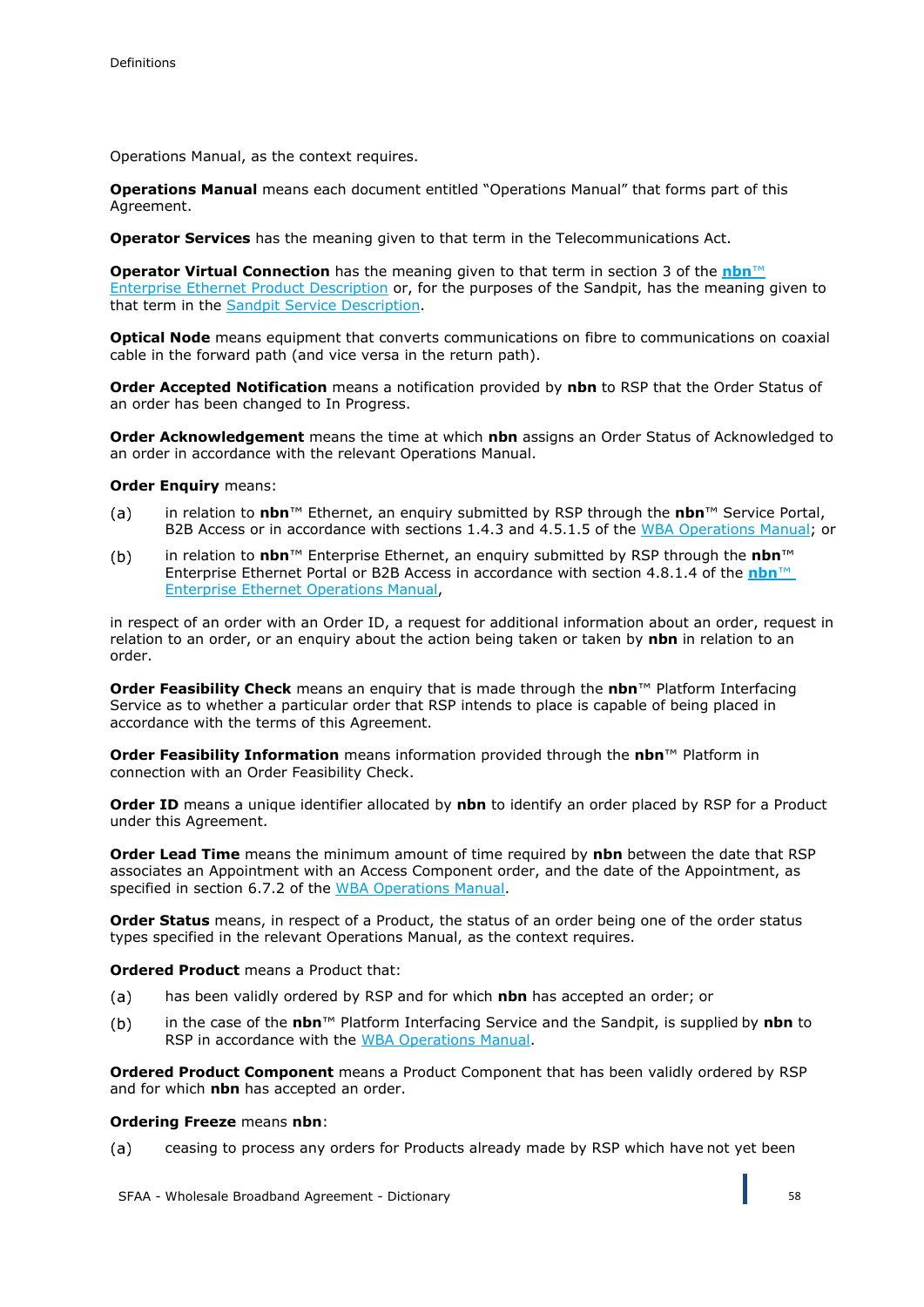completed; and

 $(b)$ refusing to accept any further orders for any Products that may be made by RSP,

other than:

- $(c)$ any Disconnect Orders; or
- $(d)$ any Modify Orders to downgrade the bandwidth profile of an Ordered Product, where such downgrade is required by an applicable law or is necessary as a result of a Regulatory Event.

**Original Access Technology** has the meaning given to that term in section 4.8 of the WBA Operations Manual.

**Originally Connected AVC TC-4** means, in respect of a TC-4 Ordered Product, the AVC TC-4 bandwidth profile specified in the Connect Order for that TC-4 Ordered Product.

**Other Copper Network** means a network in Australia comprising copper and aluminium wire lines (as augmented or modified from time to time) that is owned, controlled or operated by, or on behalf of, a Carrier (or any Related Body Corporate of that Carrier) other than **nbn**.

**Other Gaining RSP** means an Other RSP who has placed, or commenced the process to place, a service transfer order for a Product under an Other Wholesale Broadband Agreement which will result in **nbn** ceasing to supply an Ordered Product to RSP under this Agreement.

**Other Losing RSP** means an Other RSP to whom **nbn** will cease supplying a Product under an Other Wholesale Broadband Agreement as a result of RSP placing, or commencing the process to place, a Service Transfer Order under this Agreement.

**Other HFC Network** means a network in Australia comprising hybrid fibre coaxial lines that are owned, controlled or operated by, or on behalf of, Telstra or SingTel Optus Pty Ltd or any of their Related Bodies Corporate (or any subsequent owner, controller or operator).

**Other nbn™ Network** means any network that is owned or controlled by, or operated by or on behalf of, **nbn** (or any Related Body Corporate of **nbn**), other than a network comprising the **nbn**™ Network.

**Other nbn**™ **Network Works** means any upgrade, enhancement, modernisation, reconfiguration, enablement or augmentation of any Other **nbn**™ Network, including the removal, rearrangement, replacement or decommissioning of the network elements and associated electronics comprising an Other **nbn**™ Network.

**Other RSP** means a person (other than RSP) who has entered into an:

- $(a)$ Other Wholesale Broadband Agreement; or
- $(b)$ except for the purposes of Module G of the Head Terms, other agreement for the supply of products or services fully or partly supplied by means of, or use of, the **nbn**™ Network or an Other **nbn**™ Network,

with **nbn** (whether or not **nbn** has supplied any products or services to that person).

**Other RSP Dispute** means a dispute between **nbn** and an Other RSP under or in relation to an Other Wholesale Broadband Agreement between **nbn** and that Other RSP that has been classified as an industry relevant dispute under that Other Wholesale Broadband Agreement.

**Other Wholesale Broadband Agreement** means an agreement dealing with the subject matter of this Agreement entered into between **nbn** and a person other than RSP.

**Outage** means a failure of an Ordered Product to perform substantially in accordance with the relevant Product Description or Product Technical Specification conducted by **nbn** in accordance with clause C15 of the Head Terms and the relevant Operations Manual, in order to perform: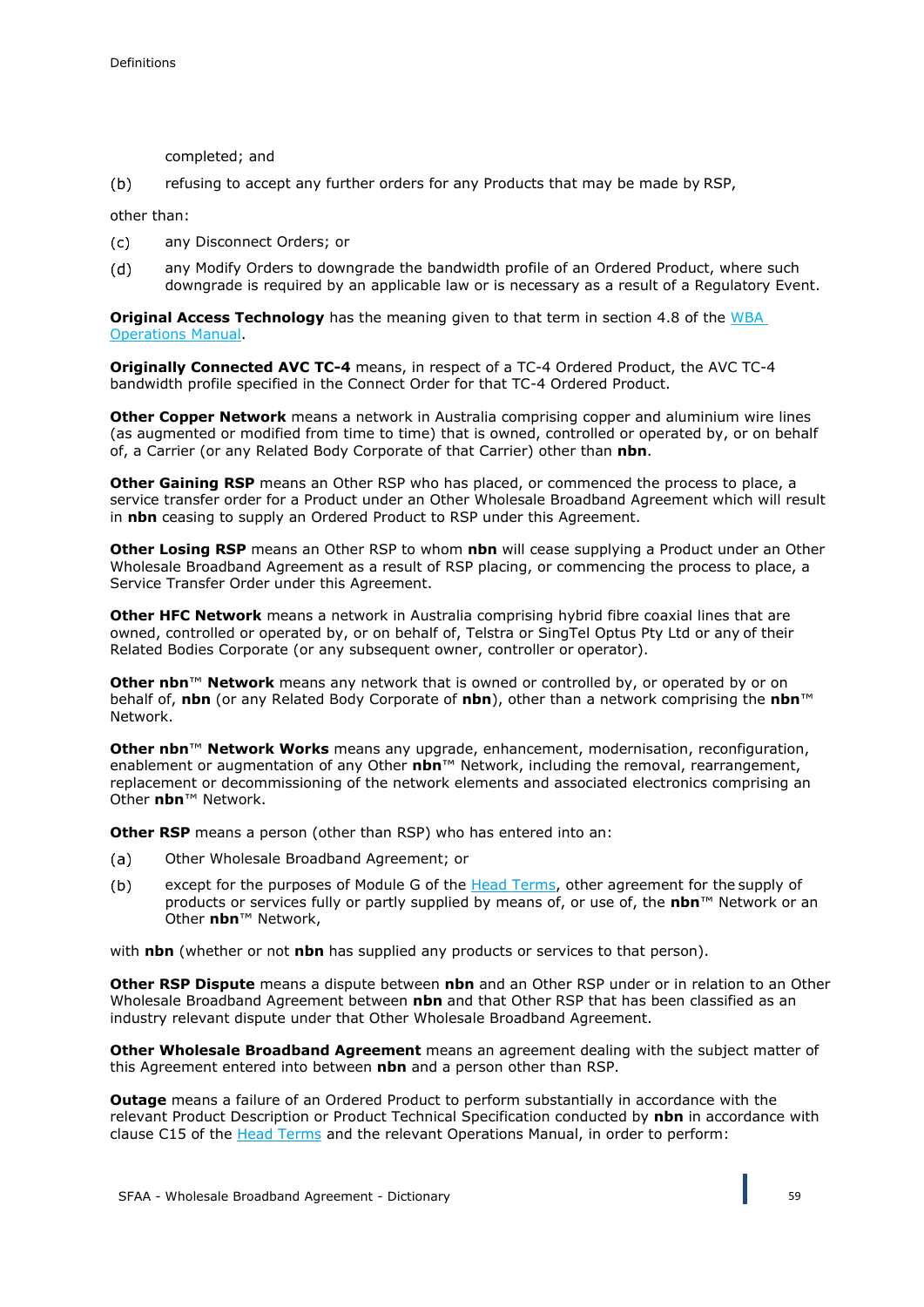- $(a)$ any Upgrade;
- $(b)$ any Other **nbn**™ Network Works;
- any maintenance, repair, rationalisation or remediation of:  $(c)$ 
	- (i) any **nbn**™ Infrastructure;
	- (ii) any other matter or thing for which **nbn** is responsible and which affects, or can affect, the supply of products by **nbn** to RSP or any Other RSP; or
	- (iii) any facilities, at, on or under which the **nbn**™ Network is attached, located or installed;
- the relocation, closure or replacement of any POI, of which **nbn** has given prior notice to RSP  $(d)$ in accordance with clause C14 of the Head Terms; or
- any other matter or thing specified in any Product Terms or Operations Manual.  $(e)$

**OVC** has the meaning given to the term "Operator Virtual Connection".

**Overage Amount** has the meaning given to that term in section 11.1(b)(v) of the **nbn**™ Ethernet Price List.

**Overdue Amount** means the amount described in clause B4.1(d) of the Head Terms.

**Overlap Period** has the meaning given in section 4.5.2.6 of the WBA Operations Manual.

**Panel** means a panel of three arbitrators, or such other number as may be agreed by the parties, constituted to resolve a Dispute.

**Panel Arbitration** means an arbitration conducted by a Panel in accordance with the Dispute Management Rules.

**Panel Member** means an arbitrator selected by the Resolution Advisor as a member of the Panel in accordance with clause G4.2 of the **Head Terms**.

Passive NTD means a passive or non-powered device:

- provided by a Carrier to establish a demarcation point between the Carrier's network and retail  $(a)$ service provider cabling and/or equipment; and
- $(b)$ permanently marked at manufacture with the words 'Network Termination Device' or the letters 'NTD'.

**PBS** or **Peak Burst Size** has the meaning given to that term in section 2.2.2.4 of the **nbn**™ Ethernet Product Technical Specification.

**PCD** means the premises connection device which is owned or controlled by, or operated by or on behalf of, **nbn** for the purposes of the Fibre Network, FTTN Network, FTTC Network, HFC Network or Enterprise Ethernet Network.

**PCP** means Priority Code Point.

**PCT Documentation** means the documentation required by a Pre-Certification Testing Program.

**PDF Processes** means the "PDF Processes" specified in an SAU.

**PDF Terms** means the document entitled "Product Development Forum Terms" as entered into by the parties.

**Peak Period** means, in respect of a Premises, each period between 7:00am and 1:00am local time at the Premises.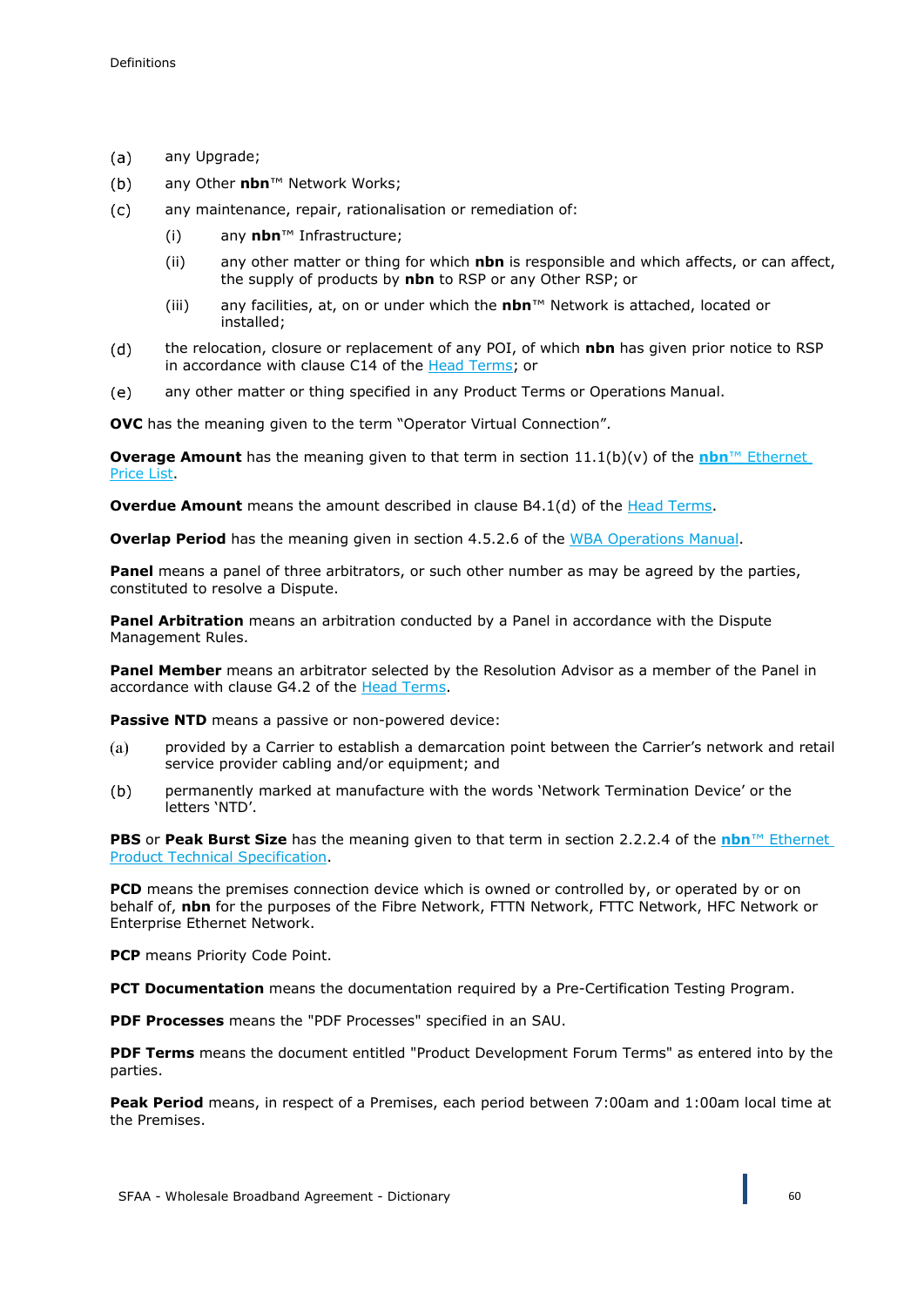**Pending** means, in respect of a Product, the Order Status of that name described in the relevant Operations Manual, as the context requires.

**Pending Approval** means the Order Status of that name described in the relevant Operations Manual, as the context requires.

**Pending Notification** means a notification provided by **nbn** to RSP that the Order Status of an order has been changed to Pending.

**Performance Engineered Business Product** means an RSP Product or Downstream Product that:

- in the case of CoS-M, is designed to support near real-time or critical applications that can be  $(a)$ bursty yet sensitive to latency, jitter and loss; and
- $(b)$ in the case of CoS-H, is designed to support a mixture of traffic types, including bursty and non-bursty traffic, that demand low latency, jitter and loss.

**Performance Engineered Retail Product** means an RSP Product or Downstream Product that is designed to support applications that require deterministic performance and are likely to be sensitive to frame delay, frame delay variation and frame loss as characterised by:

- $(c)$ in the case of AVC TC-2, the 'DSCP Assured Forwarding' per-hop behaviour, as described in RFC4594; and
- $(d)$ in the case of AVC TC-1, the 'DSCP Expedited Forwarding' per-hop behaviour, as described in RFC4594.

# **Performance Incident** means an incident that:

- adversely affects the performance of a PI Product Element such that the performance satisfies a PI Threshold for that PI Product Element; or (a)
- is otherwise specified as a "Performance Incident" in the Test & Diagnostic Checklist,  $(b)$

except where the incident:

- is the subject of a Trouble Ticket that is rejected, cancelled or resolved by nbn on the basis  $(c)$ that the incident is caused or contributed to by a matter that is outside the nbn™ Network Boundaries or is otherwise excluded from the scope of nbn™ Ethernet;
- is an Outage (other than an incident contributed to by an Emergency Outage performed in  $(d)$ response to an existing Performance Incident where an End User has reported the incident to RSP and RSP has raised a Trouble Ticket in respect of that incident);
- relates to the Line Rate or Information Rate (PIR or CIR) of an nbn™ Ethernet (FTTB) Ordered  $(e)$ Product or an nbn™ Ethernet (FTTN) Ordered Product:
	- (i) that is operating with a Repair Profile;
	- (ii) that is not operating with a Registered Modem; or
	- (iii) in respect of which:
		- $\overline{A}$ RSP has previously raised a Trouble Ticket; and
		- **nbn** has designated the relevant Ordered Product or Premises as requiring **B.** Interference Mitigation;
- $(f)$ relates to the Line Rate, Access Line Rate or Information Rate (PIR or CIR) of an *nbn™* Ethernet (FTTC) Ordered Product in respect of which:
	- (i) RSP has previously raised a Trouble Ticket; and
	- (ii) **nbn** has designated the relevant Ordered Product or Premises as requiring Interference Mitigation;
- $(q)$ relates to an **nbn**™ Ethernet (FTTC) Ordered Product and arises as a result of: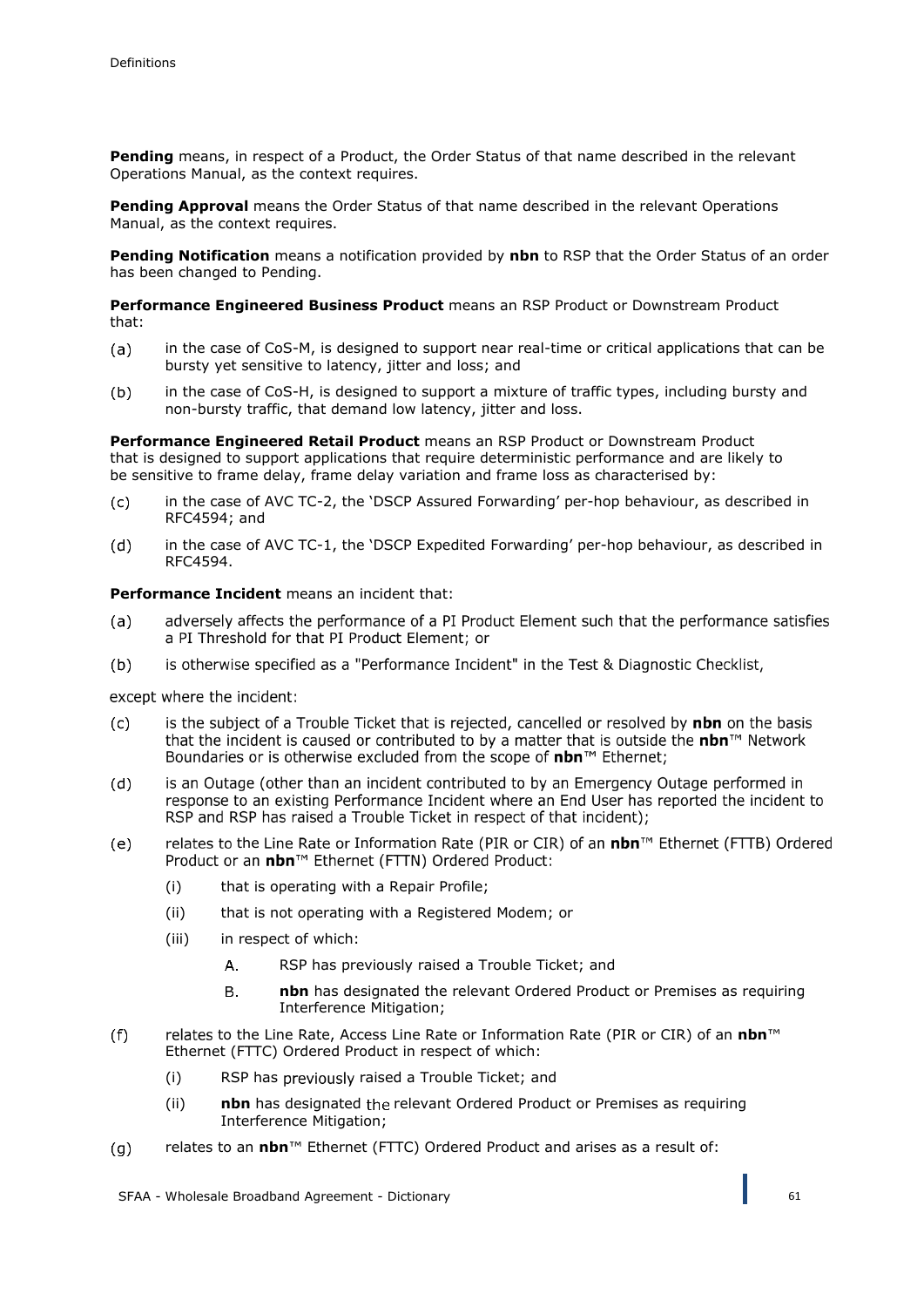- (i) faulty or defective RSP Professional Installation FTTC or End User Installation FTTC; or
- (ii) faulty or defective installation of a Self-Install Kit FTTC at a Service Class 32 Premises;
- $(h)$ relates to an **nbn**™ Ethernet (HFC) Ordered Product and arises as a result of faulty or defective RSP Professional Installation – HFC or End User Installation – HFC; or
- $(i)$ relates to an **nbn**™ Ethernet (Fibre) Ordered Product, **nbn**™ Ethernet (FTTB) Ordered Product, **nbn**™ Ethernet (FTTN) Ordered Product, **nbn**™ Ethernet (FTTC) Ordered Product or **nbn**™ Ethernet (HFC) Ordered Product in respect of which:
	- (i) RSP has previously raised a Trouble Ticket; and
	- (ii) **nbn** has designated the relevant Ordered Product or Premises as requiring a Network Activity.

**Performance Incident Trouble Ticket** means a Trouble Ticket that has been classified by **nbn** as a "Performance Incident Trouble Ticket" in accordance with section 5.2.2 of the WBA Operations Manual.

**Performance Incident Trouble Ticket Acceptance** means Trouble Ticket Acceptance in respect of a Performance Incident Trouble Ticket.

**Performance Objective** means a performance objective set out in any Service Levels Schedule.

**Performance Report** means reports on **nbn**'s performance provided under any Service Levels Schedule.

**Permitted Fair Use Policy Exemptions** means any document described as such by nb**n**, setting out a determination by **nbn** of use(s) of **nbn**™ Infrastructure or Products which are not Unfair Use, that **nbn** issues from time to time.

**Permitted Purpose** means a purpose set out in section 10.1(b) of the Service Description for the Facilities Access Service.

**Permitted Use** has the meaning given to that term in clause D5.3(a) of the Head Terms.

**Persistently Congested** has the meaning given to that term in section 17(b) of the **nbn**™ Ethernet Service Levels Schedule.

**Personal Information** has the meaning given to that term in the *Privacy Act 1988* (Cth).

**Personnel** means, in relation to a party or third party, that party's officers, employees, agents, contractors, subcontractors and consultants. References in this Agreement to Personnel of **nbn** do not include RSP, RSP's Related Bodies Corporate or their respective officers, employees, agents, contractors, subcontractors or consultants when performing the activities described in section 4.5.2 of the WBA Operations Manual as contractor of **nbn**.

**Physical Access Request** means a request for physical access to a Type 1 Facility or Type 2 Facility in accordance with the processes and procedures described in Module 3 of the WBA Operations Manual.

**Physical Access Request Form** means the form made available to RSP from time to time by which RSP can make a Physical Access Request.

**Pillar Jumper Cable** means a Line that is used, or capable of being used, to supply a Carriage Service from the **nbn**™ Frame to the O Pair Frame.

**PI Product Element** means each "PI Product Element" set out in section 5.2.17.1 of the WBA Operations Manual.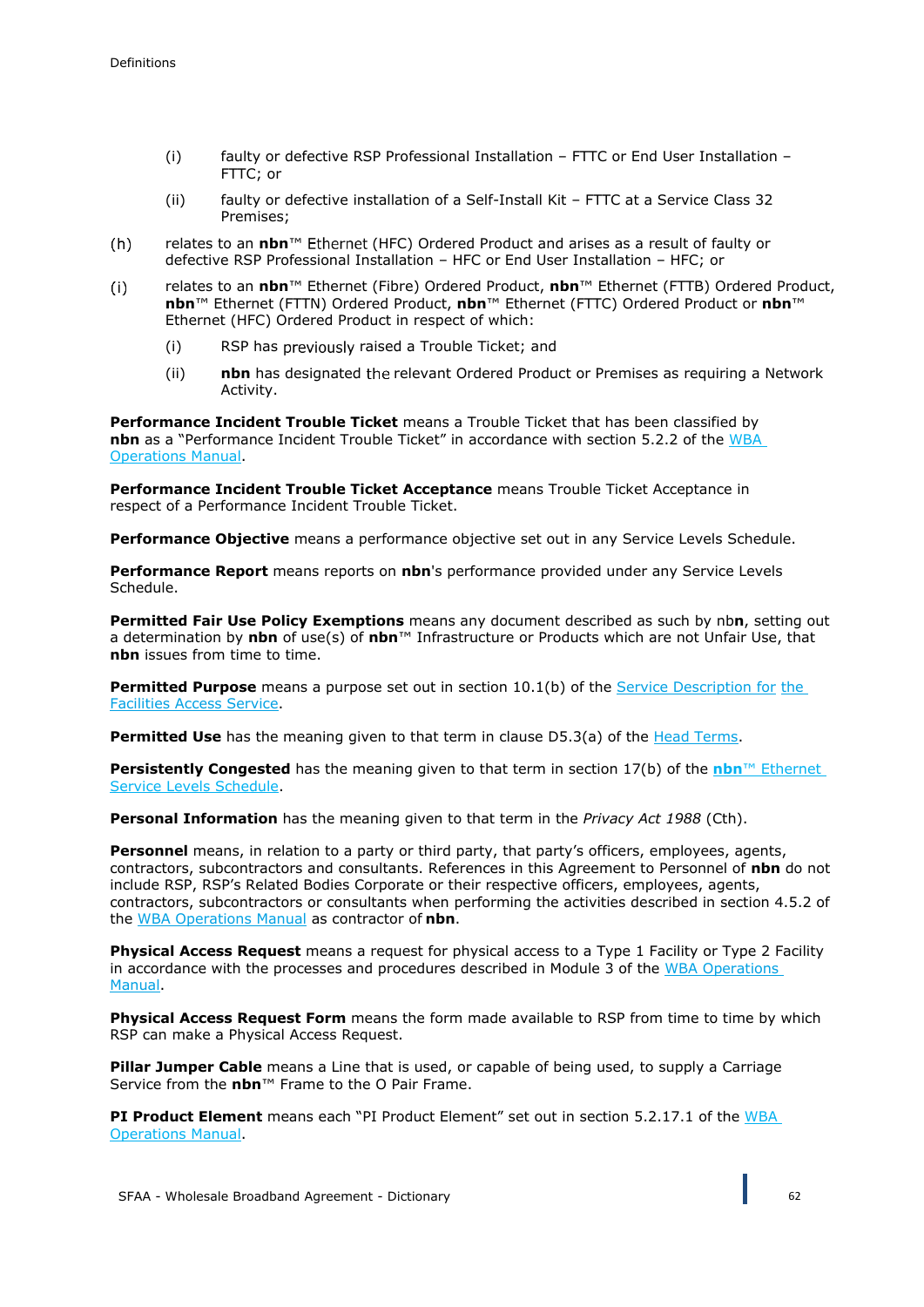**PI Threshold** means each "PI Threshold" set out in section 5.2.17.1 of the WBA Operations Manual.

**PIR** or **Peak Information Rate** means the maximum Information Rate that may be delivered by a service described in the **nbn**™ Ethernet Product Technical Specification.

**PIR Objective** means, in respect of an Ordered Product, that the Line Rate at the **nbn**™ Downstream Network Boundary in respect of the relevant Premises is capable of achieving the provision of an AVC TC-4 bandwidth profile of at least:

- in the case of the FTTB Network: (a)
	- (i) 12 Mbps PIR (TC-4) downstream and 1 Mbps PIR (TC-4) upstream for that bandwidth profile; or
	- (ii) 25 Mbps PIR (TC-4) downstream and 5 Mbps PIR (TC-4) upstream for all other bandwidth profiles;
- $(b)$ in the case of the FTTN Network:
	- (i) during the Co-existence Period, 12 Mbps PIR (TC-4) downstream and 1 Mbps PIR (TC-4) upstream; and
	- (ii) otherwise:
		- $A<sub>1</sub>$ 12 Mbps PIR (TC-4) downstream and 1 Mbps PIR (TC-4) upstream for that bandwidth profile; or
		- **B.** 25 Mbps PIR (TC-4) downstream and 5 Mbps PIR (TC-4) upstream for all other bandwidth profiles; and
- in the case of the FTTC Network:  $(c)$ 
	- (i) 12 Mbps PIR (TC-4) downstream and 1 Mbps PIR (TC-4) upstream for that bandwidth profile;
	- (ii) 25 Mbps PIR (TC-4) downstream and 5 Mbps PIR (TC-4) upstream for that bandwidth profile;
	- (iii) 25 Mbps PIR (TC-4) downstream and 10 Mbps PIR (TC-4) upstream for that bandwidth profile; or
	- (iv) 50 Mbps PIR (TC-4) downstream and 20 Mbps PIR (TC-4) upstream for all other bandwidth profiles.

**PIR Objective Rebate** means the rebate for an **nbn**™ Ethernet (FTTB), **nbn**™ Ethernet (FTTN) or **nbn**™ Ethernet (FTTC) AVC TC-4 Product Component that is not capable of achieving a specified Peak Information Rate, calculated in accordance with section 5.3 of the **nbn**™ Ethernet Service Levels Schedule.

**Planned Access** means physical access to an Accessible Location permitted in accordance with section 10.1 of the Service Description for the Facilities Access Service.

**Planned Access Request** means a request submitted by RSP to **nbn** for Planned Access.

**Planned Network Activity Date** means the date by which **nbn** plans to complete a Network Activity in respect of an Ordered Product as notified by **nbn** in accordance with section 5.2.8.3 of the WBA Operations Manual.

**Planned Outage** means, in relation to a Product, an Outage notified by **nbn** to RSP under the "Planned Outage" section of the relevant Operations Manual, as the context requires, and includes an HFC Rollout Planned Outage, an FTTC Rollout Planned Outage, an NPIS Preventative Maintenance Outage, and an On-Demand Fibre Connection Outage.

**Planned Outage Notice** means a notice provided by **nbn** to RSP of a Planned Outage.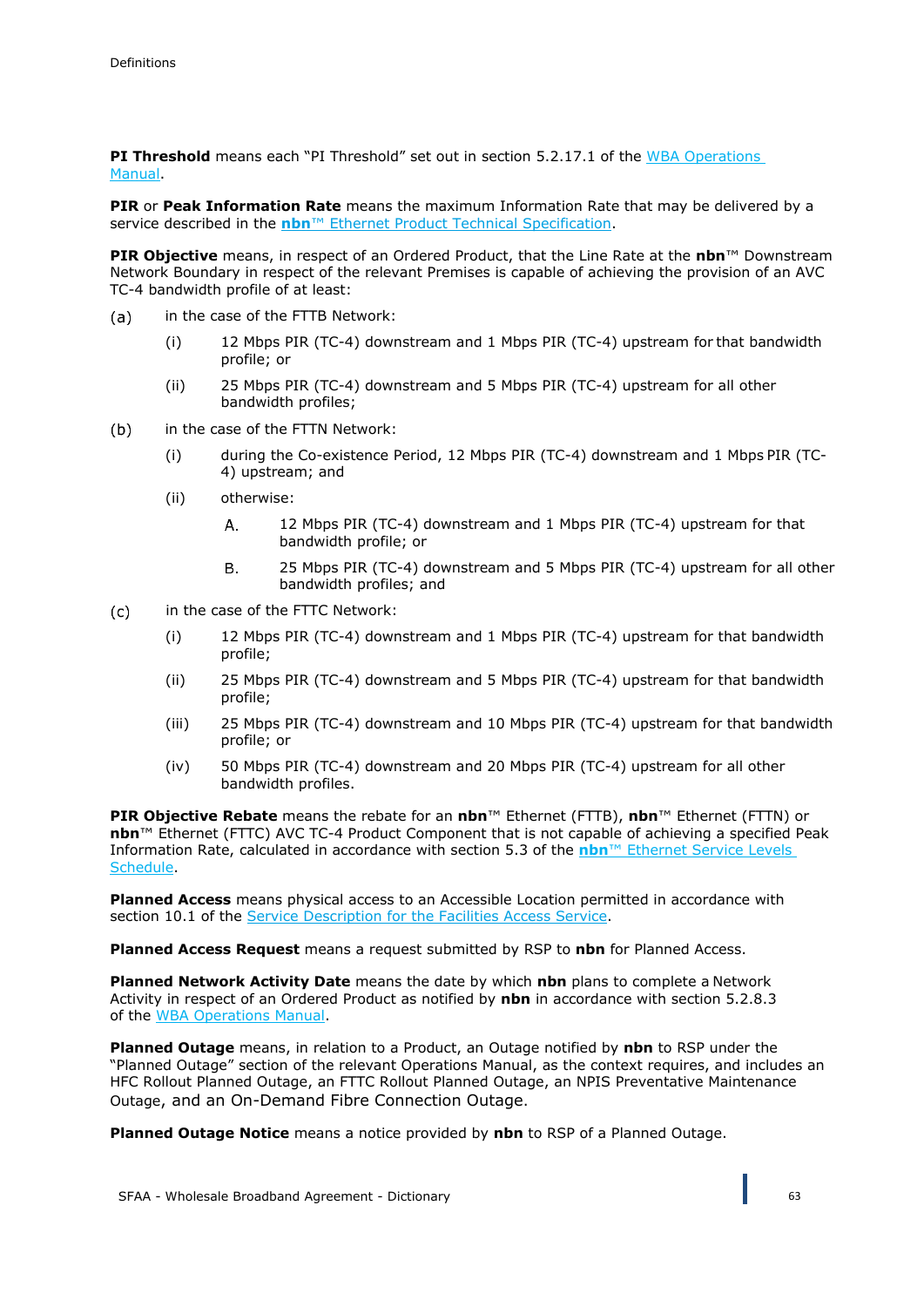# **Planned Outage Window** means:

- $(a)$ 11:00pm to 6:00am in the place where an Outage occurs or is to occur;
- $(b)$ in respect of an HFC Rollout Planned Outage, 7:00am to 3:00pm in the place where an Outage occurs or is to occur;
- $(c)$ in respect of an FTTC Rollout Planned Outage, 7:00am to 3:00pm in the place where an Outage is to occur; and
- in respect of an Outage in connection with the **nbn**™ Platform Interfacing Service, 11:00pm to  $(d)$ 6:00am AET.

**POI** has the meaning given to the term Point of Interconnection.

**POI List** means the list of locations made by the ACCC for the purposes of section 151DB of the Competition and Consumer Act, as may be varied from time to time.

**POI Relocation/Closure Plan** means a plan for the implementation of the relocation or closure of a POI which includes, at a minimum, the following information (as applicable):

- $(a)$ the original location of the POI;
- the location of the POI which will serve the Premises previously served by the original location  $(b)$ of the POI;
- the estimated date on which the relocation or closure of the POI will be implemented;  $(c)$
- $(d)$ the steps that **nbn** is taking to minimise disruption to RSP;
- (e) the actions that RSP can take to minimise disruption to Downstream Service Providers and Contracted End Users;
- $(f)$ details of the **nbn** representative whom RSP may contact to obtain further information about the relocation or closure;
- the locations and/or Products that will be adversely affected by the relocation or closure,  $(q)$ including the manner in which those locations and/or Products will be affected; and
- $(h)$ whether alternative Products will be offered to RSP on a temporary or permanent basis, including essential details of those alternative Products such as the date of supply, cost and connection requirements.

**POI Rollout Plan** means the plan which lists the status of POIs.

**POI Site** means a location within a Type 1 Facility or a Type 2 Facility:

- in respect of which a POI is established;  $(a)$
- $(b)$ at which **nbn** supplies ODF Termination;
- at or in respect of which **nbn** supplies Cross Connect; and  $(c)$
- if that POI is established at a POI Site located within a Type 1 Facility, in respect of which **nbn**   $(d)$ supplies the **nbn**™ Building Entry Service.

**Point of Interconnection** means a point of interconnection between the **nbn**™ Network and the RSP Network to exchange traffic, and includes Established POIs and Temporary POIs.

**Point of No Return** means the point at which:

- an order for a Product or Product Component can no longer be amended or cancelled, as  $(a)$ described in the relevant Operations Manual as the context requires; or
- $(b)$ a Diagnostic Status Test or Network Test can no longer be cancelled, as described in the Test & Diagnostics Guide.

**Pool** means the pool of arbitrators established by the Resolution Advisor in accordance with an SAU.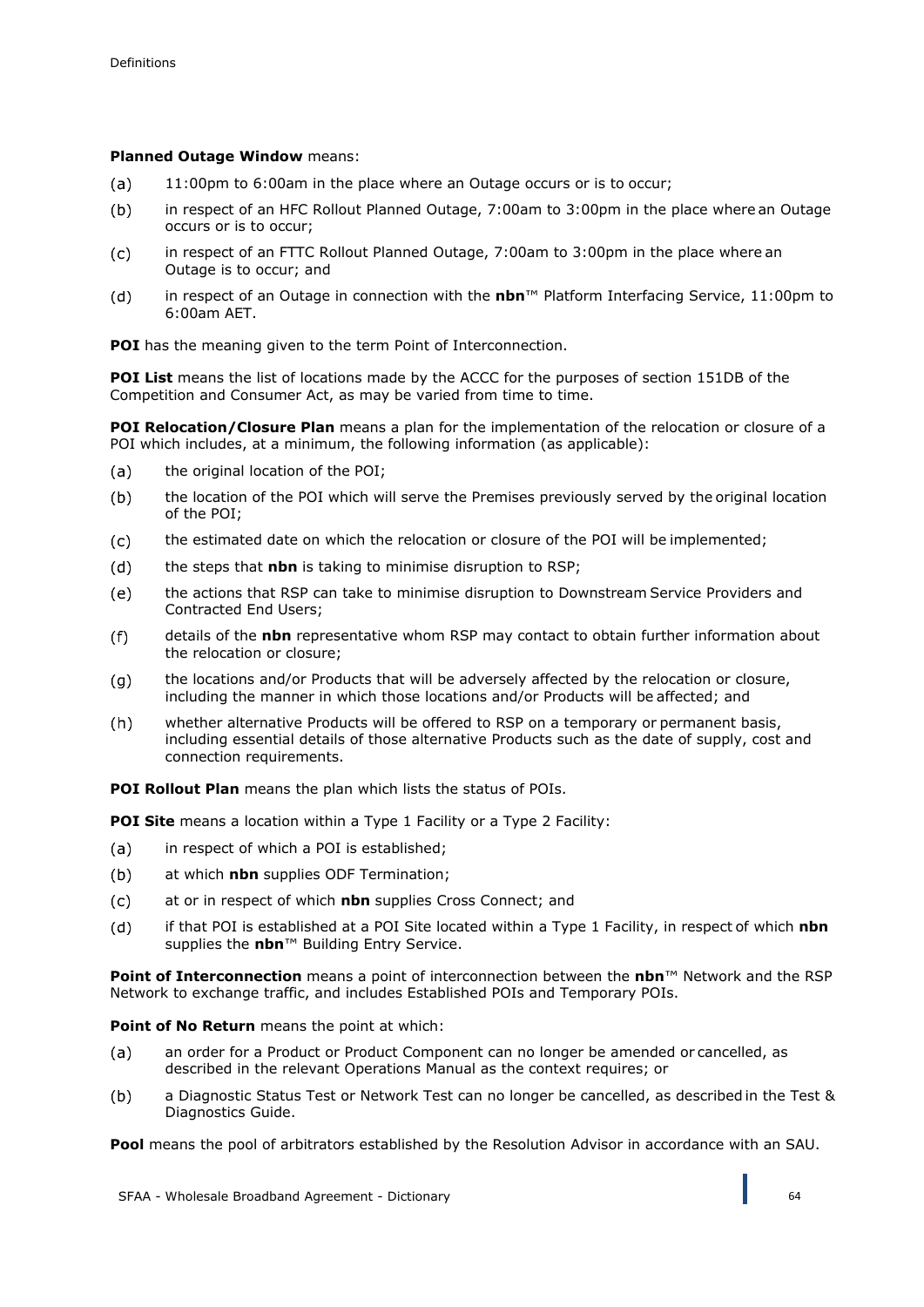**Pool Member** means an arbitrator appointed to the Pool in accordance with an SAU.

**Post-Installation Audit and Inspection** means an audit and inspection of the quality of the installation of lead-in or backhaul transmission cables as described in section 4.5.2.7 of the WBA Operations Manual.

**Power Outage** means an interruption or failure in the continuous supply of electrical power.

**Power Supply Unit** means a Power Supply (Standard) or Power Supply with Battery Backup, as the case may be.

**Power Supply (Standard)** means a power supply unit supplied by **nbn** which powers the NTD using power supplied at the Premises, without battery backup functionality to power a UNI port on that NTD in the event of a power failure which affects that NTD.

**Power Supply with Battery Backup** means a power supply unit supplied by **nbn** which powers the NTD at a Premises using mains power, with battery backup functionality to power a UNI port on that NTD in the event of a mains power failure which affects that NTD.

**Pre-Certification Testing** means, in respect of a Product Testing Module, the pre-certification testing that is set out in that Product Testing Module.

**Pre-Certification Testing Program** means the details of Pre-Certification Testing required for a Product Testing Module.

**Pre-existing Carrier Side MDF** means a distributor at an MDU Site that terminates at a common point the lead-in cabling of a Carrier (other than **nbn** or its Related Bodies Corporate) for crossconnection by means of jumpers to the Customer Side MDF.

Note: In respect of the FTTN Network and FTTC Network, a Pre-existing Carrier Side MDF may become an **nbn**™ Side MDF on and from the date that the lead-in cabling which is terminated at that MDF becomes part of the **nbn**™ Copper Network.

**Premises** means each of the following where Serviceable:

- an addressable location currently used on an on-going basis for residential, business (whether  $(a)$ for profit or not), government, health or educational purposes;
- a school as defined by the Department of Education, Skills and Employment;  $(b)$
- $(c)$ a location within a new development at an addressable location for which **nbn** is the wholesale provider of last resort;
- an addressable location for a standard telephone service which is activated in compliance with  $(d)$ the USO;
- a payphone which is activated in compliance with the USO or which is otherwise specified by  $(e)$ **nbn** as a premises from time to time;
- a location which **nbn** is directed by the Shareholder Ministers to connect to, or to be  $(f)$ connected by, the **nbn**™ Network;
- a non-addressable location that is capable of connection of a type agreed by **nbn** with the  $(g)$ Shareholder Ministers;
- $(h)$ an "MDU Common Area" (as that term is defined in the Telstra Migration Plan) in the circumstances referred to in paragraph (g) of the definition of "Premises" in the Telstra Migration Plan; and
- $(i)$ any other location that is specified as a "Premises" in this Agreement.

**Premium Assurance Service** has the meaning given to that term in section 4 of the **nbn**™ Enterprise Ethernet Product Description.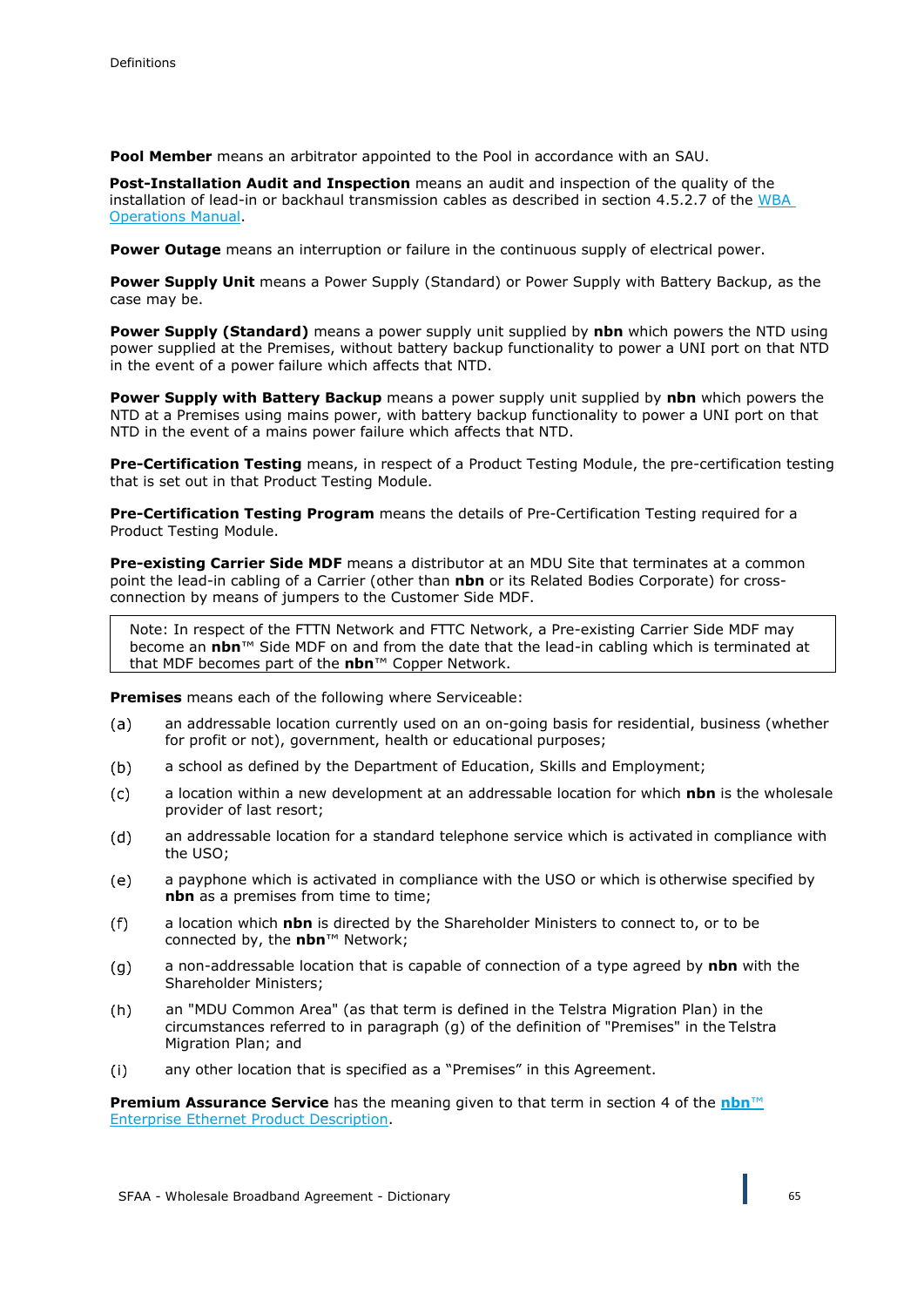**Price Confirmation** means a communication provided by **nbn** in accordance with section 4.3.2 of the **nbn**™ Enterprise Ethernet Operations Manual.

**Price List** means each document entitled "Price List" that forms part of a Product Module, excluding any Discounts, Credits and Rebates Annexure.

**Primary Damages** means the amount of damages specified in the CSG Standard which RSP or a Downstream Service Provider is liable to pay for a contravention of the CSG Standard in relation to an RSP Product or Downstream Product.

**Prior Published Discounts, Credits and Rebates List** means the "Discounts, Credits and Rebates List" document published by **nbn** on **nbn**'s Website immediately before the Start Date in connection with a Prior WBA SFAA.

**Prior WBA** means the wholesale broadband agreement between **nbn** and RSP in force immediately prior to this Agreement which governs the supply by **nbn** to RSP of products or services substantially equivalent to the Products.

### **Prior WBA Inflight Change** means:

- if RSP was party to a Prior WBA, a change to the Prior WBA, or the Discounts, Credits and  $(a)$ Rebates List provided by **nbn** under that Prior WBA (as relevant), that:
	- (i) was notified to RSP on or before the "Expiry Date" of the Prior WBA (as amended by clause F11.1(a)(i) of the Head Terms of this Agreement); and
	- (ii) has an effective date on or after 26 October 2020; or
- $(b)$ if RSP was not a party to a Prior WBA, a change to a Prior WBA SFAA, or Prior Published Discounts, Credits and Rebates List (as relevant), that:
	- (i) was published by **nbn** on **nbn**'s Website on or before the "Expiry Date" of the Prior WBA SFAA as specified in the Prior WBA SFAA immediately before the Start Date of this Agreement; and
	- (ii) has an effective date on or after 26 October 2020.

**Prior WBA SFAA** means the third version of the "Wholesale Broadband Agreement" standard form of access agreement as published by **nbn** on **nbn**'s Website immediately before the Start Date.

**Priority Assistance** means priority assistance supplied to a Contracted End User who suffers, or has a member of their household who suffers, from a diagnosed life threatening medical condition and is eligible for priority assistance in accordance with *Industry Code ACIF C609:2007 (Priority Assistance for Life Threatening Medical Conditions)* or any carrier licence condition.

**Priority Assistance Connection** means the connection and activation of Access Components on the basis that they will be used as an input to the supply of a Downstream Priority Assistance Service ordered by RSP as a 'Priority Assistance Connection'.

**Priority Assistance Fault** means an End User Fault affecting an Ordered Product which is being used to supply a Downstream Priority Assistance Service where RSP has informed **nbn** in accordance with the WBA Operations Manual that the End User Fault is affecting the Downstream Priority Assistance Service.

**Priority Assistance Fault Response** means a response sent by **nbn** to RSP for a Trouble Ticket raised by RSP in respect of a Priority Assistance Fault.

**Priority Assistance Incident** means an End User Incident affecting an Ordered Product which is being used to supply a Downstream Priority Assistance Service where RSP has informed **nbn**  in accordance with the WBA Operations Manual that the End User Incident is affecting the Downstream Priority Assistance Service.

**Priority Assistance Modification** means a modification to the Access Components supplied to RSP,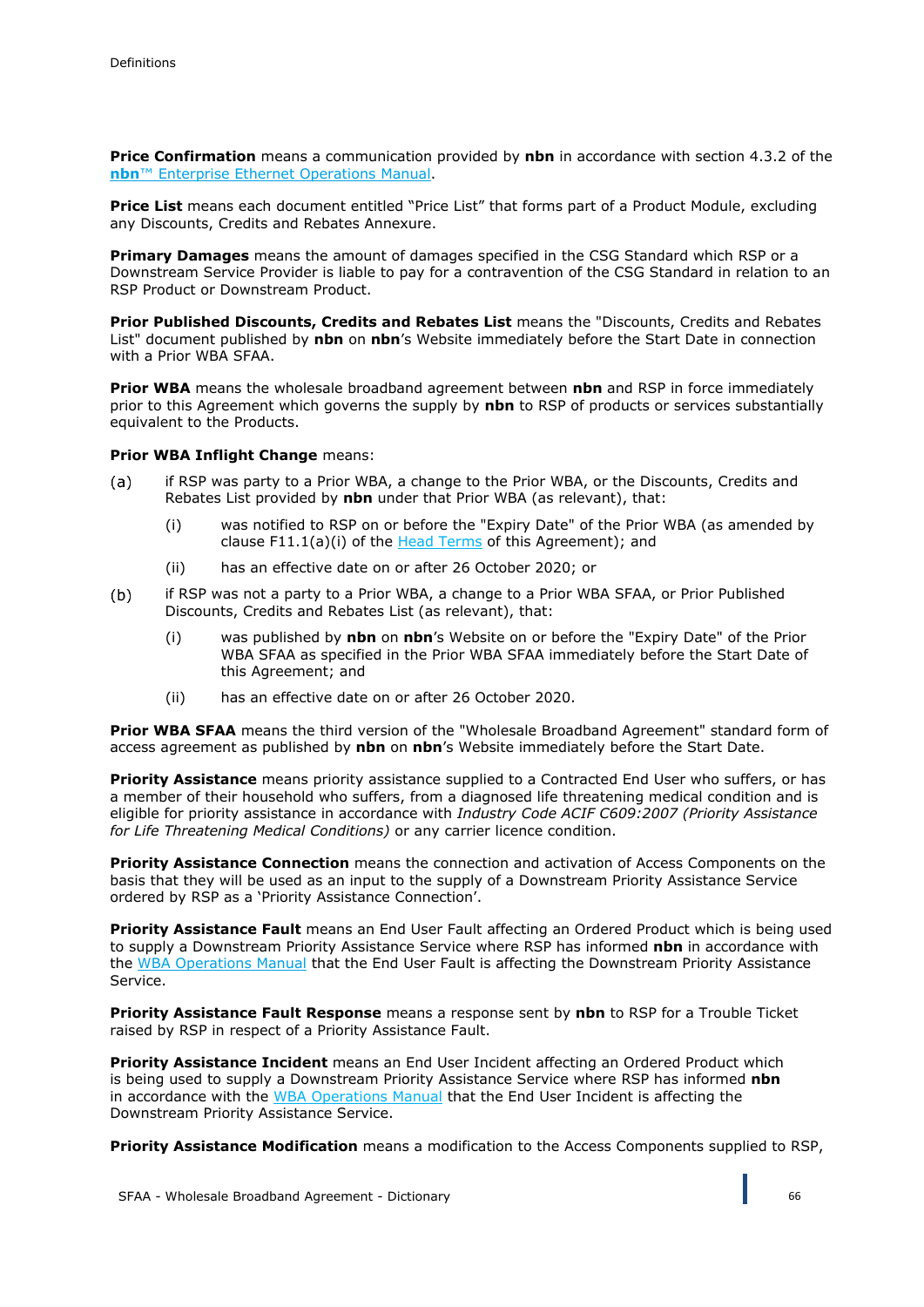as described in the WBA Operations Manual, to support their use as an input to the supply of a Downstream Priority Assistance Service.

**Priority Assistance Transaction** means an order or Trouble Ticket submitted by RSP, which RSP identifies as relating to an Ordered Product which is being used to supply a Downstream Priority Assistance Service.

**Priority Upgrade Cell** means a Wireless Network cell with an Average Downlink Throughput of less than 6Mbps.

**Priority Upgrade Link** means a Transmission Backhaul Link with an Average Busy Hour Link Packet Loss of 0.25% or more.

**Privacy Laws** means all laws pertaining to privacy, protection of personal information and protection of information contained in communications, applicable in Australia, including:

- the *Privacy Act 1988* (Cth); and  $(a)$
- $(b)$ Part 13 of the Telecommunications Act.

**Proactive COAT** means a Change of Access Technology performed by **nbn**, not as part of a Network Activity or On-Demand Fibre Connection.

**Product** means a product or service described in a Product Description.

**Product Component** means, in respect of a Product, a component of that Product described in the relevant Product Description or Service Description which may have one or more Product Features or Service Features.

**Product Description** means each document entitled "Product Description" or "Service Description" in a Product Module.

**Product Development Confidential Information** has the meaning given to the term "Confidential Information" in the PDF Terms.

**Product Development Forum** has the meaning given to that term in an SAU.

**Product Feature** means, in respect of a Product, a feature of a Product Component described in the relevant Product Description or Service Description.

**Product Instance ID** means, in respect of a Product, the identifier of that name described in the relevant Operations Manual, as the context requires.

**Product Module** means a collection of documents related to a specific Product which:

- $(a)$ form part of this Agreement, as listed in the Agreement Execution Document; or
- the parties agree will form part of this Agreement under clause F4.3 of the Head Terms.  $(b)$

**Product Order Form** means an electronic order form (including all of the information included within that form) that is completed and submitted by RSP to **nbn** to order a Product under this Agreement.

**Product Technical Specification** means each document entitled "Product Technical Specification" or "Service Technical Specification" in a Product Module, but does not include the B2B Specifications.

**Product Terms** means each document entitled "Product Terms" or "Service Terms" that forms part of a Product Module.

**Product Testing Module** means, in respect of a Product, the testing module that applies to that Product that is notified by **nbn** to RSP.

**Professional Wiring Service** means the activities described in section 4.5.2.5 of the WBA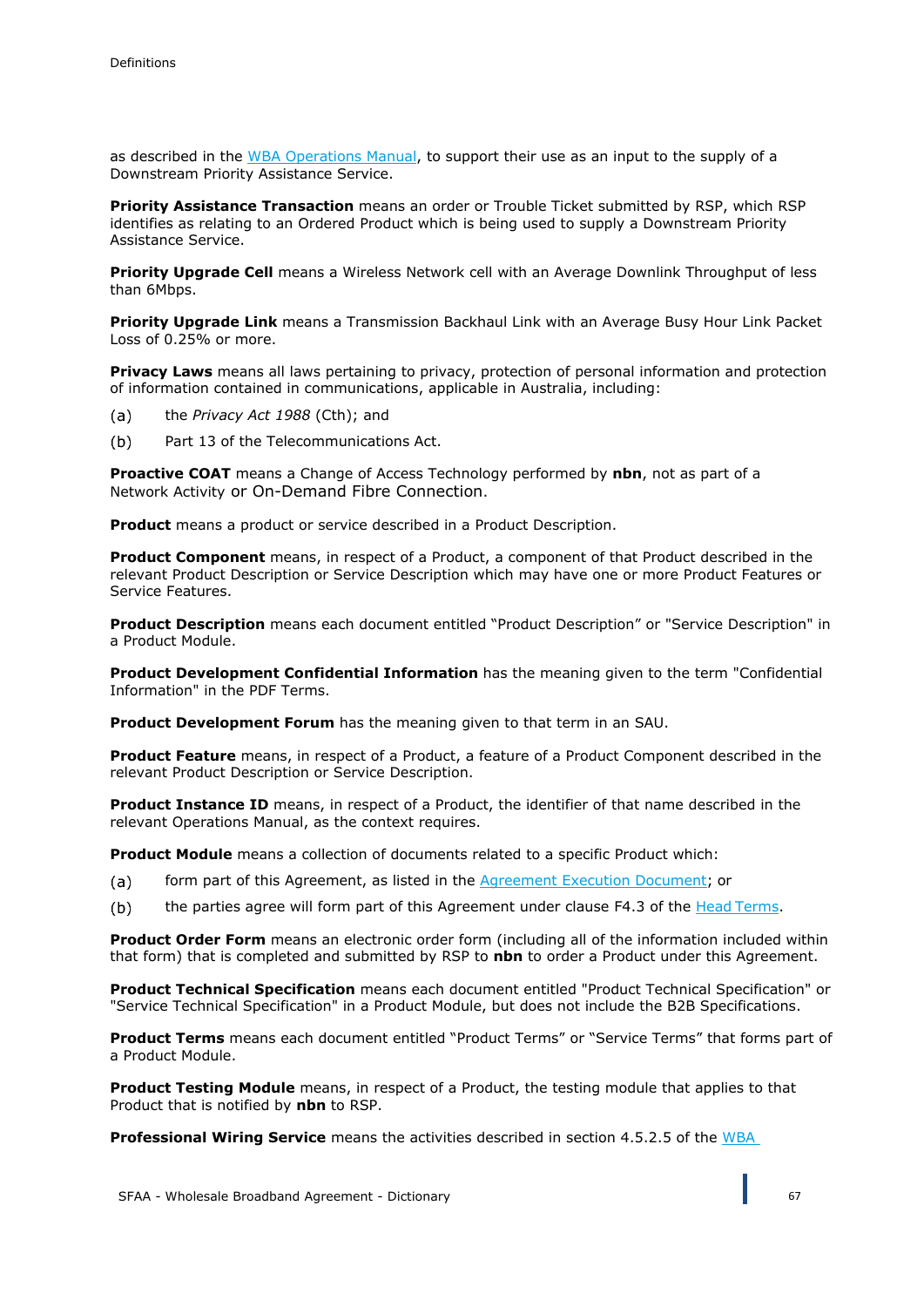## Operations Manual.

**Project Team** has the meaning given to that term in clause F13.7(a) of the Head Terms.

**Proposed Footprint List** means the list of addresses published by **nbn** as part of its Ready for Service Rollout Plan for Premises which **nbn** expects will be ready for service within 6 months after the date of publication.

**Proposed Use Materials** has the meaning given to that term in clause D5.4(a)(i) of the Head Terms.

**Protected Bundle Elements** has the meaning given to that term in clause F4.10(a) of the Head Terms.

**PSMA** means PSMA Distribution Pty Ltd (ABN 89 131 984 800).

**Public HetNet** or **Public Heterogeneous Network** means a network of multiple technologies and cell types with a seamless mobile coverage created through the use of handoff and authentication protocols that enable roaming between the multiple technologies and cell types and consists of access points made available to members of the public as part of a public mobile telecommunications service.

**Public Interest Premises** means a Premises that **nbn** considers is used on an on-going basis for a public interest purpose, which may include an indigenous community organisation, not-for-profit organisation, educational facility, health facility or local government facility.

### **Pull Through Activities** means to:

- $(a)$ use the Existing Infrastructure at a Premises to pull through the fibre optic cable and, where required, to install a temporary cable or reinstate or replace that Existing Infrastructure (or attempt to do so), or to install **nbn**™ Equipment and perform associated activities;
- interrupt and/or discontinue the supply of any product or service at a Premises supplied using  $(b)$ the Existing Infrastructure in connection with the activities in paragraph (a), to discontinue the supply of that product or service where it will no longer be required, and to discontinue that product or service if **nbn** is unable to reinstate the Existing Infrastructure; and
- use and disclose the personal information of the Authorised Account Holder for the above  $(c)$ purposes.

**Pull Through Consent** means, in respect of an Authorised Account Holder for an existing service supplied using Existing Infrastructure at a Service Class 1 Premises or a Service Class 21 Premises (as the case may be), consent for **nbn**, its Related Bodies Corporate and their respective Personnel to conduct Pull Through Activities.

**Quality-Controlled Modem** means a Modem that was supplied, or is proposed to be supplied, to an End User by or on behalf of:

- $(a)$ RSP, on or after the Minimum Modem Quality Standards Date; or
- $(b)$ any Downstream Service Provider, on or after the Downstream Minimum Modem Quality Standards Date.

**Quarter** means each of the following periods in any calendar year: 1 January to 31 March; 1 April to 30 June; 1 July to 30 September; and 1 October to 31 December.

**Quota** means each of the Transaction Quota and the Service Health Summary Quota, but does not include the API Quota.

**RADIUS** means Remote Authentication Dial In User Service.

**Ready for Service Rollout Plan** means the document entitled "Monthly Ready for Service Rollout Plan" published by **nbn** from time to time.

**Ready for Use Date** means, in respect of a Product, the date on which **nbn** has completed the order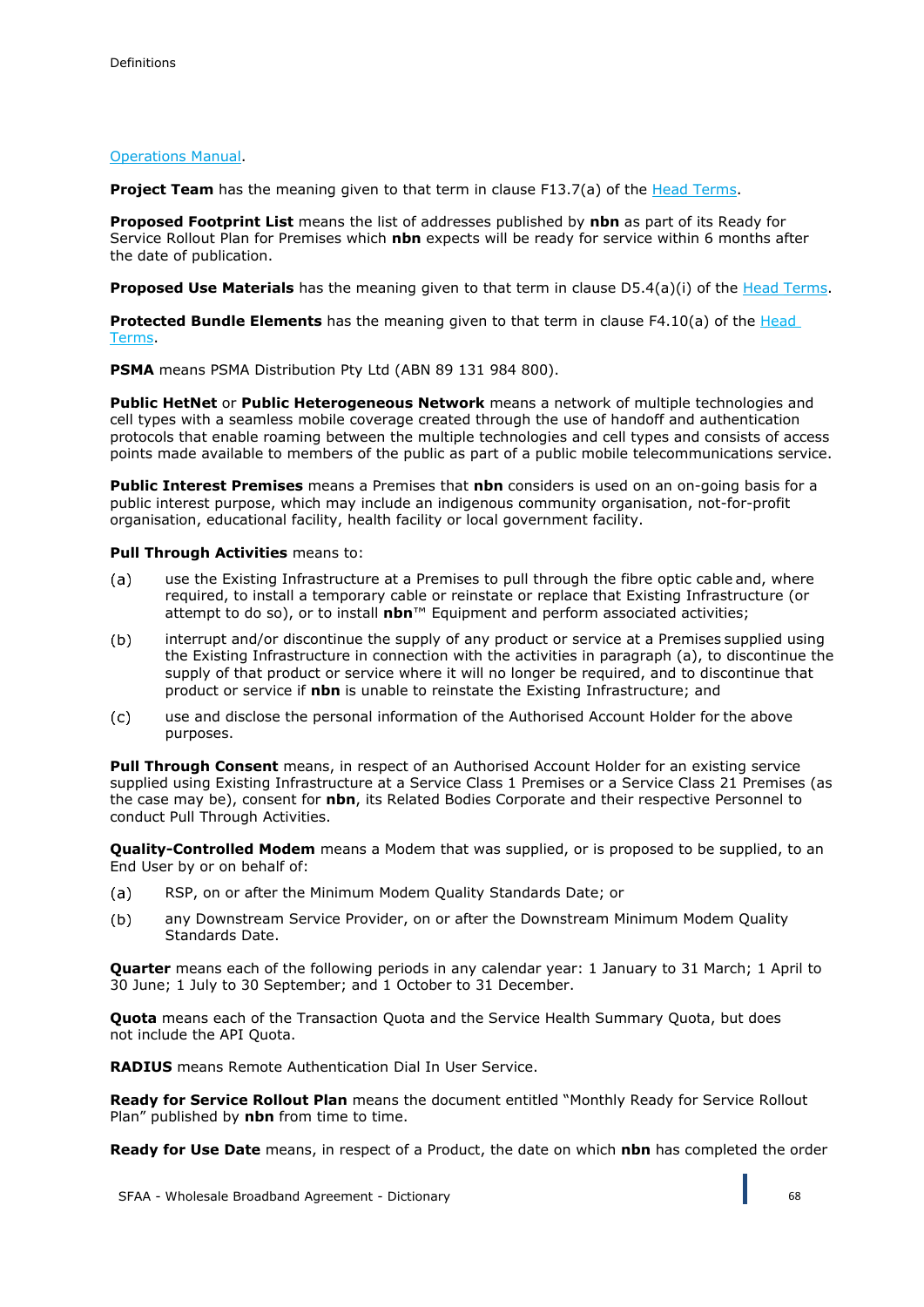for an Ordered Product or Ordered Product Component (as applicable) and has issued RSP with a Completed Notification in accordance with the relevant Operations Manual, as the context requires, or, in relation to the **nbn**™ Building Entry Service, in accordance with section 4.5.2.7 of the WBA Operations Manual.

**Rearrangement/Modification** means the rearrangement or modification of any **nbn**™ Equipment that is installed or located at a Premises where RSP has validly requested that **nbn** rearrange or modify that **nbn**™ Equipment in accordance with the WBA Operations Manual.

**Rebate** means a rebate made available by **nbn** to RSP under this Agreement, including a Commercial Rebate.

**Rebate Day** has the meaning set out in section 23.4 of the **nbn**™ Ethernet Service Levels Schedule.

**Recipient** means a party which receives Confidential Information of the other party.

**Referral** has the meaning given to that term in clause G2.1(c)(iii) of the Head Terms.

**Referral Notice** has the meaning given to that term in clause G4.1(a) of the Head Terms.

**Regional Centre** means an Urban Area other than a Metropolitan Area.

**Registered Modem** means a Modem that has been registered, and remains registered, in accordance with section 5.3.3 of the WBA Operations Manual.

**Regulator** means, as the context requires:

- the Commonwealth government minister responsible for administering Part XIB and/or Part (a) XIC of the Competition and Consumer Act;
- the Commonwealth government minister responsible for administering the  $(b)$ Telecommunications Act;
- the ACCC; (c)
- $(d)$ the ACMA;
- the Telecommunications Industry Ombudsman; and (e)
- $(f)$ any other Commonwealth government minister, Government Agency or parliamentary committee or parliamentary body whose activities impact on **nbn**'s business.

#### **Regulatory Event** means:

- any enactment, amendment, replacement or repeal of any law;  $(a)$
- $(b)$ the lawful making, amendment or withdrawal of any determination, order, directive, rule, standard, benchmark, consent or finding by a Regulator, Commonwealth Government minister, Government Agency or a court of competent jurisdiction;
- $(c)$ the registration of any Industry Code, the determination of any Industry Standard or the making of any Technical Standard (or any amendment or withdrawal of such codes or standards);
- any declaration, amendment or removal of a condition applying to a party's carrier licence (if  $(d)$ applicable), including **nbn** being required to comply with section 152CJB of the Competition and Consumer Act in relation to a specific eligible service and **nbn** being prohibited from supplying a specified carriage service to Carriers, Carriage Service Providers or Content Service Providers under section 41(3) of the NBN Companies Act;
- $(e)$ any determination, amendment or removal of a Service Provider Rule applicable to a party;
- $(f)$ the issue by the ACCC of a draft decision to reject a special access undertaking lodged by **nbn**  under section 152CBA of the Competition and Consumer Act justified, wholly or partly, on the basis that a charge referred to in any Price List is too low, or should be higher, during the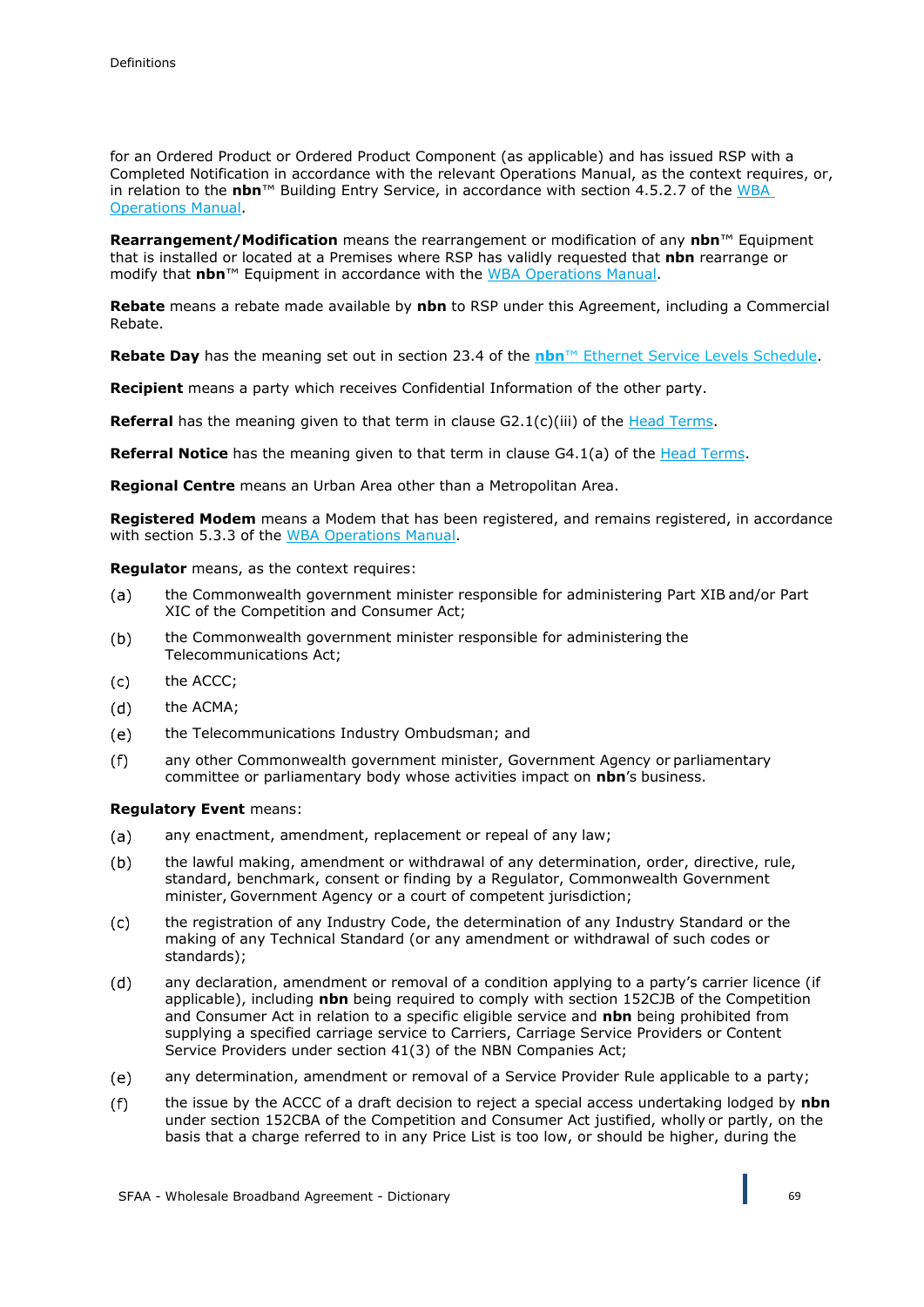Term;

- the issue by the ACCC of a final decision to reject a special access undertaking lodged by **nbn**   $(g)$ under section 152CBC(2)(b) of the Competition and Consumer Act justified, wholly or partly, on the basis that a charge referred to in any Price List is too low, or should be higher, during the Term;
- $(h)$ a written notice given by the ACCC to **nbn** under section 152CBDA(2) of the Competition and Consumer Act stating that if **nbn** increases a charge referred to in any Price List during the Term, the ACCC will consider the varied special access undertaking lodged by **nbn** under section 152CBC of the Competition and Consumer Act;
- the acceptance by the ACCC of an SAU by **nbn**;  $(i)$
- $(i)$ the variation or withdrawal of an SAU by **nbn**;
- $(k)$ the resetting of any parameters or conditions of a special access undertaking by **nbn** that is in force under Part XIC of the Competition and Consumer Act;
- the declaration of any **nbn** product or service by the ACCC under Part XIC of the Competition  $(1)$ and Consumer Act or a material change to any **nbn** product or service that is declared by the ACCC under Part XIC of the Competition and Consumer Act;
- $(m)$ the issuing of an access determination or binding rules of conduct pursuant to Part XIC of the Competition and Consumer Act in respect of any **nbn** product or service;
- the issuing of an Advisory Notice or Competition Notice by the ACCC in respect of **nbn**; or  $(n)$
- the issuing of an injunction against a party in relation to a breach or contravention (alleged or  $(o)$ otherwise) of the Competition and Consumer Act.

**Rejected** means, in respect of a Product, the Order Status, Trouble Ticket Status or Test Status described in the relevant Operations Manual, as the context requires.

**Rejected Notification** means a notification provided by **nbn** to RSP that the Order Status of an order, the Trouble Ticket Status of a Trouble Ticket, or the Test Status of a Network Test has been changed to Rejected, as the case may be.

**Related Body Corporate** has the meaning given to that term in section 50 of the Corporations Act.

**Relationship Issues** mean issues that may arise between the parties in relation to this Agreement that are not principally operational or technical in nature.

**Relationship Point of Contact** has the meaning given to that term in clause F1.1(a)(i) of the Head Terms.

**Relevant Order Acknowledgement** means, for an **nbn**™ Enterprise Ethernet Ordered Product, the Order Acknowledgement for:

- the latest Modify Order Acknowledged on or after the EE Term Simplification Date; or  $(a)$
- $(b)$ if paragraph (a) does not apply, the Connect Order for that **nbn**™ Enterprise Ethernet Ordered Product.

**Remote Area** means an area in which the relevant Premises is located which is not an Urban Area, Major Rural Area or Minor Rural Area and, if the Premises is located within the footprint of the Satellite Network, an area which is also not an Isolated Area or Limited Access Area.

**Repair Profile** has the meaning given to that term in section 5.6.1 of the WBA Operations Manual.

**Replace Battery Alarm** means an alarm generated by an NTD powered by the Power Supply with Battery Backup when a battery attached to the Power Supply with Battery Backup has reached 70% or less of the capacity of a new battery.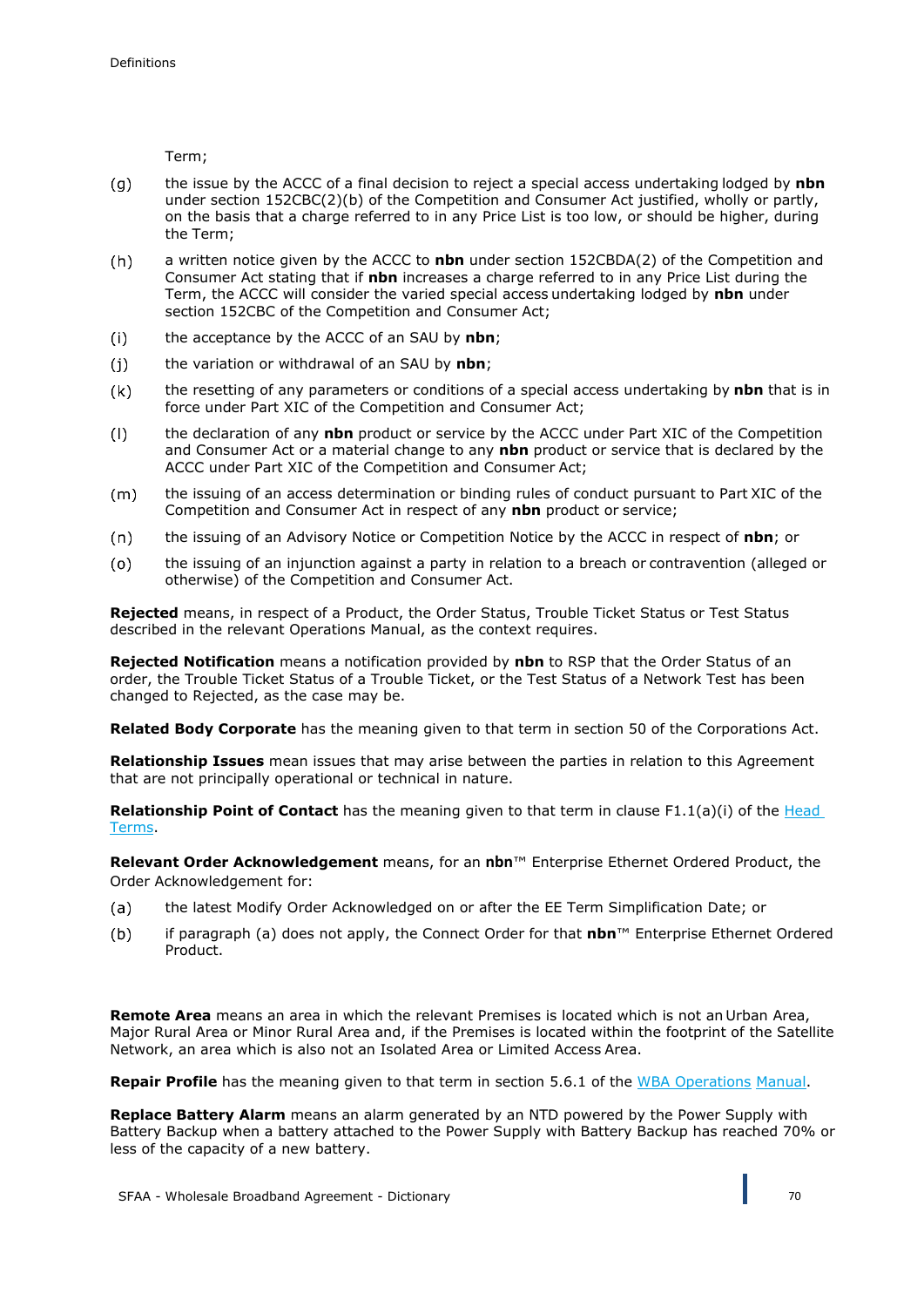**Requested Start Date/Time** means, in respect of a Temporary POI Migration Order or Same POI Migration Order, the date and time at which RSP has requested that **nbn** commence processing the Temporary POI Migration Order or Same POI Migration Order (as applicable).

**Reserved** means the Appointment Status described in section 6.2.1 of the WBA Operations Manual.

**Resolution Advisor** means the person or persons appointed as such in accordance with an SAU.

**Resolved** means, in respect of a Product, the Trouble Ticket Status of that name described in the relevant Operations Manual, as the context requires.

**Resolved Notification** means the notification provided by **nbn** to RSP that the Trouble Ticket Status has been changed to Resolved.

**Restoration** means the restoration of the supply of an Ordered Product after the cessation of an Ordering Freeze, Service Reduction or Suspension where the matter giving rise to the Ordering Freeze, Service Reduction or Suspension was contributed to by any act or omission of RSP.

**Reverse Power Feed** means the power feed provided by the FTTC-NCD to power the **nbn™** DPU via the **nbn™** Copper Network, as described in the Network Interface Specification – Premises Network Devices.

**Revised Delivery Date** means a revised date by which **nbn** considers that Delivery is likely to occur, as notified by **nbn** to RSP in accordance with section 4.3.1 of the **nbn**™ Enterprise Ethernet Operations Manual.

**RF Passive Equipment** means the equipment that is used to split and combine signals, attenuate and balance signal levels in the radio frequency (electrical) domain housed within a single rack to simulate the hybrid fibre coaxial plant between the Optical Node and End User Equipment.

**RF Signal Terminating Device** means a device (including the HFC-NTD and any cable pay television set-top-boxes or cable modems) that:

- physically connects to an HFC Wall Outlet that is part of the HFC Network; and (a)
- $(b)$ uses the radio frequency signal from the HFC Network.

**RFC4594** means the 'Configuration Guidelines for DiffServ Service Classes' information memorandum published by the Internet Society as at August 2006.

**Rollout Plan** has the meaning given to that term in section 4.2.1.1 of the WBA Operations Manual.

**Rollout Regions** has the meaning given to that term in section 4.2.1.1 of the WBA Operations Manual.

**Route Aggregation** has the meaning given to that term in section 5 of the **nbn**™ Enterprise Ethernet Product Description.

**Route Type** has the meaning given to that term in section 4.2 of the **nbn**™ Enterprise Ethernet Product Technical Specification.

**RSP** has the meaning given to that term in the "Parties" provision of the Agreement Execution Document.

**RSP Active Equipment** means active equipment that is:

- owned, controlled or operated by RSP;  $(a)$
- $(b)$ used or to be used by RSP in relation to the transmission of traffic on **nbn**™ Ethernet or **nbn**™ Enterprise Ethernet (as applicable) that is supplied by **nbn** to RSP or any Other RSP (excluding hosting servers and content distribution network infrastructure); and
- $(c)$ of a type approved by **nbn** pursuant to section 7.3 of the **Service Description for the Facilities**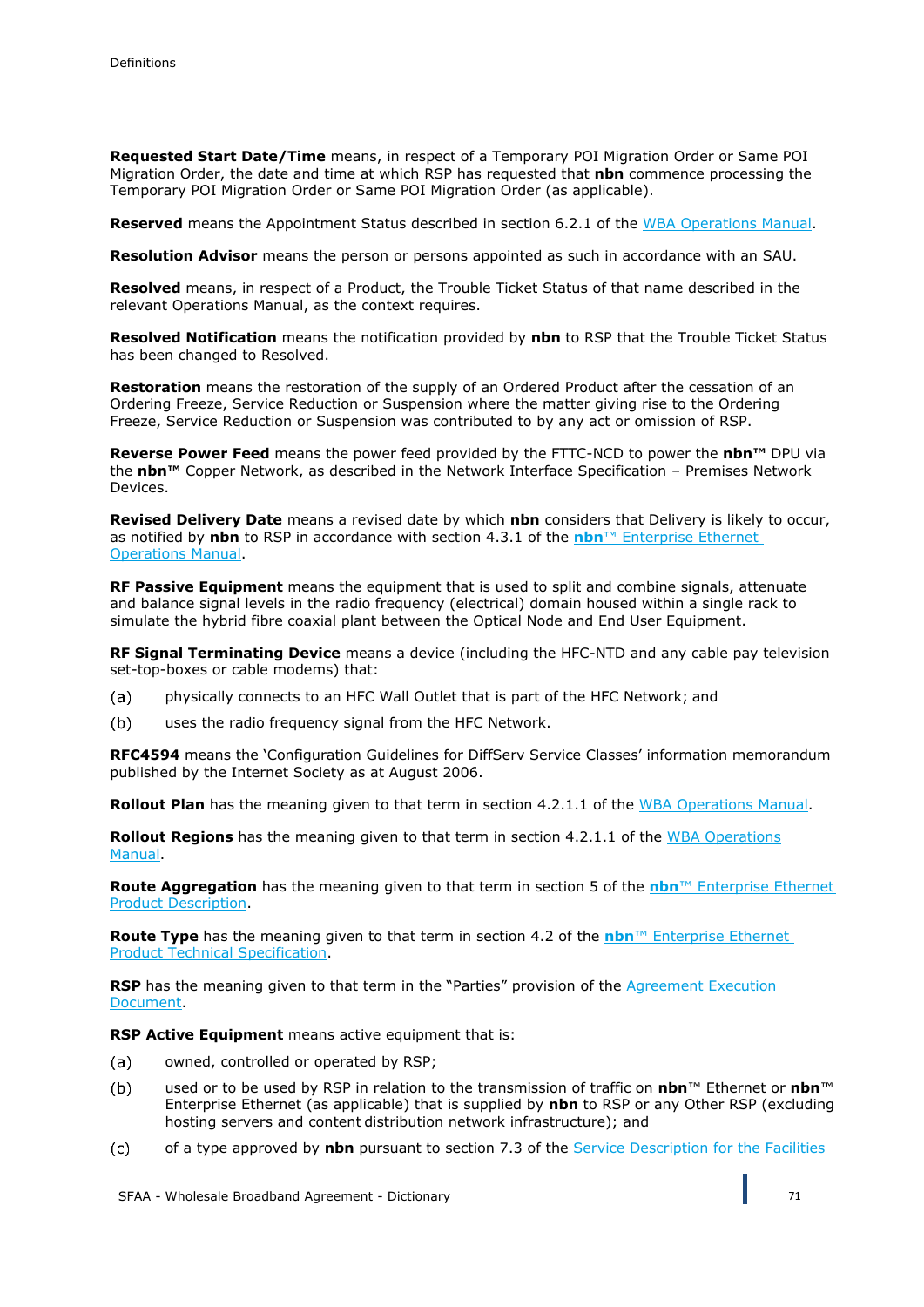### Access Service,

and any other equipment as advised by **nbn** from time to time.

**RSP B2B Application** means an application hosted by RSP that adheres to the B2B Specifications in respect of B2B Access using an API.

**RSP B2B Gateway** means the ebMS 2.0 compliant gateway that is hosted by RSP as further described in the Service Description for the **nbn**™ Platform Interfacing Service.

**RSP Billing Account** has the meaning given to that term in section 2.2.1.2 of the WBA Operations Manual.

**RSP Disconnection Obligation** means an obligation under this Agreement to:

- disconnect and/or remove any RSP Equipment or other items owned or controlled by RSP from  $(a)$ the **nbn**™ Infrastructure;
- disconnect, remove and/or return to **nbn** any **nbn**™ Equipment supplied by **nbn** to RSP;  $(b)$
- disconnect any connections made by or on behalf of RSP from the RSP Network to the **nbn**™  $(c)$ Infrastructure; or
- $(d)$ disconnect or ensure the disconnection of any connections made by or on behalf of any Downstream Service Provider or Contracted End User to the **nbn**™ Infrastructure in connection with RSP's supply of RSP Products.

**RSP Equipment** means any equipment that is:

- used by RSP in connection with the **nbn**™ Network, the **nbn**™ Platform, the National Test  $(a)$ Facility or any Ordered Product; or
- $(b)$ provided by or on behalf of RSP to any Downstream Service Provider or Contracted End User to whom it supplies RSP Products for use in connection with the **nbn**™ Network or any RSP Product,

but excludes all **nbn**™ Equipment and Common MDU Site Equipment.

**RSP Enquiry** means an Order Enquiry, Assurance Enquiry or a Billing Enquiry, as applicable per section 1.4.3 of the WBA Operations Manual.

**RSP Event** means:

- $(a)$ any act or omission of RSP, any Downstream Service Provider or any End User other than in accordance with this Agreement or that is otherwise unlawful; or
- $(b)$ any event or circumstance to the extent caused or contributed to by:
	- (i) the RSP Network, RSP Platform or any RSP Equipment; or
	- (ii) the network, systems, equipment or facilities of any Downstream Service Providers or any End Users.

**RSP Favourable Change** means a change to any Discount, Credit, Rebate or Waiver to:

- (a) decrease any effective charge;
- (b) decrease the Overage Amount, any additional amount, or any other ancillary charge component;
- (c) increase any CVC Inclusion; or
- (d) make any other amendments which are favourable to RSP.

**RSP Group Member** means each Other RSP who, at the date a relevant Claim arises, is a Related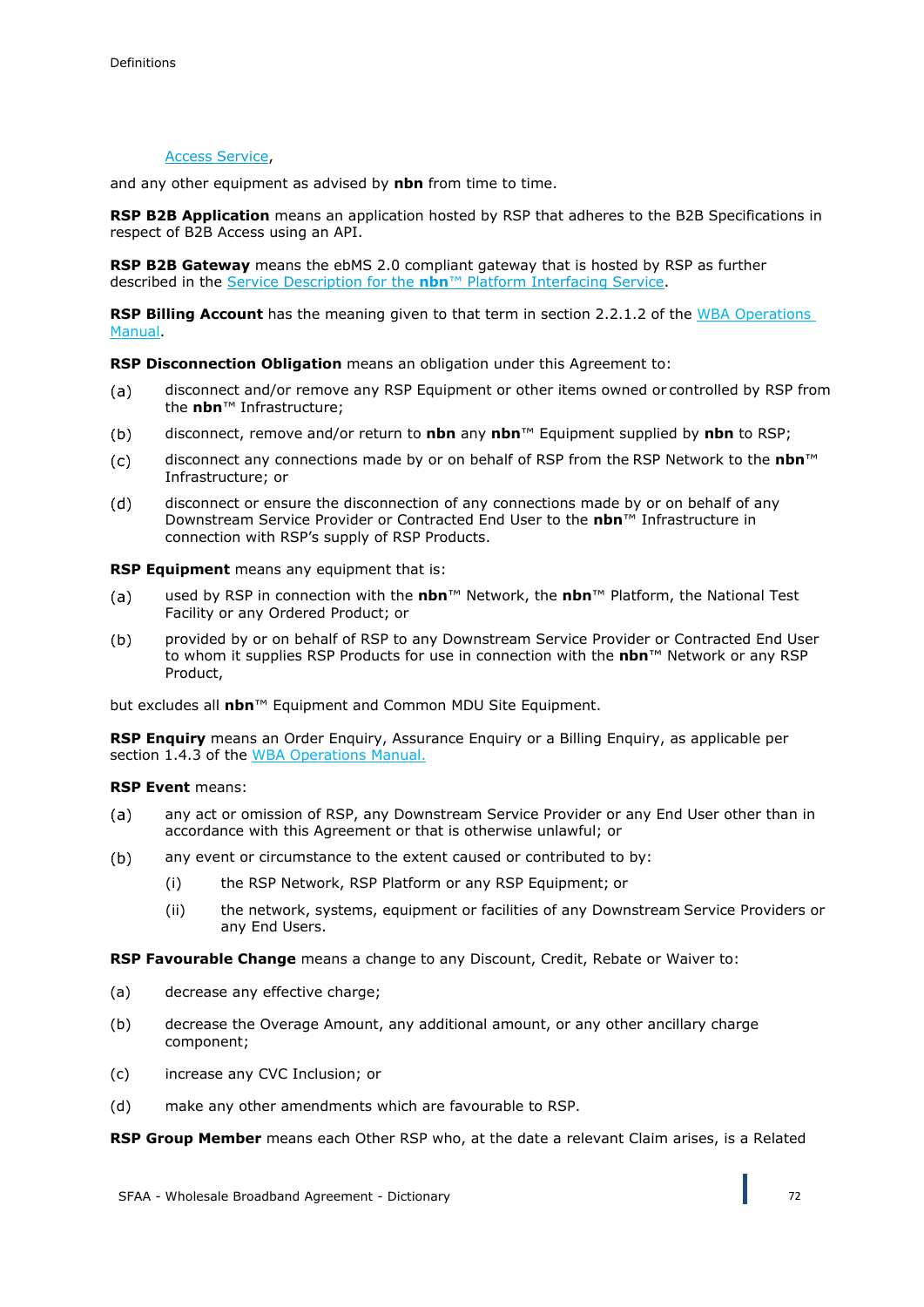Body Corporate of RSP.

**RSP Group WBA** means each Other Wholesale Broadband Agreement between **nbn** and any RSP Group Member.

**RSP IPRs** means any Intellectual Property Rights owned by RSP or a Related Body Corporate of RSP.

**RSP Managed Installation - FTTC** means:

- RSP Professional Installation FTTC; and/or  $(a)$
- $(b)$ End User Installation – FTTC (RSP Dispatched).

**RSP Material** means all material provided or otherwise made available by or on behalf of RSP to **nbn**  in connection with this Agreement.

**RSP Network** means the networks, systems and facilities that are used, or are capable of being used, by RSP in relation to the carrying of communications by means of guided or unguided electromagnetic or optical energy in connection with the **nbn**™ Network, the **nbn**™ Platform, the National Test Facility or any Ordered Product, including RSP Equipment but excluding any Common MDU Site Equipment.

**RSP Platform** means the operational support systems and billing support systems used by RSP that are directly or indirectly connected to the **nbn**™ Platform.

**RSP Product** means a retail or wholesale product or service supplied by RSP to a third party that relies on an Ordered Product as an input.

**RSP Professional Installation – FTTC** means the installation by RSP or Downstream Service Provider of the FTTC-NCD Connecting Equipment using a Self-Install Kit - FTTC, in accordance with the process set out in section 4.6.7.2 of the WBA Operations Manual.

**RSP Professional Installation – HFC** means the installation by RSP or Downstream Service Provider of the HFC-NTD Connecting Equipment using a Self-Install Kit – HFC, in accordance with the process set out in section 4.6.6.5 of the WBA Operations Manual.

**RSP Report Request Email** means, in respect of a Product, an email sent by RSP to request a Customer Impact Statement or a Customer Impact Statement Report in accordance with the relevant Operations Manual, as the context requires.

**RSP Support Centre** means, in respect of a Product, the team of that name as described in the relevant Operations Manual, as the context requires.

**RU** means rack unit.

**Rural Area** means an urban centre or other recognised community grouping with a population equal to or greater than 200 but less than 10,000 people.

**RX** means receive.

**S-NTD** or **Satellite NTD** means the NTD which is used to supply **nbn**™ Ethernet (Satellite) as described in the Network Interface Specification - Premises Network Devices.

**S-TAG** has the meaning given to that term in the Network Interface Specification – AVC or the Network Interface Specification – OVC, as the context requires.

**S-VID** means S-TAG VLAN Identifier.

**SAC** or **Service Activation Centre** means the centre described in section 1.1.4 of the WBA Operations Manual.

**SAM** or **Serving Area Module** means a geographical region within an FSA which includes Premises served by one or more of the Fibre Network, FTTB Network, FTTN Network, FTTC Network, HFC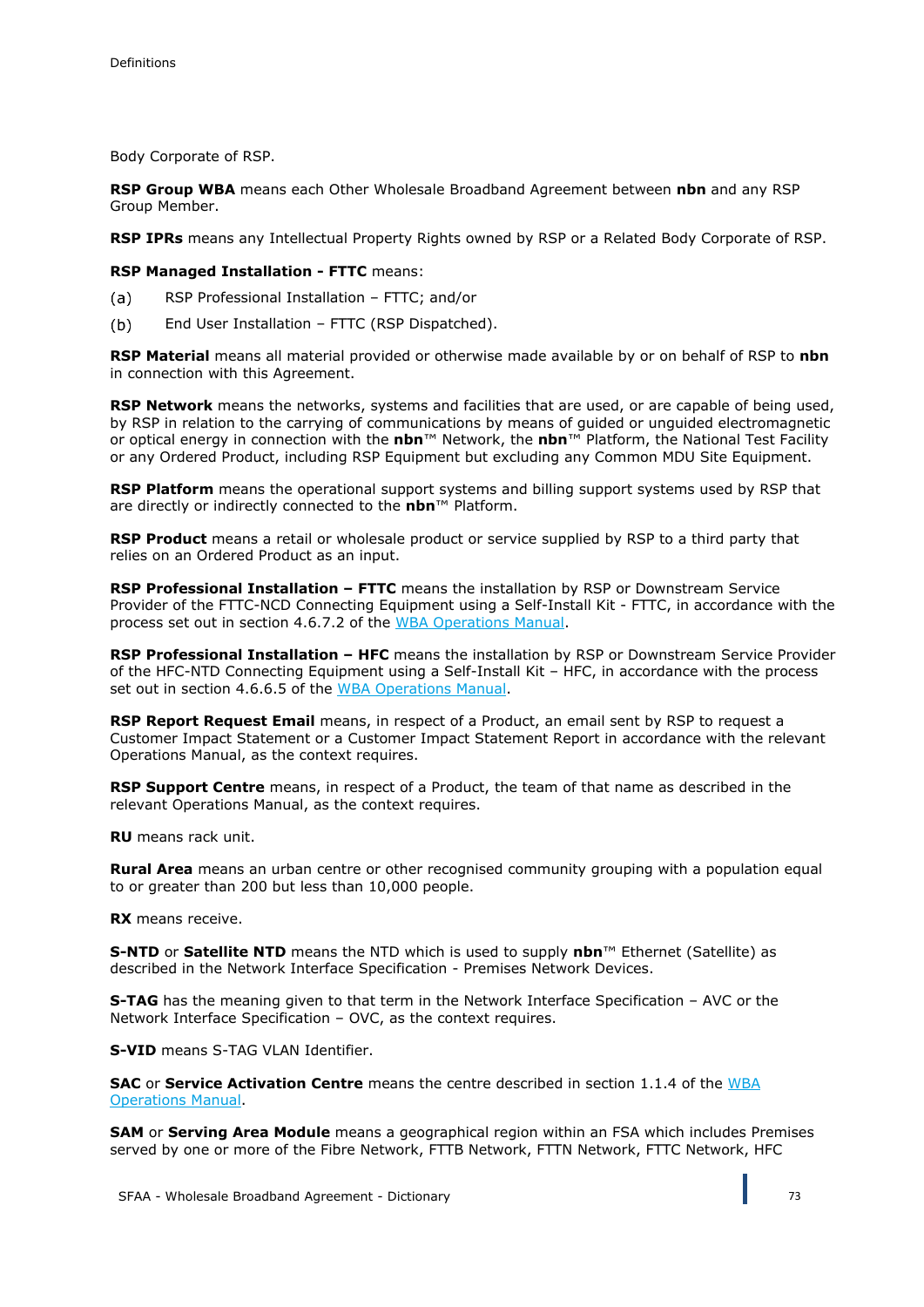Network and Enterprise Ethernet Network.

**Same POI Migration Order** has the meaning given to that term in section 4.5.9 of the WBA Operations Manual or section 4.8.4 of the **nbn**™ Enterprise Ethernet Operations Manual, as the context requires.

**Same POI Migration Planned Outage** means a Planned Outage in connection with a Same POI Migration Order.

**Sandpit** means the service described in the Sandpit Service Description.

**Sandpit B2B Gateway** means an ebMS 2.0-compliant B2B gateway or an API gateway that is operated by **nbn** within a Sandpit.

**Sandpit Order and Configuration Form** means the latest version of the form entitled "Sandpit Order and Configuration Form" provided by **nbn** to RSP from time to time.

**Satellite Limitation** means any fact, matter or circumstance which adversely affects satellite transmissions, including all solar activity, Sun Transit Events, rain fade events, extreme or other adverse weather conditions and satellite radio-frequency interference caused by satellite operators other than **nbn**.

**Satellite Network** means the satellite network that is owned or controlled by, or operated by or on behalf of, **nbn** (or any Related Body Corporate of **nbn**).

**Satellite Test Service** means the service described in section 8 of the **nbn**™ Ethernet Product Description.

**SAU** means a special access undertaking submitted by **nbn** to the ACCC regarding the supply of any or all of the Products that has been accepted by the ACCC and is in effect.

**SC/APC** means Subscriber Connector Angled Physical Contact.

**Scheduled** means the Order Status described in:

- section 4.5.8.3 of the WBA Operations Manual for CVC and bulk AVC Temporary POI Migration  $(a)$ Orders; and
- $(b)$ section 4.5.9.3 of the WBA Operations Manual or section 4.8.4.3 of the **nbn**™ Enterprise Ethernet Operations Manual, as the context requires, for Same POI Migration Orders.

**Self-Install Kit - FTTC** means the **nbn**™ Equipment described in section 6.5 of the Network Interface Specification - Premises Network Devices.

**Self-Installation Consent – FTTC** means a consent (either given directly to RSP or to a Downstream Service Provider) of the Contracted End User to the installation and making ready for service of the FTTC-NCD by means of an End User Installation – FTTC.

**Self-Install Kit - HFC** means the **nbn**™ Equipment described in section 5.5 of the Network Interface Specification – Premises Network Devices.

**Self-Installation Consent – HFC** means a consent (either given directly to RSP or to a Downstream Service Provider) of the Contracted End User to the installation and making ready for service of HFC-NTD Connecting Equipment by means of an End User Installation – HFC.

## **Service Class** means:

- $(a)$ in relation to a Premises, the classification of a Premises according to the status of the physical infrastructure applicable to that Premises; and
- $(b)$ in relation to a Non-Addressable Object, the classification of a Non-Addressable Object according to the status of the physical infrastructure applicable to the Centralised Deployment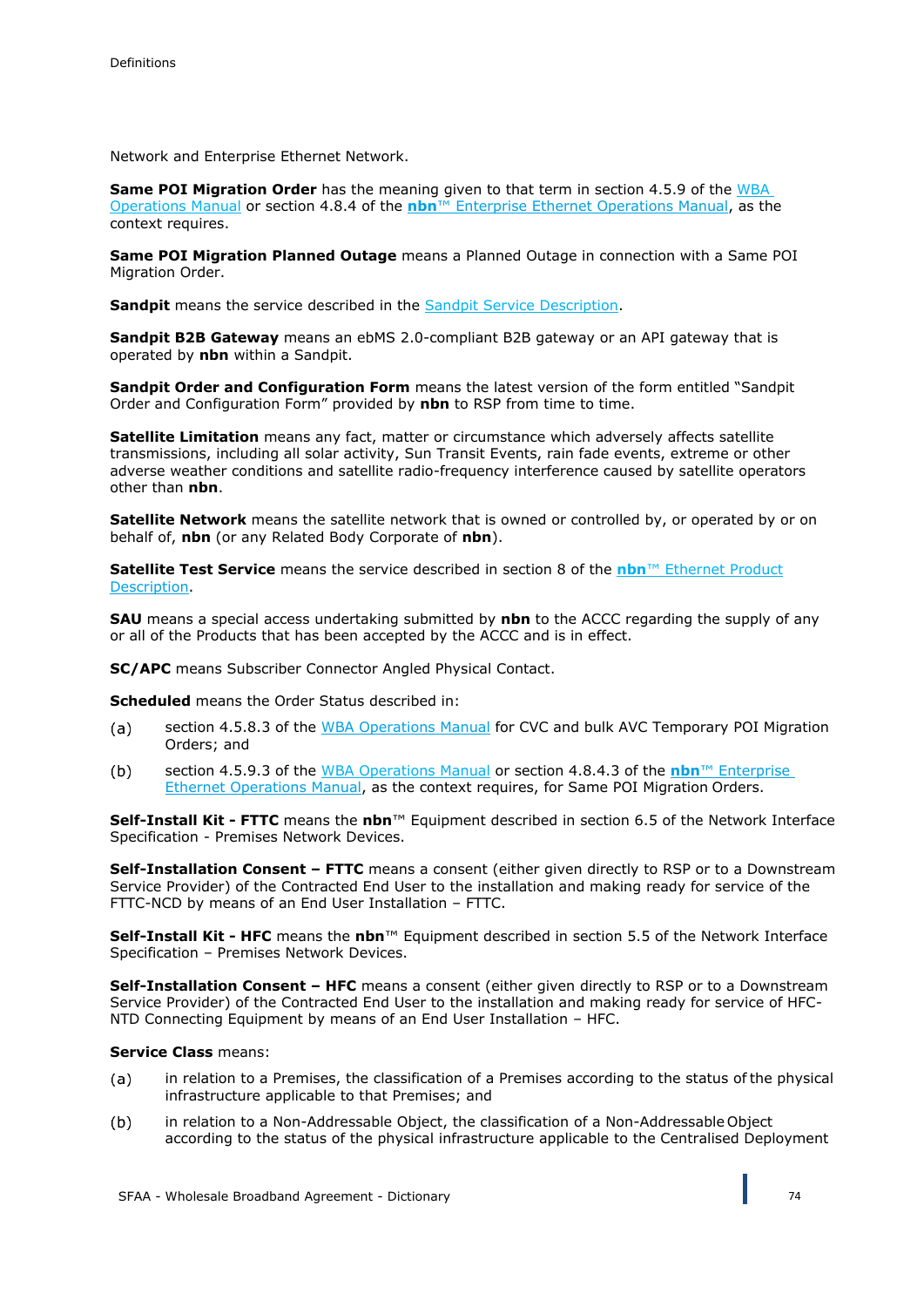location **nbn** has associated with the Non-Addressable Object.

**Service Class 0** means the Service Class that applies to a Premises or Non-Addressable Object that is:

- in the footprint of the Fibre Network; and  $(a)$
- $(b)$ not Serviceable for the purposes of **nbn**™ Ethernet (Fibre).

**Service Class 1** means the Service Class that applies to a Premises or Non-Addressable Object:

- $(a)$ that is in the footprint of the Fibre Network;
- that is Serviceable for the purposes of **nbn**™ Ethernet (Fibre); and  $(b)$
- $(c)$ where a physical connection is not in place between the NAP and the PCD, including where:
	- (i) the Drop Fibre or PCD has not been installed; or
	- (ii) some augmentation or patching between the PCD and the NAP is required for the supply of **nbn**™ Ethernet (Fibre).

**Service Class 2** means the Service Class that applies to a Premises or Non-Addressable Object:

- that is in the footprint of the Fibre Network;  $(a)$
- that is Serviceable for the purposes of **nbn**™ Ethernet (Fibre);  $(b)$
- $(c)$ where a physical connection is in place between the NAP and the PCD (including where the Drop Fibre and PCD are installed as part of the Fibre Network) and no augmentation or patching between the PCD and the NAP is required for the supply of **nbn**™ Ethernet (Fibre); and
- where the NTD has not been installed.  $(d)$

**Service Class 3** means the Service Class that applies to a Premises or Non-Addressable Object:

- $(a)$ that is in the footprint of the Fibre Network;
- $(b)$ is Serviceable for the purposes of **nbn**™ Ethernet (Fibre);
- $(c)$ where a physical connection is in place between the NAP and the PCD (including where the Drop Fibre and PCD are installed as part of the Fibre Network) and no augmentation or patching between the PCD and the NAP is required for the supply of **nbn**™ Ethernet (Fibre);
- to which **nbn** can remotely provision the supply of **nbn**™ Ethernet (Fibre); and  $(d)$
- $(e)$ the NTD has been installed, is receiving mains power and can be made operational as part of the Fibre Network.

**Service Class 4** means the Service Class that applies to a Premises that is:

- in the footprint of the Wireless Network; and  $(a)$
- $(b)$ not Serviceable for the purposes of **nbn**™ Ethernet (Wireless).

**Service Class 5** means the Service Class that applies to a Premises:

- that is in the footprint of the Wireless Network;  $(a)$
- that is Serviceable for the purposes of **nbn**™ Ethernet (Wireless); and  $(b)$
- $(c)$ where the NTD has not been installed.

**Service Class 6** means the Service Class that applies to a Premises:

- that is in the footprint of the Wireless Network;  $(a)$
- $(b)$ that is Serviceable for the purposes of **nbn**™ Ethernet (Wireless);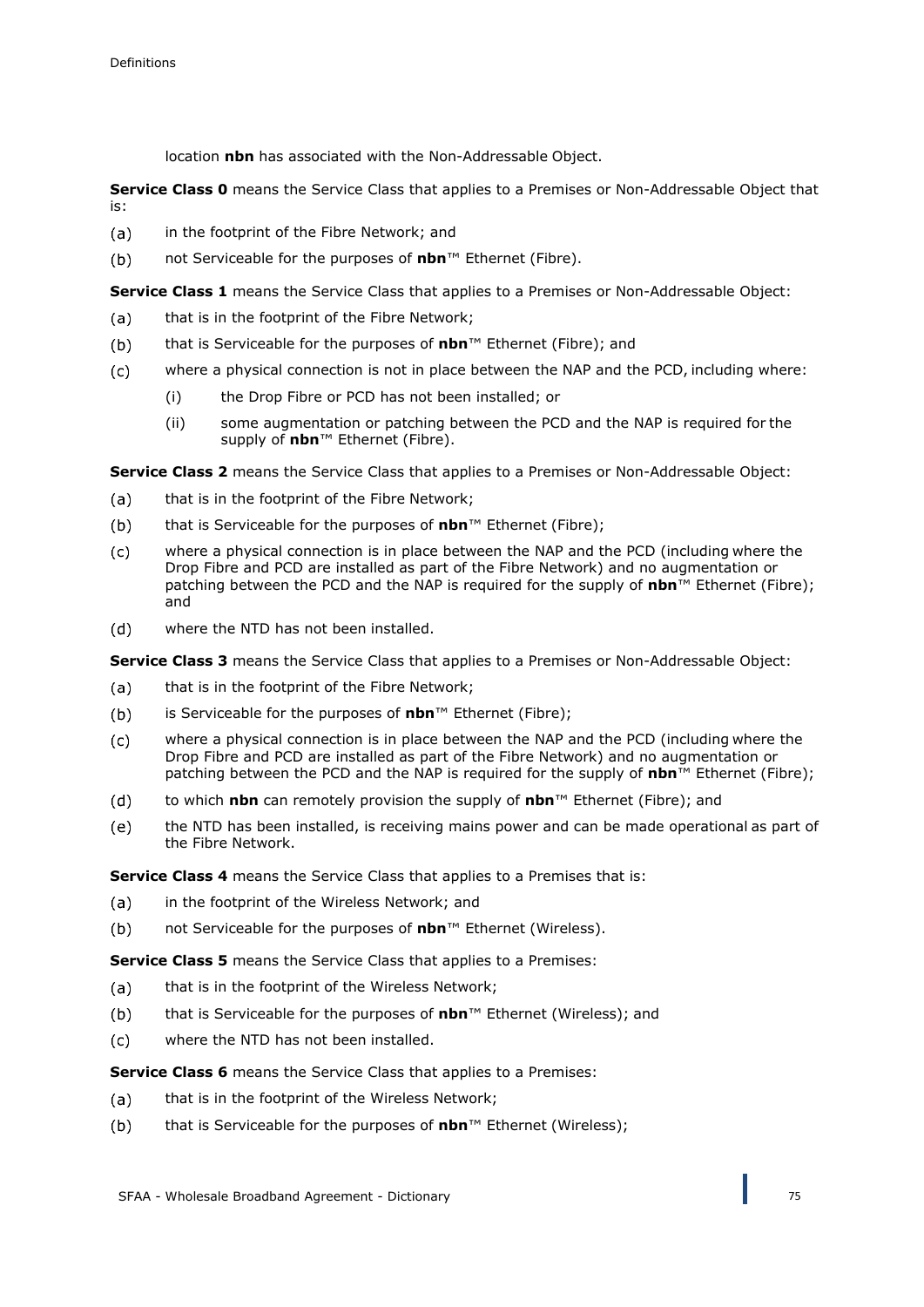- $(c)$ to which **nbn** can remotely provision the supply of **nbn**™ Ethernet (Wireless); and
- where the NTD has been installed, is receiving mains power and can be made operational  $(d)$ remotely as part of the Wireless Network.

**Service Class 7** means the Service Class that applies to a Premises if **nbn** has not yet determined the **nbn**™ Network footprint that will apply in respect of that Premises.

**Service Class 8** means the Service Class that applies to a Premises:

- that is in the footprint of the Satellite Network;  $(a)$
- $(b)$ that is Serviceable for the purposes of **nbn**™ Ethernet (Satellite); and
- where the NTD has not been installed.  $(c)$

**Service Class 9** means the Service Class that applies to a Premises:

- that is in the footprint of the Satellite Network;  $(a)$
- that is Serviceable for the purposes of **nbn**™ Ethernet (Satellite);  $(b)$
- to which **nbn** can remotely provision the supply of **nbn**™ Ethernet (Satellite); and  $(c)$
- $(d)$ where the NTD has been installed, is receiving mains power or reliable DC power and can be made operational remotely as part of the Satellite Network.

**Service Class 10** means the Service Class that applies to:

- $(a)$ a Premises:
	- (i) that is in the footprint of the FTTB Network or FTTN Network; and
	- (ii) that is not Serviceable for the purposes of either **nbn**™ Ethernet (FTTB) or **nbn**™ Ethernet (FTTN); and
- $(b)$ an **nbn**™ Copper Pair at a Service Class 10 Premises.

**Service Class 11** means the Service Class that applies to:

- $(a)$ a Premises:
	- (i) that is in the footprint of the FTTN Network;
	- (ii) that is Serviceable for the purposes of **nbn**™ Ethernet (FTTN);
	- (iii) in respect of which an **nbn**™ FTTN Node has been installed and is active but Jumpering is required; and
	- (iv) where:
		- an **nbn**™ Copper Pair is not available or **nbn** does not have sufficient  $A<sub>1</sub>$ information to determine whether an **nbn**™ Copper Pair is available; and/or
		- the Premises is not at an MDU Site, neither a Telecommunications Outlet or В. Passive NTD has been installed; and
- $(b)$ an **nbn**™ Copper Pair at a Service Class 11 Premises.

**Service Class 12** means the Service Class that applies to:

- $(a)$ a Premises:
	- (i) that is in the footprint of the FTTB Network or FTTN Network;
	- (ii) that is Serviceable for the purposes of **nbn**™ Ethernet (FTTB) or **nbn**™ Ethernet (FTTN);
	- (iii) where the Premises is in the footprint of the FTTB Network, in respect of which:
		- A. an **nbn**™ FTTB Node and **nbn**™ Side MDF have been installed, and the **nbn**™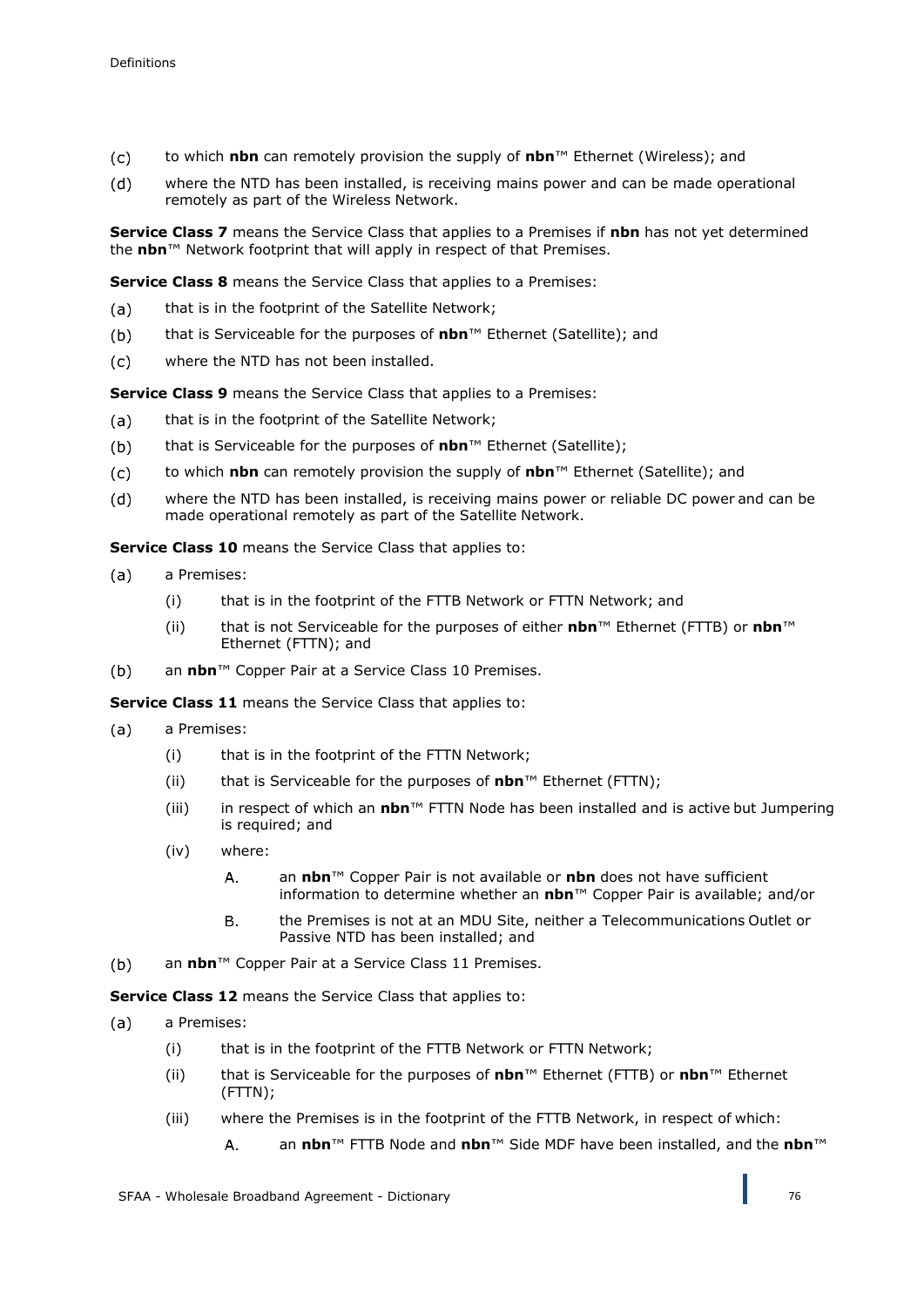- FTTB Node has been pre-patched to the **nbn**™ Side MDF; and
- $B<sub>1</sub>$ no Jumper Cables have been installed; and
- (iv) where the Premises is in the footprint of the FTTN Network:
	- in respect of which an **nbn**™ FTTN Node has been installed and is active but A. Jumpering is required;
	- Β. where an **nbn**™ Copper Pair is available; and
	- $\mathsf{C}$ . where the Premises is not at an MDU Site, a Telecommunications Outlet or Passive NTD has been installed; and
- $(b)$ in the case of the FTTB Network or the FTTN Network, an **nbn**™ Copper Pair at a Service Class 12 or Service Class 13 Premises in respect of which Jumpering is required.

**Service Class 13** means the Service Class that applies to:

- $(a)$ a Premises:
	- (i) that is in the footprint of the FTTB Network or FTTN Network;
	- (ii) that is Serviceable for the purposes of **nbn**™ Ethernet (FTTB) or **nbn**™ Ethernet (FTTN);
	- (iii) where the Premises is in the footprint of the FTTB Network, in respect of which:
		- $A<sub>1</sub>$ an **nbn**™ FTTB Node and **nbn**™ Side MDF have been installed, and the **nbn**™ FTTB Node has been pre-patched to the **nbn**™ Side MDF; and
		- $B<sub>r</sub>$ in respect of which at least one Jumper Cable has been installed;
	- (iv) where the Premises is in the footprint of the FTTN Network:
		- A. in respect of which an **nbn**™ FTTN Node has been installed and is active and Jumpering has been completed;
		- **B.** where an **nbn**™ Copper Pair is available; and
		- where the Premises is not at an MDU Site, a Telecommunications Outlet or a  $\mathsf{C}$ . Passive NTD has been installed; and
	- (v) to which **nbn** can remotely provision the supply of **nbn**™ Ethernet in respect of at least one **nbn**™ Copper Pair (as the case may be); and
- $(b)$ in the case of the FTTB Network or the FTTN Network, an **nbn**™ Copper Pair used to serve a Service Class 13 Premises in respect of which all Jumpering has been completed.

**Service Class 20** means the Service Class that applies to a Premises that is in the footprint of the HFC Network and is not Serviceable for the purposes of **nbn**™ Ethernet (HFC).

**Service Class 21** means the Service Class that applies to a Premises:

- $(a)$ that is in the footprint of the HFC Network;
- $(b)$ that is Serviceable for the purposes of **nbn**™ Ethernet (HFC);
- $(c)$ where an HFC Tap port is available for that Premises; and
- $(d)$ where a physical connection is not in place between the HFC Tap and the PCD, including where:
	- (i) the HFC Lead-In Cable or PCD has not been installed; or
	- (ii) some augmentation or patching between the PCD and the HFC Tap is required for the supply of **nbn**™ Ethernet (HFC).

**Service Class 22** means the Service Class that applies to a Premises:

that is in the footprint of the HFC Network; $(a)$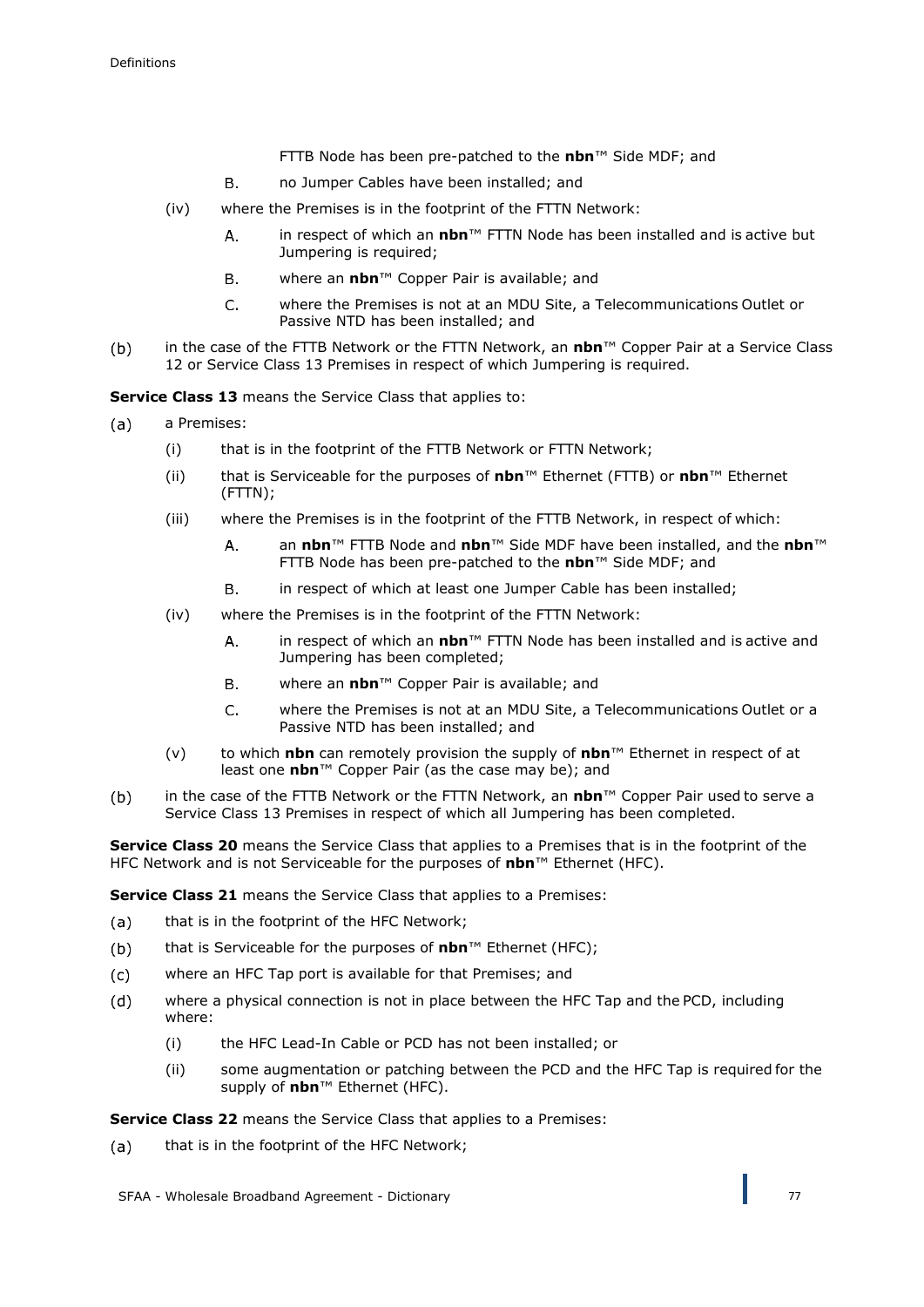- $(b)$ that is Serviceable for the purposes of **nbn**™ Ethernet (HFC);
- where a physical connection is in place between the HFC Tap and the PCD (including where the  $(c)$ HFC Lead-In Cable and PCD are installed as part of the HFC Network) and no augmentation or patching between the PCD and the HFC Tap is required for the supply of **nbn**™ Ethernet (HFC); and
- $(d)$ in respect of which no HFC Connecting Cable, HFC Wall Outlet or NTD has been installed.

**Service Class 23** means the Service Class that applies to a Premises:

- that is in the footprint of the HFC Network;  $(a)$
- $(b)$ that is Serviceable for the purposes of **nbn**™ Ethernet (HFC);
- where a physical connection is in place between the HFC Tap and the PCD (including where the  $(c)$ HFC Lead-In Cable and PCD are installed as part of the HFC Network) and no augmentation or patching between the PCD and the HFC Tap is required for the supply of **nbn**™ Ethernet (HFC);
- $(d)$ in respect of which an HFC Connecting Cable has been installed to at least one HFC Wall Outlet which is able to be used for the supply of **nbn**™ Ethernet (HFC) (including through installation of an HFC RF Splitter); and
- $(e)$ where no NTD has been installed or an NTD has been installed but no UNI ports are available.

**Service Class 24** means the Service Class that applies to a Premises:

- that is in the footprint of the HFC Network;  $(a)$
- that is Serviceable for the purposes of **nbn**™ Ethernet (HFC);  $(b)$
- $(c)$ where a physical connection is in place between the HFC Tap and the PCD (including where the HFC Lead-In Cable and PCD are installed as part of the HFC Network) and no augmentation or patching between the PCD and the HFC Tap is required for the supply of **nbn**™ Ethernet (HFC);
- in respect of which an HFC Connecting Cable, HFC Wall Outlet, HFC Fly Lead, HFC RF Splitter  $(d)$ (if relevant) and NTD have been installed and can be made operational as part of the HFC Network, and the NTD is receiving mains power; and
- $(e)$ to which **nbn** can remotely provision the supply of **nbn**™ Ethernet (HFC).

**Service Class 30** means the Service Class that applies to:

- $(a)$ a Premises:
	- (i) that is in the footprint of the FTTC Network; and
	- (ii) that is not Serviceable for the purposes of **nbn**™ Ethernet (FTTC); and
- $(b)$ an **nbn**™ Copper Pair at a Service Class 30 Premises.

# **Service Class 31** means:

- $(a)$ a Premises:
	- (i) that is in the footprint of the FTTC Network;
	- (ii) that is Serviceable for the purposes of **nbn**™ Ethernet (FTTC); and
	- (iii) where either or both of the following applies:
		- $\overline{A}$ . an **nbn**™ Copper Pair is not available; or
		- **nbn** does not have sufficient information to determine whether an **nbn**™ **B.** Copper Pair is available; and
- an **nbn**™ Copper Pair: $(b)$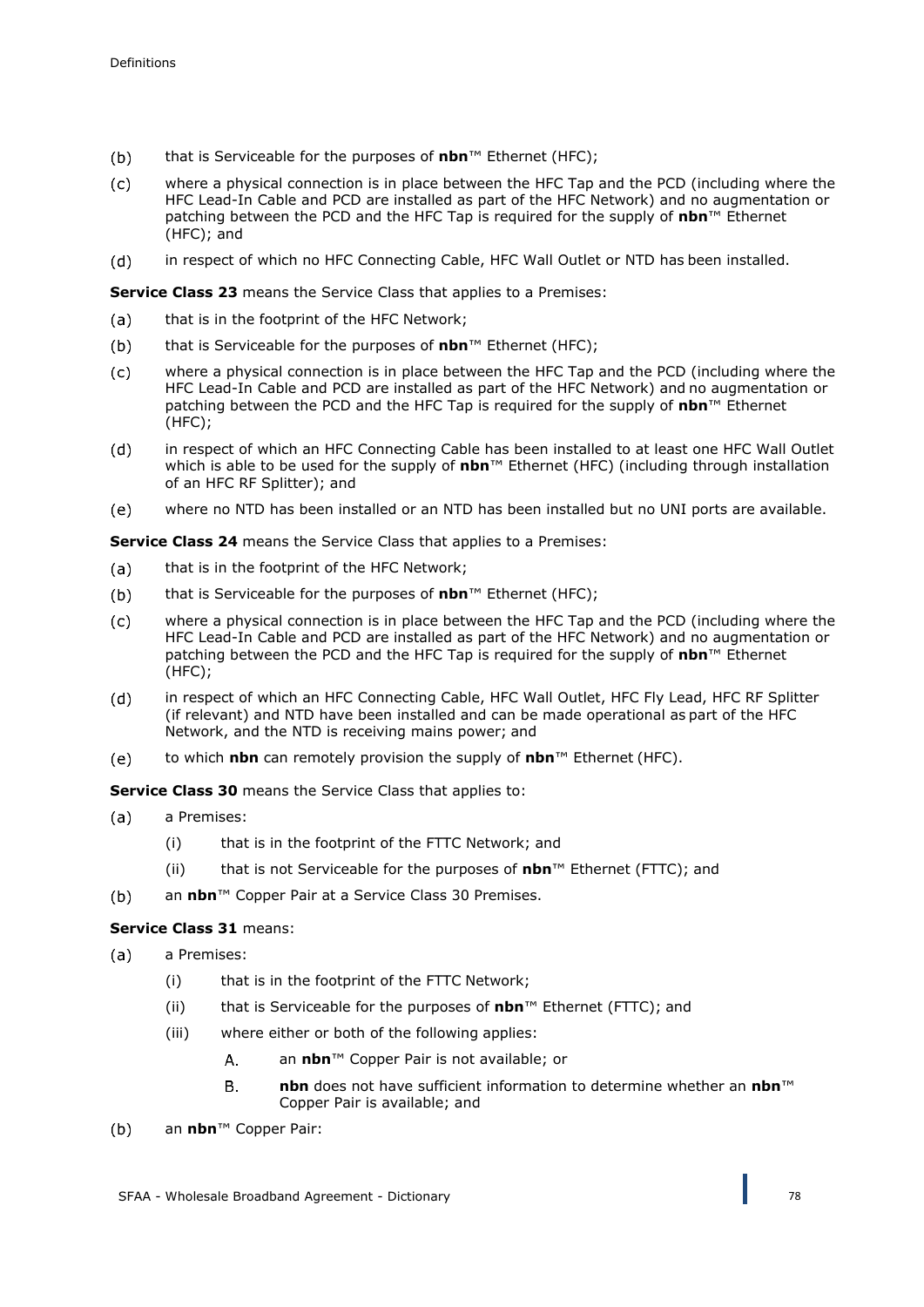- (i) at a Service Class 31 Premises; or
- (ii) that is a new **nbn**™ Copper Pair installed at a Service Class 32, Service Class 33 or Service Class 34 Premises.

**Service Class 32** means:

- $(a)$ a Premises:
	- (i) that is in the footprint of the FTTC Network;
	- (ii) that is Serviceable for the purposes of **nbn**™ Ethernet (FTTC);
	- (iii) in respect of which a Lead-In Cable has been installed;
	- (iv) where at least one **nbn**™ Copper Pair is available; and
	- (v) in respect of which no FTTC-NCD has been installed; and
- an **nbn**™ Copper Pair at a:  $(b)$ 
	- (i) Service Class 32 Premises; and
	- (ii) Service Class 33 Premises or Service Class 34 Premises which has not been cut into the **nbn**™ DPU.

## **Service Class 33** means:

- $(a)$ a Premises:
	- (i) that is in the footprint of the FTTC Network;
	- (ii) that is Serviceable for the purposes of **nbn**™ Ethernet (FTTC);
	- (iii) in respect of which an **nbn**™ DPU has been installed;
	- (iv) in respect of which at least one **nbn**™ Copper Pair is available and has been cut into the **nbn**™ DPU;
	- (v) in respect of which a Lead-In Cable has been installed; and
	- (vi) in respect of which no FTTC-NCD has been installed; and
- $(b)$ an **nbn**™ Copper Pair at a Service Class 33 or Service Class 34 Premises:
	- (i) that has been cut into the **nbn**™ DPU; and
	- (ii) in respect of which no FTTC-NCD has been installed.

# **Service Class 34** means:

- $(a)$ a Premises:
	- (i) that is in the footprint of the FTTC Network;
	- (ii) that is Serviceable for the purposes of **nbn**™ Ethernet (FTTC);
	- (iii) in respect of which an **nbn**™ DPU has been installed;
	- (iv) in respect of which at least one **nbn**™ Copper Pair is available and has been cut into the **nbn**™ DPU;
	- (v) a Lead-In Cable has been installed;
	- (vi) where the Premises is:
		- A. not at an MDU Site, a PCD, Copper Connecting Cable and Telecommunications Outlet or Passive NTD have been installed; and
		- Β. at an MDU Site, Jumpering has been completed;
	- (vii) to which **nbn** can remotely provision the supply of **nbn**™ Ethernet (FTTC) in respect of at least one **nbn**™ Copper Pair; and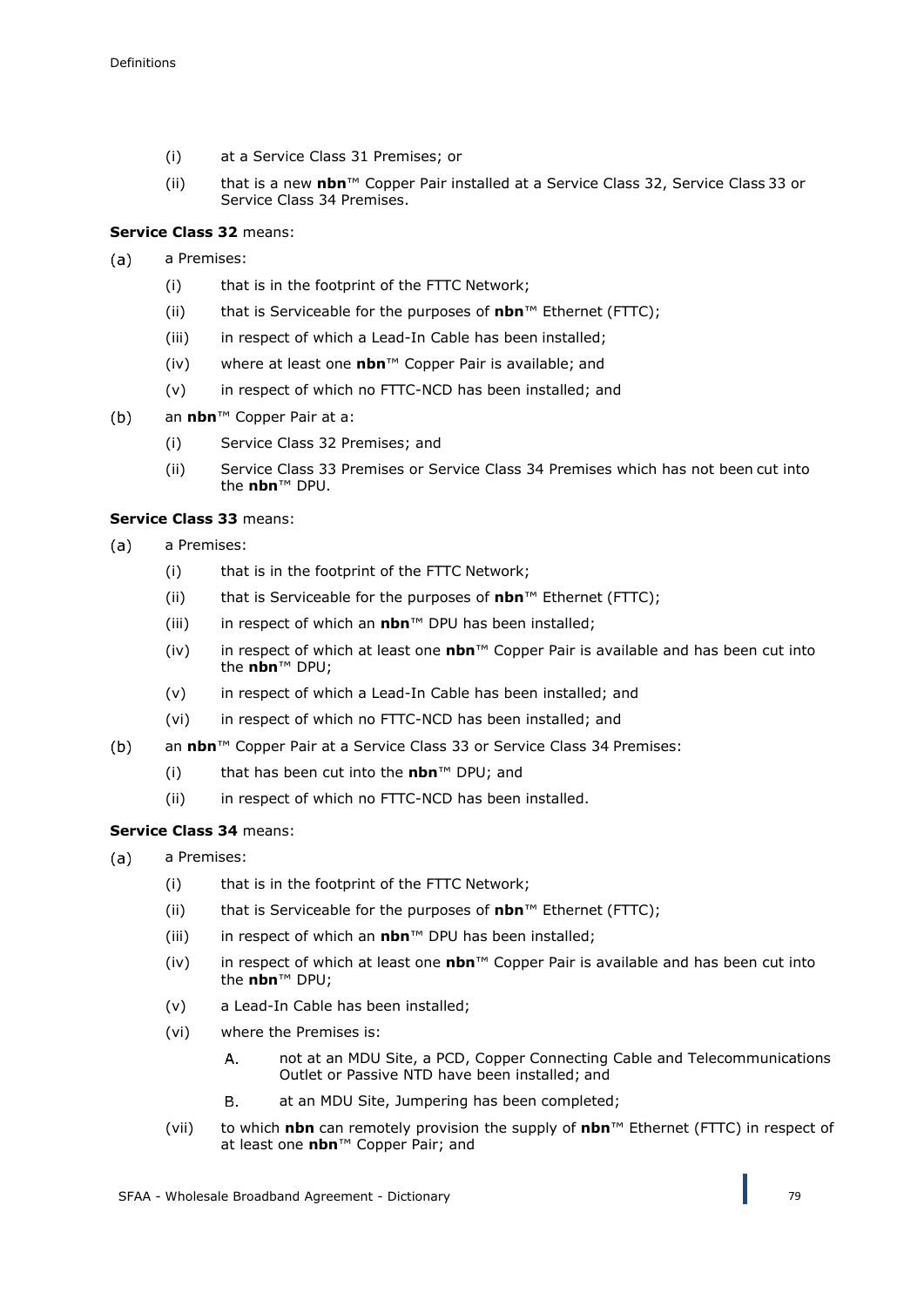- (viii) to which **nbn** has previously provisioned the supply of **nbn**™ Ethernet (FTTC) in respect of at least one **nbn**™ Copper Pair; and
- an **nbn**™ Copper Pair at a Service Class 34 Premises:  $(b)$ 
	- (i) that has been cut into the **nbn**™ DPU;
	- (ii) in respect of which:
		- where the relevant Premises is not at an MDU Site, a PCD, Copper Connecting A. Cable and Telecommunications Outlet or Passive NTD have been installed; and
		- **B.** where the relevant Premises at an MDU Site, Jumpering has been completed;
	- (iii) to which **nbn** can remotely provision the supply of **nbn**™ Ethernet (FTTC); and
	- (iv) to which **nbn** has previously provisioned the supply of **nbn**™ Ethernet (FTTC).

**Service Description** means each document entitled "Service Description" in a Product Module.

**Service Element** has the meaning given to the term Product Component.

# **Service Fault** means:

- a failure of an Ordered Product to perform substantially in accordance with the relevant  $(a)$ Product Description or Product Technical Specification where the failure is contributed to by:
	- (i) a fault in or failure of an **nbn**™ Infrastructure; or
	- (ii) any other matter or thing for which **nbn** is responsible,

except where the failure:

- (iii) is an Outage (other than a failure contributed to by an Emergency Outage performed in response to an existing Service Fault where an End User has reported the failure to RSP and RSP has raised a Trouble Ticket in respect of that failure);
- (iv) relates to the Line Rate or Information Rate (PIR or CIR) of an **nbn**™ Ethernet (FTTB) Ordered Product or an **nbn**™ Ethernet (FTTN) Ordered Product:
	- A. that is operating with a Repair Profile;
	- Β. that is not operating with a Registered Modem; or
	- $\mathsf{C}$ . in respect of which:
		- RSP has previously raised a Trouble Ticket; and  $\mathbf{1}$ .
		- $2<sup>1</sup>$ **nbn** has designated the relevant Ordered Product or Premises as requiring Network Activity or Interference Mitigation;
- (v) relates to the Line Rate, Access Line Rate or Information Rate (PIR or CIR) of an **nbn**™ Ethernet (FTTC) Ordered Product in respect of which:
	- A. RSP has previously raised a Trouble Ticket; and
	- **B. nbn** has designated the relevant Ordered Product or Premises as requiring Network Activity or Interference Mitigation;
- (vi) relates to an **nbn**™ Ethernet (FTTC) Ordered Product and arises as a result of:
	- faulty or defective RSP Professional Installation FTTC or End User Installation  $\mathsf{A}$ – FTTC; or
	- $B.$ faulty or defective installation of a Self-Install Kit - FTTC at a Service Class 32 Premises;
- (vii) relates to an **nbn**™ Ethernet (HFC) Ordered Product and arises as a result of faulty or defective RSP Professional Installation – HFC or End User Installation - HFC; or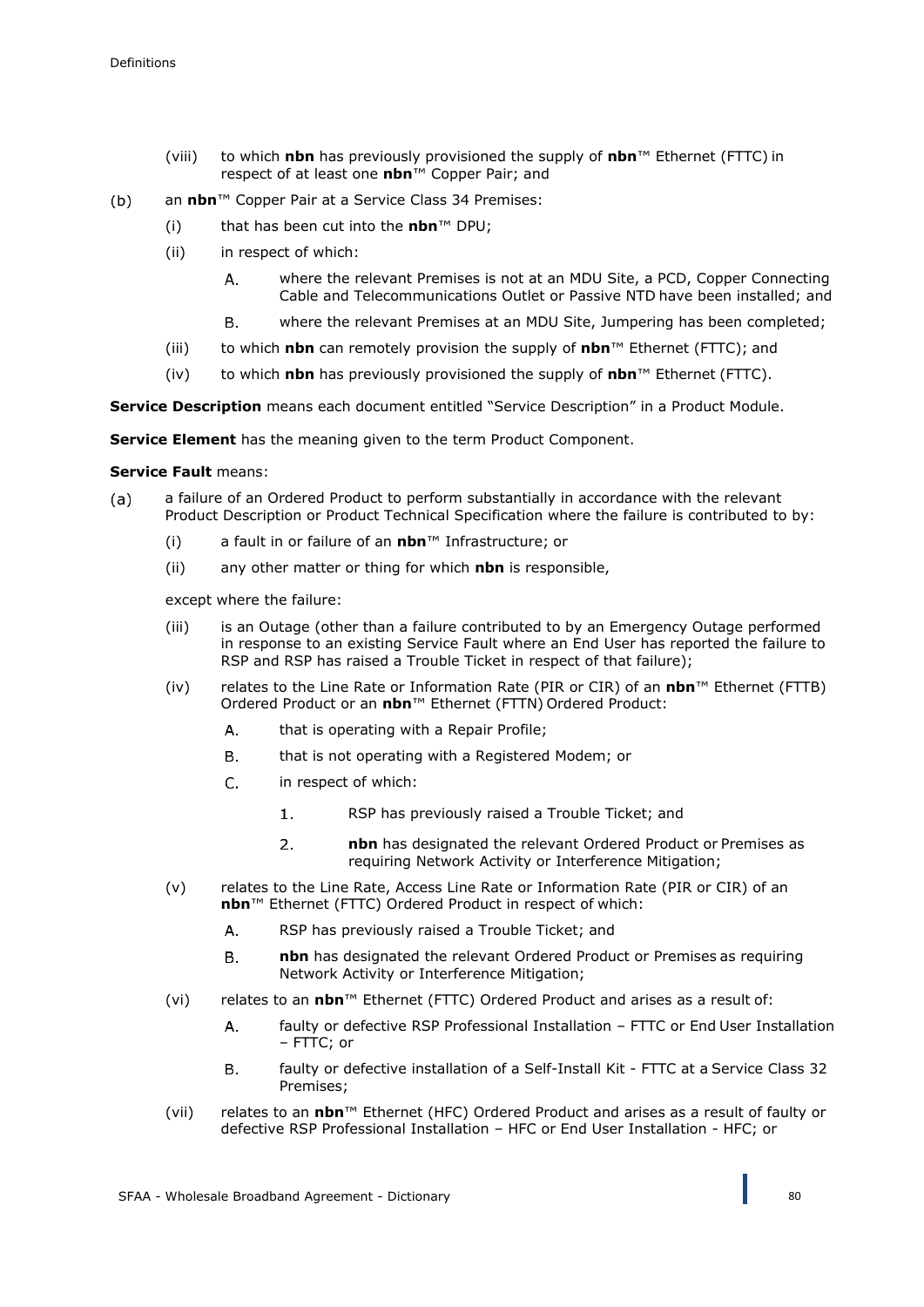(viii) constitutes a Performance Incident and **nbn** determines to resolve or respond to that failure as a Performance Incident; or

 $(b)$ a Central Splitter Fault.

**Service Fault Rebate** means the rebate for **nbn**'s failure to achieve the Service Level for an End User Fault affecting an **nbn**™ Ethernet Ordered Product, payable under section 8.5 of the **nbn**™ Ethernet Service Levels Schedule.

**Service Fault Trouble Ticket** means a Trouble Ticket that has been classified by **nbn** as a "Service Fault Trouble Ticket" in accordance with section 5.2.2 of the WBA Operations Manual.

**Service Fault Trouble Ticket Acceptance** means Trouble Ticket Acceptance in respect of a Service Fault Trouble Ticket.

**Service Feasibility Assessment** means an assessment undertaken by **nbn** to determine whether or not a premises is or may be serviceable by the Enterprise Ethernet Network.

**Service Feasibility Assessment Information** means information in relation to, and as a result of, a Service Feasibility Assessment.

**Service Feature** has the meaning given to the term Product Feature.

**Service Health Summary Enquiry** means a specific test and diagnostic enquiry processed through the Service Health Summary Tool and undertaken in accordance with the requirements applicable to the use of the Service Health Summary Tool.

**Service Health Summary Enquiry ID** means a unique identifier allocated by **nbn** to identify a Service Health Summary Enquiry submitted by RSP under this Agreement.

**Service Health Summary Information** means the information provided by **nbn** in response to a Service Health Summary Enquiry.

**Service Health Summary Quota** means the maximum number of Service Health Summary Enquiries that can be performed by RSP through both the **nbn**™ Service Portal and B2B Access as set out in the Test & Diagnostic Checklist.

**Service Health Summary Tool** means the test and diagnostic tool referred to in section 5.2.1.1 of the WBA Operations Manual.

**Service ID** means the unique identifier assigned by **nbn** to identify a Service Element ordered by RSP.

**Service Level** means a service level set out in any Service Levels Schedule.

### **Service Level Improvement Provision** means:

- each of the following provisions in the **nbn**™ Ethernet Service Levels Schedule:  $(a)$ 
	- (i) sections 1.1 and 1.4 (which relate to the Service Levels for End User Connections and the Connection Rebate);
	- (ii) section 1.5 (which relates to the Failed Connection Rebate);
	- (iii) sections 2.1, 2.3 and 2.4 (which relate to the Service Levels for End User Connection Appointments and Professional Wiring Service Appointments and the Missed Connection Appointment Rebate);
	- (iv) sections 5.3 and 5.4 (which relate to the PIR Objective Rebate);
	- (v) sections 8.1, 8.2 and 8.5 (which relate to the Service Levels for End User Fault rectification and Priority Assistance Fault rectification and the Service Fault Rebate);
	- (vi) sections 11.1, 11.3 and 11.4 (which relate to the Service Levels for Actual Trouble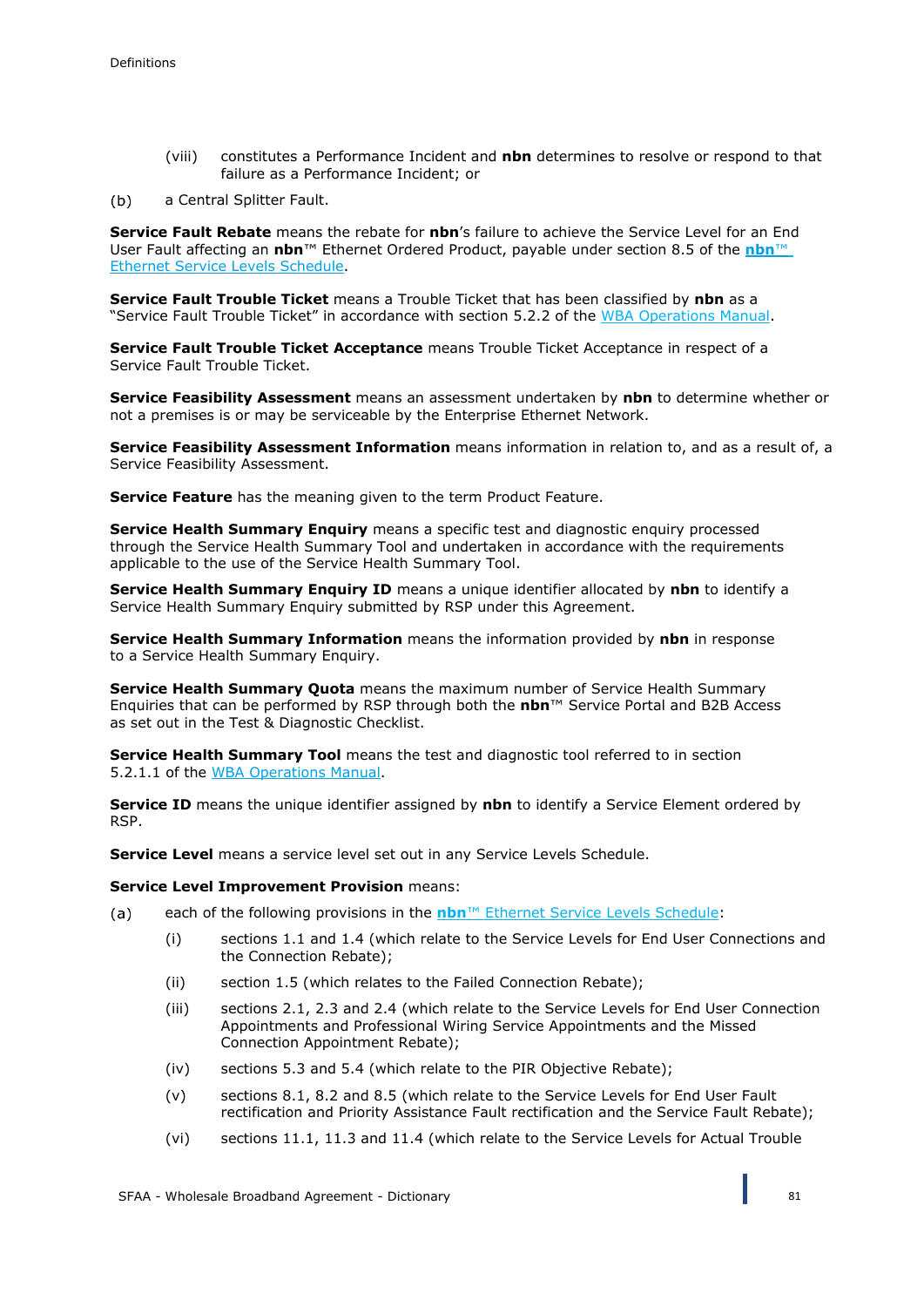$(b)$ 

Ticket Appointments and the Missed Trouble Ticket Appointment Rebate);

- (vii) section 16 (which relates to the FTTB/N/C Connection Performance Rebate);
- (viii) section 17 (which relates to the Wireless Speed Performance Rebate);
- (ix) sections 23 and 24 (which relate to the calculation of Service Levels, Performance Objectives and Operational Hours) to the extent they apply in respect of the sections listed in paragraphs (i) to (viii) above; and
- (x) section 25 (which relates to the Connection and Assurance Exclusions); and
- each of the following provisions in the WBA Operations Manual:
	- (i) section 8.5.1.5 (relating to the automatic payment of Commercial Rebates); and
	- (ii) section 9.3 (relating to Operational Reports).

**Service Level Region** means, in relation to a Premises, the area within which the Premises is located, being one of an Urban Area, Major Rural Area, Minor Rural Area, Remote Area, Isolated Area or Limited Access Area.

**Service Levels Schedule** means each document entitled "Service Levels Schedule" that forms part of a Product Module.

**Service Modification** means a modification as described in section 4.8.2 of the **nbn**™ Enterprise Ethernet Operations Manual.

**Service Provider Rule** has the meaning given to that term in section 98 of the Telecommunications Act.

**Service Qualification System** means a system or systems made available by **nbn** (whether automated or manually implemented) to enable RSP to determine whether a particular address is identified by **nbn** as Serviceable (at a given point in time) by the **nbn**™ Network.

**Service Reduction** means a limitation or restriction on the supply of an Ordered Product to RSP, including a downgrading of any of the Product Features of an Ordered Product.

**Service Request** means an enquiry or request by RSP which is not related to:

- a Service Fault or Performance Incident in connection with **nbn**™ Ethernet or an order in  $(a)$ connection with **nbn**™ Ethernet; or
- an Enterprise Ethernet Fault or an order in connection with **nbn**™ Enterprise Ethernet.  $(b)$

**Service Restoration Target**, in respect of each type of Material Service Failure, has the meaning given to that term in the Product Terms that define that type of Material Service Failure.

**Service Restoration Trouble Ticket** has the meaning given to that term in the "B2B Interaction Business Process Technical Specification".

**Service Technical Specification** means each document entitled "Service Technical Specification" in a Product Module.

**Service Terms** means each document entitled "Service Terms" in a Product Module.

**Service Transfer** has the meaning given in section 4.5.2.6 of the WBA Operations Manual.

**Service Transfer Order** means a Connect Order for a Service Transfer, Connect Outstanding Transfer or Transfer Reversal which is submitted as a "Service Transfer Order" in accordance with the WBA Operations Manual.

**Service Type** means an indicator as to whether an existing telecommunications service supplied over an **nbn**™ Copper Pair by Telstra on a wholesale basis has an FNN or ULL ID, and may include a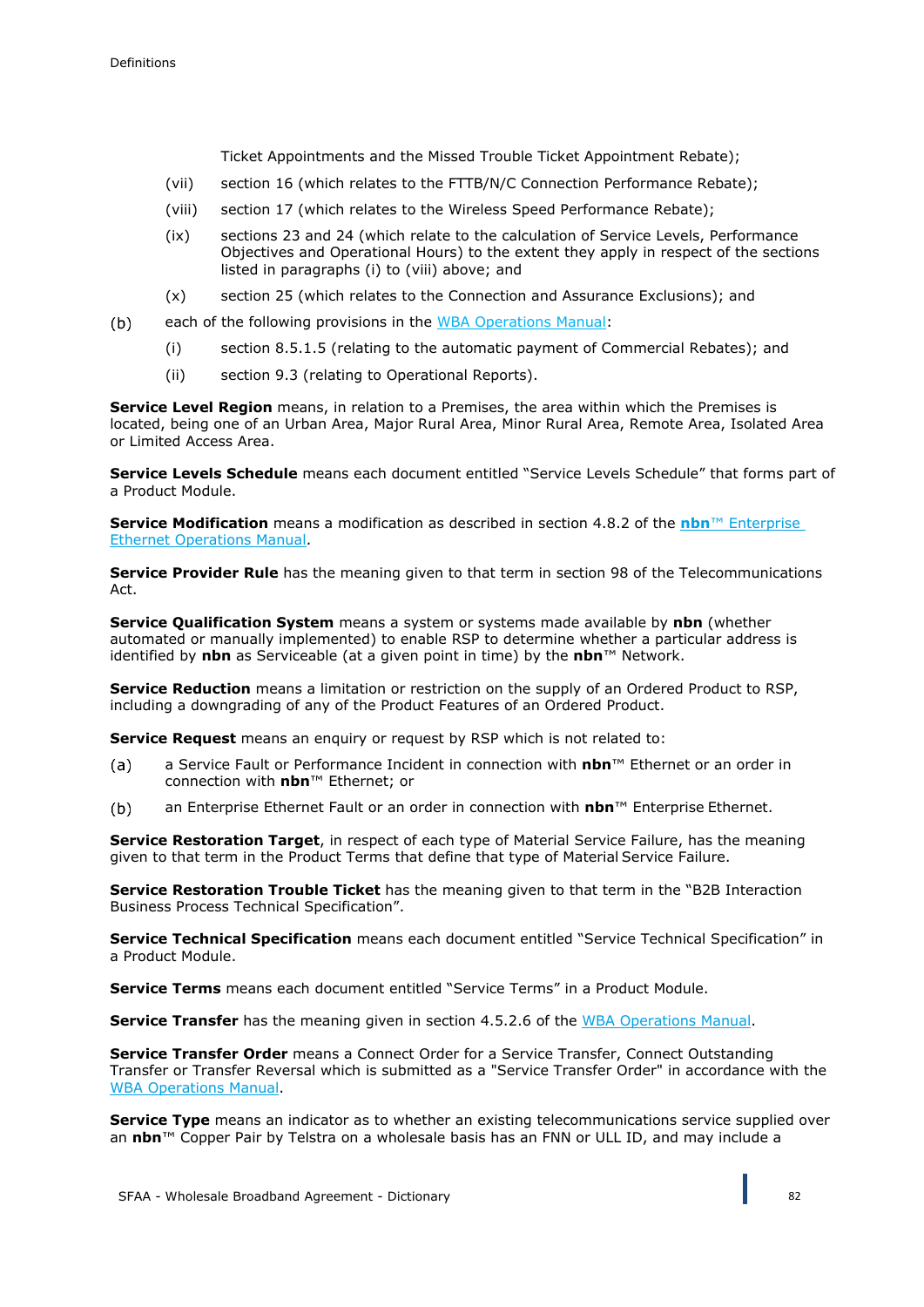Special Service Flag.

**Serviceable** means, in respect of each Product, Product Component and Product Feature (as applicable):

- a premises that **nbn** has determined is serviceable by the **nbn**™ Network; or  $(a)$
- $(b)$ a Non-Addressable Object that is associated with a Centralised Deployment that **nbn** has determined is serviceable by the **nbn**™ Network.

**Services In Operation** means the number of RSP's Ordered Products that are active on the **nbn**™ Network.

**SFPDH** means a small form premises distribution hub which is owned or controlled by, or operated by or on behalf of, **nbn** for the purposes of the Enterprise Ethernet Network.

**Shared Network Resources** has the meaning given to that term in section 15.4(a) of the **nbn**™ Ethernet Service Levels Schedule.

**Shareholder Ministers** means collectively the Communications Minister (which has the meaning given to that term in the NBN Companies Act) and the Finance Minister (which has the meaning given to that term in section 7 of the Telecommunications Act).

**Short-term Discount, Credit, Rebate or Waiver** means a Discount, Credit, Rebate or Waiver with an initial duration, at the time it is first made available, of 6 months or less.

**Single Chassis** has the meaning, in respect of a Product, given to that term in the relevant Product Technical Specification, as the context requires.

**Single Site Qualification** has the meaning given to that term in the "B2B Interaction Business Process Technical Specification".

**SIP** means Session Initiation Protocol.

**Site Attendance Logbooks** means logbooks provided upon entry to and exit from a Type 1 Facility or Type 2 Facility.

**Site Boundary** means, in respect of an Established POI, the boundary (as determined by **nbn**, including as agreed between **nbn** and an Underlying Facility Provider) which defines those areas of a building within which the relevant POI Site or Aggregation Node Site is located.

**Site Induction Courses** means, in connection with RSP's acquisition of the Facilities Access Service, current site induction and any other courses that may be notified (in writing or otherwise) by:

- $(a)$ **nbn** to RSP, in the case of access to a Type 1 Facility; or
- **nbn** or the Underlying Facility Provider to RSP, in the case of access to a Type 2 Facility.  $(b)$

**Site Qualification Enquiry** has the meaning given to that term in section 4.3.1 of the WBA Operations Manual.

**Site Qualification Information** means information provided through the **nbn**™ Platform in connection with a Site Qualification Enquiry.

**Site Qualification System** means the Site Qualification Enquiry functionality of the **nbn**™ Platform Interfacing Service.

### **Sky Muster™ Service** means:

- an **nbn**™ Ethernet (Satellite) ordered product supplied by **nbn** to RSP or any other access  $(a)$ seeker; or
- $(b)$ an **nbn**™ Sky Muster™ Plus ordered product supplied by **nbn** to RSP or any other access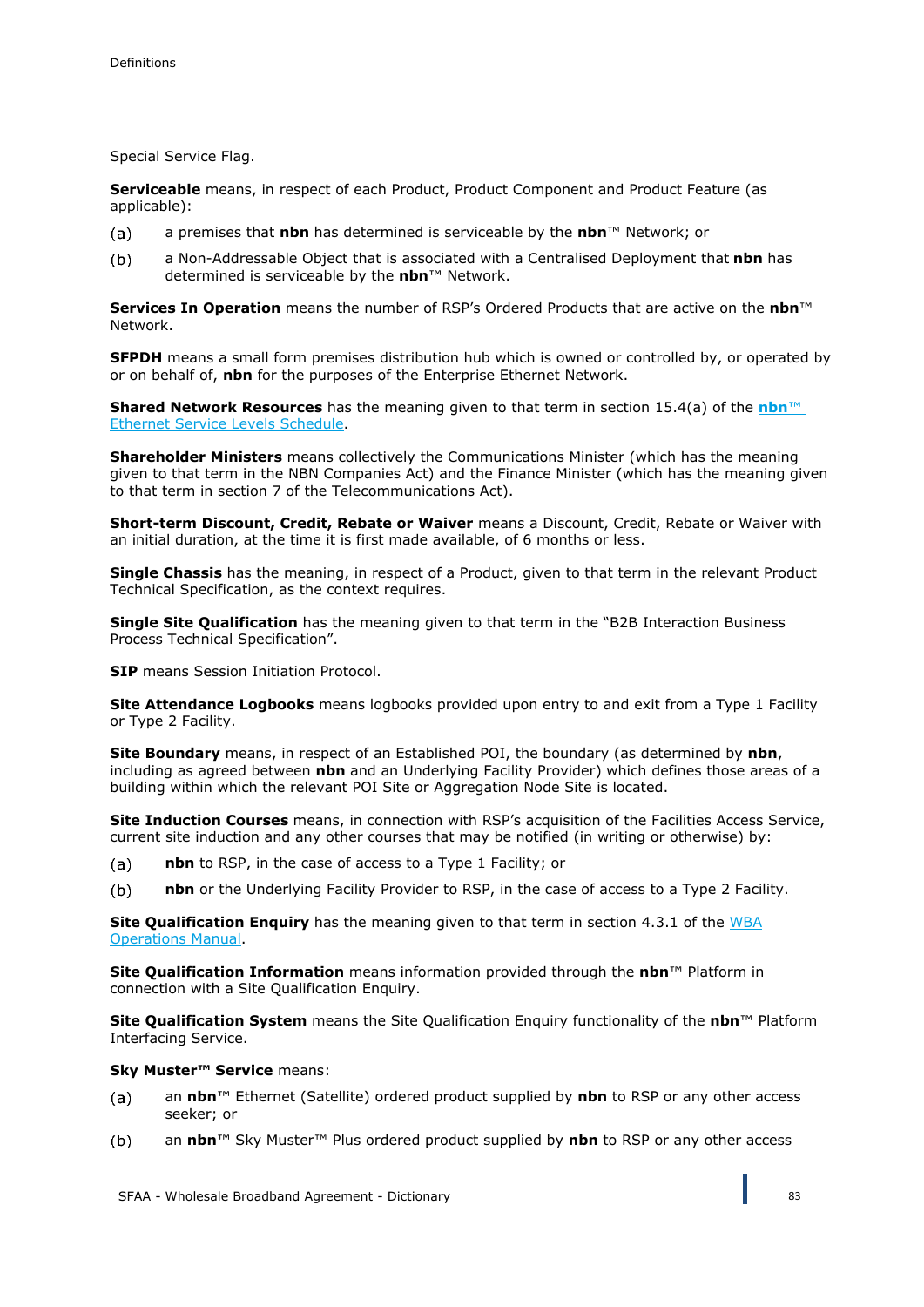### seeker.

**Software Failure** means a failure of any software which is used by **nbn** to supply Eligible Ordered Products.

**Solution Brief** means the document described in section 2.2.1.1 of the WBA Operations Manual.

**Solution Workshop** has the meaning, in respect of a Product, given to that term in the relevant Operations Manual, as the context requires.

**Special Service** means any existing service used to support priority assistance, medical alert, alarm, a "Special Service" or "Special Service Input" as defined in the Telstra Migration Plan, or any similar service.

**Special Service Flag** means an indicator as to whether an existing telecommunications service supplied over an **nbn**™ Copper Pair by Telstra on a wholesale basis is a Telstra Special Service.

**Special Terms** means those sections of Product Terms or Service Terms identified as "Special Terms" in the relevant Product Terms or Service Terms.

**Specified Activity** means any of the activities referred to in sections 10 to 16 (inclusive) of the NBN Companies Act.

**Specified Utility** has the meaning given to the term "Utility" in section 151DA(9) of the Competition and Consumer Act.

**SQ Enquiry Time** means, in respect of a Connect Order:

- if RSP submitted one or more Site Qualification Enquiries before the Connect Order was (a) submitted but on the same day as the Connect Order was submitted, the time at which the last such Site Qualification Enquiry was submitted; and
- $(b)$ if paragraph (a) does not apply, the time at which the Connect Order was submitted.

**Standard Appointment** means an appointment that falls within the Service Levels for Standard Connections that is not an Accelerated Appointment.

**Stable Profile** means a VDSL2 line profile designed to optimise layer 1 stability through an increased noise margin and G.Inp retransmission buffer.

**Standard Appointment** means an appointment that falls within the Service Levels for Standard Connections that is not an Accelerated Appointment.

**Standard Connection** means the connection and activation of the Access Components in respect of a Premises which is not an Accelerated Connection or a Priority Assistance Connection.

**Standard Form of Access Agreement** means a standard form of access agreement for the purposes of Part XIC of the Competition and Consumer Act.

**Standard Hours** means a period between 9:00am and 5:00pm, Monday to Friday, excluding public holidays in the State or Territory in which the Premises is located.

**Standard Installation** has the meaning, in respect of a Product, given to that term in the relevant Product Terms, as the context requires.

**Standard Offer** means the Standard Form of Access Agreement entitled "Wholesale Broadband Agreement" made available by **nbn** on **nbn**'s Website from time to time.

**Standard Profile** means the standard VDSL2 line profile.

**Standard Trouble Ticket Submission Process** has the meaning given to it in section 5.2.3.1 of the WBA Operations Manual.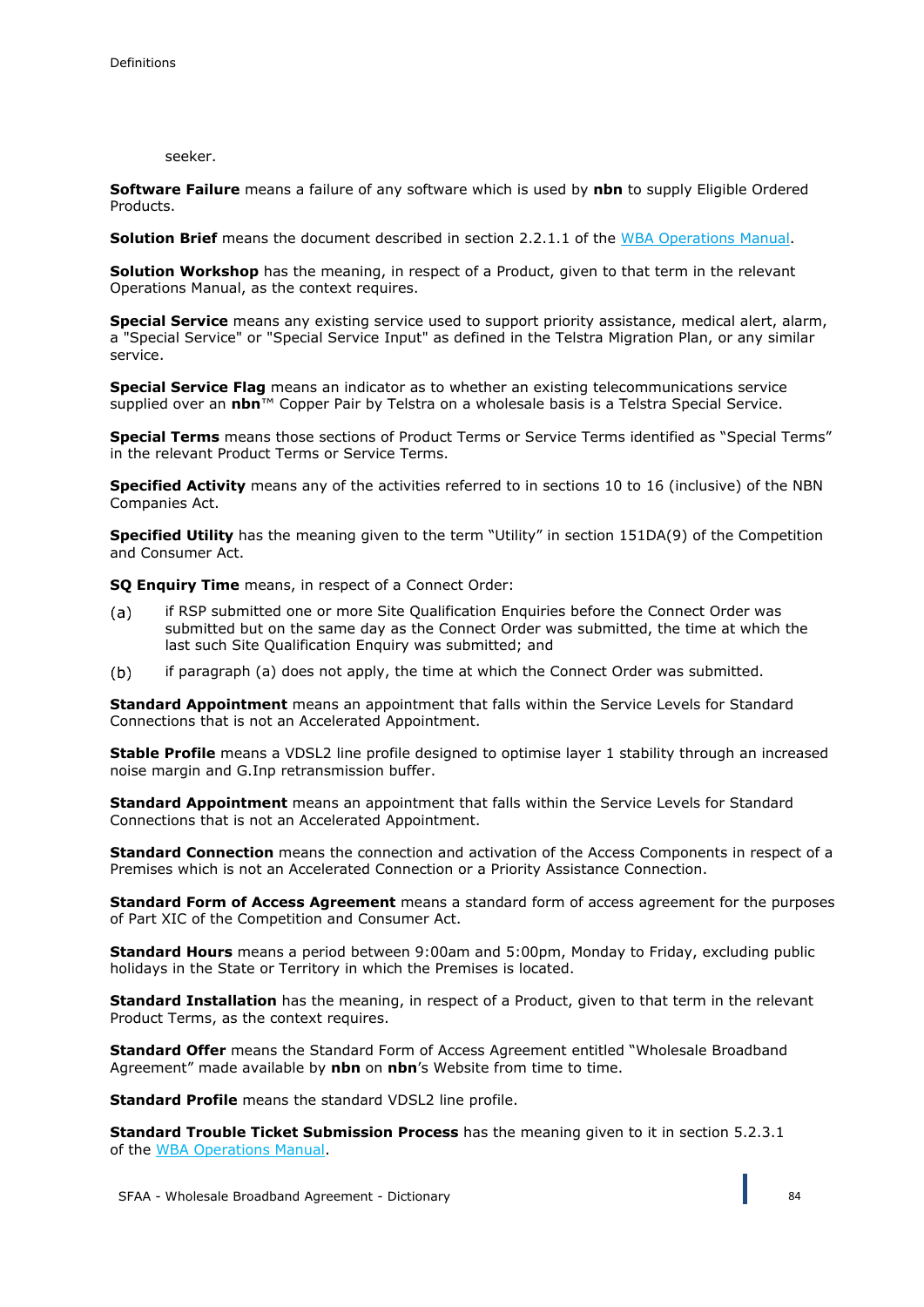**Start Date** means 1 December 2020.

**Start Notification** means notice of commencement of a Planned Outage.

**State Aggregation POI** means a POI nominated by **nbn** for the purposes of Route Aggregation described in section 5.1 of the **nbn**™ Enterprise Ethernet Product Description.

**Statement of Capability** means the document with that title, provided by **nbn** to RSP to complete as verification that RSP understands technical requirements related to the Satellite Network and has the ability to comply with the **nbn**™ Ethernet Fair Use Policy.

**Statistical Area Level 1** means a geographical region as defined by the Australian Statistical Geography Standard 2016 published by the Australian Bureau of Statistics.

**Status** means, in relation to an order or Trouble Ticket for a Product, the status applied to that order or Trouble Ticket, as the context requires, pursuant to the relevant Operations Manual.

**Stop Sell Period** means, in respect of a Product, Product Component, Product Feature or access technology being withdrawn, the period between the end of the applicable Continued Ordering Period and the end of the applicable Withdrawal Period.

**Subsequent Access Technology** has the meaning given to that term in section 4.8 of the WBA Operations Manual.

**Subsequent Installation** means any Installation by **nbn** (or an Installer) which is not an Initial Standard Installation, an Initial Non Standard Installation, a Professional Wiring Service in connection with **nbn**™ Ethernet (FTTB) and **nbn**™ Ethernet (FTTN) or an Access Component Reactivation, and includes an FTTB/FTTN Subsequent Installation and FTTC Subsequent Installation but does not include any Installation at an Approved Non-Premises Location.

**Sun Transit Event** means any periodic event during which the sun is aligned with any satellite that forms part of the Satellite Network and any:

- (a) earth station; or
- $(b)$ Premises,

which adversely affects satellite transmissions.

**Sunset Period** has the meaning given to that term in section 6.2.8 of the WBA Operations Manual.

**Supplementary Service Level Report** means the report described in section 9.3.1 of the WBA Operations Manual.

**Supply** has the meaning given to that term in the GST Law.

**Supply Conditions** means the conditions of supply specified in clause A2.2(a) of the Head Terms.

**Supply Terms** means, in respect of **nbn**™ Equipment, any terms of supply, installation or use issued under clause C7.2(a) of the Head Terms or sections 11 or 12 of the **nbn**™ Ethernet Product Terms, or under the corresponding provisions of any Prior WBA.

**Supported Attribute** means a Major Attribute or a Minor Attribute.

#### **Suspend** means:

- to restrict or cease the supply of an Ordered Product (or any part of an Ordered Product) to  $(a)$ RSP; and
- $(b)$ to withdraw RSP's right to use or on-supply an Ordered Product (or any part of an Ordered Product),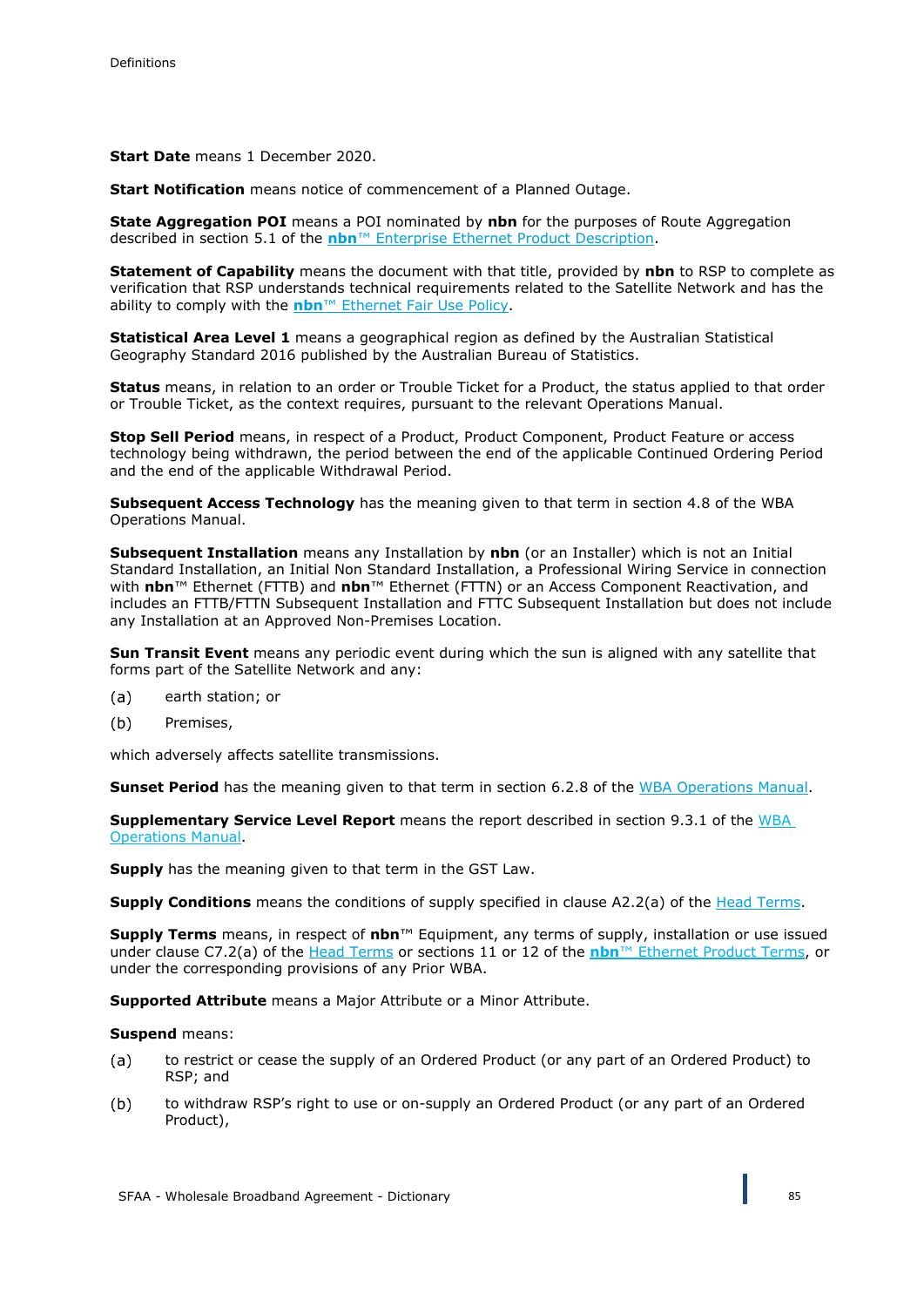but does not include an Ordering Freeze, Service Reduction or the disconnection or termination of the supply of an Ordered Product.

**Suspension** has the meaning given to the term Suspend.

**Tangible Property** means physical property, including real property, but does not include nonphysical property such as incorporeal property or Intellectual Property Rights.

**Target Commitment Date** means the date and time that **nbn** specifies to RSP that it anticipates that **nbn** will have completed a Trouble Ticket investigation, as the case may be.

**Tax** means any tax, levy, charge, impost, duty, fee, rate, deduction, compulsory loan or withholding, which is assessed, levied, imposed or collected by any Government Agency, including the ACT Utilities Tax, but excluding any tax (however described) that relates to income, profit or capital gains.

**Tax Change Event** means any of the following events:

- $(a)$ any:
	- (i) ACT Utilities Tax; or
	- (ii) Tax other than GST that becomes law and is effective after the Execution Date (including any increase in such a Tax after it becomes effective),

is assessed, levied or imposed on **nbn**, the **nbn**™ Network or any facilities or land used, occupied or accessed in connection with the **nbn**™ Network, or the supply of Products, Product Components, Product Features, or anything used, occupied or accessed in connection with the supply of Products, Product Components or Product Features;

- $(b)$ any Tax (or any amount payable in respect of any Tax) other than GST already assessed, levied or imposed on **nbn**, the **nbn**™ Network or any facilities or any land used, occupied, accessed in connection with the **nbn**™ Network, or the supply of Products, Product Components, Product Features, or anything used, occupied or accessed in connection with the supply of Products, Product Components or Product Features is increased;
- $(c)$ any amount is charged by any person, to **nbn** and specifically identified by that person as a charge for a Tax of the same or similar nature to a Tax described in paragraphs (a) or (b), or an increased Tax under paragraph (b), and is an amount that third party is required to pay; or
- any amount is charged by any person to **nbn** arising from a Tax imposed on facilities, land or  $(d)$ infrastructure used, occupied or accessed in connection with the **nbn**™ Network.

**Tax Invoice** has the meaning given to that term in the GST Law.

**TC-1** means either or both of AVC TC-1 or CVC TC-1 as the context requires.

**TC-2** means either or both of AVC TC-2 or CVC TC-2 as the context requires.

**TC-2 Ordered Product** means an **nbn**™ Ethernet Ordered Product that includes an AVC TC-2 Product Component.

**TC-4** means either or both of AVC TC-4 or CVC TC-4 as the context requires.

**TC-4 Bundled Components Discounts** means the Discounts made available to RSP for an AVC TC-4 and CVC TC-4 Product Component bundle (whether or not other Product Components or Product Features are also included in the bundle).

**TC-4 Bundles Discount** means the Discounts described in section 11 of the **nbn**™ Ethernet Price List.

**TC-4 Bundles Discount Roadmap** has the meaning given to that term in clause F4.10(a) of the Head Terms.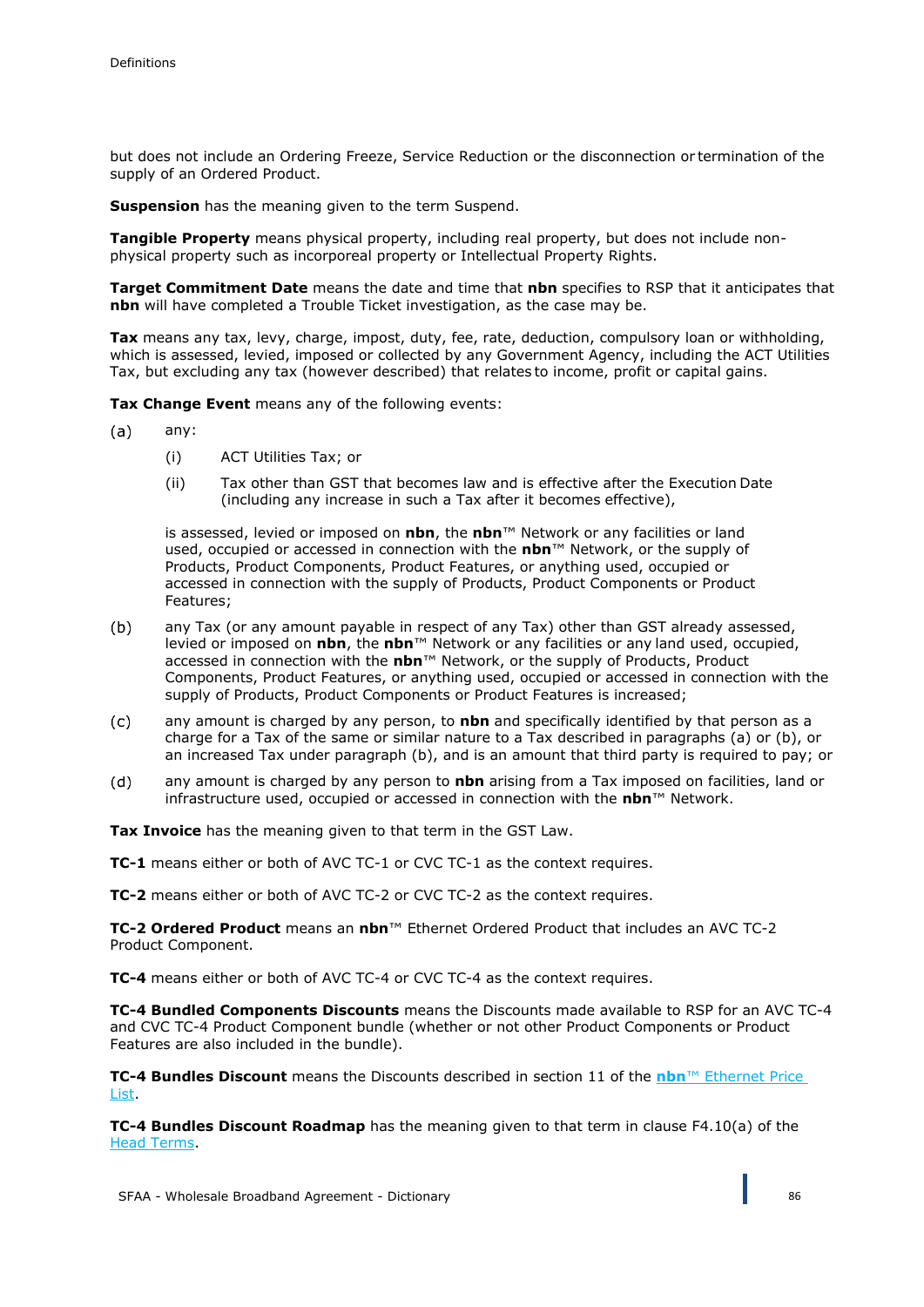**TC-4 Ordered Product** means an **nbn**™ Ethernet Ordered Product that does not include an AVC TC-2 Product Component.

**TC-4 Target Network Activity Date** means, for a Network Activity in respect of an TC-4 Ordered Product:

- where the Network Activity Designation Date is between the Start Date and 30 June 2021, 500  $(a)$ Business Days from the Network Activity Designation Date; and
- where the Network Activity Designation Date is on or after 1 July 2021, 375 Business Days  $(b)$ from the Network Activity Designation Date.

**TCPSS Act** means the *Telecommunications (Consumer Protection and Service Services) Act 1999*  (Cth).

**Technical Bridge** means a peer to peer discussion between RSP and **nbn**'s technical support teams concerning technical matters relating to:

- in relation to **nbn**™ Ethernet, a Service Restoration Trouble Ticket raised by RSP which has a  $(a)$ New, Acknowledged, In Progress, In Progress – Pending or In Progress –Held status; or
- in relation to **nbn**™ Enterprise Ethernet, a Trouble Ticket.  $(b)$

**Technical Standard** means any technical standard made by the ACMA under Part 21 of the Telecommunications Act.

**Telecommunications Act** means the *Telecommunications Act 1997* (Cth).

**Telecommunications Outlet** means the first point in a Premises at which RSP Equipment, Downstream Service Provider Equipment and End User Equipment can be terminated and connected to:

- $(a)$ an Internal Copper Pair; or
- an **nbn**™ Copper Pair or a copper or aluminium Line connected to the Passive NTD (as the  $(b)$ case may be),

for the transmission of Carriage Services.

**Telstra** means Telstra Corporation Limited or any of its Related Bodies Corporate.

**Telstra Address Data** means Third Party Address Data provided by **nbn** to RSP from time to time that is provided to **nbn** by Telstra.

**Telstra Migration Plan** means the Migration Plan given by Telstra to the ACCC under section 577BDA of the Telecommunications Act in the form as at the date of this Agreement.

**Telstra Special Service** means any existing service used to support a "Special Service" or "Special Service Input" as defined in the Telstra Migration Plan, or any similar service.

**Temporary Cable** has the meaning given to that term in the Telstra Migration Plan.

**Temporary POI** means a POI that is established temporarily until an Established POI serving the relevant CSA is established and includes POIs temporarily established to serve first release trial sites and new developments.

**Temporary POI Migration Order** has the meaning given to that term in section 4.5.8.2 of the WBA Operations Manual.

**Temporary POI Decommissioning Notice** means the notice to be given by **nbn** to RSP of the decommissioning of a Temporary POI which must include:

the location of the Temporary POI being decommissioned;(a)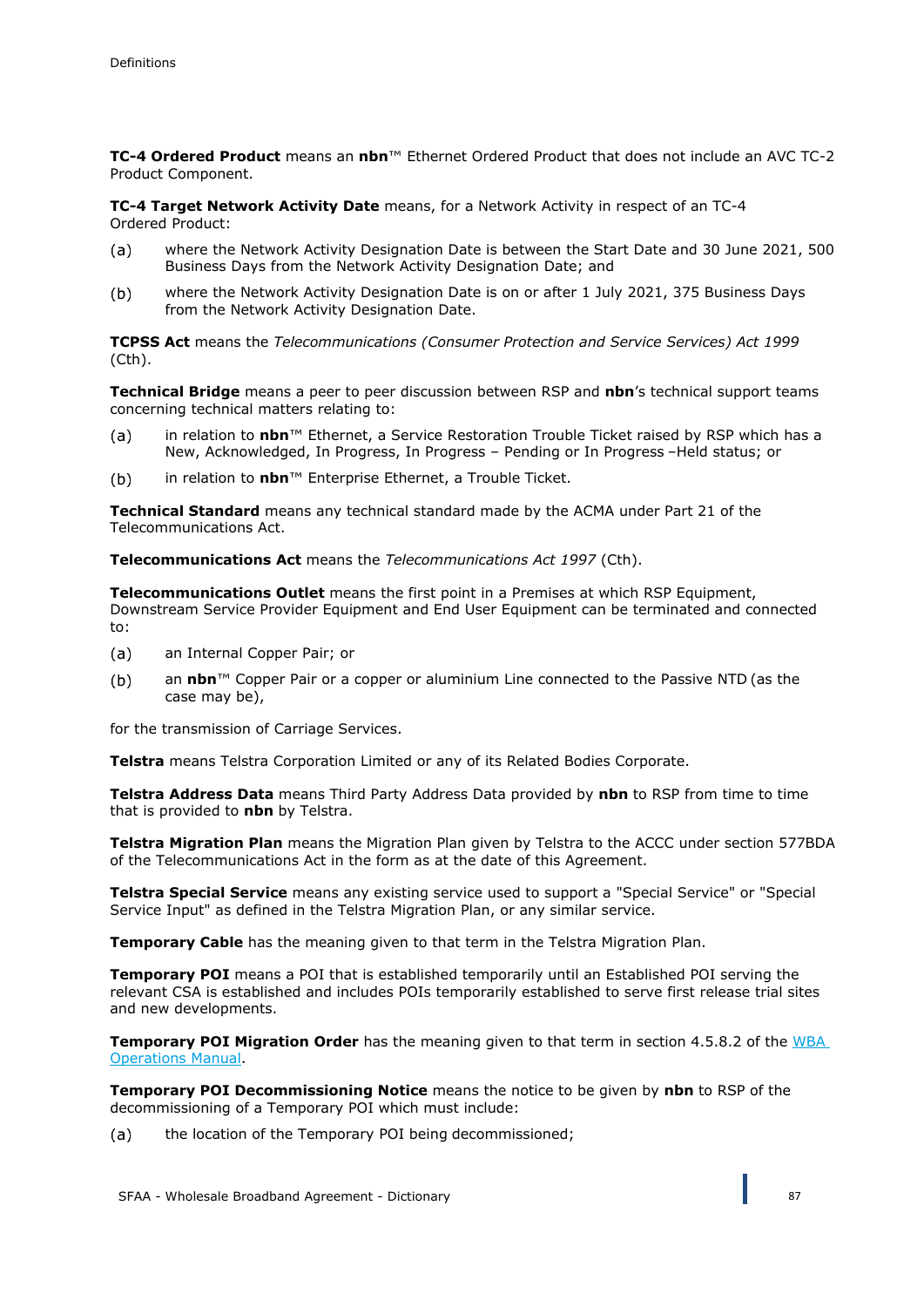- $(b)$ the location of the Established POI or Established POIs that will replace that Temporary POI;
- the date on which the replacement of the Temporary POI will be implemented;  $(c)$
- $(d)$ the transition period during which RSP may migrate Premises to the Established POI or Established POIs;
- $(e)$ any other steps that **nbn** is taking to minimise disruption to RSP; and
- details of the **nbn** representative whom RSP may contact to obtain further information about  $(f)$ the replacement.

**Term** means the current term of this Agreement being the period specified in clause F2.1 of the Head Terms and any extension of that period in accordance with clause F2.1 or F2.2 of the Head Terms.

**Test & Diagnostic Checklist** means the checklist made available by **nbn** from time to time to assist RSP to identify known issues, including to identify Service Faults and Performance Incidents prior to reporting them to **nbn**.

**Test & Diagnostics Guide** means the guide made available by **nbn** from time to time to assist RSP to submit and review Diagnostic Status Tests and Network Tests.

**Test & Diagnostic Transactions** means the transactions described as test & diagnostic transactions in section 1.1 of the Service Description for the **nbn**™ Platform Interfacing Service.

**Test Accepted Notification** means a notification provided by **nbn** to RSP that the Test Status of a Network Test has been changed to Accepted.

**Test ID** means a unique identifier allocated by **nbn** to identify a Diagnostic Status Test or Network Test submitted by RSP under this Agreement.

**Test In Progress Notification** means a notification provided by **nbn** to RSP that the Test Status of a Network Test has been changed to In Progress.

**Test Status** means, in respect of a Product, the status of a Diagnostic Status Test or Network Test being one of the test status types specified in the relevant Operations Manual, as the context requires.

**Third Party Address Data** means address data provided by **nbn** to RSP from time to time, including address data provided in any Ready for Service Rollout Plan and through the **nbn**™ Platform Interfacing Service, which has the following attributes:

- street name, suburb and address number;  $(a)$
- $(b)$ geo-spatial coordinates for addresses or other locations; or
- where available, the G-NAF PID (being the persistent identifier for that address extracted from  $(c)$ the geographic national address file data licensed by PSMA to **nbn**).

**Third Party IPR** means Intellectual Property Rights of a third party.

**Third Party Supplier** means any person supplying network services or network infrastructure to **nbn**  under a contract between **nbn** and that person.

**TPEP** means transparent performance enhancing proxy.

**TPID** or **Tag Protocol Identifier** means a 2-byte field in the overall 4-byte VLAN tag header that enables Ethernet frames to be distinguished between untagged and tagged frames. For untagged frames, the TPID field is located in the Ethertype length field.

**Traffic Class** has the meaning given to that term in the **nbn**™ Ethernet Product Technical Specification.

**Transaction Deactivation Threshold** means 95% of the Transaction Quota.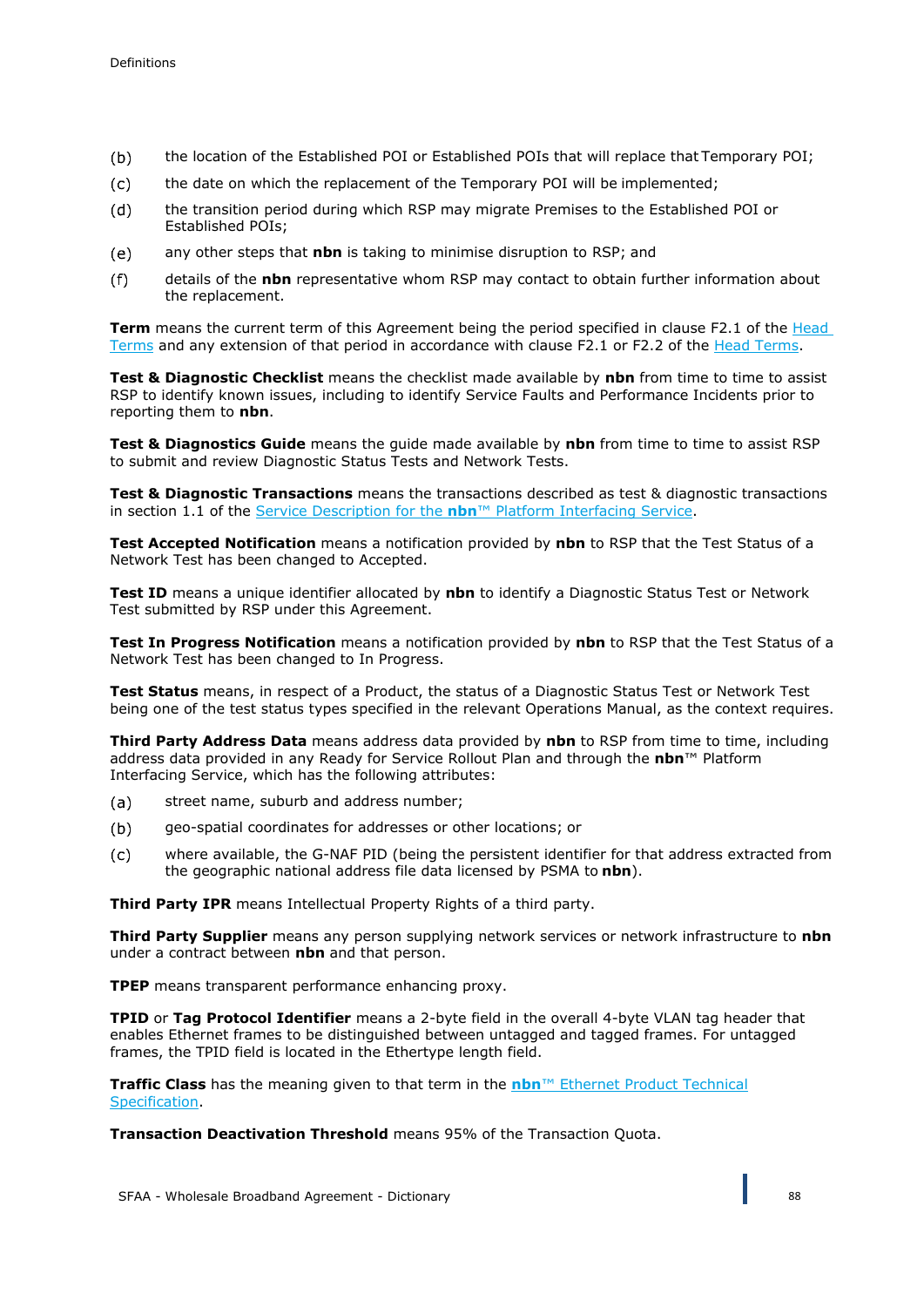**Transaction Manager** means the functionality of the **nbn**™ Platform Interfacing Service which monitors and, where permitted by the Service Description for the **nbn**™ Platform Interfacing Service, deprioritises Monitored Transactions submitted by RSP to the **nbn**™ Platform Interfacing Service through either B2B Access using ebXML or the **nbn**™ Service Portal.

**Transaction Manager Report** means a report relating to the immediately prior Governance Period setting out the:

- number of Test & Diagnostic Transactions performed by RSP through both the **nbn**™ Service  $(a)$ Portal and B2B Access using ebXML;
- RSP's Transaction Quota; and  $(b)$
- $(c)$ RSP's maximum number of Monitored Transactions per hour,

in the Governance Period.

**Transaction Quota** means the greater of the following number of Monitored Transactions that are Test & Diagnostic Transactions submitted through either B2B Access using ebXML or the **nbn**™ Service Portal, measured together during each Transaction Window:

- 250 transactions; and  $(a)$
- $(b)$ the number of transactions equal to 5% of Services in Operation at 5:00pm AET on the last day of each calendar month,

(subject to any temporary amendments made by **nbn** in accordance with the Service Description for the **nbn**™ Platform Interfacing Service).

**Transaction Warning Threshold** means 80% of the Transaction Quota.

**Transaction Window** means each rolling hour.

**Transactional Escalation** means a request submitted by RSP through the **nbn**™ Service Portal or B2B Access in respect to an Order Enquiry, to escalate **nbn**'s response to the Order Enquiry where such a response remains outstanding after the period specified in 4.5.1.5 of the WBA Operations Manual.

**Transfer Loss Notification** means a disconnection notification provided by **nbn** to:

- RSP, in respect of a service transfer order placed by an Other Gaining RSP; or  $(a)$
- $(b)$ Other Losing RSP, in respect of a Service Transfer Order placed by RSP,

in accordance with the WBA Operations Manual.

**Transfer Reversal** has the meaning given to that term in section 4.5.2.6 of the WBA Operations Manual.

**Transfer Validation** means, in respect of a Premises, a requirement for a Service Transfer placed in respect of that Premises to be validated by the Other Losing RSP and/or **nbn** in accordance with the Critical Services Industry Guideline, any other relevant Industry Code or industry guideline.

**Transition** means that with effect on and from expiry or termination of this Agreement, any products or services supplied under this Agreement will be supplied pursuant to, and be subject to the provisions of, a replacement agreement between **nbn** and RSP.

**Transition Advice Information** means, in respect of a Premises, any information that **nbn**, acting reasonably, considers to be necessary or desirable to disclose to effect the disconnection of any Voiceband Service for which Voiceband Continuity has not been ordered and/or any Non-Voiceband Service supplied to that Premises, including the following:

- $(a)$ **nbn**™ Location ID;
- $(b)$ street address of the Premises;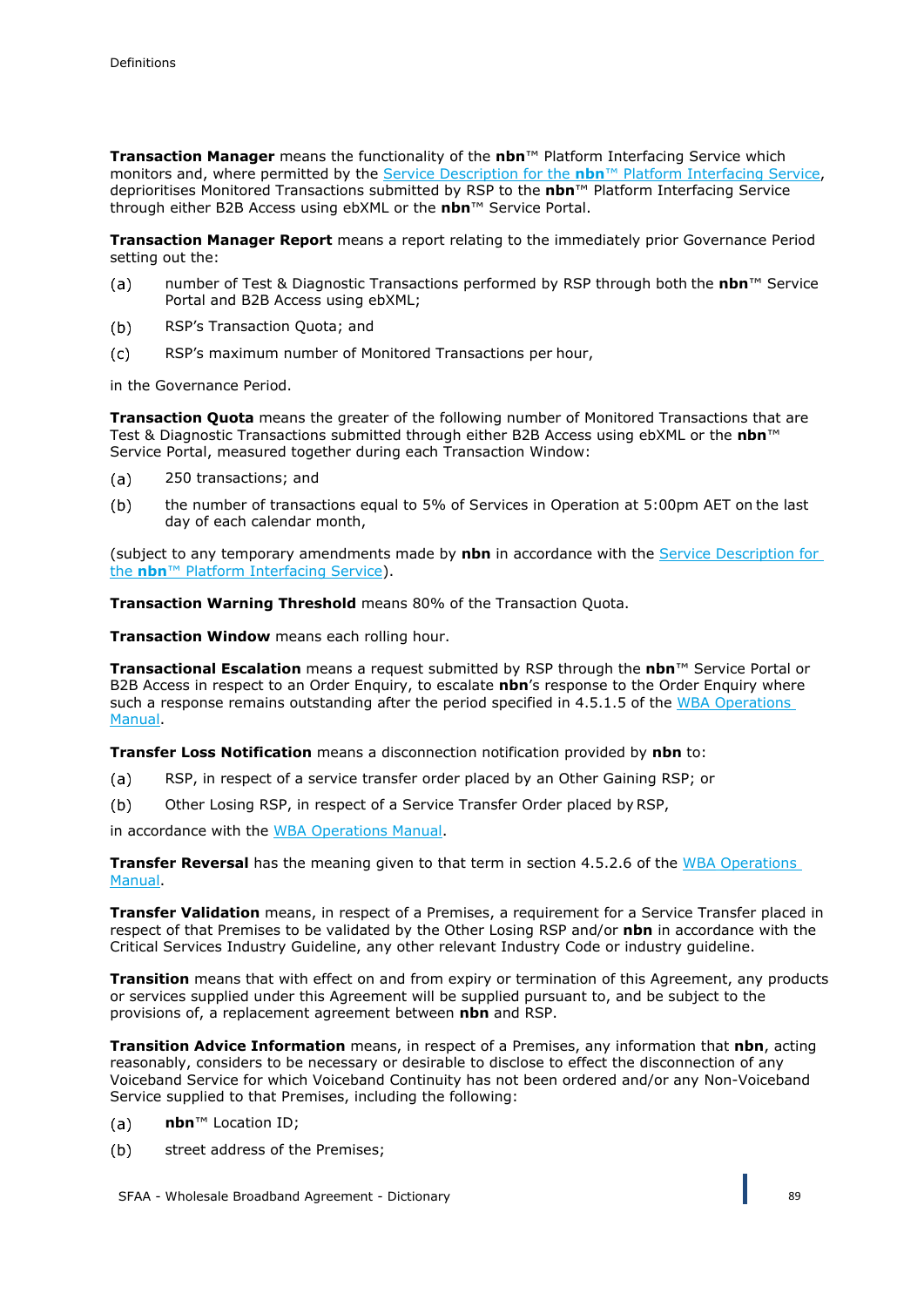- $(c)$ FNN or ULL ID (where available);
- $(d)$ **nbn**™ Copper Pair ID;
- $(e)$ RSP's identity as the gaining service provider (in the form of an EPID Code); and
- date of activation of **nbn**™ Ethernet in respect of the relevant **nbn**™ Copper Pair.  $(f)$

**Transition-out Modify Order** means, in respect of a Product, Product Component, Product Feature or access technology being withdrawn, a Modify Order for an Ordered Product that is, at the time the Modify Order is submitted, already being supplied using that Product, Product Component, Product Feature or access technology (as applicable).

**Transition Order** means a Connect Order for **nbn**™ Ethernet (FTTB), **nbn**™ Ethernet (FTTN) or **nbn**™ Ethernet (FTTC) that involves transitioning an existing Voiceband Service or Non-Voiceband Service that does not use an Ordered Product as an input.

**Transition Reversal** means a disconnection of **nbn**™ Ethernet (FTTB) or **nbn**™ Ethernet (FTTN) or **nbn**™ Ethernet (FTTC) and reversal of any installation works undertaken as part of the original Transition Order, pursuant to a Service Request made in accordance with the WBA Operations Manual.

**Transitioning Special Service Line** means a single **nbn**™ Copper Pair in respect of which all of the following conditions apply:

- RSP has placed an order for **nbn**™ Ethernet in respect of that **nbn**™ Copper Pair;  $(a)$
- when processing RSP's order for **nbn**™ Ethernet in respect of that **nbn**™ Copper Pair, **nbn** had  $(b)$ identified that the **nbn**™ Ethernet Ordered Product would be supplied for the purpose of transitioning a Designated Special Service;
- $(c)$ that **nbn**™ Copper Pair is the first **nbn**™ Copper Pair being used to supply an **nbn**™ Ethernet Ordered Product supplied for the purpose of transitioning that Designated Special Service; and
- $(d)$ **nbn** has completed RSP's order, has started supplying an **nbn**™ Ethernet Ordered Product, and that **nbn**™ Ethernet Ordered Product has not been disconnected.

**Transmission Backhaul Link** means, in respect of a Wireless Network cell, any transmission backhaul link that forms part of the active link between that Wireless Network cell and a Point of Interconnection.

**TRIA** means transmit-receive integrated assembly.

**Trouble Ticket** means a notification and record of a fault (or other matter requiring attention) that is raised by RSP with **nbn** or raised by **nbn** and notified to RSP (as the context requires) using the **nbn**™ Service Portal, B2B Access or **nbn**™ Enterprise Ethernet Portal.

**Trouble Ticket Acceptance** means, in respect of a Trouble Ticket, the time at which **nbn** sends an Accepted Notification in relation to the Trouble Ticket in accordance with the relevant Operations Manual.

**Trouble Ticket Acknowledgement** means the time at which **nbn** assigns an "Acknowledged" status to a Trouble Ticket in accordance with the relevant Operations Manual.

**Trouble Ticket Appointment** means an Appointment to resolve a Trouble Ticket or to perform a Network Activity in relation to a Trouble Ticket.

**Trouble Ticket Appointment Status** means the status of a Trouble Ticket Appointment as one of Reserved, Booked, In Progress, Complete, Incomplete or Cancelled as described in section 6.2.1 of the WBA Operations Manual.

**Trouble Ticket Dispute Process** has the meaning given to it in section 5.2.3.1 of the WBA Operations Manual.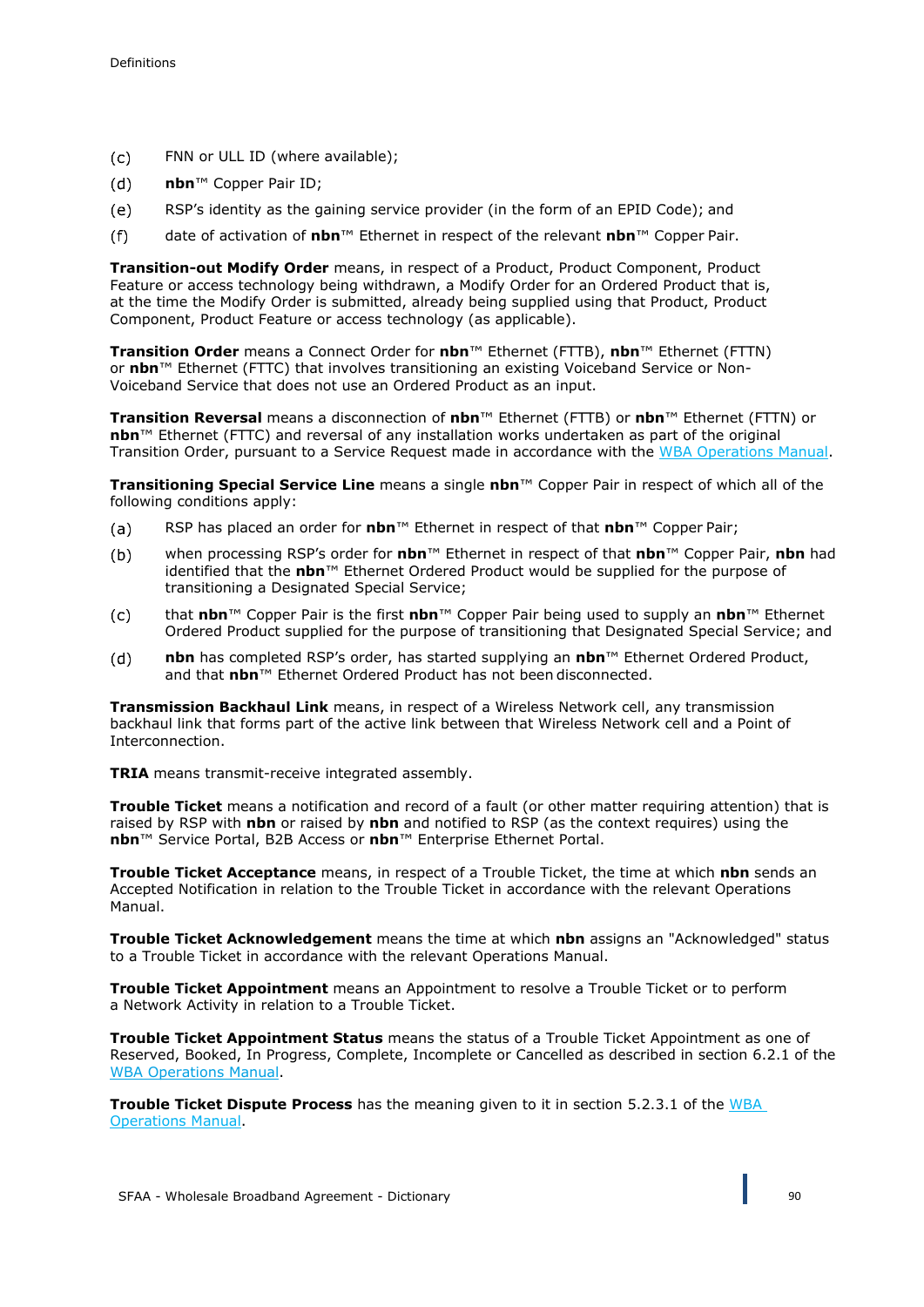**Trouble Ticket Escalation Notice** has the meaning, in respect of a Product, given to that term in the relevant Operations Manual, as the context requires.

**Trouble Ticket ID** has the meaning, in respect of a Product, given to that term in the relevant Operations Manual, as the context requires.

**Trouble Ticket Status** means, in respect of a Product, the status of a Trouble Ticket being one of the Trouble Ticket status types specified in the relevant Operations Manual, as the context requires.

**TX** means transmit.

**Type 1 Electronic Access Card** means an Electronic Access Card issued by **nbn** for access by an Authorised Person to a Type 1 Facility or to an electronic key safe at either a Type 1 Facility or a Type 2 Facility.

**Type 1 Facility** has the meaning given to that term in section 3.1(a) of the Service Description for the Facilities Access Service.

**Type 2 Facility** has the meaning given to that term in section 3.2(a) of the Service Description for the Facilities Access Service.

**ULL ID** means the unique 10 digit number allocated by Telstra to a ULLS.

**ULLS** means unconditioned local loop service.

**Underlying Facility Provider** means the entity that occupies, owns, operates or controls a Type 2 Facility.

**Unescorted Physical Access** means physical access to an Accessible Location where RSP Personnel are not escorted by Personnel of **nbn**.

**UNI** has the meaning given to the term User Network Interface.

**UNI-D** or **User Network Interface – Data** means a data port on an NTD or an FTTC-NCD, as described in section 4 of the **nbn**™ Ethernet Product Description.

**UNI-DSL** or **User Network Interface – DSL** means an xDSL port as described in section 4 of the **nbn**™ Ethernet Product Description.

**UNI-E** or **User Network Interface – Ethernet** means a data port on a B-NTD, as described in section 2 of the **nbn**™ Enterprise Ethernet Product Description.

**UNI-V** or **User Network Interface – Voice** means a voice port on an NTD, as described in section 4 of the **nbn**™ Ethernet Product Description.

**UNI CBD Zone** means the UNI Zone specified by **nbn** as the "CBD Zone" from time to time.

**UNI Zone** has the meaning given to that term in section 2.2 of the **nbn**™ Enterprise Ethernet Product Description.

**UNI Zone 1** means the UNI Zone specified by **nbn** as "Zone 1" from time to time.

**UNI Zone 2** means the UNI Zone specified by **nbn** as "Zone 2" from time to time.

**UNI Zone 3** means the UNI Zone specified by **nbn** as "Zone 3" from time to time.

**Unregistered Modem** means a Modem that is not a Registered Modem.

**Unregistered Quality-Controlled Modem** means a Quality-Controlled Modem that:

is not a Registered Modem; and $(a)$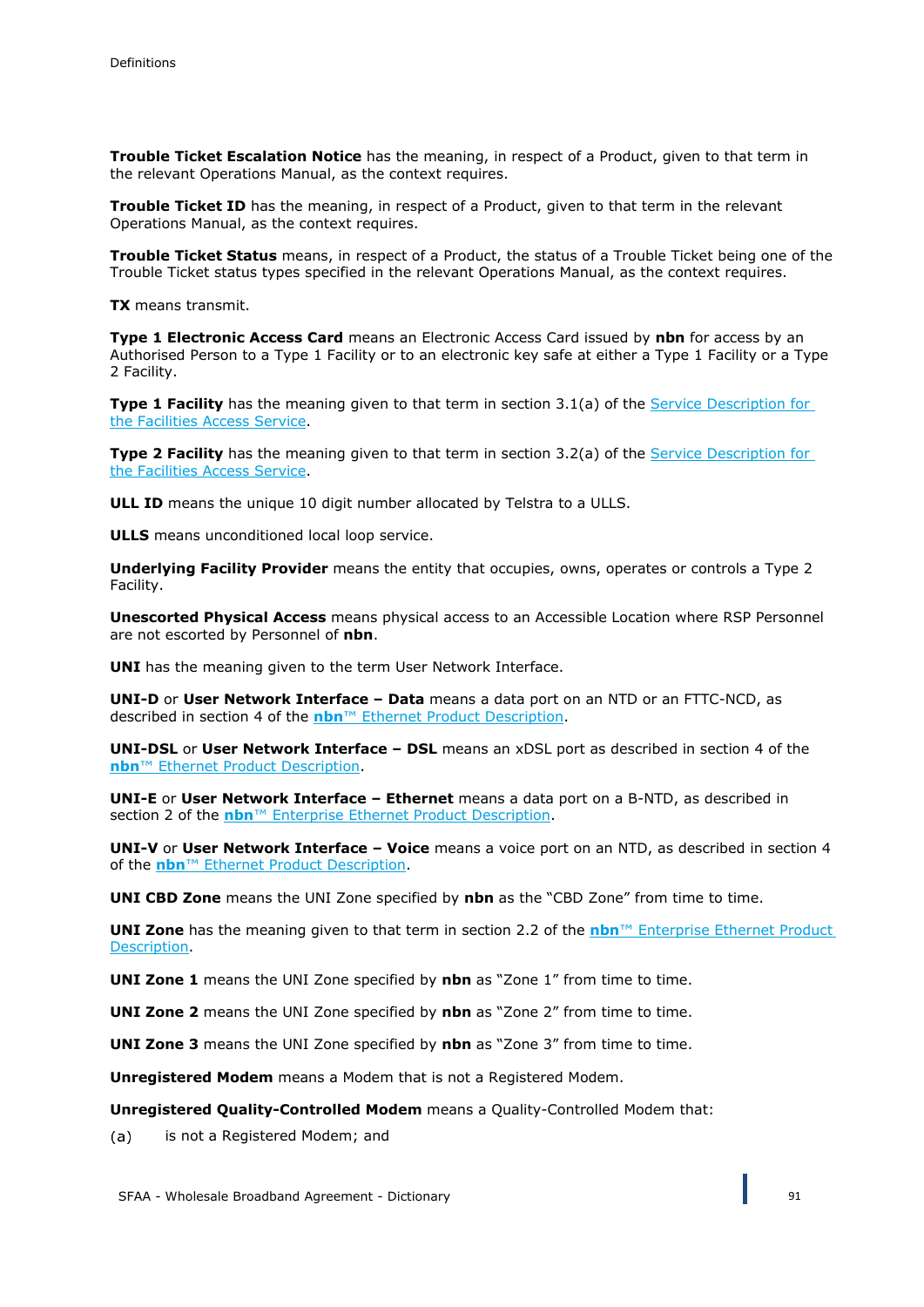$(b)$ was not a Registered Modem at the time it was supplied to an End User by or on behalf of RSP or any Downstream Service Provider.

**Unsupported Attribute** means any attribute of the **nbn**™ Network which is:

- identified as an Unsupported Attribute in any Network Interface Specification; or  $(a)$
- $(b)$ not identified as an attribute in any Network Interface Specification.

**Upgrade** means, subject to clause C13.6 of the Head Terms, any upgrade, enhancement, modernisation, reconfiguration, enablement or augmentation of the **nbn**™ Network, including the removal, rearrangement, replacement or decommissioning of the network elements and associated electronics comprising the **nbn**™ Network.

**Upgraded Attribute** means any attribute of the **nbn**™ Network upgraded as described in an updated Network Interface Specification given under clause C13.1(a) of the Head Terms.

**Upstream Backhaul** means, for any variant of the Fibre Sandpit, VDSL Sandpit, FTTC Sandpit, HFC Sandpit, or **nbn**™ Enterprise Ethernet Sandpit where RSP's broadband network gateway is not located in the **nbn**-hosted environment, the backhaul transmission shown as "Upstream Backhaul" in the diagram illustrating that Sandpit in the Sandpit Service Description.

**Upstream Linked NNI** means an NNI in respect of which an NNI Link has been acquired.

**Upstream NNI Link** means an NNI Link acquired by an NNI Link RSP.

**Upstream NNI Link Parameters** means the 'NNI-Link Parameters' associated with an Upstream NNI Link acquired under an Other Wholesale Broadband Agreement.

**Upstream Service Provider** means a third party who provides services to **nbn** which are required for the provision of an Ordered Product to RSP, and which may include data centre operators.

**Urban Area** means an urban centre with a population equal to or greater than 10,000 people.

**User Network Interface** has the meaning, in respect of a Product, given to that term in the relevant Product Description, as the context requires.

**USO** means universal service obligation which has the meaning given to that term in section 9 of the TCPSS Act.

**Utilisation Management Performance Objective** has the meaning given to that term in section 15.4(b) of the **nbn**™ Ethernet Service Levels Schedule.

**Utilisation Threshold** has the meaning given to that term in section 15.4(b)(i) of the **nbn**™ Ethernet Service Levels Schedule.

**V-NNI** is a virtual interface at a POI where RSP traffic is handed over to the **nbn**™ Network via an NNI Link.

**V-NNI RSP** means an Other RSP who has acquired a V-NNI under an Other Wholesale Broadband Agreement.

**VDSL Sandpit** means the elements of the Sandpit described in the Sandpit Service Description that enable RSP to conduct **nbn**™ Ethernet Testing and Development Activities relevant to **nbn**™ Ethernet (FTTB) and **nbn**™ Ethernet (FTTN).

**Voiceband Continuity** means a physical connection that facilitates the supply of a Voiceband Service by a third party and comprises:

in the case of the FTTB Network, a Voiceband Continuity Cable, a Line between a Combiner  $(a)$ and the **nbn**™ Side MDF and a Jumper Cable; and